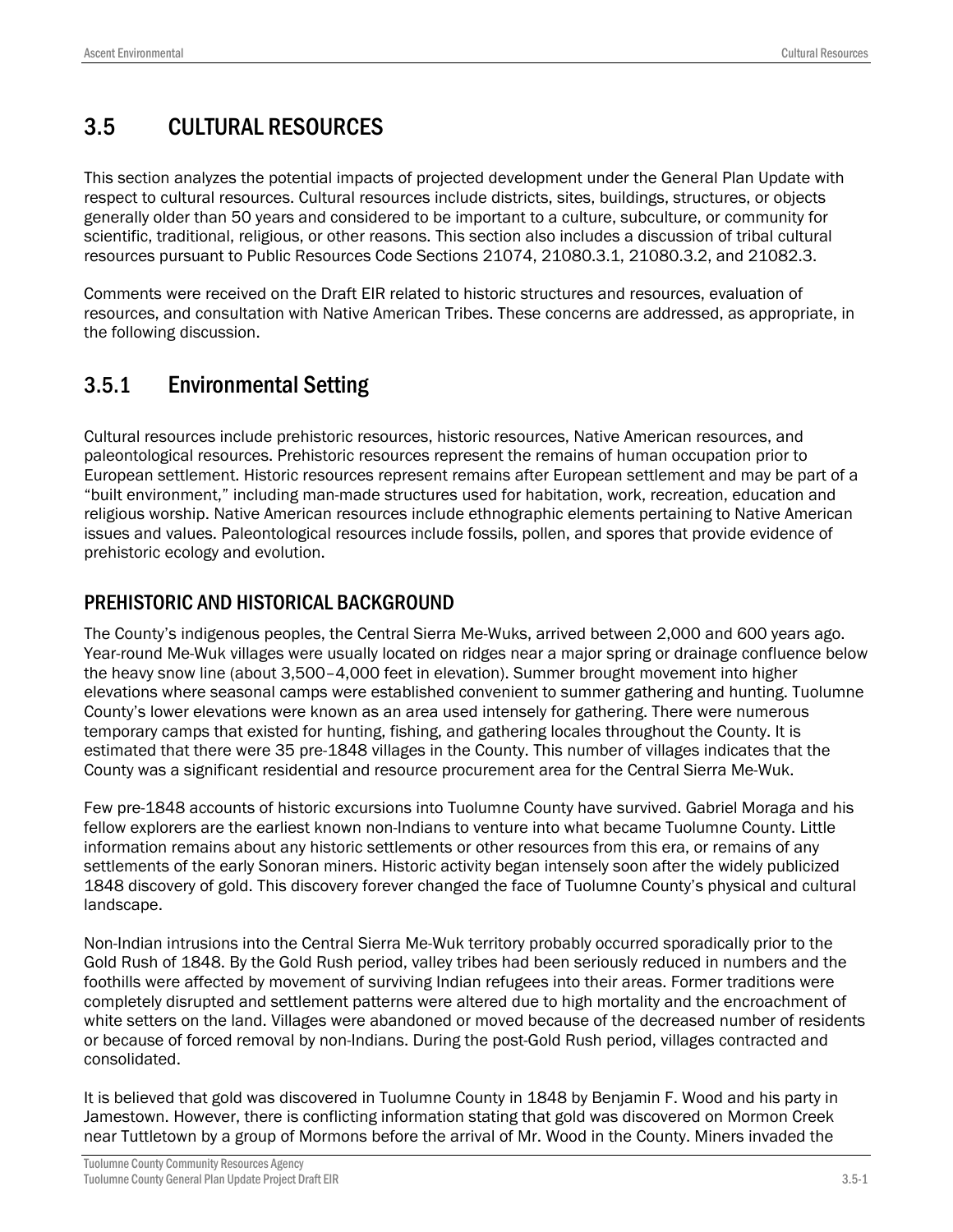area, developed water systems, and constructed settlements in the rich mining areas. The most visible remnants of the County's past are found in its Gold Rush Era buildings and artifacts dating from 1848 (Tuolumne County 2013). In the early 1850s, Columbia, known as "The Gem of the Southern Mines," was established as a "tent and shanty" town. What started as home to a handful of miners, grew into a community of several thousand with more than 500 buildings and over 150 businesses serving Columbia and nearby mining camps. The County has identified the townsite at Columbia State Historic Park as an outstanding historic resource that demonstrates life during the California Gold Rush.

When the easily mined gold gave out, Jamestown remained a trade and supply depot for mining higher in the foothills, with a prime location on the roads from the Central Valley. Due to the depletion of gold fields and six major fires between 1854 and 1866, Columbia's population dwindled from more than 10,000 to less than 500. By the mid-1860s the placer gold deposits were exhausted, and the technology for extracting deep veins of gold was not yet well-developed. The mining industry leveled off in Tuolumne County, and many mining families moved to other settlements outside the County. During this time, between the years 1860 and 1870, the County's population decreased by nearly 50 percent.

From the late 1880s to World War I, advancements in mining technology and an infusion of foreign capital produced a second Gold Rush in Tuolumne County. Renewed mining efforts allowed for the influx of settlers into Sonora and Jamestown. Other locations within the booming towns were reopened with investment capital and large modern stamp mills were erected. Mining was once again a profitable venture in Tuolumne County and its supporting industries developed closely behind. A large increase of assessed valuation allowed the County to construct new public services and generally stimulate County services. Businesses and commerce prospered, agriculture became a major local industry, many homes were built to house the increased population, and whole communities were established or enlarged.

The timber industry emerged in response to a need for timbers to support the hard rock mines, to build stamp mills and to construct buildings in the mining camps. By 1900, the industry developed into a major industrial base in the County. It provided the momentum for growth and development of the Sierra, Sugar Pine, West Side and Cherry Valley railways. The industry also created hundreds of jobs for loggers and other professions closely intertwined with the timber industry. The agriculture industry was also initially created to support the mining operations and its workforce. Railroads for logging, freight and passenger services created more economic opportunities and made it possible for the expansion of the agriculture industry. The Sierra Railroad was constructed in 1897 and hauled machinery and supplies to the mines, ore, lumber, a variety of agricultural products, passengers and merchandise for stores and businesses.

The driving force of tourism in the County was the construction of the railroads from Stockton to Milton in 1871. The railroad greatly increased tourism by reducing traveling time while increasing traveling comfort. The influx of tourism was seasonal and after the completion of the Sierra Railway, many locations in the County became destinations for vacationers. As the demand for tourist facilities increased, recreational home subdivisions began to be developed in the hills east of Sonora in the 1920s. There was not a great demand for full public services until the 1980s when the trend began for the conversion of these vacation homes into year-round residences.

By World War I, most of the mines in Tuolumne County were once again inactive and many people moved to work in war-related industries in the San Francisco Bay Area. The arrival of automobiles and truck transportation shifted the balance of imports and exports in the agriculture industry. Many agricultural products and manufactured items were imported instead of being produced locally. The Great Depression, which began in 1929, hindered the productivity of local industry including agriculture and timber. Due to the increased price of gold and low operating costs during the Depression, a small mining boom occurred again during the mid to late 1930s. However, the start of World War II effectively put an end to any major reopening. All mines were then ordered closed in 1942 by the federal government, and thus ended the historic presence of mining operations in the County.

Table 3.5-1 presents historical resources in Tuolumne County. Included in the table are sites listed on the National Register of Historic Places (NRHP) and the Tuolumne County Register of Cultural Resources and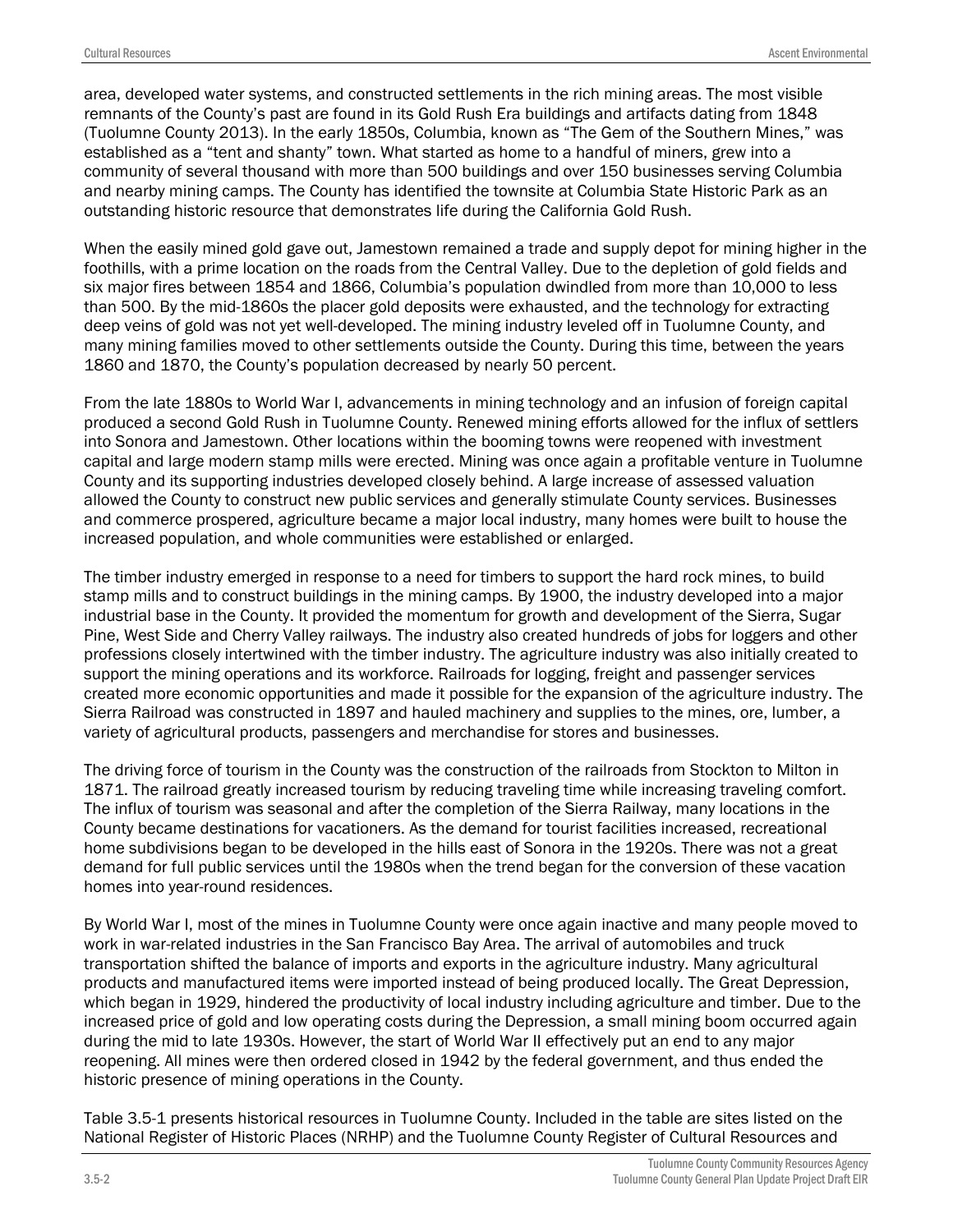designated as California State Historic Landmarks. Due to the sensitivity of many prehistoric, ethnohistoric, and historic archaeological sites, the resources listed in the following table include only those that are available for access by the general public. In Tuolumne County, there are 19 NRHP listings, 12 listings on the County Register, and 20 California Historical Landmarks. In honor of its historic resources, the federal government has named Tuolumne County a Preserve America Community, which recognizes the County's efforts to protect and celebrate its heritage, use historic assets for economic development and community revitalization, and encourage people to experience and appreciate local historic resources.

| Location          | <b>Resource Name</b>                         | <b>NRHP</b>                                         | <b>State Landmark</b> | <b>TC Register</b> |
|-------------------|----------------------------------------------|-----------------------------------------------------|-----------------------|--------------------|
| Big Oak Flat      | Big Oak Flat                                 |                                                     | $\pmb{\chi}$          |                    |
| Big Oak Flat      | <b>Gamble Building</b>                       | $\pmb{\chi}$                                        |                       |                    |
| Chinese Camp      | Chinese Camp                                 |                                                     | χ                     |                    |
| Chinese Camp area | Jacksonville                                 |                                                     | χ                     |                    |
| Chinese Camp area | Montezuma                                    |                                                     | $\pmb{\chi}$          |                    |
| Chinese Camp      | Wells Fargo Express Company Building         |                                                     | $\pmb{\chi}$          |                    |
| Columbia          | 1925 Craftsman Bungalow and 1940 Garage      |                                                     |                       | $\pmb{\chi}$       |
| Columbia          | Columbia State Historic Park                 |                                                     | Χ                     |                    |
| Columbia area     | Parrotts Ferry                               |                                                     | χ                     |                    |
| Columbia area     | Sawmill Flat                                 |                                                     | $\pmb{\chi}$          |                    |
| Columbia area     | Shaw's Flat                                  |                                                     | χ                     |                    |
| Columbia area     | Springfield                                  |                                                     | χ                     |                    |
| Dardenelle        | Baker Highway Maintenance Station            | Χ                                                   |                       |                    |
| East Sonora       | Belli Ranch House                            |                                                     |                       | $\pmb{\chi}$       |
| East Sonora       | Sullivan Creek Park (Elsey's Pool)           |                                                     |                       | χ                  |
| Groveland area    | Second Garrote                               |                                                     | $\pmb{\chi}$          |                    |
| Groveland         | Groveland                                    |                                                     | χ                     |                    |
| Groveland         | <b>Groveland Hotel</b>                       | Χ                                                   |                       |                    |
| Groveland         | <b>Hotel Charlotte</b>                       | Χ                                                   |                       |                    |
| Groveland         | Watts & Tannahill Company Store              | Χ                                                   |                       |                    |
| Jamestown         | Emporium                                     | χ                                                   |                       |                    |
| Jamestown         | Jamestown                                    |                                                     | χ                     |                    |
| Jamestown         | Jamestown Community Hall (Old Justice Court) |                                                     |                       | χ                  |
| Jamestown         | Ramirez-Preston Building                     |                                                     |                       | χ                  |
| Long Barn         | <b>Quail Site</b>                            | Χ                                                   |                       |                    |
| Pinecrest area    | Leighton Encampment                          | χ                                                   |                       |                    |
| Sonora            | Tuolumne County Courthouse                   | $\sf X$                                             |                       |                    |
| Sonora            | Tuolumne County Jail                         | $\pmb{\chi}$                                        |                       |                    |
| Soulsbyville      | Gessford Home                                |                                                     |                       | $\chi$             |
| Soulsbyville      | Soulsbyville                                 |                                                     | $\mathsf{X}$          |                    |
| Strawberry        | Chinaman Mortar Site                         | $\mathsf{X}% _{0}^{\prime}=\mathsf{X}_{0}^{\prime}$ |                       |                    |
| Strawberry        | Cooper Cabin                                 | $\pmb{\chi}$                                        |                       |                    |

| Table 3.5-1 | <b>Tuolumne County Historical Resources</b> |  |
|-------------|---------------------------------------------|--|
|             |                                             |  |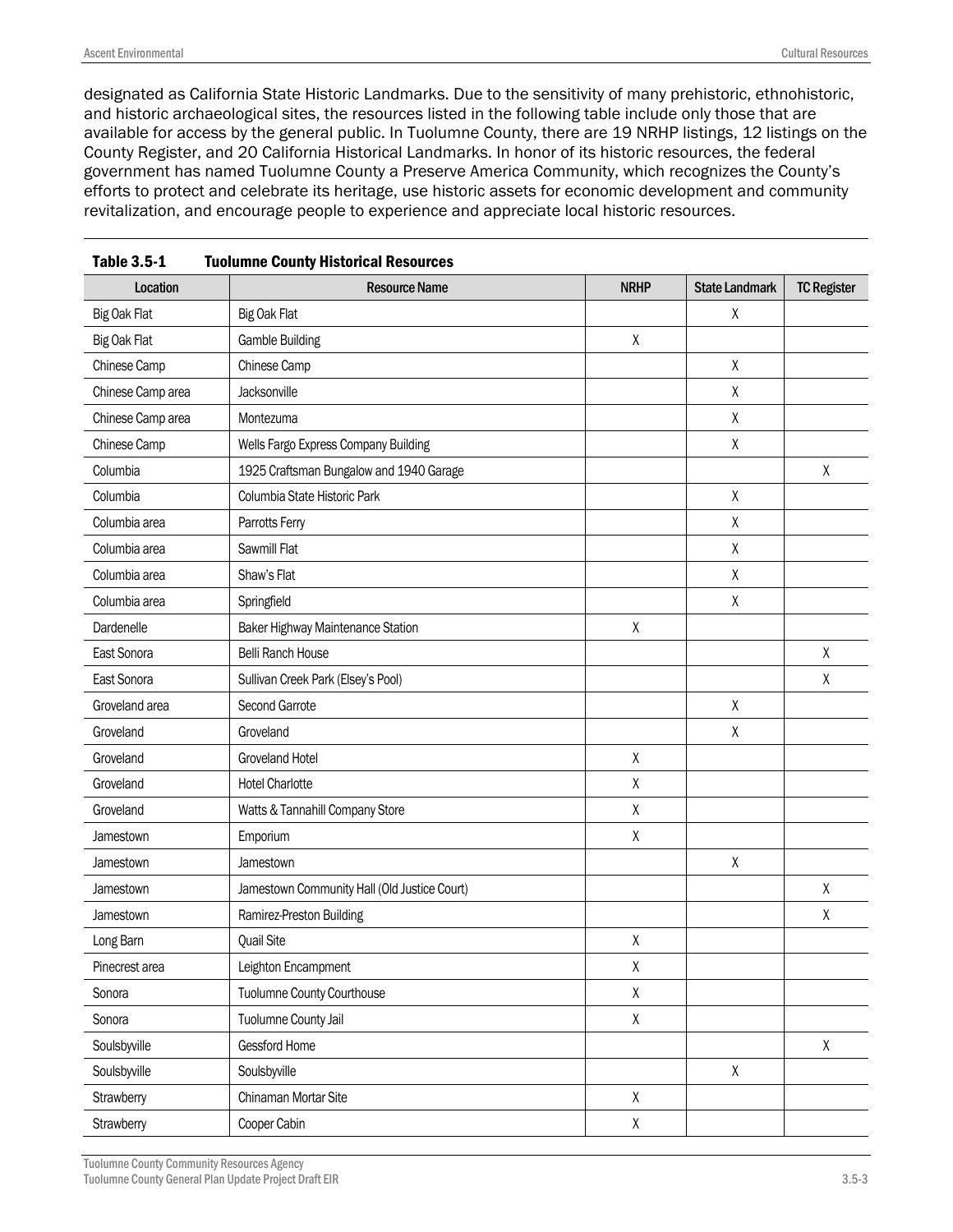| Location                                                                                                          | <b>Resource Name</b>                                              | <b>NRHP</b> | <b>State Landmark</b> | <b>TC Register</b> |
|-------------------------------------------------------------------------------------------------------------------|-------------------------------------------------------------------|-------------|-----------------------|--------------------|
| Strawberry                                                                                                        | Old Strawberry Road Bridge                                        |             |                       | χ                  |
| Strawberry                                                                                                        | Stanislaus Branch, California Forest and Range Experiment Station | χ           |                       |                    |
| Sugar Pine                                                                                                        | Sonora-Mono Road                                                  |             | χ                     |                    |
| Tuolumne area                                                                                                     | Cherokee                                                          |             | χ                     |                    |
| Tuolumne                                                                                                          | Dungan House                                                      |             |                       | χ                  |
| Tuolumne                                                                                                          | Niagara Camp                                                      | X           |                       |                    |
| Tuolumne                                                                                                          | Summersville (Tuolumne)                                           |             | χ                     |                    |
| Tuolumne                                                                                                          | Superintendent's House                                            |             |                       | X                  |
| Tuolumne                                                                                                          | <b>Veterans Memorial Hall</b>                                     |             |                       | χ                  |
| Tuolumne                                                                                                          | West Side Memorial Park                                           |             |                       | χ                  |
| Tuttletown                                                                                                        | Ewert/Aguire/Jackson Property (Tuttletown Stage Stop)             |             |                       | χ                  |
| Tuttletown area                                                                                                   | Mark Twain Cabin                                                  |             | χ                     |                    |
| Tuttletown                                                                                                        | Tuttletown                                                        |             | χ                     |                    |
| Yosemite National Park                                                                                            | Frog Creek Cabin                                                  | χ           |                       |                    |
| Yosemite National Park                                                                                            | Glen Aulin High Sierra Camp                                       | χ           |                       |                    |
| Yosemite National Park                                                                                            | Lake Vernon Snow Survey Shelter                                   | X           |                       |                    |
| Yosemite National Park                                                                                            | Sachse Spring Snow Survey Shelter                                 | Χ           |                       |                    |
| Yosemite                                                                                                          | Great Sierra Wagon Road                                           | X           |                       |                    |
| Notes: NRHP = National Register of Historic Places; TC Register = Tuolumne County Register of Cultural Resources. |                                                                   |             |                       |                    |

| Table 3.5-1<br><b>Tuolumne County Historical Resources</b> |  |
|------------------------------------------------------------|--|
|------------------------------------------------------------|--|

Sources: National Park Service 2018; California Office of Historic Preservation 2018; Tuolumne County Register of Cultural Resources 2010.

## PALEONTOLOGICAL BACKGROUND

Significant nonrenewable vertebrate and invertebrate fossils and unique geologic units have been documented throughout California. The fossil yielding potential of a particular area is highly dependent on the geologic age and origin of the underlying rocks (refer to geologic timescale in [Table 3.5-2](#page-3-0)). Paleontological potential refers to the likelihood that a rock unit will yield a unique or significant paleontological resource. All sedimentary rocks, some volcanic rocks, and some low-grade metamorphic rocks have potential to yield significant paleontological resources. Depending on location, the paleontological potential of subsurface materials generally increases with depth beneath the surface, as well as with proximity to known fossiliferous deposits.

<span id="page-3-0"></span>Pleistocene or older (older than 11,000 years) continental sedimentary deposits are considered as having a high paleontological potential while Holocene-age deposits (less than 10,000 years old) are generally considered to have a low paleontological potential because they are geologically immature and are unlikely to have fossilized the remains of organisms. Metamorphic and igneous rocks have a low paleontological potential, either because they formed beneath the surface of the earth (such as granite), or because they have been altered under high heat and pressures, chaotically mixed or severely fractured. Generally, the processes that form igneous and metamorphic rocks are too destructive to preserve identifiable fossil remains.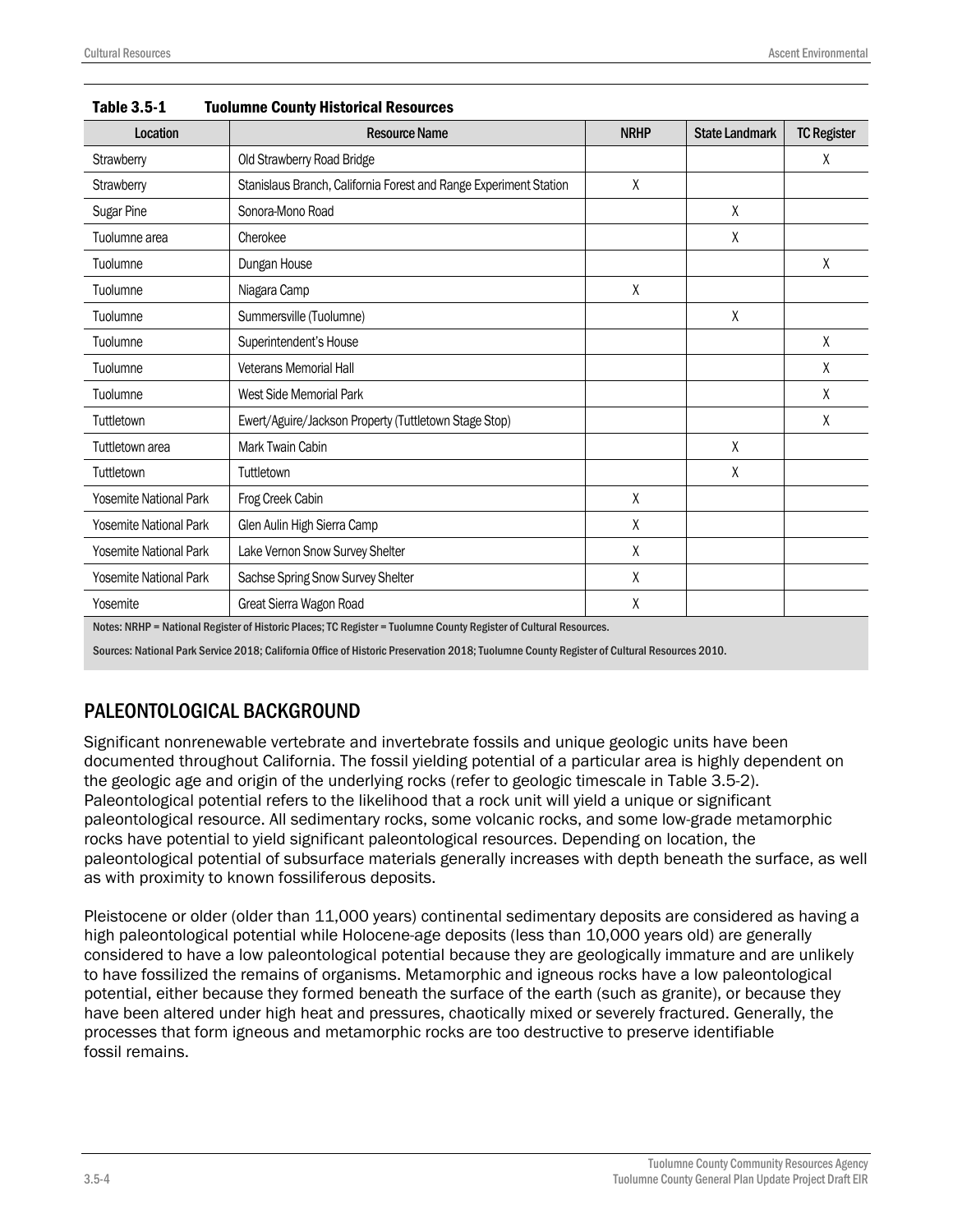| Era                                 | Period        | Time in Millions of Years Ago<br>(approximately) | Epoch       |
|-------------------------------------|---------------|--------------------------------------------------|-------------|
|                                     | Quaternary    | ${}_{0.01}$                                      | Holocene    |
|                                     |               | 2.6                                              | Pleistocene |
|                                     | Tertiary      | 5.3                                              | Pliocene    |
| Cenozoic                            |               | 23                                               | Miocene     |
|                                     |               | 34                                               | Oligocene   |
|                                     |               | 56                                               | Eocene      |
|                                     |               | 65                                               | Paleocene   |
| Mesozoic                            | Cretaceous    | 145                                              |             |
|                                     | Jurassic      | 200                                              |             |
|                                     | Triassic      | 251                                              |             |
| Paleozoic                           | Permian       | 299                                              |             |
|                                     | Carboniferous | 359                                              |             |
|                                     | Devonian      | 416                                              |             |
|                                     | Silurian      | 444                                              |             |
|                                     | Ordovician    | 488                                              | -           |
|                                     | Cambrian      | 542                                              |             |
|                                     | Precambrian   | 2,500                                            |             |
| Source: U.S. Geological Survey 2010 |               |                                                  |             |

Table 3.5-2 Divisions of Geologic Time

Tuolumne County is located primarily within the Sierra Nevada geomorphic province, with an extremely small portion (less than 10 percent) of the western boundary creeping into the Great Valley province. Based on geologic mapping, the majority of the County, especially in the Sierra Nevada Mountains, is underlain by granitic and volcanic rocks which are generally not fossil-bearing (Ludington et al. 2007). Paleozoic marine rocks occur in the western portion of the County and may contain fossils of marine invertebrates. A pocket of Plio-Pleistocene and Pliocene loose consolidated deposits also occurs along State Route 108 southwest of Jamestown and northwest of Chinese Camp. This area may contain evidence of Pleistocene-era large mammals. Records of paleontological finds maintained by the University of California Museum of Paleontology state that there are 72 localities at which fossil remains have been found in Tuolumne County. These occur primarily in the Mehrten geologic formations (UCMP 2018).

## 3.5.2 Regulatory Setting

## FEDERAL

### Section 106 of the National Historic Preservation Act

Federal protection of resources is legislated by (1) the National Historic Preservation Act of 1966 as amended by 16 U.S. Code 470, (2) the Archaeological Resource Protection Act of 1979, and (3) the Advisory Council on Historical Preservation. These laws and organizations maintain processes for determination of the effects on historical properties eligible for listing in the NRHP.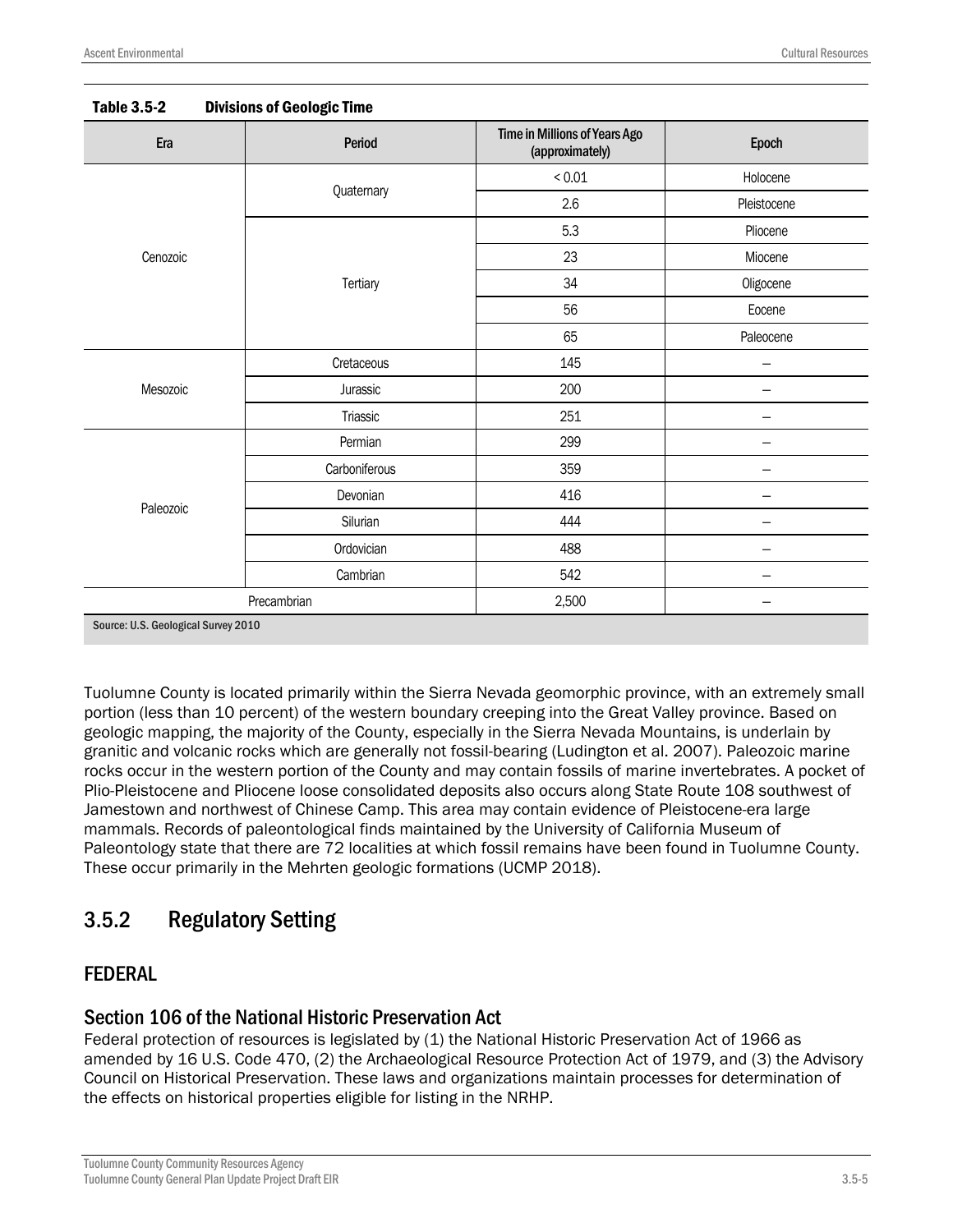Section 106 of the National Historic Preservation Act and accompanying regulations (36 Code of Federal Regulations [CFR] Part 800) constitute the main federal regulatory framework guiding cultural resources investigations and require consideration of effects on properties that are listed in or may be eligible for listing in the NRHP.

#### National Register of Historic Places

The NRHP is the nation's master inventory of known historic resources. It is administered by the National Park Service and includes listings of buildings, structures, sites, objects, and districts that possess historic, architectural, engineering, archaeological, and cultural districts that are considered significant at the national, state, or local level.

The formal criteria (36 CFR 60.4) for determining NRHP eligibility are as follows:

- 1. The property is at least 50 years old (however, properties under 50 years of age that are of exceptional importance or are contributors to a district can also be included in the NRHP);
- 2. It retains integrity of location, design, setting, materials, workmanship, feeling, and associations; and
- 3. It possesses at least one of the following criteria:
	- A. Association with events that have made a significant contribution to the broad patterns of history (events).
	- B. Association with the lives of persons significant in the past (persons).
	- C. Distinctive characteristics of a type, period, or method of construction, or represents the work of a master, or possesses high artistic values, or represents a significant, distinguishable entity whose components may lack individual distinction (architecture).
	- D. Has yielded, or may be likely to yield, information important to prehistory or history (information potential).

Listing in the NRHP does not entail specific protection or assistance for a property but it does guarantee recognition in planning for federal or federally-assisted projects, eligibility for federal tax benefits, and qualification for federal historic preservation assistance. Additionally, project effects on properties listed in the NRHP must be evaluated under CEQA.

## **STATE**

### California Register of Historical Resources

The California Register of Historical Resources (CRHR) is an authoritative guide in California used by state and local agencies, private groups, and citizens to identify the state's historical resources and to indicate which properties are to be protected, to the extent prudent and feasible, from substantial adverse change (Public Resources Code Section 5024.1). A resource is eligible for listing on the CRHR if it meets any of the following criteria for listing (Section 5024.1(c)):

- A. It is associated with events that have made a significant contribution to the broad patterns of California's history and cultural heritage;
- B. It is associated with the lives of persons important in our past;
- C. It embodies the distinctive work of an important creative individual, or possesses high artistic values; or
- D. It has yielded, or may be likely to yield, information important in prehistory or history.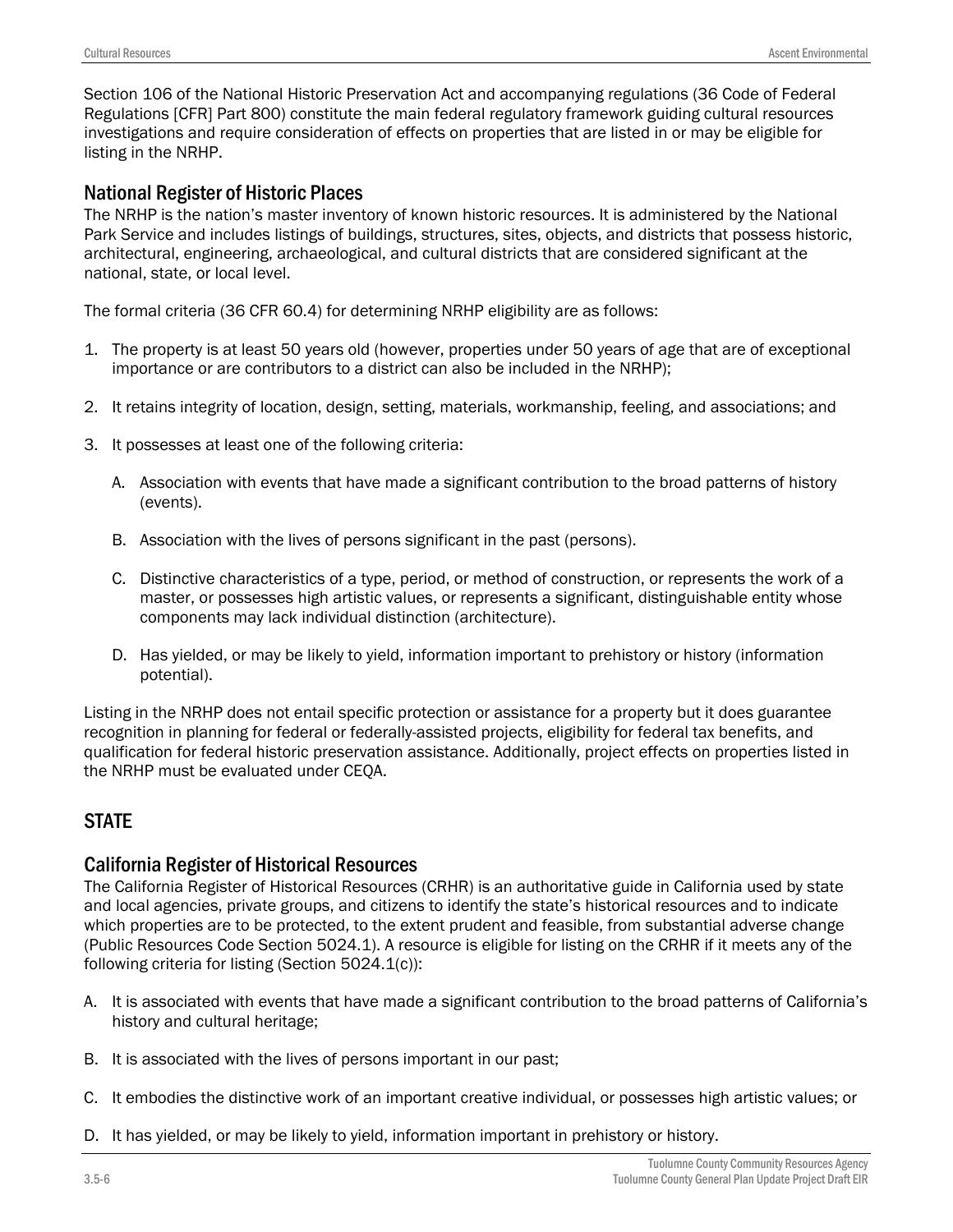The CRHR may also include properties listed in "local registers" of historic properties. A "local register of historic resources" is broadly defined in Public Resources Code Section 5020.1(k) as "a list of properties officially designated or recognized as historically significant by a local government pursuant to a local ordinance or resolution." Local registers of historic properties come in two forms: (1) surveys of historic resources conducted by a local agency in accordance with Office of Historic Preservation procedures and standards, adopted by the local agency and maintained as current; and (2) landmarks designated under local ordinances or resolutions (Public Resources Code Sections 5024.1, 21084.1; State CEQA Guidelines Section 15064.5).

By definition, the CRHR also includes all "properties formally determined eligible for, or listed in, the [NRHP]," and certain specified State Historical Landmarks. The majority of formal determinations of NRHP eligibility occur when properties are evaluated by the State Office of Historic Preservation in connection with federal environmental review procedures (Section 106 of the National Historic Preservation Act of 1966). Formal determinations of eligibility also occur when properties are nominated to the NRHP, but are not listed due to owner objection. The minimum age criterion for the NRHP and the CRHR is 50 years. Properties less than 50 years old may be eligible for listing on the NRHP if they can be regarded as "exceptional," as defined by the NRHP procedures, or in terms of the CRHR, if "it can be demonstrated that sufficient time has passed to understand its historical importance."

## California Environmental Quality Act

CEQA requires public agencies to consider the effects of their actions on "historical resources," "unique archaeological resources," and "tribal cultural resources." Pursuant to Public Resources Code Section 21084.1, a "project that may cause a substantial adverse change in the significance of an historical resource is a project that may have a significant effect on the environment." "Substantial adverse change in the significance of an historical resource means physical demolition, destruction, relocation, or alteration of the resource or its immediate surroundings such that the significance of an historical resource would be materially impaired" (CEQA Guidelines, Section 15064.5, subd. (b)(1).).

Pursuant to Public Resources Code Section 21084.2, a "project with an effect that may cause a substantial adverse change in the significance of a tribal cultural resource is a project that may have a significant effect on the environment." Public Resources Code Section 21083.2 requires agencies to determine whether projects would have effects on unique archaeological resources.

#### Historical Resources

"Historical resource" is a term with a defined statutory meaning (Public Resources Code Section 21084.1; determining significant impacts to historical and archaeological resources is described in the State CEQA Guidelines, Sections 15064.5[a] and [b]).

Under State CEQA Guidelines Section 15064.5(a), historical resources include the following:

- 1. A resource listed in, or determined to be eligible by the State Historical Resources Commission, for listing in the CRHR (Public Resources Code Section 5024.1).
- 2. A resource included in a local register of historical resources, as defined in Section 5020.1(k) of the Public Resources Code or identified as significant in a historical resource survey meeting the requirements of Section 5024.1(g) of the Public Resources Code, will be presumed to be historically or culturally significant. Public agencies must treat any such resource as significant unless the preponderance of evidence demonstrates that it is not historically or culturally significant.
- 3. Any object, building, structure, site, area, place, record, or manuscript which a lead agency determines to be historically significant or significant in the architectural, engineering, scientific, economic, agricultural, educational, social, political, military, or cultural annals of California may be considered to be a historical resource, provided the lead agency's determination is supported by substantial evidence in light of the whole record. Generally, a resource will be considered by the lead agency to be historically significant if the resource meets the criteria for listing in the CRHR (Public Resources Code Section 5024.1).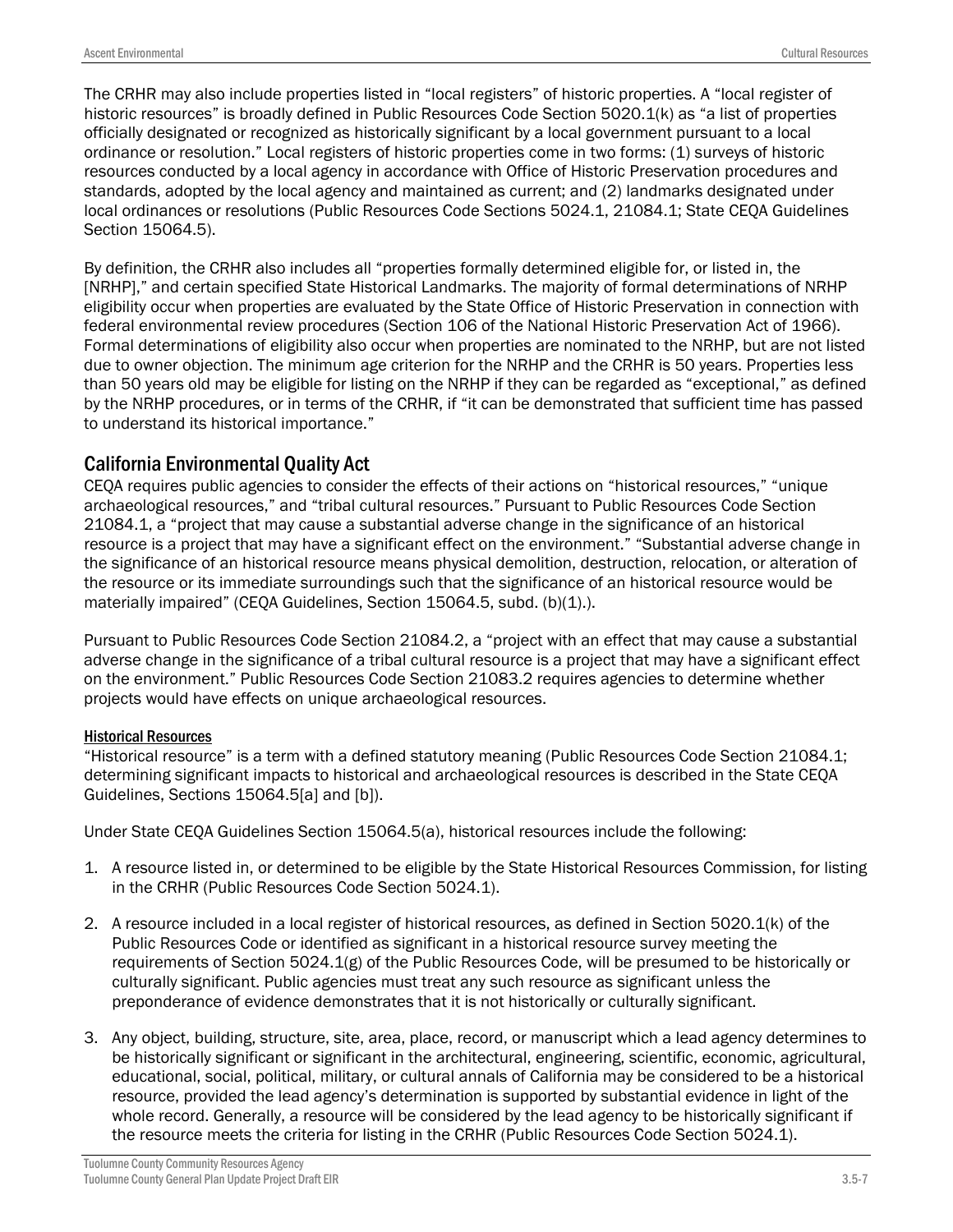4. The fact that a resource is not listed in or determined to be eligible for listing in the CRHR, not included in a local register of historical resources (pursuant to Section 5020.1[k] of the Public Resources Code), or identified in a historical resources survey (meeting the criteria in Section 5024.1[g] of the Public Resources Code) does not preclude a lead agency from determining that the resource may be a historical resource as defined in Public Resources Code Sections 5020.1(j) or 5024.1.

#### Unique Archaeological Resources

CEQA also requires lead agencies to consider whether projects will affect unique archaeological resources. Public Resources Code Section 21083.2, subdivision (g), states that unique archaeological resource means an archaeological artifact, object, or site about which it can be clearly demonstrated that, without merely adding to the current body of knowledge, there is a high probability that it meets any of the following criteria:

- 1. Contains information needed to answer important scientific research questions and that there is a demonstrable public interest in that information.
- 2. Has a special and particular quality such as being the oldest of its type or the best available example of its type.
- 3. Is directly associated with a scientifically recognized important prehistoric or historic event or person.

Section 21083.2 also includes direction on how to mitigate impacts to archaeological resources. For example, subdivision (c) states:

To the extent that unique archaeological resources are not preserved in place or not left in an undisturbed state, mitigation measures shall be required as provided in this subdivision. The project applicant shall provide a guarantee to the lead agency to pay one-half the estimated cost of mitigating the significant effects of the project on unique archaeological resources. In determining payment, the lead agency shall give due consideration to the in-kind value of project design or expenditures that are intended to permit any or all archaeological resources or California Native American culturally significant sites to be preserved in place or left in an undisturbed state. When a final decision is made to carry out or approve the project, the lead agency shall, if necessary, reduce the specified mitigation measures to those which can be funded with the money guaranteed by the project applicant plus the money voluntarily guaranteed by any other person or persons for those mitigation purposes. In order to allow time for interested persons to provide the funding guarantee referred to in this subdivision, a final decision to carry out or approve a project shall not occur sooner than 60 days after completion of the recommended special environmental impact report required by this section.

Section 21083.2, subdivisions (d)–(f) provide additional guidance.

#### Tribal Cultural Resources

CEQA also requires lead agencies to consider whether projects will affect tribal cultural resources. Public Resources Code Section 21074 states the following:

- a) "Tribal cultural resources" are either of the following:
	- 1) Sites, features, places, cultural landscapes, sacred places, and objects with cultural value to a California Native American tribe that are either of the following:
		- A) Included or determined to be eligible for inclusion in the California Register of Historical Resources.
		- B) Included in a local register of historical resources as defined in subdivision (k) of Section 5020.1.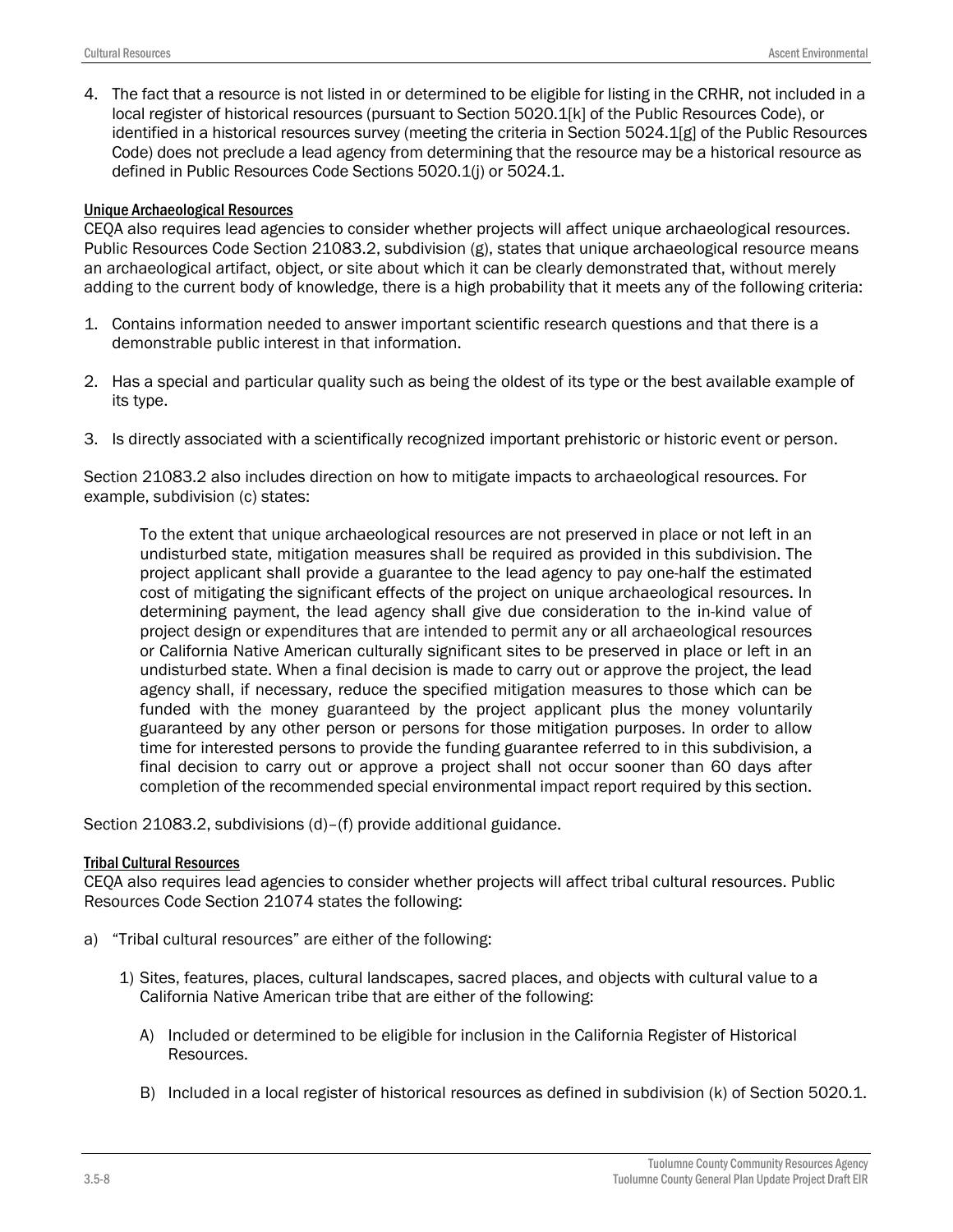- 2) A resource determined by the lead agency, in its discretion and supported by substantial evidence, to be significant pursuant to criteria set forth in subdivision (c) of Section 5024.1. In applying the criteria set forth in subdivision (c) of Section 5024.1 for the purposes of this paragraph, the lead agency shall consider the significance of the resource to a California Native American tribe.
- b) A cultural landscape that meets the criteria of subdivision (a) is a tribal cultural resource to the extent that the landscape is geographically defined in terms of the size and scope of the landscape.
- c) A historical resource described in Section 21084.1, a unique archaeological resource as defined in subdivision (g) of Section 21083.2, or a "nonunique archaeological resource" as defined in subdivision (h) of Section 21083.2 may also be a tribal cultural resource if it conforms with the criteria of subdivision (a).

## California Native American Historical, Cultural, and Sacred Sites Act

The California Native American Historical, Cultural, and Sacred Sites Act (Public Resources Code Section 5097.9 et seq.) applies to both state and private lands. The act requires that upon discovery of human remains, construction or excavation activity cease and the County coroner be notified. If the remains are of a Native American, the coroner must notify the Native American Heritage Commission (NAHC), which notifies and has the authority to designate the Most Likely Descendant of the deceased. The act stipulates the procedures the descendants may follow for treating or disposing of the remains and associated grave goods.

## Health and Safety Code Sections 7052 and 7050.5

Health and Safety Code Section 7052 states that the disturbance of Native American cemeteries is a felony. Health and Safety Code Section 7050.5 requires that construction or excavation be stopped in the vicinity of discovered human remains until the coroner can determine whether the remains are those of a Native American. If determined to be Native American, the coroner must contact the NAHC.

## Public Resources Code Section 5097.98

Public Resources Code Section 5097.98 specifies the procedures to be followed in the event of the unexpected discovery of human remains on nonfederal land. The disposition of Native American remains falls within the jurisdiction of the NAHC. Public Resources Code Section 5097.5(e) requires that the procedures set forth in Section 5097.9 be followed if human remains that are determined to be Native American are recovered as a result of an action brought pursuant to Section 5097.5.

Public Resources Code Section 5097.5(a) states the following regarding unlawful excavation:

A person shall not knowingly and willfully excavate upon, or remove, destroy, injure, or deface, any historic or prehistoric ruins, burial grounds, archaeological or vertebrate paleontological site, including fossilized footprints, inscriptions made by human agency, rock art, or any other archaeological, paleontological or historical feature, situated on public lands, except with the express permission of the public agency having jurisdiction over the lands.

A violation of Public Resources Code Section 5097.5 is a misdemeanor.

## Assembly Bill 52

Assembly Bill (AB) 52, signed by Governor Edmund G. Brown Jr. in September of 2014, establishes a new class of resources under CEQA: "tribal cultural resources". AB 52, as provided in Public Resources Code Sections 21080.3.1, 21080.3.2, and 21082.3, requires that lead agencies undertaking CEQA review must, upon written request of a California Native American Tribe, begin consultation once the lead agency determines that the application for the project is complete, prior to the issuance of a Notice of Preparation of an EIR or Notice of Intent to adopt a negative declaration or mitigated negative declaration. AB 52 also requires revision to CEQA Appendix G, the environmental checklist. This revision creates a new category for tribal cultural resources.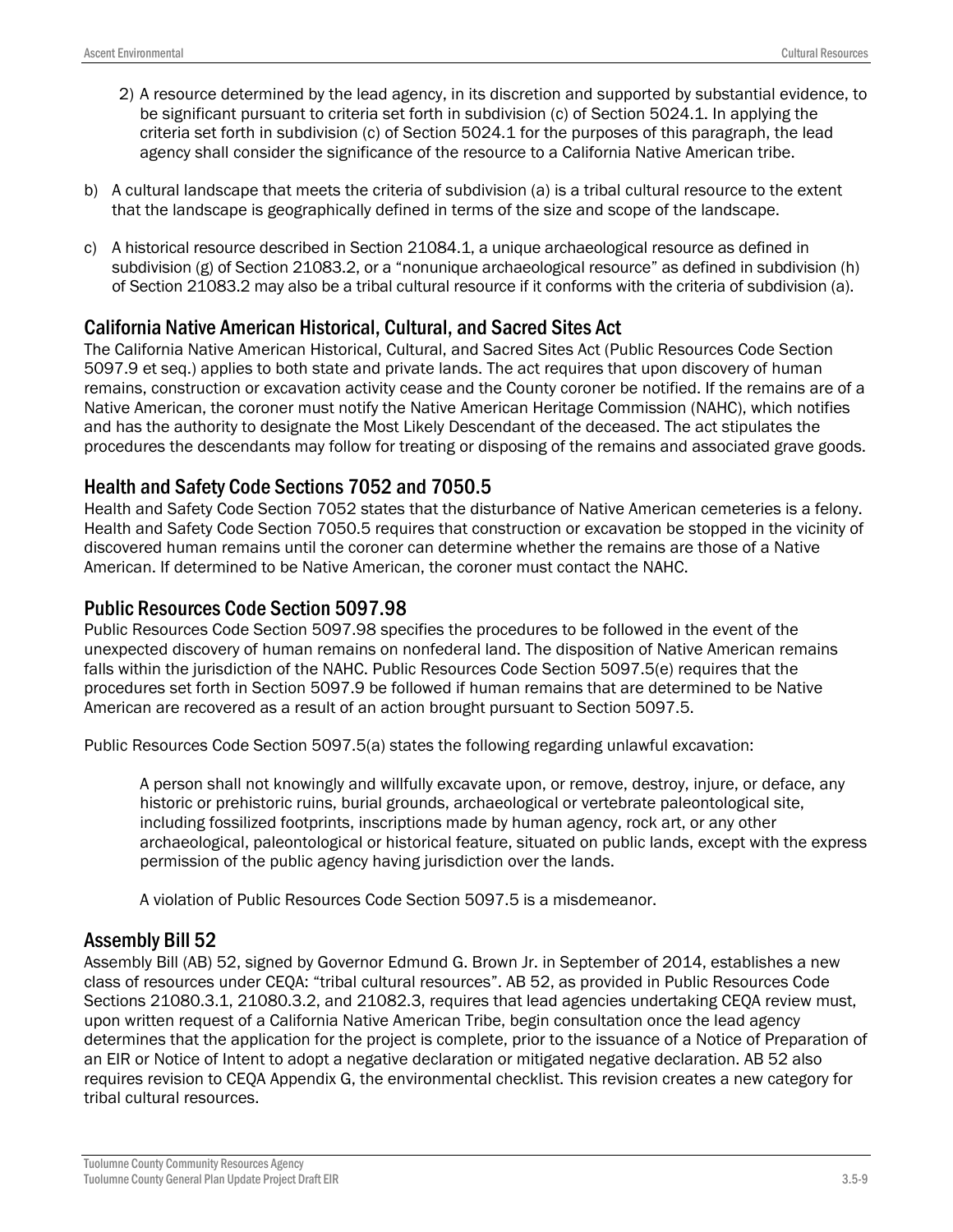## Senate Bill 18

Senate Bill (SB) 18 requires that, before the adoption or amendment of a city or county general plan or specific plan, the city or county shall consult with California Native American tribes that are on the contact list maintained by the NAHC. SB 18 applies to the project because it involves a general plan amendment, which is the trigger for SB 18 compliance; however, SB 18 compliance is not a CEQA requirement and, therefore, is not discussed further.

## LOCAL

## Tuolumne County General Plan

The 1996 General Plan provides a framework for addressing issues related to cultural resources. As the proposed project would update the 1996 General Plan, this document will be discussed in the context of the update within the impact analysis. The Cultural Resources Element contains goals and policies related to cultural resources. Specific General Plan Update policies related to cultural resources are identified below under Section 3.5.3, "Impact Analysis."

## Tuolumne County Register of Cultural Resources

Since the Tuolumne County Board of Supervisors adopted requirements for the County Register of Cultural Resources in July 1992, it has designated 17 properties on this register. The 12 properties that occur in the unincorporated County are listed in Table 3.5-1. Pursuant to Implementation Program 9.C.e in the County's Cultural Resources Management Element, the County Register of Cultural Resources applies to all properties contained within cultural resources inventories which have been or are assigned an NRHP designation of 1 (listed on the NRHP), 2 (determined eligible for listing by formal process involving federal agencies), 3 (appears to be eligible for listing in the judgment of the person completing the form), 4 (might become eligible for listing), or 5 (ineligible for listing, but of local interest and eligible for the Tuolumne County Register of Cultural Resources). Inclusion on the register qualifies properties to use the State Historical Building Code, to enter into a Mills Act Contract for qualifying rehabilitations and maintenance, and for alternative development standards.

## 3.5.3 Impact Analysis

## METHODS OF ANALYSIS

The impact analysis considers the known cultural resource environmental setting in the plan area, the potential for previously undocumented resources, including human remains, and physical effects (i.e., disturbance, material alteration, demolishment) to known and previously undocumented resources that could result from projected development under the General Plan Update. Because the specific locations of some cultural resources are not mapped, and the exact extent of ground disturbance associated with projected development under the General Plan Update is unknown at this time, it is not possible to assess impacts to specific cultural resources. Accordingly, neither project-specific reviews nor field studies are feasible or necessary for this program Recirculated Draft EIR. The analysis is also informed by the provisions and requirements of federal, state, and local laws and regulations that apply to cultural resources.

## THRESHOLDS OF SIGNIFICANCE

The significance of a cultural resource, and subsequently the significance of any impacts, is determined by whether or not that resource can increase our knowledge of the past. The determining factors are site content and degree of preservation. Where the significance of a site is unknown, it is presumed to be significant for the purposes of this Recirculated Draft EIR. A finding of archaeological significance follows the criteria established in the State CEQA Guidelines.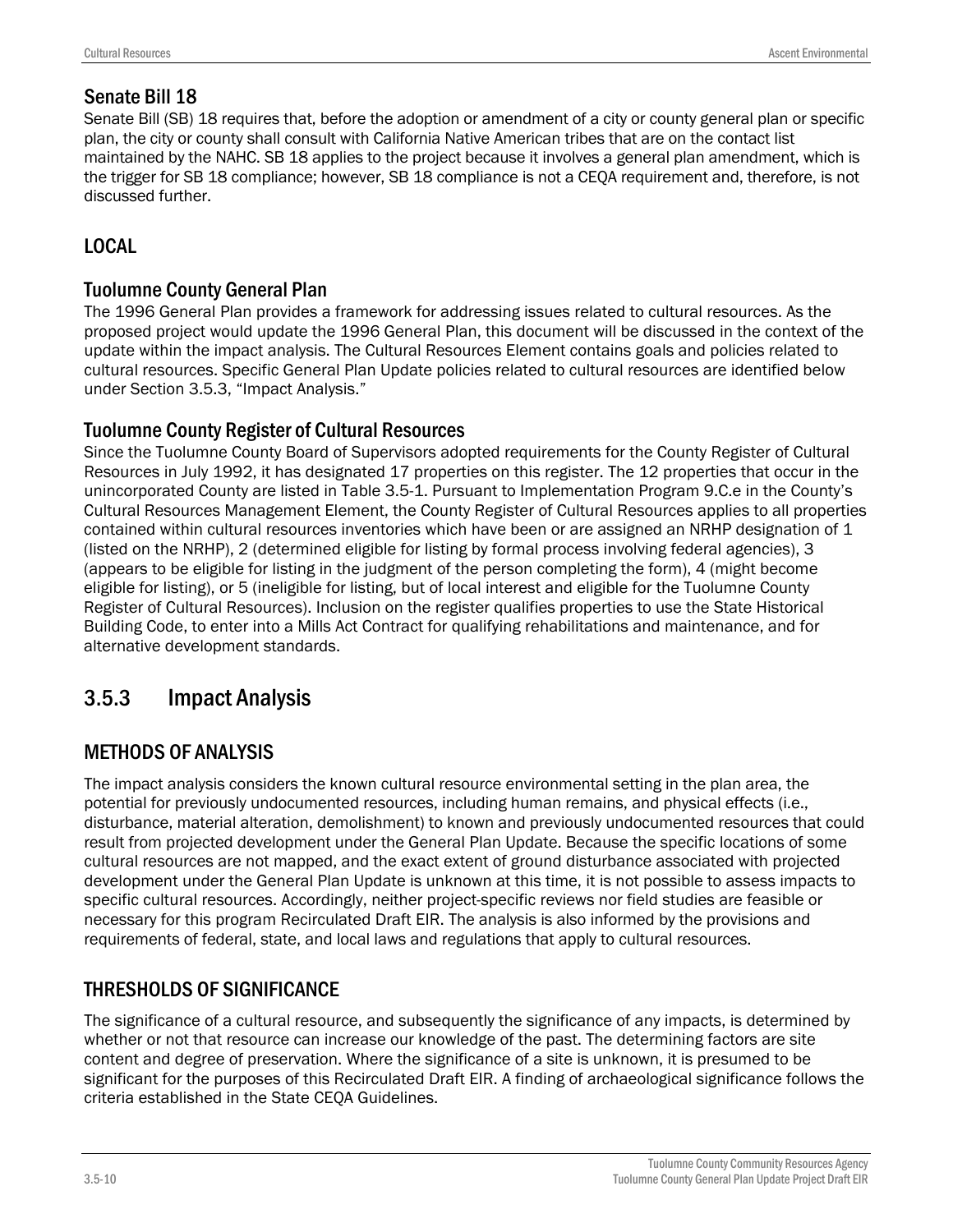According to Appendix G of the CEQA Guidelines, projected development under the General Plan Update would have significant impacts on cultural resources if the project would:

- cause a substantial adverse change in the significance of a historical resource as defined in Section 15064.5;
- cause a substantial adverse change in the significance of a unique archaeological resource pursuant to Section 15064.5;
- directly or indirectly destroy a unique paleontological resource or site or unique geologic feature;
- disturb any human remains, including those interred outside of dedicated cemeteries; or
- cause a substantial adverse change in the significance of a tribal cultural resource as defined in Public Resources Code Section 21074. (AB 52, 2014.)

According to the CEQA Guidelines Section 15126.4(b)(3) public agencies should, whenever feasible, seek to avoid damaging effects on any historical resource of an archaeological nature. The following factors shall be considered for a project involving such an archaeological site:

- **Preservation in place (avoidance) is the preferred manner of mitigating impacts to archaeological sites.** Preservation in place maintains the relationship between artifacts and the archaeological context. Preservation may also avoid conflict with religious or cultural values of groups associated with the site.
- Preservation in place may be accomplished by, but is not limited to, the following:
	- $\blacktriangleright$  planning construction to avoid archaeological sites;
	- incorporating sites within parks, greenspace, or other open space;
	- ▼ covering the archaeological sites with a layer of chemically stable soil before building tennis courts, parking lots, or similar facilities on the site; or
	- $\blacktriangleright$  deeding the site into a permanent conservation easement.
- When data recovery through excavation is the only feasible mitigation, a data recovery plan, which makes provision for adequately recovering the scientifically consequential information from and about the historical resource, shall be prepared and adopted prior to any excavation being undertaken. Such studies shall be deposited with the California Historical Resources Regional Information Center. Archaeological sites known to contain human remains shall be treated in accordance with the provisions of Section 7050.5 Health and Safety Code. If an artifact must be removed during project excavation or testing, curation may be an appropriate mitigation.
- Data recovery shall not be required for a historical resource if the lead agency determines that testing or studies already completed have adequately recovered the scientifically consequential information from and about the archaeological or historical resource, provided that the determination is documented and that the studies are deposited with the California Historical Resources Regional Information Center.

(CEQA Guidelines, § 15126.4, subds. (b)(3)(A)–(D).)

If projected development under the General Plan Update causes substantial adverse change in the significance of a historical resource or archaeological resource, implementation of the General Plan Update would have a significant effect on the environment. Section 15064.5 of CEQA pertains to the determination of the significance of impacts to archaeological and historic resources. Section 15126.4 of CEQA provides guidelines for administering to archaeological resources that may be adversely affected by development.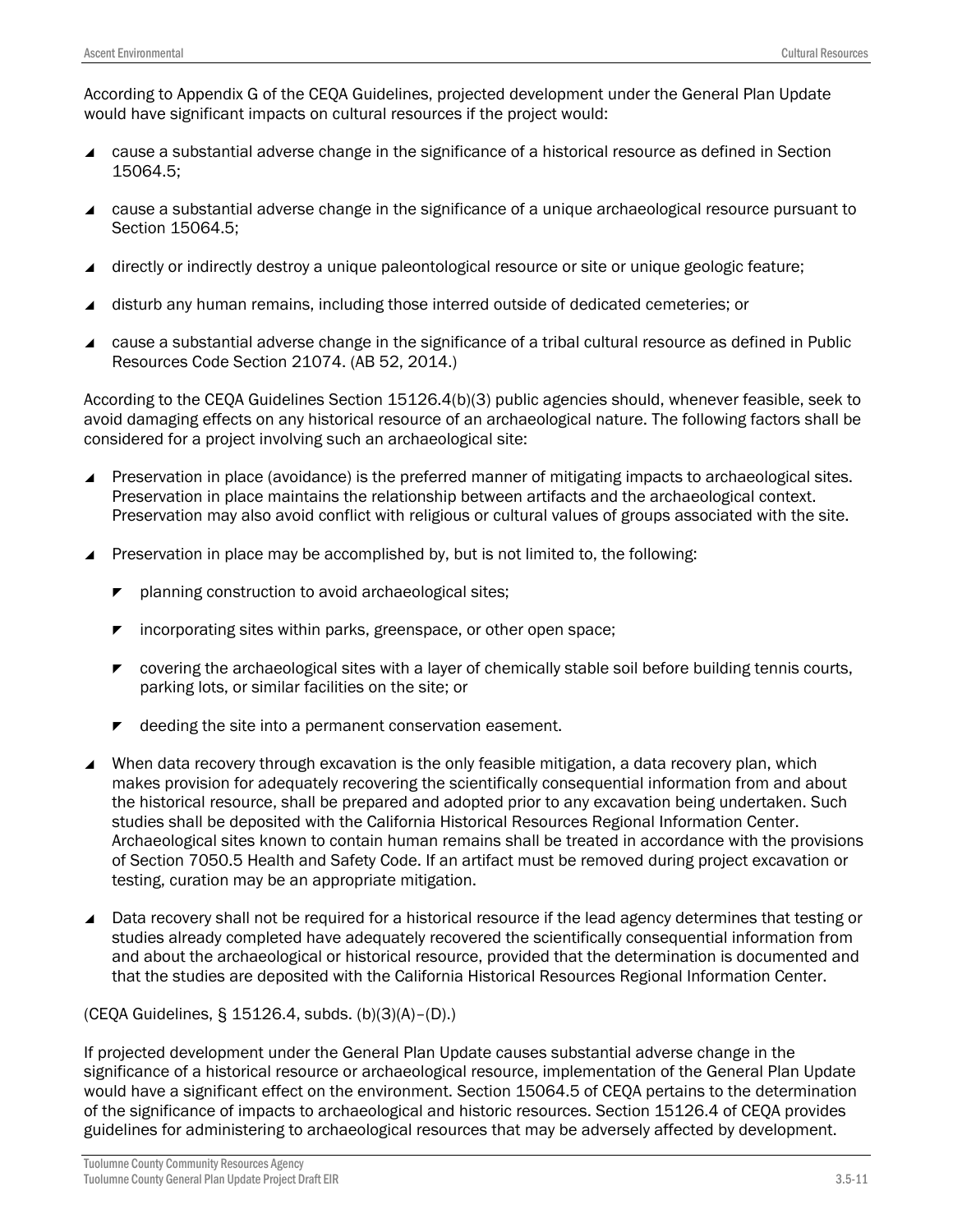Achieving CEQA compliance with regard to treatment of impacts to significant cultural resources requires that a mitigation plan be developed for the resource(s). Preservation in place is the preferred manner of mitigating impacts to significant archaeological resources.

Direct impacts may occur by:

- physically damaging, destroying, or altering all or part of the resource;
- altering characteristics of the surrounding environment that contribute to the resource's significance;
- neglecting the resource to the extent that it deteriorates or is destroyed. Indirect impacts primarily result from the effects of project-induced population growth. Such growth can result in increased construction as well as increased recreational activities that can disturb or destroy cultural resources; or
- incidentally discovering cultural resources without proper notification.

Direct impacts can be assessed by identifying the types and locations of projected development under the General Plan Update, determining the exact locations of cultural resources, assessing the potential significance of the resources that may be affected, and determining the appropriate mitigation.

Indirect impacts primarily result from the effects of population growth facilitated under the General Plan Update. Such growth can result in increased construction, as well as increased recreational activities that can disturb or destroy cultural resources. Indirect impacts differ from direct impacts in that they are not always as obvious or immediate as construction-related direct impacts and could include impacts that occur away from the areas of proposed development.

### GENERAL PLAN UPDATE POLICIES

The following policies and implementation programs from the General Plan Update are applicable to the evaluation of effects related cultural resources:

#### Cultural Resources Element

- Policy 13.A.1: Initiate, adopt, and promote the availability of monetary and other incentive programs to encourage the retention, reuse and restoration of historic structures.
	- **F** Implementation Program 13.A.a: Continue to implement the Mills Act in Tuolumne County and update Resolution 171-92 to reflect legislative changes to the Mills Act when necessary to provide reductions in property taxes through historic preservation. The Mills Act program will aid in encouraging the adaptive reuse of historic structures for business enterprises.
	- $\blacktriangleright$  Implementation Program 13.A.b: Prepare a list of properties in Tuolumne County, as local community cultural resource inventories are completed, which could benefit from the 1986 Tax Reform Act and notify and assist property owners with information for taking advantage of this Act which provides Federal income tax credit for income producing properties on or eligible for the National Register of Historic Places.
	- **F** Implementation Program 13.A.c: Identify an existing and/or support formation of an agency to accept resource donations for tax deductions or tax credits. The agency should carry an IRS 501(c)(3) designation and should be able to accept facade easement dedications, acquire property as gifts, implement restoration projects, raise funds for restoration through donations, and operate fundraising projects. The agency should, to the extent feasible, be a multi-purpose organization which could receive both cultural and natural resource dedications.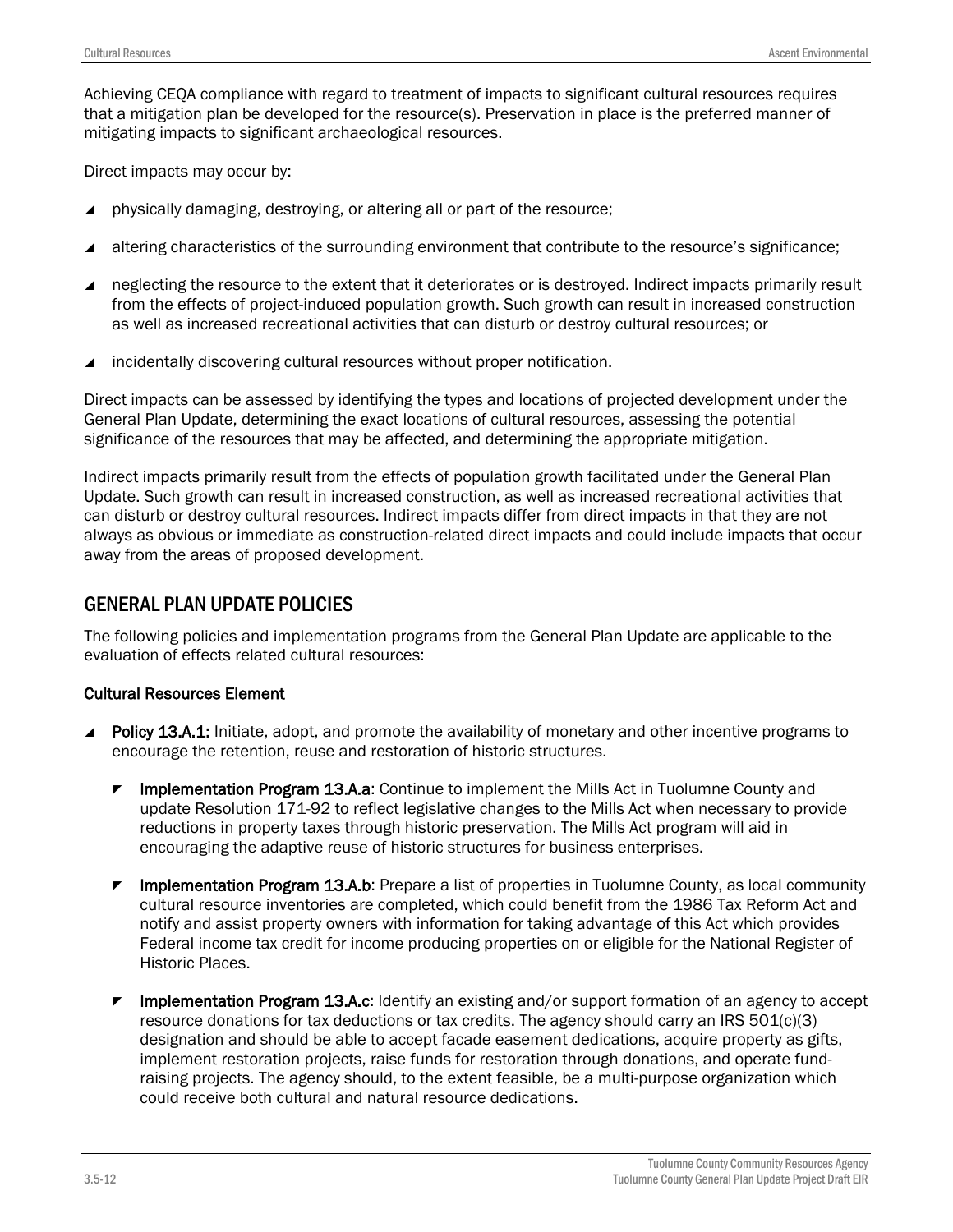- Implementation Program 13.A.d: Support implementation of the Marks Historical Rehabilitation Act in Tuolumne County. Health and Safety Code Sections 37600 et seq authorize Tuolumne County and other local agencies to issue bonds for the rehabilitation of historic properties.
- **F** Implementation Program 13.A.e: Upon completion of each cultural resources inventory pursuant to Policy 13.C.1, provide each participating parcel owner with a copy of his or her property evaluation. For those properties determined potentially eligible for listing in the National Register, provide a listing of incentive programs available for the property upon listing the property on the National Register or Tuolumne County Register of Cultural Resources.
- **Policy 13.B.1:** Adopt flexible and consistent environmental review procedures for new development entitlements including provisions for monitoring and enforcement.
	- Implementation Program 13.B.a: Require a cultural resource assessment for discretionary development projects based on criteria established in Title 14 of the Tuolumne County Ordinance Code. The assessment shall be prepared by a qualified professional before construction activities begin. The assessment would include preparing archaeological and historical survey reports and conducting a paleontological record search using an appropriate database, such as the University of California, Museum of Paleontology. Archaeological and historical sites and materials shall be evaluated and recorded on standard DPR 523-series forms in accordance with National Register and California Register criteria. The evaluation report shall be completed by a qualified archaeologist, architectural historian, or historical architect who meets the Secretary of the Interior's Professional Qualifications for Archaeology and Historic Preservation, as appropriate, and submitted to Tuolumne County.
	- $\blacktriangleright$  Implementation Program 13.B.b: Require that discretionary development projects are designed to avoid potential impacts to significant cultural resources whenever possible. Determinations of impacts, significance, and mitigation shall be made by qualified archaeological, historical, or paleontological consultants (in coordination with culturally-affiliated tribes), depending on the type of resource in question.
	- Implementation Program 13.B.c: Require that cultural resource studies be conducted by qualified professionals with experience appropriate to the study being conducted. Continue to require specific standards for performing cultural resource investigations and contents of reports in compliance with State and Federal standards including the Secretary of the Interior's Standards and Guidelines for Identification, Evaluation, Documentation, Registration, Historical Documentation, Architectural and Engineering Documentation, and Archaeological Documentation. Require submission of results of these investigations to the Central California Information Center per State guidelines.
	- **F** Implementation Program 13.B.d Require a paleontological investigation for discretionary development projects proposed in an area underlain by geologic formations that have the potential to contain paleontological resources. In such cases, the project proponent shall, in coordination with the Community Resources Agency, hire a qualified paleontologist approved by the County to perform an investigation consisting of:
		- A walk-over site survey;
		- A review of publications and reports on the geology or paleontology of the area;
		- **Analysis of all available soils information; and**
		- Evaluation of the relationship of the project site to known or potential fossil-producing areas identified in available records.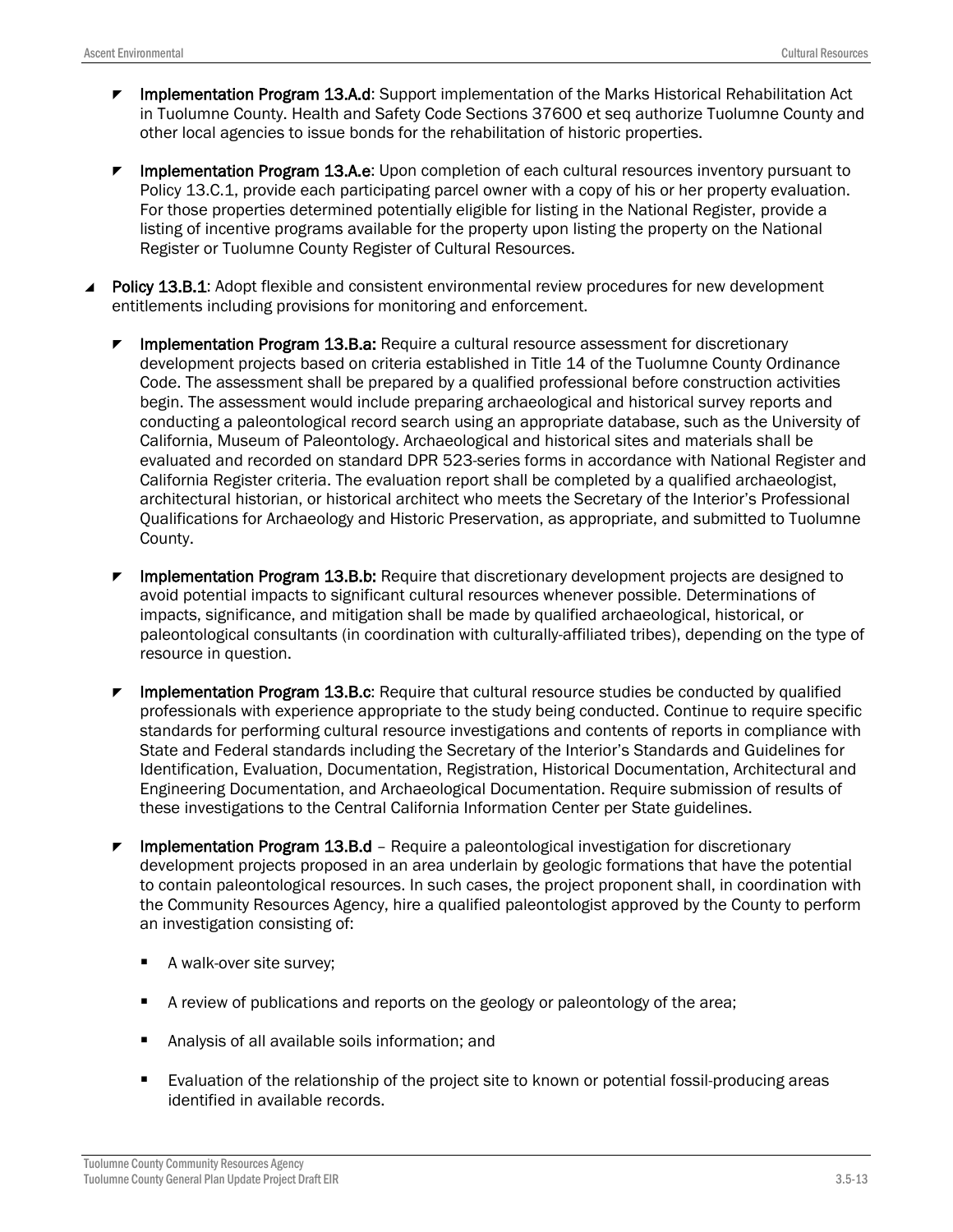The paleontologist shall submit to the County a written report describing findings and making recommendations to minimize impacts on any identified resources. This report shall be considered as part of the CEQA review process and, if appropriate, its recommendations shall be included as mitigation measures and conditions of approval for the project. Provision shall be made for the deposit of scientifically valuable paleontological materials which are removed from the site with responsible public or private institutions. Amend Title 14 of the Tuolumne County Ordinance Code to incorporate this program to protect paleontological resources.

- Implementation Program 13.B.e: Include, for projects with conditions of approval related to management of cultural resources, a requirement for preconstruction meetings with project contractors, the developer or his representative, Native American representatives, the project's qualified cultural resources professional, the Community Resources Agency and other agencies responsible for overseeing the construction phase of a development project as part of written procedures for conducting cultural resources investigations in Tuolumne County as required in Implementation Programs 13.B.a through 13.B.d. Further, continue to require, as part of the County Ordinance Code, the existing requirement for stopping work and evaluating a resource pursuant to CEQA when a cultural resource is identified during the construction phase of a project.
- **F** Implementation Program 13.B.f: Continue to condition discretionary entitlements for any new development which requires review under CEQA and which has the potential to impact subsurface cultural resources to require such development to comply with the provisions of Sections 21083.2 and 21084.1 of CEQA. Also require that if subsurface cultural resources are discovered during the construction process, construction shall cease until a qualified professional as defined in Title 14 of the Tuolumne County Ordinance Code has evaluated the site. If the resource is determined to be a unique archaeological resource, then the provisions of mitigation for impacts to archaeological resources contained in Section 21083.2 of CEQA shall be implemented. Construction work may continue on other parts of the construction site while archaeological evaluation and mitigation are being implemented.
- Implementation Program 13.B.g: Continue to utilize written procedures for establishing when to conduct cultural resources reviews based on guidelines in Figure 13.A, 13.B, and Table 13.1; listing available resources to be consulted for existing cultural resources information and including a list of advisory agencies to be notified during the CEQA consultation process including, at a minimum, the Tuolumne Band of Me-Wuk Indians, the Chicken Ranch Band of the Me-Wuk Indians, the Tuolumne County Historical Society Landmarks Committee, the Tuolumne Southern County Historical Society, the Tuolumne Heritage Committee and the Central California Information Center.
- Implementation Program 13.B.h: The County shall coordinate with the Tuolumne Band of Me-Wuk Indians, the Chicken Ranch Band of the Me-Wuk Indians, and other culturally-affiliated tribes through AB 52 and SB 18, as applicable, to encourage the preservation, protection, and mitigation for impacts to cultural sites.
- Implementation Program 13.B.i: Continue to implement the County Ordinance Code to provide both criminal and civil penalty procedures and/or a penalty fee with mandatory monetary penalties for noncompliance with management standards and practices and for anticipatory demolition.
- Policy 13.B.2: Assist in retaining the special character of historic districts and promote compatible development within historic districts by reducing, adapting and/or modifying some development standards within historic districts.
	- **F** Implementation Program 13.B.j: Maintain the current provisions for waiving fees for requests to zone to H and HDP and for waiving fees for Mills Act applications. Consider expanding the fee waiver provisions to include waiving development permit fees for site review, site development, and conditional use permits for work done on Tuolumne County Register and National Register structures that is consistent with the Secretary of the Interior's Standards for Treatment of Historic Properties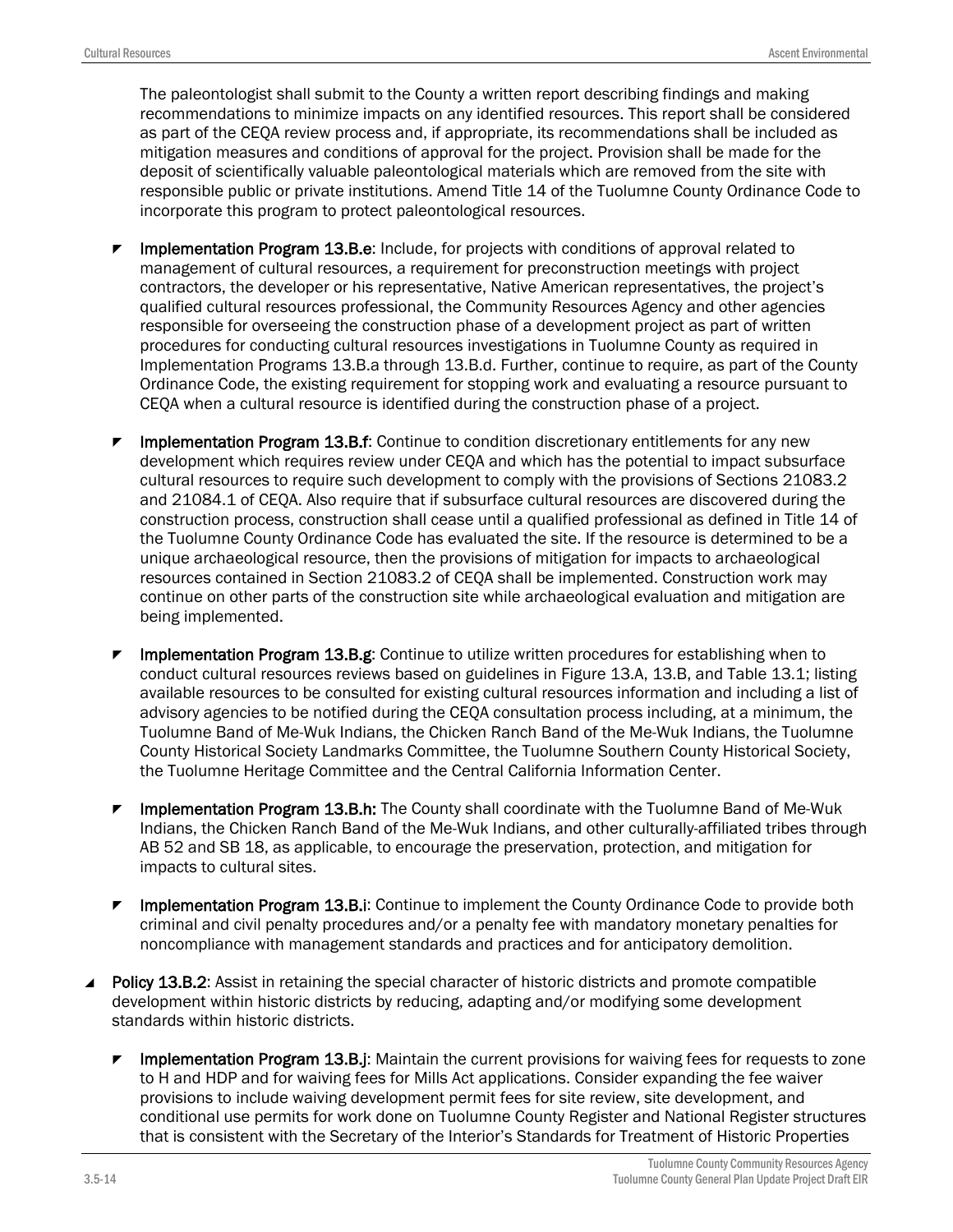With Guidelines for Preserving, Rehabilitating, Restoring and Reconstructing Historic Buildings. Reduce or waive building fees for structures using the State Historical Building Code.

- **F** Implementation Program 13.B.K: Continue to provide for reduced and/or modified development standards on land zoned H and HDP or for buildings or structures classified as Priority 1, 2 or 3 in Table 13.2 and 13.3 in any zoning district.
- $\blacktriangleright$  Implementation Program 13.B.I: Continue to protect cultural resource features important to the context or setting of cultural resources such as mature trees and vegetation, retaining walls, and fences when considering development projects within H and HDP zoning districts.
- **F** Implementation Program 13.B.m: Continue to implement Title 14 so that buildings on the Tuolumne County Register of Cultural Resources shall be deemed "qualifying structures," eligible to use the State Historical Building Code pursuant to Section 18955 of the Health and Safety Code.
- **F** Implementation Program 13.B.n: Continue to provide for well, septic, building, and other ministerial permits to become discretionary for the purposes of CEQA when a significant cultural resource may be impacted.
- **F** Implementation Program 13.B.o: Continue to utilize the classification system and corresponding development standards contained in Figure 13.D: Priority Classification System for Historic Buildings and Structures into the County Ordinance Code.
- **F** Implementation Program 13.B.p: Continue to require the Secretary of the Interior's Standards for Treatment of Historic Properties with Guidelines for Preserving, Rehabilitating, Restoring and Reconstructing Historic Buildings as a guide for evaluating development proposals involving cultural resources, such as restoration, alteration of, and, additions to existing historic structures.
- **F** Implementation Program 13.B.q: Continue to require approval of a new development plan and issuance of required grading and/or building permits and review by the Historic Preservation Review Commission or documentation of an imminent safety hazard (as defined by the Health and Safety Code) prior to issuance of a demolition permit in the H and HDP zoning districts. The Historic Preservation Review Commission shall also review all demolition permits for buildings 50 years of age or older in any zoning district or a cultural resource study shall be required prior to approval of a demolition permit.
- Implementation Program 13.B.r: Review and recommend amendments to existing design guidelines which affect historic structures for consistency between local design guidelines and the Secretary of the Interior's Standards for Treatment of Historic Properties with Guidelines for Preserving, Rehabilitating, Restoring and Reconstructing Historic Buildings and consider preparing a design guide for new development in undesignated historic districts.
- $\blacktriangleright$  Implementation Program 13.B.s: Continue to streamline the development application review process by eliminating review by the Historic Preservation Review Commission for projects and alterations that have been listed as acceptable to that Commission and are consistent with the Secretary of the Interior's Standards for Treatment of Historic Properties with Guidelines for Preserving, Rehabilitating, Restoring and Reconstructing Historic Buildings and grant authority to the Community Resources Agency Director to approve such projects in-house without additional review from the Tuolumne County Historic Preservation Review Commission. The project list should include these projects where consistent with the Secretary of the Interior's Standards for Treatment of Historic Properties with Guidelines for Preserving, Rehabilitating, Restoring and Reconstructing Historic Buildings:
	- Color schemes acceptable for repainting (including acceptable trim combinations);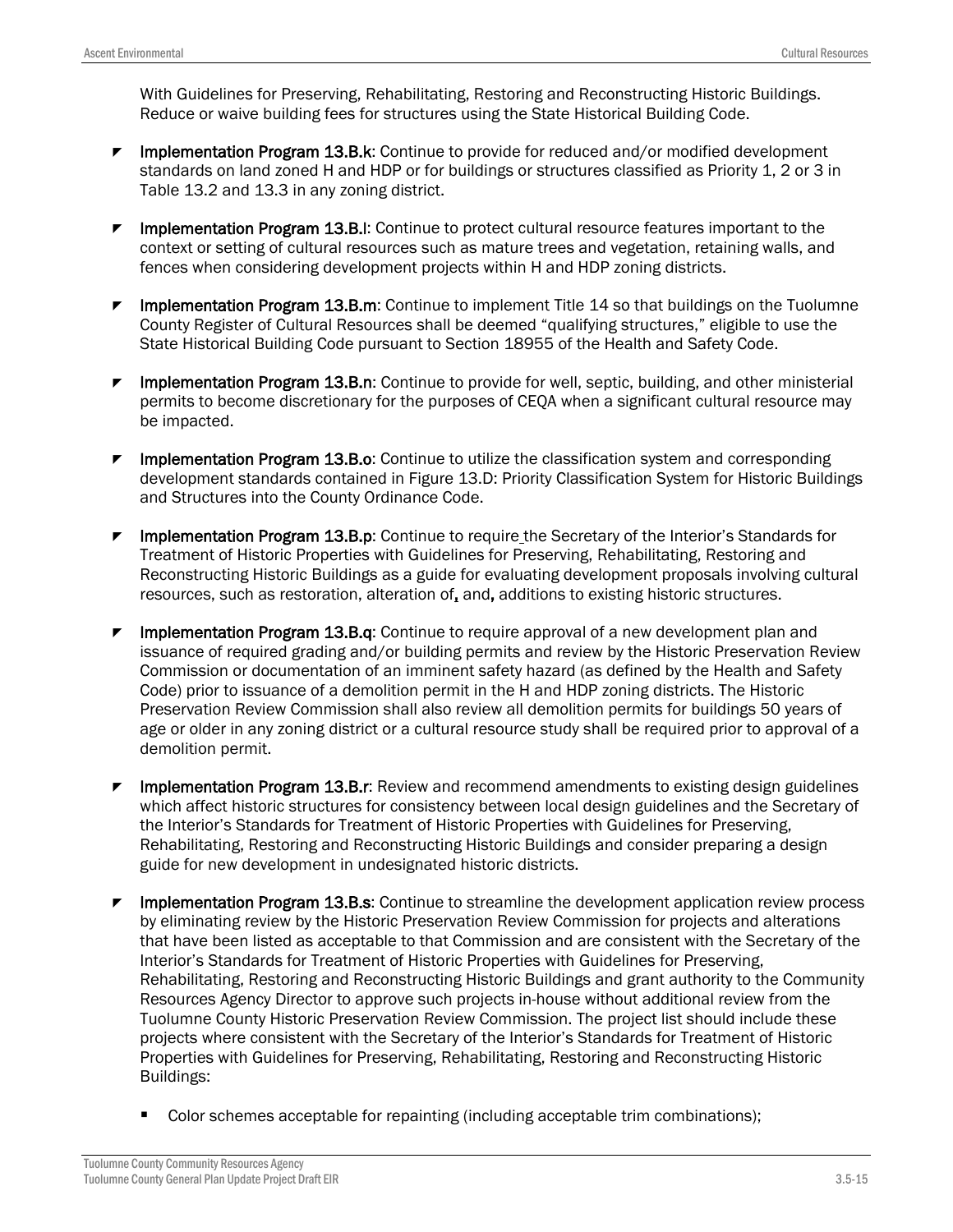- Maintenance projects involving replacement with like materials and like colors; and
- **E** Replacement of doors or windows with doors or windows of the same size and of similar appearance.
- $\blacktriangleright$  Implementation Program 13.B.t: Section 106 projects include activities involving direct or indirect Federal assistance or involvement either monetarily or through issuance of Federal permits at various stages of the activity. Housing and Urban Development (HUD) monies, which include Community Development Block Grants, are subject to this consultation. The Historic Preservation Review Commission will identify and contact Federal agencies involved in Section 106 projects related to rehabilitation and restoration of housing units in Tuolumne County and request the opportunity to comment on these projects during the Section 106 consultation process. This request will exclude projects on Federal lands and all projects on private lands not related to housing.
- **Policy 13.C.1:** Survey, record, inventory, maintain and regularly update databases and archives of historic, architectural, and archeological resources for informational purposes.
	- **Implementation Program 13.C.a:** Continue to implement the County Ordinance Code to enable the County to pursue its preservation policies through implementation of the programs described herein.
	- **F** Implementation Program 13.C.b: Complete the Twain Harte inventory and supplement existing inventories of Columbia State Historic Park, Groveland, Big Oak Flat, Chinese Camp, Jamestown, Soulsbyville, Tuolumne, and Railtown 1897 State Park with inventories of the following community, thematic and miscellaneous inventories. Note: Parcel owner notification shall be required to inventory all private properties. Property owner's consent shall be required prior to entry upon the property. This requirement is specified in the Cultural Resources Ordinance.

#### **Communities**

- High Country: Strawberry communities and including a 500 foot wide corridor on either side of Highway 108, measured from the centerline of the highway, between the two communities
- Jamestown Supplement: Areas not included in previous inventories.
- Columbia supplement: Areas not included in previous studies.
- Groveland/Big Oak Flat Supplement: Areas not included in previous studies.
- Confidence
- **Shaw's Flat**
- **Standard**
- East Sonora
- Other communities as may be recommended as appropriate to the Board of Supervisors by the Tuolumne County Historic Preservation Review Commission
- **Update existing inventories**

#### Thematic Inventories

Transportation and Communications (Early Routes and Roads, Railroads, Communication)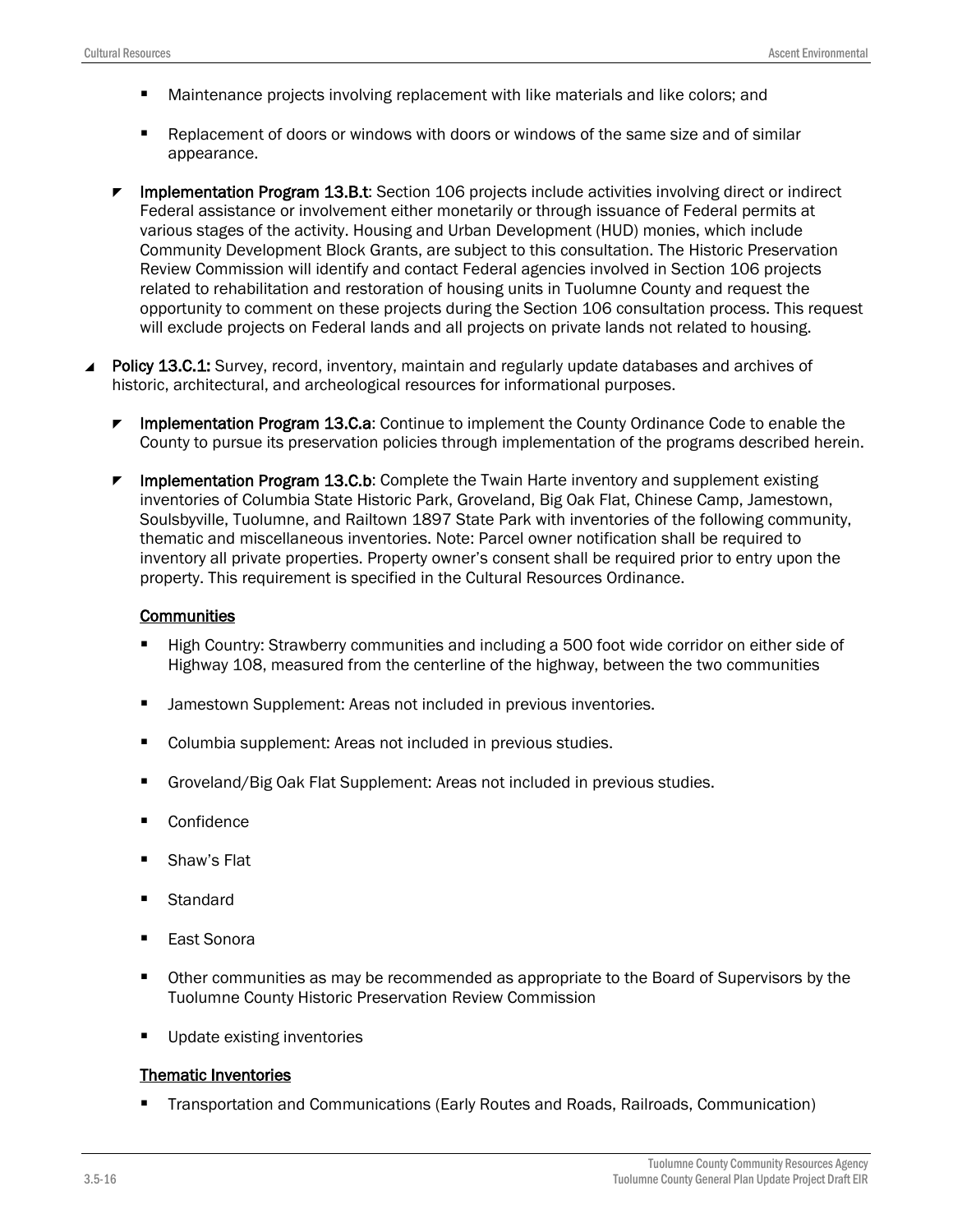- **Gold Mining**
- Water Development
- **Ethnicity and Social Systems**
- Agriculture
- Industry, Commerce and Tourism including logging, limestone and marble quarrying and non-gold mining
- Recreational residences (including second and retirement homes)
- Other themes as may be recommended as appropriate to the Board of Supervisors by the Tuolumne County Historic Preservation Review Commission.

#### **Other**

- County-owned properties including bridges, buildings, old roadways
- **Property under the jurisdiction of the City and County of San Francisco**

Inventory standards shall be as established by the State Office of Historic Preservation. This requirement and these procedures are included in the County Ordinance Code.

- Implementation Program 13.C.c: Upon completion of each cultural resource inventory, create a list of properties within Tuolumne County eligible for nomination to the National Register of Historic Places and provide written notice to property owners of these historic properties advising them of the benefits of the National Register program and of local incentives available for their properties.
- **F** Implementation Program 13.C.d: Add to the Tuolumne County Register of Cultural Resources, by resolution, all properties contained within existing and future cultural resources inventories which have been or are assigned a National Register designation of 1 (listed on the National Register), 2 (determined eligible for listing by formal process involving Federal agencies), 3 (appears to be eligible for listing in the judgment of the person completing the form), 4 (might become eligible for listing) or 5 (ineligible for listing, but of local interest and eligible for the Tuolumne County Register of Cultural Resources). The resolution shall specify that inclusion on the Register qualifies properties to use the State Historical Building Code, to enter into a Mills Act Contract for qualifying rehabilitations and maintenance, and for alternative development standards. Individual property owners shall be notified of the Resolution prior to public hearing and those submitting written notifications to withhold properties from the Register shall be honored.
- Implementation Program 13.C.e: Maintain, expand and update the existing GIS cultural resources database to include all areas inventoried within the County, all individual parcels known to include cultural resources and regions and parcels with a high potential for containing cultural resources based on natural landscape, historic maps, and oral histories.
- $\blacktriangleright$  Implementation Program 13.C.f: In consultation with the Tuolumne County Historical Society, Tuolumne County Historian, Tuolumne County Museum Board of Governors and Tuolumne County Historic Preservation Review Commission, locate and designate a repository for cultural resources documents, maps, surveys, photos, and other information and provide staffing to organize, maintain, make accessible and update information received at this archive.
- Policy 13.C.3: Identify historic districts and structures.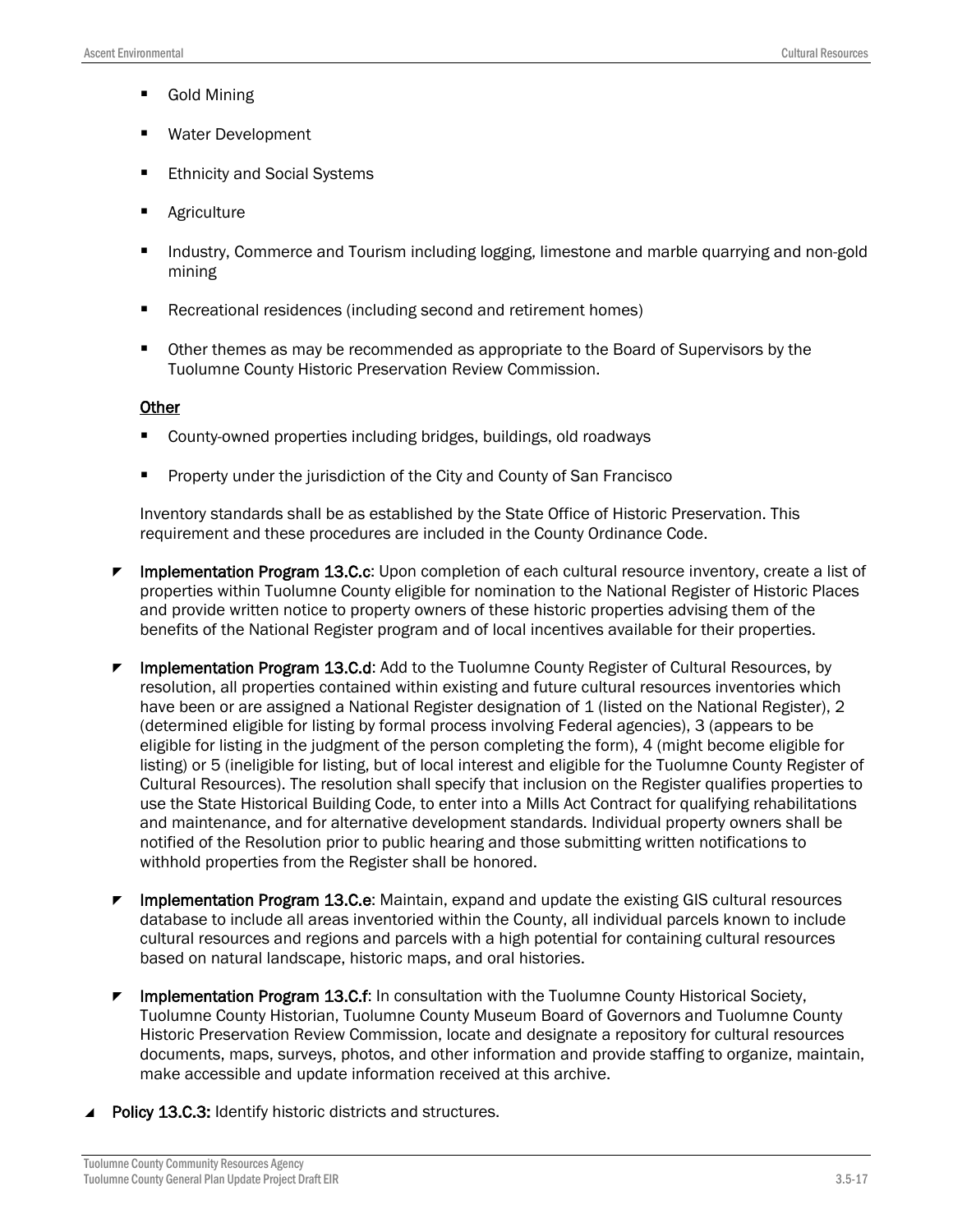- Implementation Program 13.C.i: Upon completion and distribution of completed cultural resources inventories, identify potential historic districts. Schedule public hearings to gauge community interest in forming historic districts. When community support is forthcoming for a proposal, pursue HDP (historic district) zoning. This procedure is included in the County Ordinance Code.
- **F** Implementation Program 13.C.j: Continue to require parcel owner consent prior to zoning property to the H zoning district and require consent of a simple majority of property owners within a proposed HDP zoning district prior to zoning the property to HDP. The determination of a majority of the property owners for zoning to HDP shall be based upon each parcel having one vote.
- $\blacktriangleright$  Implementation Program 13.C.k: Designate corridors, or portions of corridors, which:
	- 1. are examples of historic trade, water distribution or transportation routes, conveyance systems or trails, or
	- 2. are lined with visible cultural resources, or
	- 3. pass through historic or design review districts, or
	- 4. are representative of a major period in Tuolumne County or California history.

Designation of Heritage Corridors shall only be approved by the Board of Supervisors after consent of the owners of a minimum of 51% of the property area and 51% of the property owners included within a proposed Heritage Corridor. The determination of the consent of the property owners for the formation of Heritage Corridors shall be based upon each parcel having one vote. In conjunction with the designation of a Heritage Corridor, a cultural resources conservation program for the area within the proposed corridor shall be formulated as a cooperative effort by the owners of the property within the corridor and the County and adopted by the Board of Supervisors.

- Policy 13.F.1: Promote good cultural resources management practices by demonstrating proper stewardship of the County's cultural resources.
	- Implementation Program 13.F.a: Retain the Tuolumne County Historic Preservation Review Commission as an advisory agency to review County projects with the potential to impact cultural resources.
	- $\blacktriangleright$  Implementation Program 13.F.b: Enlist the Tuolumne County Historic Preservation Review Commission to prepare applications for listing all eligible County-owned properties to the National, California and Tuolumne County Registers.
	- $\blacktriangleright$  Implementation Program 13.F.c: Enlist the Tuolumne County Historic Preservation Review Commission to inventory all County-owned properties in excess of 45 years old.
	- **F** Implementation Program 13.F.d: Formulate best preservation practice standards in consultation with the Tuolumne County Historic Preservation Review Commission and implement them in storing all County owned property that is in excess of 45 years of age and has been deemed significant by the Historic Preservation Review Commission.
	- Implementation Program 13.F.e: Use the Secretary of the Interior Standards and Guidelines for Historic Preservation Projects and the State Historical Building Code in maintaining or restoring County owned buildings that are in excess of 45 years of age.

## PROJECT IMPACTS

This section presents a programmatic-level analysis of potential impacts to cultural resources from projected development under the General Plan Update. Evaluation of environmental impacts associated with the General Plan Update considers the development that would be facilitated by the General Plan Update, in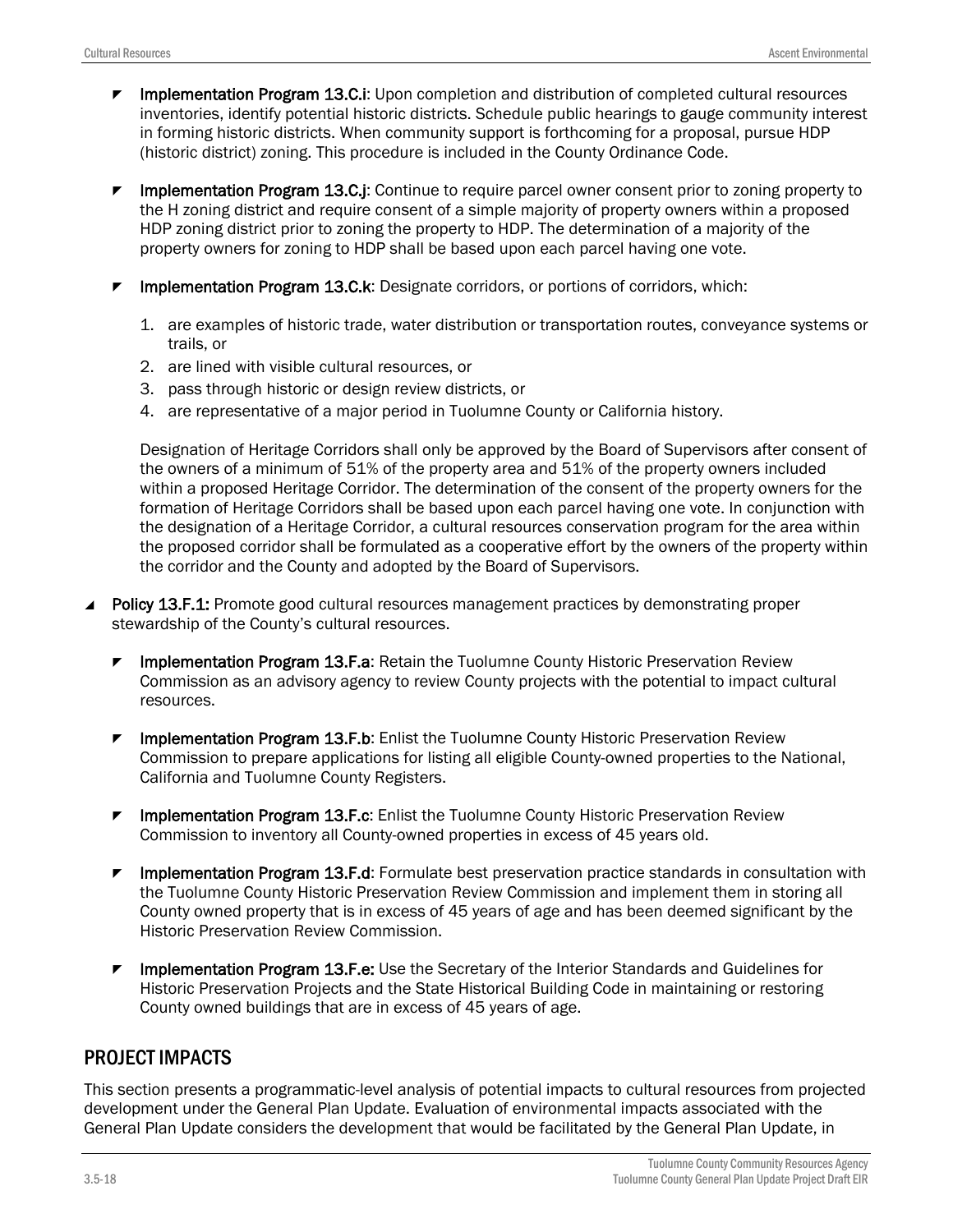accordance with goals, policies, and implementation programs, to accommodate projected growth in the County. It should be noted that the County's population is projected to grow by 0.6 percent annually over the planning horizon (2040). As discussed in detail in Chapter 2, "Project Description," and the introduction to Chapter 3, this is a relatively low amount of growth.

### Impact 3.5-1: Change in the Significance of a Historical or Unique Archaeological Resource

Projected development under the General Plan Update could adversely affect historical or unique archaeological resources. The General Plan Update includes policies to protect resources, however, avoidance of these historical or unique archaeological resources may not be possible. Impacts would be potentially significant.

Projected development under the General Plan Update could occur in areas of cultural resource sensitivity, such as the communities of Columbia, Groveland, Jamestown, and Tuolumne for known historical resources, and along waterways, alluvial flats, and inland valleys for unique archaeological resources. Projected development under the General Plan Update could be located on properties that contain known or unknown archaeological resources and grading and excavation activities during construction could disturb unique archaeological resources.

Projected development under the General Plan Update also could have direct or indirect adverse effects on known historical resources – including 17 NRHP listings and 20 California Historical Landmarks. Designated historical resources occur in the communities of Columbia, Groveland, Jamestown, and Tuolumne, where development on infill and underutilized sites may occur under the General Plan Update. Projected development under the General Plan Update also could have direct or indirect adverse effects on structures that have not been evaluated for NRHP or CRHR eligibility. Damage to or destruction of a building or structure that is a designated historic resource, or is eligible for listing as a historic resource, could result in the change in its historical significance.

General Plan Update policies and existing regulations pertaining to the protection of cultural resources would reduce impacts to such resources. The Cultural Resources Element includes the following policies and implementation programs, described in full above, intended to address potential impacts to historical and archaeological resources.

Policy 13.B.1 protects archaeological resources by requiring environmental review procedures for new development entitlements. This Policy is supported by a series of implementation programs, which require specific actions be taken to fulfill the Policy, including completion of surveys and assessments prior to construction activities, as well as monitoring requirements, and protection measures. Specifically, Implementation Program 13.B.a requires that cultural resource assessments be prepared by a qualified professional before construction activities begin. Implementation Program 13.B.b requires that discretionary development projects are designed to avoid potential impacts to significant cultural resources whenever possible. Implementation Program 13.B.e requires preconstruction meetings with project contractors, Native American representatives, and the project's qualified cultural resources professional. The implementation program also calls for stopping work and evaluating a resource pursuant to CEQA when a cultural resource is identified during the construction phase of a project. Additionally, Implementation Program 13.B.f contains additional requirements related to cultural finds during construction, such as hiring a qualified professional as defined in Title 14 of the Tuolumne County Ordinance Code to evaluate the site.

Policy 13.B.2 addresses the retention of the special character of historic districts by reducing, adapting and/or modifying some development standards within historic districts. This Policy is supported by several implementation programs that protect historic structures. Specifically, Implementation Program 13.B.p requires the use of the Secretary of the Interior's Standards as a guide for evaluating development proposals involving cultural resources, such as restoration, alteration of, and, additions to existing historic structures. Implementation Program 13.B.q requires review by the Historic Preservation Review Commission prior to issuance of a demolition permit in the H and HDP zoning districts.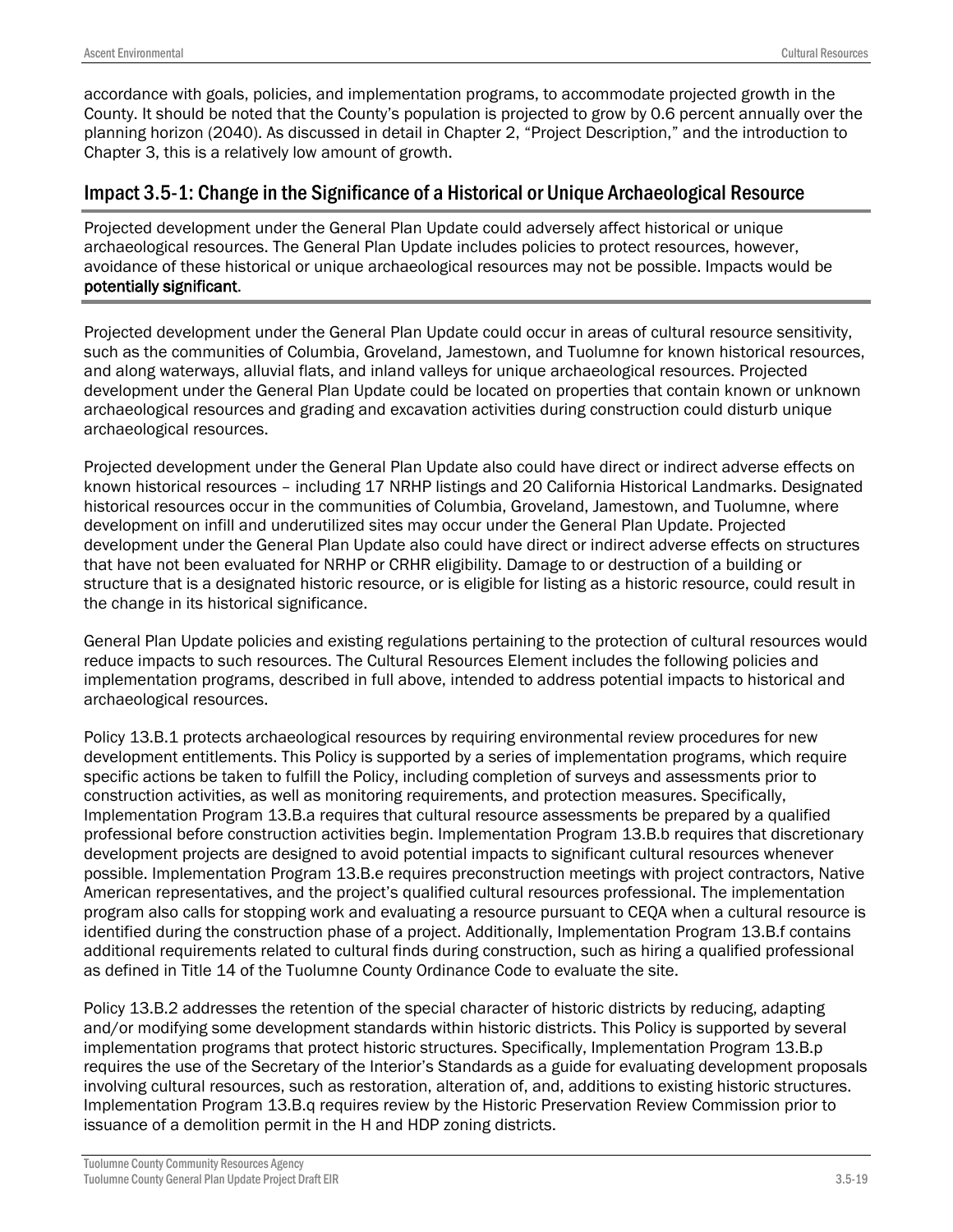While the General Plan Update policies and implementation programs are aimed at protecting resources, as noted under Implementation Program 13.B.b, it may not be feasible to design a development project such that it avoids significant historical or unique archaeological resources. As previously discussed, preservation in place is the preferred manner of mitigating impacts to significant archaeological resources. Additionally, State CEQA Guidelines Section 15126.4(b)(2) notes that in some circumstances, documentation of a historical resource will not mitigate the effects of demolition of that resource to a less-than-significant level because the historic resources would no longer exist. Therefore, impacts associated with projected development under the General Plan Update would be potentially significant.

### Mitigation Measures

The General Plan Update includes implementation programs requiring cultural resources surveys to be prepared by qualified professionals for all discretionary projects and that the reports would be prepared in compliance with State and Federal standards including the Secretary of the Interior's Standards and Guidelines for Identification, Evaluation, Documentation, Registration, Historical Documentation, Architectural and Engineering Documentation, and Archaeological Documentation. Proposed Implementation Program 13.B.3 would require that determinations of impacts, significance, and mitigation be made by qualified archaeological or historical consultants and that discretionary development projects be designed to avoid potential impacts to significant cultural resources whenever possible. However, avoidance may not always be feasible. No further mitigation is available other than to deny a project if historical or unique archaeological resources would be affected. As discussed in Chapter 6, "Alternatives," this EIR analyzes a Historic Structure Preservation Alternative. Under that alternative, policy provisions would be included that would prohibit, with some exceptions, demolition or substantial alteration of a significant historic structure.

#### Significance after Mitigation

Policies and implementation programs identified in the General Plan Update would reduce impacts to historic and archaeological resources to the extent feasible because actions would be taken to record, evaluate, avoid, or otherwise treat the resource appropriately, in accordance with pertinent laws and regulations. However, avoidance of these historical or unique archaeological resources may not always be feasible, and recordation of a significant historic resource does not constitute adequate mitigation for a substantial adverse change to that resource. Therefore, because the potential for permanent loss of a known cultural resource or its integrity cannot be precluded, the project's impacts would be significant and unavoidable.

## Impact 3.5-2: Change in the Significance of Paleontological Resources

Projected development under the General Plan Update could have the potential to destroy, directly or indirectly, a unique paleontological resource. The General Plan Update includes policies to protect previously unknown resources. Implementation of these policies and protection programs would reduce potential impacts to a less-than-significant level.

Based on geologic mapping, the majority of the County is not considered sensitive for paleontological resources. Paleozoic marine rocks occur in the western portion of the County and may contain fossils of marine invertebrates. A pocket of Plio-Pleistocene and Pliocene loose consolidated deposits also occurs along State Route 108 to southwest of Jamestown and northwest of Chinese Camp. This area may contain evidence of Pleistocene-era large mammals. Projects involving excavation, grading, or soil removal in previously undisturbed areas have the greatest likelihood to encounter these resources. The degree and extent of impacts would depend upon subsequent project-specific locations, and as such, project-specific analysis would be required to determine the precise area of impact and the importance of any paleontological or geologic resource identified within a proposed project area.

As discussed under Impact 3.5-1, the General Plan Update proposes policies and implementation programs to address potential impacts to cultural resources. In addition to the policies and implementation programs described under Impact 3.5-1, Implementation Program 13.B.d requires a paleontological investigation be completed by a qualified paleontologist for discretionary development projects proposed in an area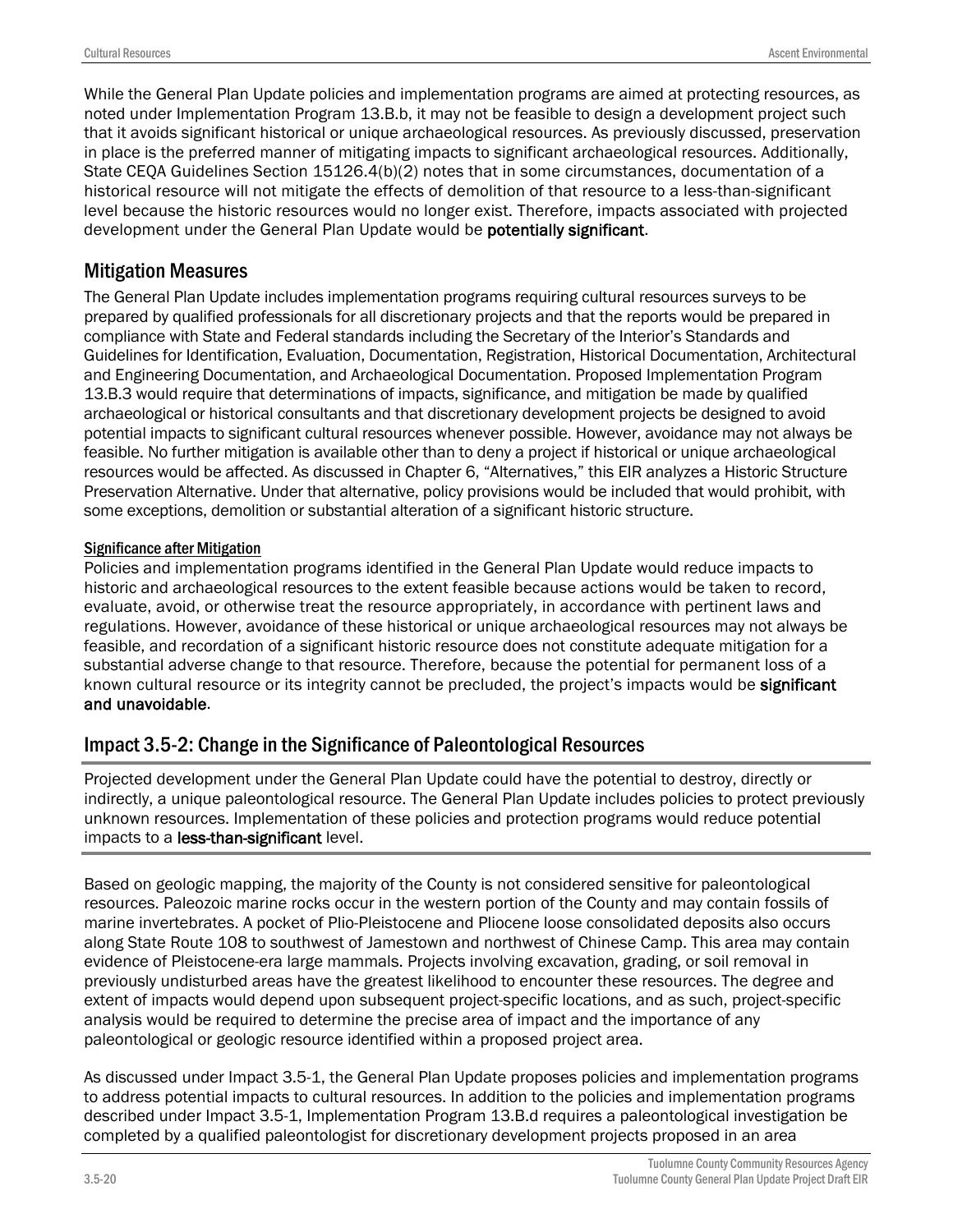underlain by geologic formations that have the potential to contain paleontological resources. The implementation program also requires that the paleontologist submit a written report describing findings and its recommendations be included as mitigation measures and conditions of approval for the project. Under the implementation program, provision would be made for the deposit of scientifically valuable paleontological materials which are removed from the site with responsible public or private institutions.

These General Plan Update policies and implementation programs would reduce impacts of projected development under the General Plan Update to paleontological resources because professionally accepted and legally compliant procedures for the survey, discovery, and recordation of paleontological resources would be implemented. Impacts would be less than significant.

### Mitigation Measures

No mitigation is required.

### Impact 3.5-3: Accidental Discovery of Human Remains

Previously undiscovered human remains could be discovered when soils are disturbed during construction of cultivation and processing sites for projected development under the General Plan Update. Compliance with Health and Safety Code Sections 7050.5 and 7052 and Public Resources Code Section 5097 would make this impact less than significant.

The location of grave sites and Native American remains can occur outside of dedicated cemeteries or burial sites. Ground-disturbing construction activities could uncover previously unknown human remains, which could be archaeologically or culturally significant. Projected development under the General Plan Update could include residential, commercial, professional/office, public schools, and public parks. These activities would result in soil disturbance; therefore, the potential exists for previously undiscovered human remains to be discovered.

California law recognizes the need to protect Native American human burials, skeletal remains, and items associated with Native American burials from vandalism and inadvertent destruction. The procedures for the treatment of Native American human remains are contained in Health and Safety Code Sections 7050.5 and 7052 and Public Resources Code Section 5097.98.

If human remains are discovered during any construction activities, potentially damaging ground-disturbing activities in the area of the remains shall be halted immediately, and the project applicant shall notify the Tuolumne County coroner and the NAHC immediately, according to Public Resources Code Section 5097.98 and the Health and Safety Code. If the remains are determined by the NAHC to be Native American, the guidelines of the NAHC shall be adhered to in the treatment and disposition of the remains. Following the coroner's findings, the archaeologist, the NAHC-designated Most Likely Descendant, and the landowner, shall determine the ultimate treatment and disposition of the remains and take appropriate steps to ensure that additional human interments are not disturbed. The responsibilities for acting upon notification of a discovery of Native American human remains are identified in Public Resources Code Section 5097.98.

Compliance with Health and Safety Code Sections 7050.5 and 7052 and Public Resources Code Section 5097.98 would provide an opportunity to avoid or minimize the disturbance of human remains, and to appropriately treat any remains that are discovered. Therefore, this impact would be less than significant.

## Mitigation Measures

No mitigation is required.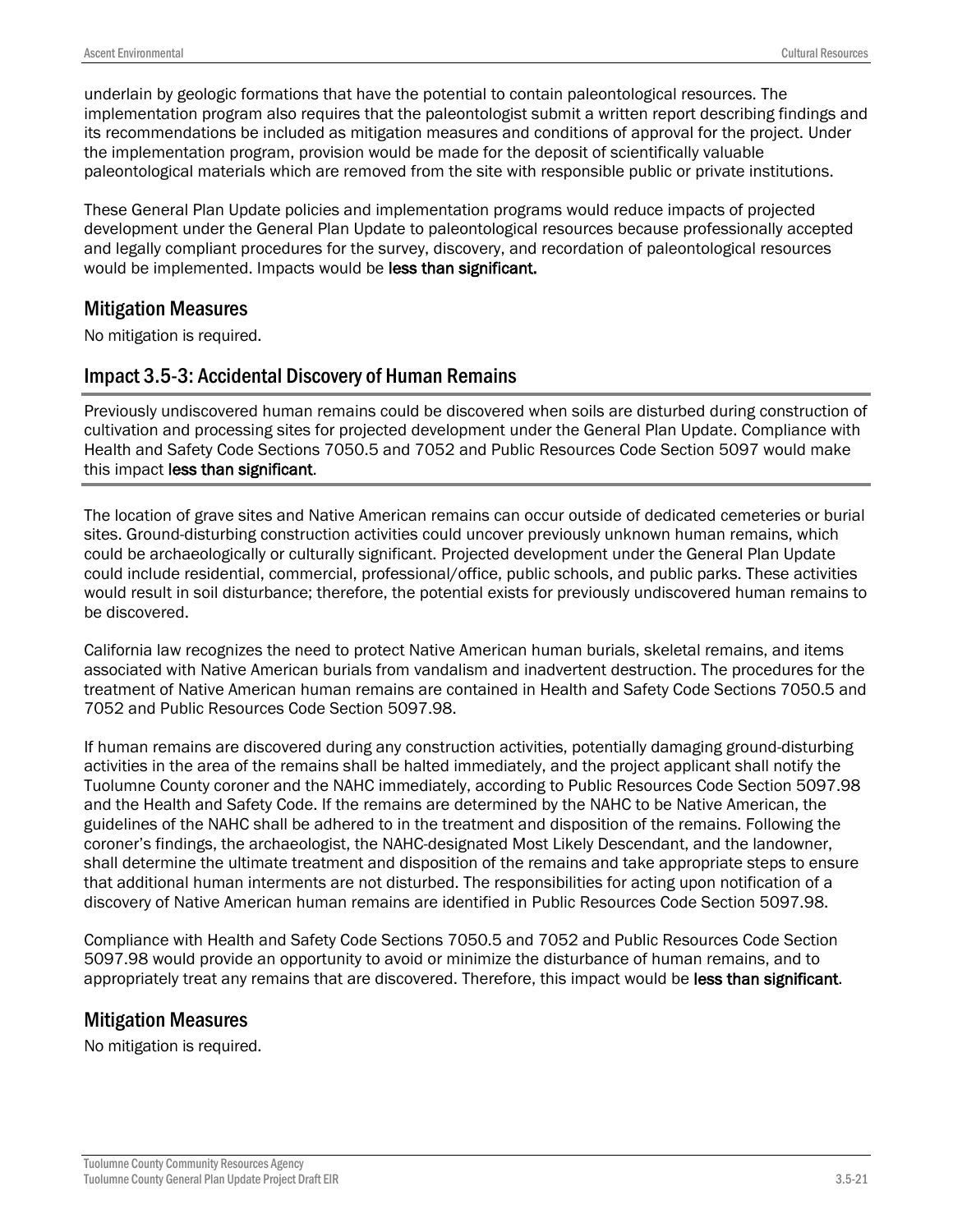## Impact 3.5-4: Change in the Significance of a Tribal Cultural Resource

No tribes that are culturally affiliated with Tuolumne County have formally requested notification under AB 52. Therefore, there is no trigger for consultation, and consequently no resources have been identified as tribal cultural resources as described under AB 52. However, recognizing the timeframe of General Plan Update, there is a potential that tribes may request consultation in the future and that tribal cultural resources could be identified during the implementation period of the General Plan. Therefore, although no resources have been identified that meet the criteria for a tribal cultural resource under Public Resources Code Section 21074, because tribes may request notification in the future, it is too speculative to determine the potential for impacts at this time.

The County of Tuolumne regularly coordinates informally with Native American Tribes, including Buena Vista Rancheria, Chicken Ranch Rancheria of Me-Wuk, and the Tuolumne Band of Me-Wuk during the processing of discretionary entitlements. The General Plan Update proposes Implementation Program 13.B.g, which establishes procedures to conduct cultural resources reviews and includes a list of advisory agencies to be notified during the CEQA consultation process including, the Tuolumne Band of Me-Wuk Indians and the Chicken Ranch Band of the Me-Wuk Indians.

Under Public Resources Code Section 21080.3.1, a lead agency shall begin consultation with a California Native American tribe that is traditionally and culturally affiliated with the geographic area of the proposed project if the California Native American tribe requested to the lead agency, in writing, to be informed by the lead agency through formal notification of proposed projects in the geographic area that is traditionally and culturally affiliated with the tribe. No tribes that are traditionally or culturally affiliated with Tuolumne County, including Buena Vista Rancheria, Chicken Ranch Rancheria of Me-Wuk, or the Tuolumne Band of Me-Wuk, have requested to be informed of proposed projects; therefore, there is no trigger to begin consultation under AB 52, resulting in no resources identified as tribal cultural resources. (It should also be noted that no tribes responded to the County's consultation request pursuant to SB 18.) However, there is always the potential that tribes could request consultation in the future. At such time the County would consult with tribes regarding individual projects in compliance with AB 52. Therefore, while no resources have been identified that meet the criteria for a tribal cultural resource under Public Resources Code Section 21074, tribes may request notification within the 2040 planning horizon, and, through the consultation process, tribal cultural resources could be identified if any exist in the County. Pursuant to Public Resources Code Section 21074, as part of its determination of the significance of a potential tribal cultural resource, the County must consider the significance of such a resource to the individual tribe, which would require coordination with the tribe. Because no tribes have requested notification and no potential tribal cultural resources have been identified, it is too speculative at this time to determine the potential for impacts to tribal cultural resources to be identified in the 2040 planning horizon.

## Mitigation Measures

No mitigation is required at this time.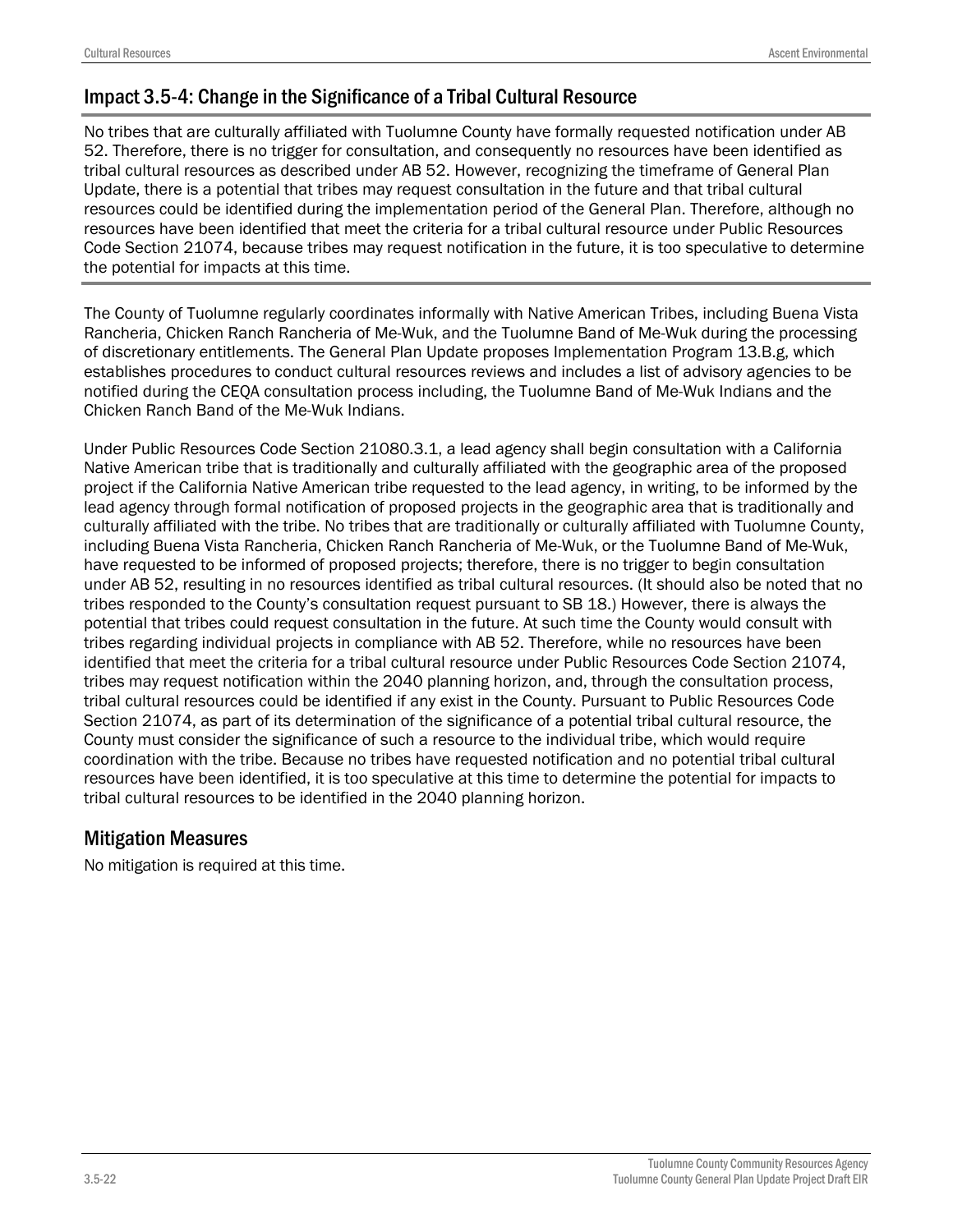# 3.6 ENERGY

This section was prepared pursuant to State CEQA Guidelines Section 15126 and Appendix F of the State CEQA Guidelines, which requires that EIRs include a discussion of the potential energy impacts of projects, with emphasis on considering whether implementing the project would result in inefficient, wasteful, and unnecessary consumption of energy. This section discusses the energy impacts of projected development under the General Plan Update. The capacity of existing and proposed infrastructure to serve the County is evaluated in Section 3.17, "Utilities and Service Systems."

Energy related to projected development under the General Plan Update would include energy directly consumed for space heating and cooling, and electricity- and gas-powered equipment (including industrial equipment), and interior and exterior lighting of buildings (residential and nonresidential) in the plan area. Indirect energy consumption would be associated with the generation of electricity at power plants and the energy used for the treatment of water. Transportation-related energy consumption includes the use of fuels and electricity to power cars, trucks, and public transportation. Energy would also be consumed by equipment and vehicles used during construction of projected development under the General Plan Update.

# 3.6.1 Environmental Setting

## PHYSICAL SETTING

## Energy Facilities and Services in the Plan Area

Electric service in Tuolumne County is provided by Pacific Gas and Electric Company (PG&E). There is no natural gas consumption in Tuolumne County; however, there is propane consumption.

## Energy Types and Sources

California relies on a regional power system composed of a diverse mix of natural gas, petroleum, renewable, hydroelectric, and nuclear generation resources. Natural gas provides one third of the electricity used in California, coming from both California-based power plants, as well as Pacific Northwest- and Southwest-based power plants outside the state. After natural gas generation, electricity in California is mostly generated by renewables (29 percent), large hydroelectric (15 percent), and nuclear (9 percent) (CEC 2018a). The contribution of in- and out-of-state power plants depends on the precipitation that occurred in the previous year, the corresponding amount of hydroelectric power that is available, and other factors. PG&E is the primary electricity supplier in Tuolumne County. As of 2016, PG&E was powered by 33 percent renewables (CPUC 2018).

## Alternative Fuels

A variety of alternative fuels are used to reduce demand for petroleum-based fuel. The use of these fuels is encouraged through various statewide regulations and plans (e.g., Low Carbon Fuel Standard, Assembly Bill [AB] 32 Scoping Plan). Conventional gasoline and diesel may be replaced (depending on the capability of the vehicle) with many transportation fuels, including:

- ▲ biodiesel.
- $\blacktriangle$  electricity,
- $\triangleleft$  ethanol (E-10 and E-85),
- ▲ hydrogen,
- natural gas (methane in the form of compressed and liquefied natural gas),
- $\blacktriangle$  propane,
- ▲ renewable diesel (including biomass-to-liquid),
- synthetic fuels, and
- ▲ gas-to-liquid and coal-to-liquid fuels.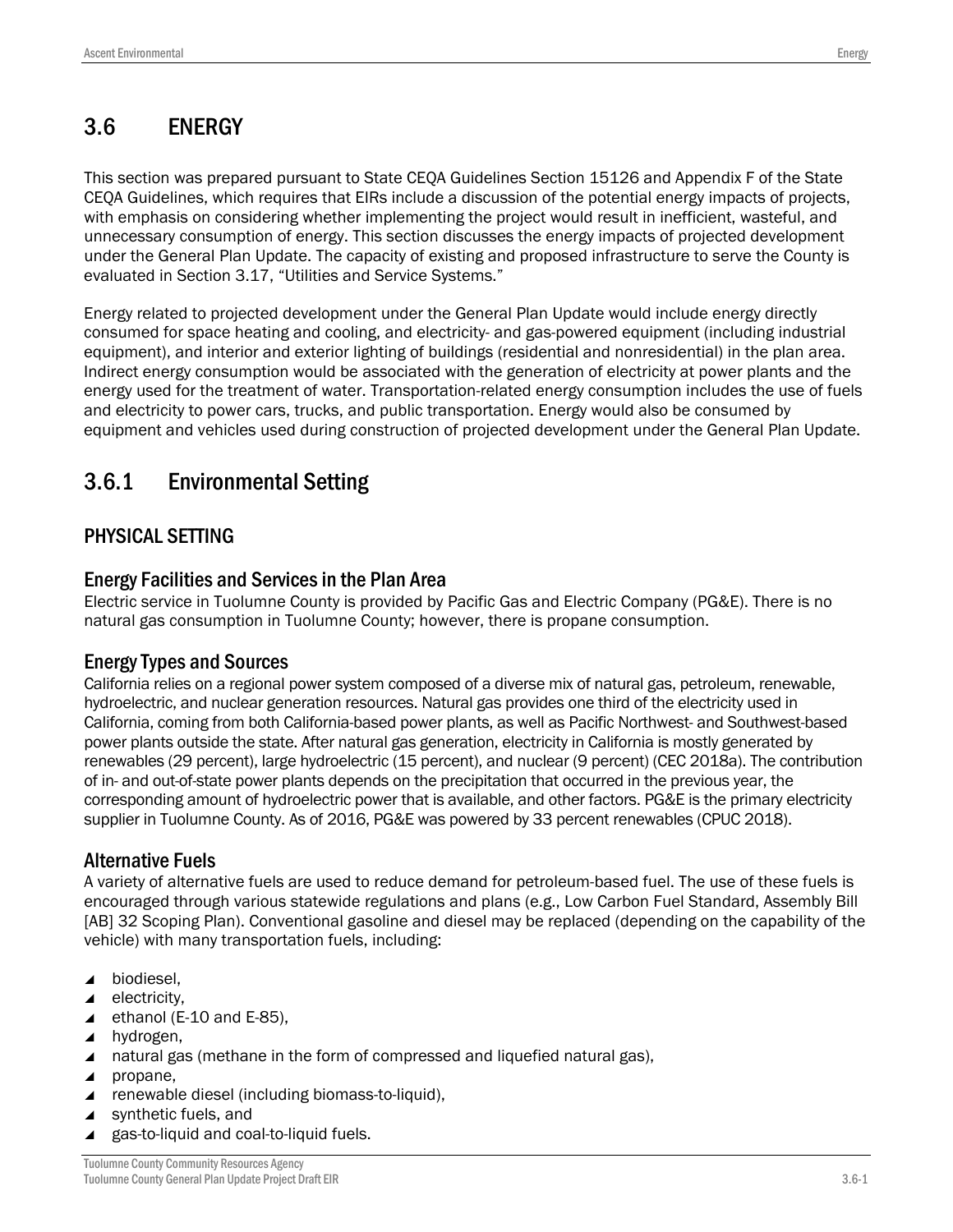California has a growing number of alternative fuel vehicles through the joint efforts of the California Energy Commission (CEC), California Air Resources Board (CARB), local air districts, federal government, transit agencies, utilities, and other public and private entities. As of June 2018, Tuolumne County contained nine alternative fueling stations (AFDC 2018).

## COMMERCIAL AND RESIDENTIAL ENERGY USE

Homes built between 2000 and 2015 used 14 percent less energy per square foot than homes built in the 1980s, and 40 percent less energy per square foot than homes built before 1950. However, the increase size of newer homes has offset these efficiency improvements. Primary energy consumption in the residential sector total 21 quadrillion Btu in 2009 (the latest year the U.S. Energy Information Administration's [EIA's] *Residential Energy Consumption Survey* was completed), equal to 54 percent of consumption in the buildings sector and 22 percent of total primary energy consumption in the U.S. Energy consumption increased 24 percent from 1990 to 2009. However, because of projected improvements in building and appliance efficiency, the EIA 2017 Annual Energy Outlook forecast a 5-percent increase in energy consumption from 2016 to 2040 (EIA 2017).

In aggregate, commercial buildings consumed 46 percent of building energy consumption and approximately 19 percent of U.S. energy consumption. In comparison, the residential sector consumed approximately 22 percent of U.S. energy consumption (EIA 2012).

## ENERGY USE FOR TRANSPORTATION

On-road vehicles use about 90 percent of the petroleum consumed in California. Based on the most recently available information, in 2008, the California Department of Transportation (Caltrans) projected 41.5 million gallons of gasoline and diesel would be consumed in Tuolumne County in 2015, an increase of approximately 4.7 million gallons of fuel from the projected 2010 levels (Caltrans 2008).

## ENERGY USE AND CLIMATE CHANGE

Scientists and climatologists have produced evidence that the burning of fossil fuels by vehicles, power plants, industrial facilities, residences, and commercial facilities has led to an increase of the earth's temperature. For an analysis of greenhouse gas (GHG) production and the General Plan Update's impacts on climate change, refer to Section 3.8, "Global Climate Change."

# 3.6.2 Regulatory Setting

Federal and state agencies regulate energy consumption through various policies, standards, and programs. At the local level, individual cities and counties establish policies in their general plans and climate action plans related to the energy efficiency of new development and land use planning and to the use of renewable energy sources.

Energy conservation is embodied in many federal, state, and local statutes and policies. At the federal level, energy standards apply to numerous products (e.g., the U.S. Environmental Protection Agency's [EPA's] EnergyStar™ program) and transportation (e.g., fuel efficiency standards). At the state level, Title 24 of the California Code of Regulations sets forth energy standards for buildings. Further, the state provides rebates/tax credits for installation of renewable energy systems, and offers the Flex Your Power program, which promotes conservation in multiple areas.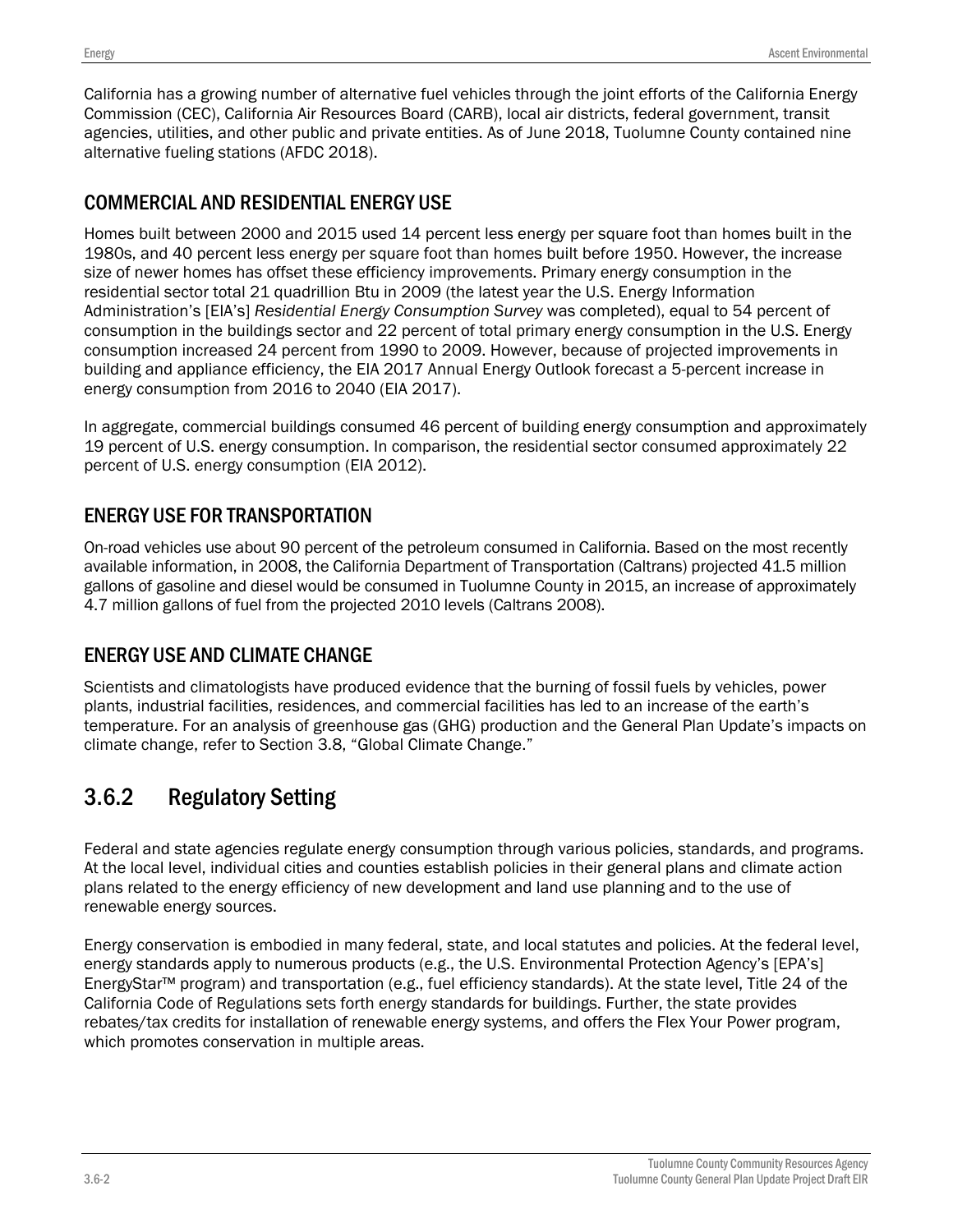## FEDERAL

## Energy Policy and Conservation Act, and CAFE Standards

The Energy Policy and Conservation Act of 1975 established nationwide fuel economy standards to conserve oil. Pursuant to this Act, the National Highway Traffic and Safety Administration, part of the U.S. Department of Transportation, is responsible for revising existing fuel economy standards and establishing new vehicle economy standards.

The Corporate Average Fuel Economy (CAFE) program was established to determine vehicle manufacturer compliance with the government's fuel economy standards. Compliance with CAFE standards is determined based on each manufacturer's average fuel economy for the portion of their vehicles produced for sale in the EPA calculates a CAFE value for each manufacturer based on the city and highway fuel economy test results and vehicle sales. The CAFE values are a weighted harmonic average of the EPA city and highway fuel economy test results. Based on information generated under the CAFE program, the U.S. Department of Transportation is authorized to assess penalties for noncompliance. Under the Energy Independence and Security Act of 2007 (described below), the CAFE standards were revised for the first time in 30 years.

## Energy Policy Act (1992 and 2005) and Energy Independence and Security Act of 2007

The Energy Policy Act of 1992 was passed to reduce the country's dependence on foreign petroleum and improve air quality. The act includes several parts intended to build an inventory of alternative fuel vehicles in large, centrally fueled fleets in metropolitan areas. The Energy Policy Act of 2005 provides renewed and expanded tax credits for electricity generated by qualified energy sources, such as landfill gas; provides bond financing, tax incentives, grants, and loan guarantees for clean renewable energy and rural community electrification; and establishes a federal purchase requirement for renewable energy.

The Energy Independence and Security Act of 2007 increased the supply of alternative fuel sources by setting a mandatory Renewable Fuel Standard requiring fuel producers to use at least 36 billion gallons of biofuel annually by 2022, which represents a nearly five-fold increase over current levels and reduces U.S. demand for oil by setting a national fuel economy standard of 35 miles per gallon by 2020—an increase in fuel economy standards of 40 percent. By addressing renewable fuels and CAFE standards, the Energy Independence and Security Act of 2007 will build on progress made by the Energy Policy Act of 2005 in setting out a comprehensive national energy strategy for the 21st century.

## **STATE**

## State of California Energy Plan

CEC is responsible for preparing the State Energy Plan, which identifies emerging trends related to energy supply, demand, conservation, public health and safety, and the maintenance of a healthy economy. The current plan is the 1997 California Energy Plan. The plan calls for the state to assist in the transformation of the transportation system to improve air quality, reduce congestion, and increase the efficient use of fuel supplies with the least environmental and energy costs. To further this policy, the plan identifies strategies such as aiding public agencies and fleet operators in implementing incentive programs for zero-emission vehicles and addressing their infrastructure needs, and encouraging urban design that reduces vehicle miles traveled (VMT) and accommodates pedestrian and bicycle access.

## Senate Bill 1078: California Renewables Portfolio Standard Program

Senate Bill (SB) 1078 (Chapter 516, Statutes of 2002) establishes a renewables portfolio standard (RPS) for electricity supply. The RPS originally required retail sellers of electricity, including investor-owned utilities and community choice aggregators to provide 20 percent of their supply from renewable sources by 2017, but SB 1078 moved that date forward to require compliance by 2010, although the state did not meet the target. In addition, electricity providers subject to the RPS must increase their renewable share by at least 1 percent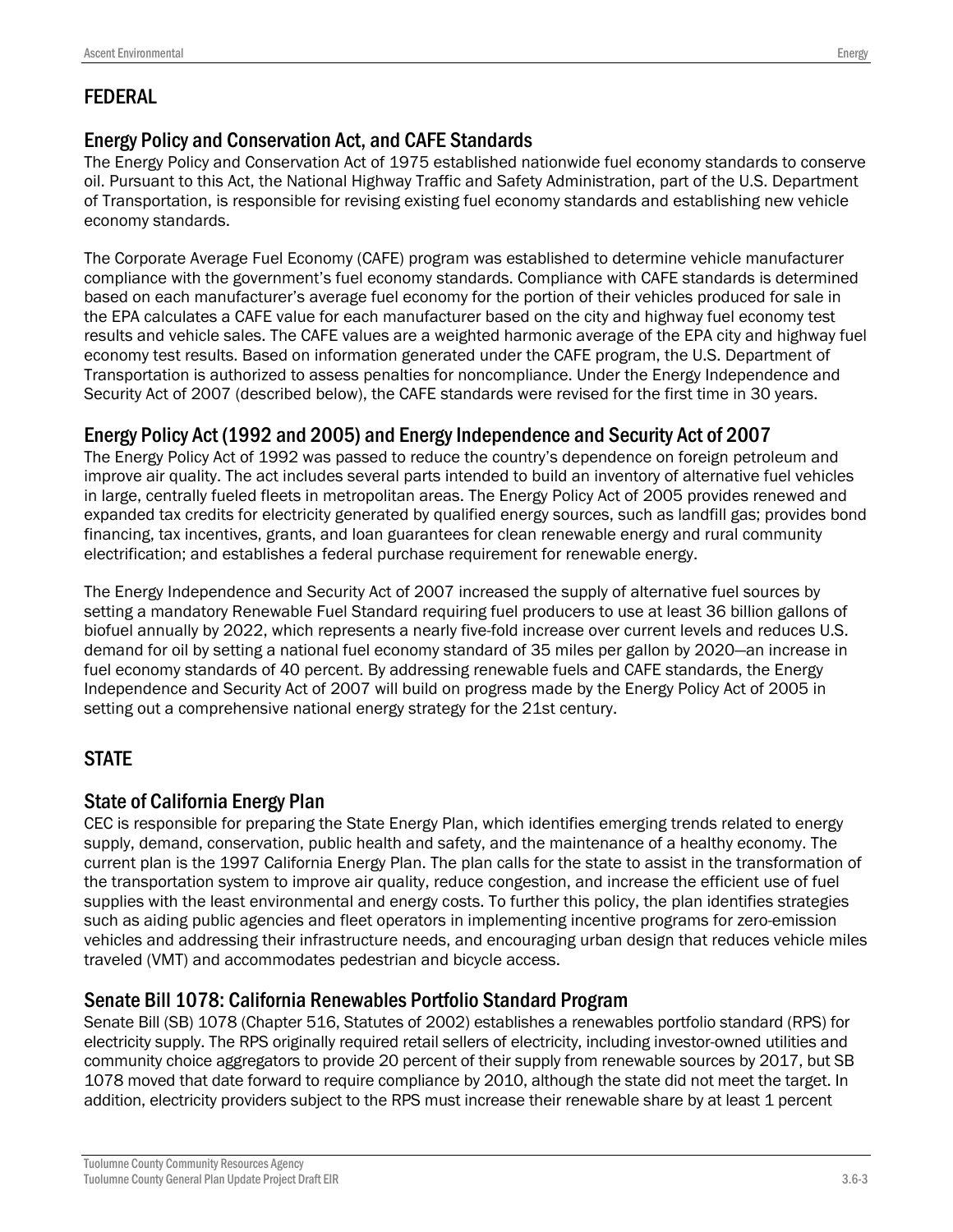each year. As of 2016, the state sourced 34.8 percent of its electricity from certified renewable sources (CPUC 2018). The outcome of this legislation will affect regional transportation powered by electricity.

SB X1-2 of 2011 set a three-stage compliance period requiring all California utilities, including independently owned utilities, energy service providers, and community choice aggregators, to generate 20 percent of their electricity from renewables by December 31, 2013; 25 percent by December 31, 2016; and 33 percent by December 31, 2020. The state met the 2016 target and is on track to meet the 2020 target.

### Senate Bill 350: Clean Energy and Pollution Reduction Act of 2015

The Clean Energy and Pollution Reduction Act of 2015 (SB 350) requires the amount of electricity generated and sold to retail customers per year from eligible renewable energy resources to be increased to 50 percent by December 31, 2030. This act also requires doubling of the energy efficiency savings in electricity and natural gas for retail customers through energy efficiency and conservation by December 31, 2030.

## Assembly Bill 1007: State Alternative Fuels Plan

AB 1007 (Chapter 371, Statutes of 2005) required CEC to prepare a state plan to increase the use of alternative fuels in California. CEC prepared the State Alternative Fuels Plan in partnership with CARB and in consultation with other state, federal, and local agencies. The plan presents strategies and actions California must take to increase the use of alternative non-petroleum fuels in a manner that minimizes the costs to California and maximizes the economic benefits of in-state production. It assessed various alternative fuels and developed fuel portfolios to meet California's goals to reduce petroleum consumption, increase alternative fuel use, reduce GHG emissions, and increase in-state production of biofuels without causing a significant degradation of public health and environmental quality.

## Executive Order S-06-06

Executive Order (EO) S-06-06, signed on April 25, 2006, establishes targets for the use and production of biofuels and biopower, and directs state agencies to work together to advance biomass programs in California while providing environmental protection and mitigation. The EO establishes the following target to increase the production and use of bioenergy, including ethanol and biodiesel fuels made from renewable resources: produce a minimum of 20 percent of its biofuels within California by 2010, 40 percent by 2020, and 75 percent by 2050. The EO also calls for the state to meet a target for use of biomass electricity. The 2011 Bioenergy Action Plan identifies barriers and recommends actions to address them so that the state can meet its clean energy, waste reduction, and climate protection goals. The 2012 Bioenergy Action Plan updates the 2011 plan and provides a more detailed action plan to achieve the following goals:

- increase environmentally and economically sustainable energy production from organic waste;
- encourage development of diverse bioenergy technologies that increase local electricity generation, combined heat and power facilities, renewable natural gas, and renewable liquid fuels for transportation and fuel cell applications;
- create jobs and stimulate economic development, especially in rural regions of the state; and
- reduce fire danger, improve air and water quality, and reduce waste.

As of 2015, 3.2 percent of the total electricity system power in California was derived from biomass.

## Senate Bill 375

SB 375, signed in September 2008, aligns regional transportation planning efforts, regional GHG emission reduction targets, and land use and housing allocation. SB 375 requires metropolitan planning organizations (MPOs) to adopt a Sustainable Communities Strategy or Alternative Planning Strategy, showing prescribed land use allocation in each MPO's Regional Transportation Plan. CARB, in consultation with the MPOs, is to provide each affected region with reduction targets for GHGs emitted by passenger cars and light trucks in their respective regions for 2020 and 2035. Implementation of SB 375 will have the co-benefit of reducing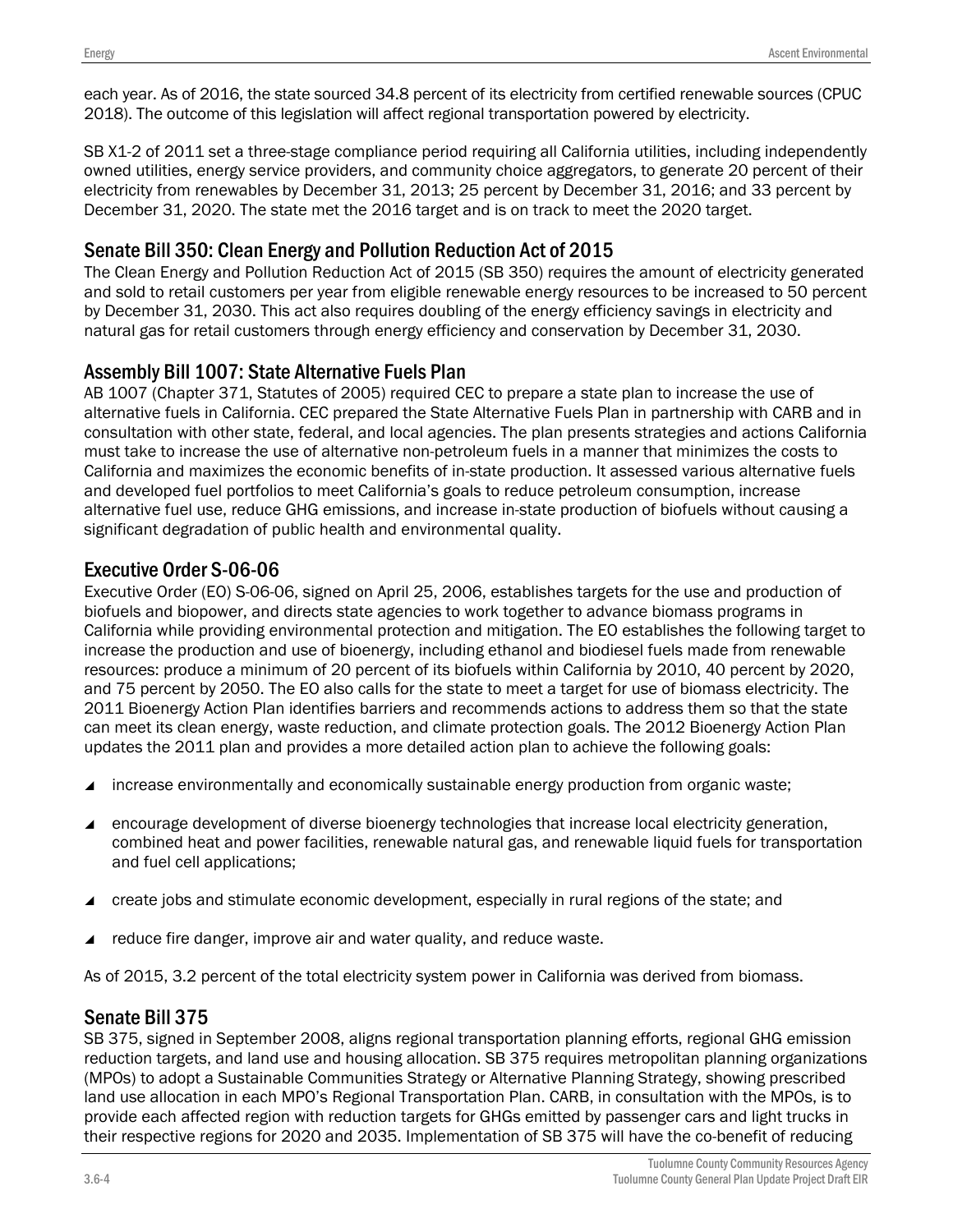California's dependency of fossil fuels and making land use development and transportation systems more energy efficient.

The Tuolumne County Transportation Council (TCTC) serves as the federally designated rural transportation agency and the state-designated regional transportation planning agency for Tuolumne County. While the TCTC is required to prepare a Regional Transportation Plan, it is not required to prepare a Sustainable Communities Strategy, as it is not a federally designated MPO. However, the TCTC's *2016 Final Regional Transportation Plan* includes an optional Rural Sustainable Strategies chapter to help Tuolumne County comply with AB 32 and to reduce GHG emissions.

## California Green Building Standards

California Code of Regulations, Title 24, Part 6, is California's Energy Efficiency Standards for Residential and Non-Residential Buildings. Title 24 Part 6 was established by CEC in 1978 in response to a legislative mandate to create uniform building codes to reduce California's energy consumption and provide energyefficiency standards for residential and nonresidential buildings. In 2013, CEC updated Title 24 standards with more stringent requirements, effective July 1, 2014. All buildings for which an application for a building permit is submitted on or after July 1, 2014, must follow the 2013 standards. Energy-efficient buildings require less electricity; therefore, increased energy efficiency reduces fossil fuel consumption and decreases GHG emissions. The CEC *Impact Analysis for California's 2013 Building Energy Efficiency Standards* estimates that the 2013 standards are 23.3 percent more efficient than the previous 2008 standards for residential construction and 21.8 percent more efficient for nonresidential construction. In 2016, CEC updated Title 24 standards again, effective January 1, 2017. CEC estimates that the 2016 standards are 28 percent more efficient than 2013 standards for residential construction (CEC n.d.) and are approximately 5 percent more efficient for nonresidential construction (CEC 2015).

The 2019 Title 24 Part 6 Building Energy Efficiency Standards were adopted by the CEC on May 9, 2018 and will take effect on January 1, 2020. The standards are designed to move the state closer to its zero net energy goals for new residential development. It does so by requiring all new residences to install enough renewable energy to offset all the site electricity needs of each residential unit (California Code of Regulations, Title 24, Part 6, Section 150.1(c)14). CEC estimates that the combination of mandatory on-site renewable energy and prescriptively required energy efficiency features will result in new residential construction that uses 53 percent less energy than the 2016 standards. Nonresidential buildings are anticipated to reduce energy consumption by 30 percent compared to the 2016 standards primarily through prescriptive requirements for high-efficacy lighting (CEC 2018b). The building efficiency standards are enforced through the local plan check and building permit process. Local government agencies may adopt and enforce additional energy standards for new buildings as reasonably necessary in response to local climatologic, geologic, or topographic conditions, provided that these standards are demonstrated to be cost effective and exceed the energy performance required by Title 24 Part 6.

## Assembly Bill 32, Climate Change Scoping Plan and Update

In December 2008, CARB adopted its Climate Change Scoping Plan, which contains the main strategies California will implement to achieve reduction of approximately 118 million metric tons of carbon dioxide– equivalent (MMTCO2e) emissions, or approximately 21.7 percent from the state's projected 2020 emission level of 545 MMTCO<sub>2</sub>e under a business-as-usual scenario (this is a reduction of 47 MMTCO<sub>2</sub>e, or almost 10 percent, from 2008 emissions). In May 2014, CARB released and has since adopted the *First Update to the Climate Change Scoping Plan* to identify the next steps in reaching AB 32 goals and evaluate progress that has been made between 2000 and 2012 (CARB 2014:4-5). According to the update, California is on track to meet the near-term 2020 GHG limit and is well positioned to maintain and continue reductions beyond 2020 (CARB 2014:ES-2). The update also reports the trends in GHG emissions from various emissions sectors (e.g., transportation, building energy, agriculture).

After releasing multiple versions of proposed updates in 2017, CARB adopted the final version titled *California's 2017 Climate Change Scoping Plan* (2017 Scoping Plan), which lays out the framework for achieving the 2030 reductions as established in more recent legislation (discussed below). The 2017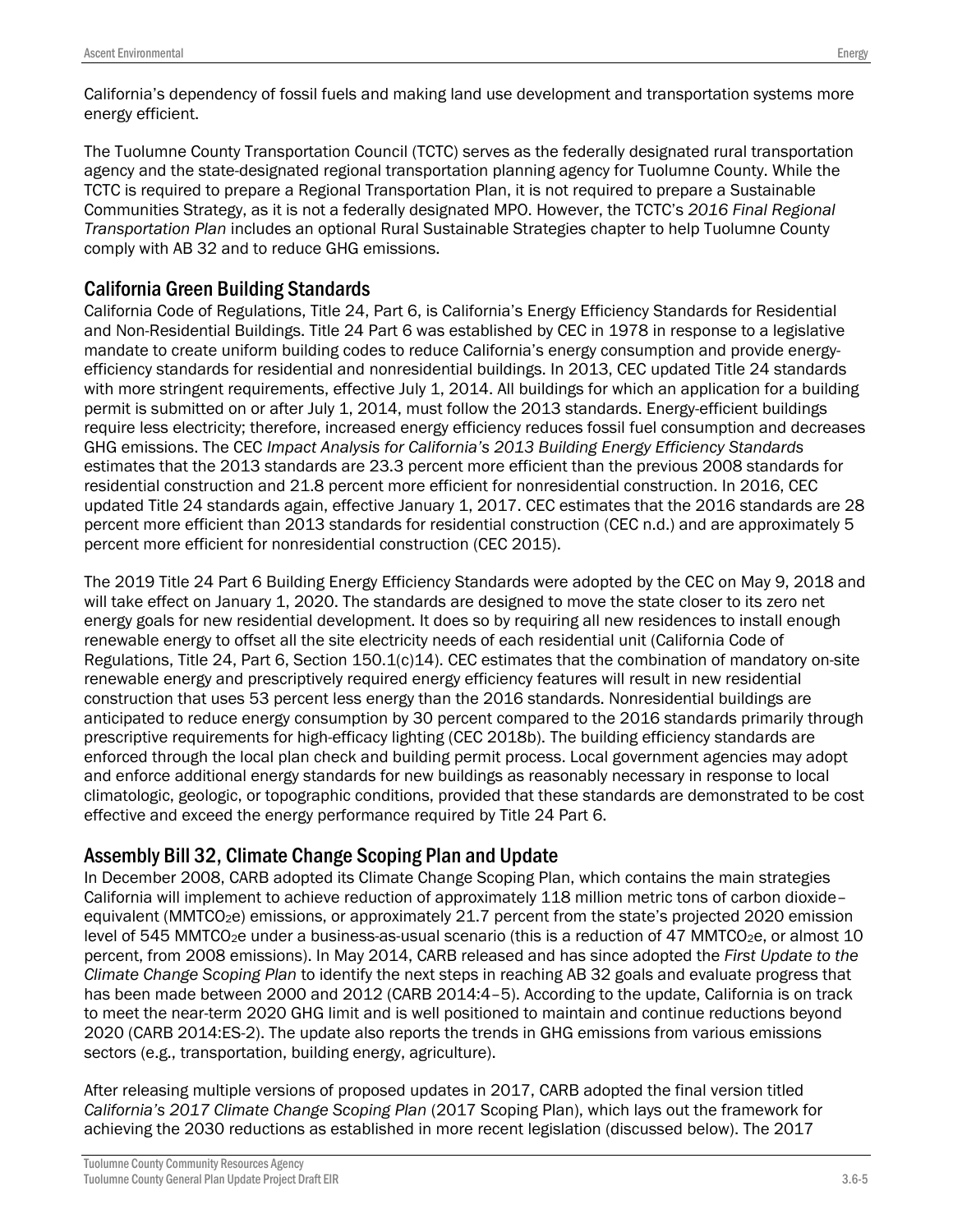Scoping Plan identifies the GHG reductions needed by each emissions sector to achieve a statewide emissions level that is 40 percent below 1990 levels before 2030.

The measures identified in the 2017 Scoping Plan will have the co-benefit of reducing California's dependency on fossil fuels and making land use development and transportation systems more energy efficient. More details about the statewide GHG reduction goals and scoping plan measures are provided in the regulatory setting of Section 3.8, "Global Climate Change."

## Executive Order B-30-15

On April 20, 2015, Governor Edmund G. Brown Jr. signed EO B-30-15 to establish a California GHG reduction target of 40 percent below 1990 levels by 2030. The Governor's EO aligns California's GHG reduction targets with those of leading international governments such as the 28-nation European Union which adopted the same target in October 2014. California is on track to meet or exceed the target of reducing GHG emissions to 1990 levels by 2020, as established in the California Global Warming Solutions Act of 2006 (AB 32, discussed above). California's new emission reduction target of 40 percent below 1990 levels by 2030 will make it possible to reach the ultimate goal of reducing emissions 80 percent below 1990 levels by 2050. This is in line with the scientifically established levels needed in the U.S. to limit global warming to below 2 degrees Celsius, the warming threshold at which major climate disruptions are projected, such as super droughts and rising sea levels.

## Senate Bill 32 and Assembly Bill 197 of 2016

In August 2016, Governor Brown signed SB 32 and AB 197, which serve to extend California's GHG reduction programs beyond 2020. SB 32 amended the Health and Safety Code to include Section 38566, which contains language to authorize CARB to achieve a statewide GHG emission reduction of at least 40 percent below 1990 levels by no later than December 31, 2030. SB 32 codified the targets established by EO B-30-15 for 2030, which set the next interim step in the state's continuing efforts to pursue the longterm target expressed in EOs S-3-05 and B-30-15 of 80 percent below 1990 emissions levels by 2050. Achievement of these goals will have the co-benefit of reducing California's dependency of fossil fuels and making land use development and transportation systems more energy efficient.

## Advanced Clean Cars Program

In January 2012, CARB approved the Advanced Clean Cars program which combines the control of GHG emissions and criteria air pollutants, as well as requirements for greater numbers of zero-emission vehicles, into a single package of standards for vehicle model years 2017 through 2025. The new rules strengthen the GHG standard for 2017 models and beyond. This will be achieved through existing technologies, the use of stronger and lighter materials, and more efficient drivetrains and engines. The program's zero-emission vehicle regulation requires battery, fuel cell, and/or plug-in hybrid electric vehicles to account for up to 15 percent of California's new vehicle sales by 2025. The program also includes a clean fuels outlet regulation designed to support the commercialization of zero-emission hydrogen fuel cell vehicles planned by vehicle manufacturers by 2015 by requiring increased numbers of hydrogen fueling stations throughout the state. The number of stations will grow as vehicle manufacturers sell more fuel cell vehicles. By 2025, when the rules will be fully implemented, the statewide fleet of new cars and light trucks will emit 34 percent fewer global warming gases and 75 percent fewer smog-forming emissions than the statewide fleet in 2016 (CARB 2016).

## LOCAL

## Tuolumne County General Plan

The 1996 General Plan provides a framework for addressing issues related to energy efficiency (Tuolumne County 1996). As the proposed project would update the 1996 General Plan, this document will be discussed in the context of the update within the impact analysis. The Community Development and Design, Housing, Transportation, Economic Development, Water, Air Quality, and Climate Change Elements contain goals and policies that would reduce energy consumption. Specific General Plan Update policies related to energy are identified below under Section 3.6.3, "Impact Analysis."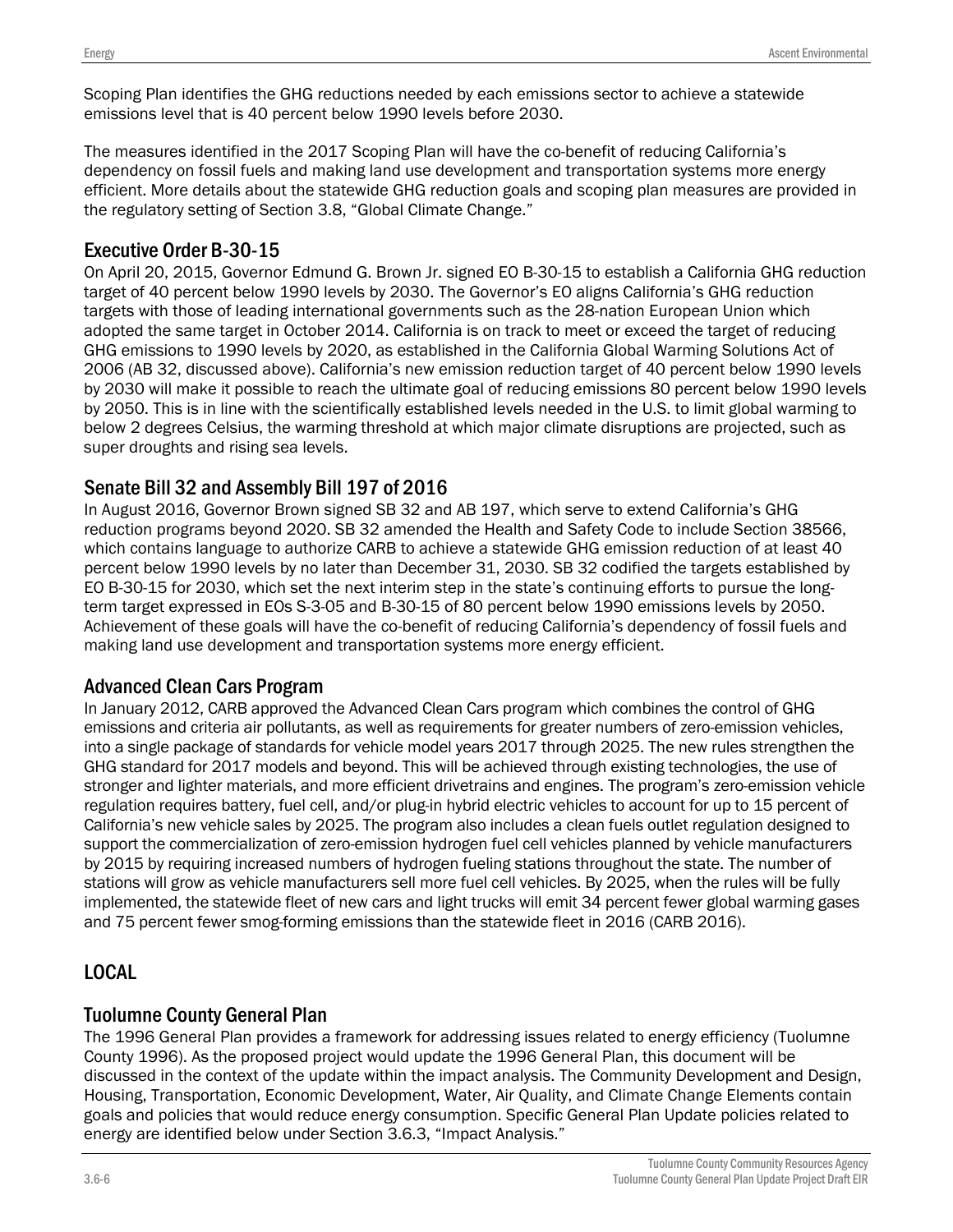# 3.6.3 Impact Analysis

## METHODS OF ANALYSIS

Levels of construction- and operation-related energy consumption by projected development under the General Plan Update were estimated, including the number of megawatt-hours of electricity, therms of natural gas, gallons of gasoline, and gallons of diesel fuel. Modeling was based on project-specific information, including the total square footage of nonresidential land uses and the number of new residential units to be built as part of the General Plan Update. The estimated buildout of the land uses included in the General Plan Update would occur between 2019 and 2040. For the purposes of modeling, it was assumed that projected development would occur incrementally over this time period, with construction activity occurring in equal annual increments (approximately 5 percent annually). See Table 2-6 in Chapter 2, "Project Description," for a full list of new land uses. The buildout of the General Plan Update in 2040 assumes all new land uses are operational and energy consumption was quantified for all new development.

Energy consumption estimates were calculated using the California Emissions Estimator Model (CalEEMod) version 2016.3.2 computer program, CARB's Emission Factor 2017 model (EMFAC2017), and the Tuolumne County Regional Blueprint Greenhouse Gas Study. CalEEMod was used to determine energy consumption associated with construction, building energy, and area sources (e.g., fireplaces, architectural coatings). Where specific information about the land uses that would be developed under the General Plan Update was not known, CalEEMod default values based on location were used. Because there is no natural gas consumption in Tuolumne County, the CalEEMod default natural gas consumption was converted to propane use. EMFAC2017 was used to determine fuel consumption associated with construction commute and haul trips and operational mobile sources. The Tuolumne County Regional Blueprint Greenhouse Gas Study was used to derive fuel wood and heating oil consumption using a per capita comparison between the 2010 baseline and the net increase in County population (including the City of Sonora) for the projected development under the General Plan Update through 2040. The impact analysis summarizes the levels of energy consumption for each year of construction and for the first year of operation at 2040 buildout. It also summarizes the gasoline and diesel consumption estimated for construction and operational mobile trips in the County.

## THRESHOLDS OF SIGNIFICANCE

The following significance criteria is based on CEQA Guidelines Appendix F (Energy Conservation), under which the General Plan Update would have a potentially significant adverse impact if it would:

result in wasteful, inefficient, or unnecessary consumption of energy.

However, neither CEQA nor the CEQA Guidelines establish thresholds that define wasteful, inefficient, or unnecessary use. Therefore, this section includes a qualitative discussion of the potential for the project to result in the unnecessary, inefficient, or wasteful consumption of energy.

## GENERAL PLAN UPDATE POLICIES

The following policies and implementation programs from the General Plan Update are specifically relevant to energy consumption within the plan area:

#### Community Development and Design Element

- **Policy 1.D.1:** Encourage pedestrian oriented development to reduce the use of motor vehicles.
	- Implementation Program 1.D.b: Work with transit providers and developers to encourage construction of affordable housing developments that use transit-oriented and pedestrian-oriented design principles.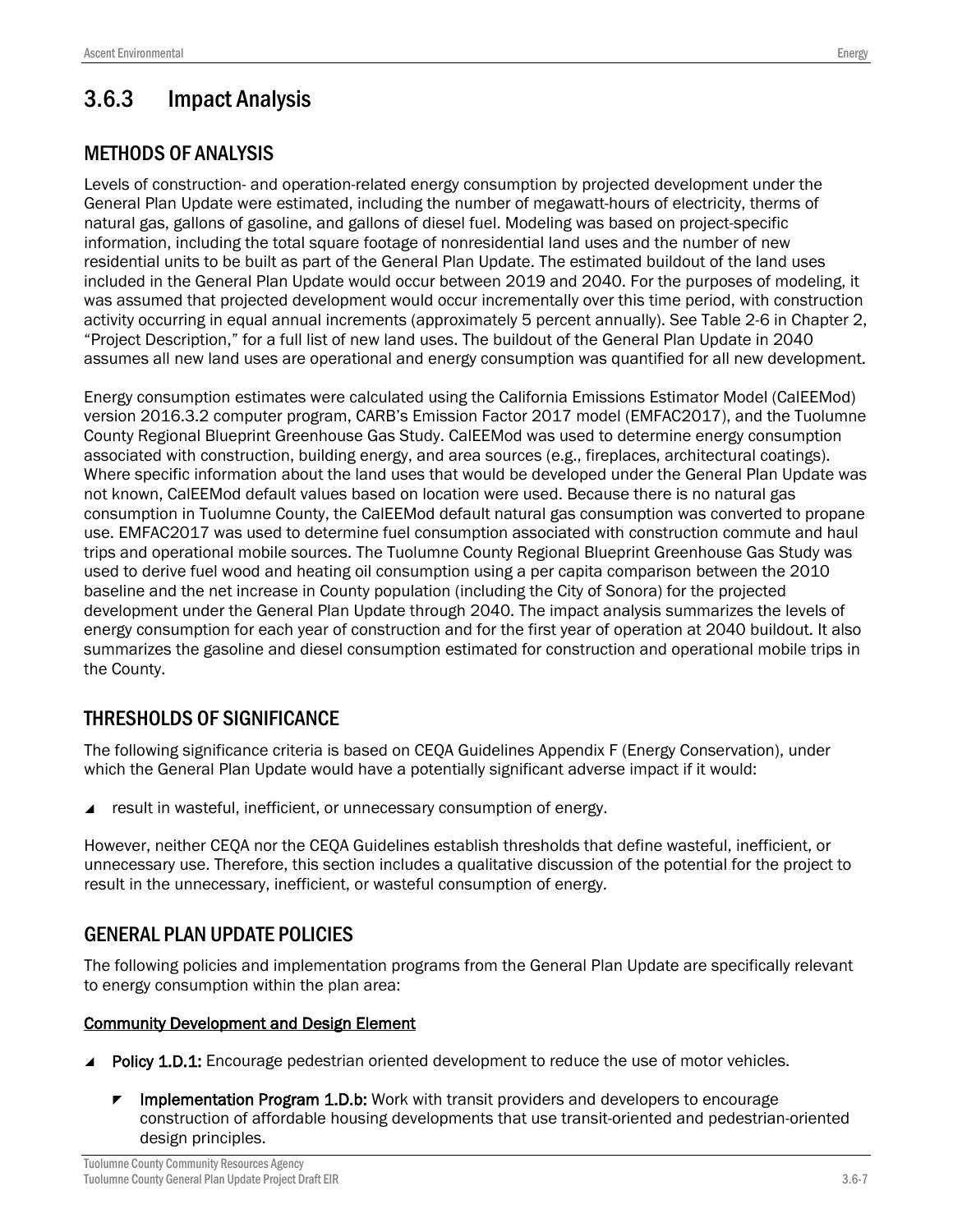- $\blacktriangleright$  Implementation Program 1.D.c: Encourage building site designs that cater to transit riders, pedestrians and cyclists, as well as those arriving by car.
- Policy 1.D.2: Promote neighborhood commercial development that provides retail stores and service businesses within walking distance of residential areas.
	- Implementation Program 1.D.e: Designate land for neighborhood commercial development within walking distance of residential areas to encourage alternative methods of transportation and eliminate the dependence on automobile transportation.
	- $\blacktriangleright$  Implementation Program 1.D.f: Encourage new commercial centers to be designed to facilitate pedestrian circulation within and between commercial sites and nearby residential areas.
	- **F** Implementation Program 1.D.g: Promote development within identified communities that meets a walkability standard of a quarter- to half-mile for access to daily retail needs, schools, transit stops and recreational facilities.
- Policy 1.D.3: Encourage urban residential development projects in identified communities to be located within a quarter mile of a transit stop.
	- **F** Implementation Program 1.D.h: Designate areas for new higher-density residential uses and appropriate support services within walking distance of public transportation facilities.
	- **F** Implementation Program 1.D.i: Designate areas for new mixed-use, high and medium density residential development and appropriate support services within walking distance of public transportation facilities.
- **Policy 1.D.4:** Encourage transit oriented development by providing planning tools, such as design guidelines, and incentives, such as a streamlined permitting process, increased densities or reduced onsite parking requirements.
	- $\blacktriangleright$  Implementation Program 1.D.j: Provide incentives to encourage high and medium density residential development projects located within a quarter mile of a transit stop. Incentives could include a streamlined permitting process, increased densities or reduced on-site parking requirements.
	- **F** Implementation Program 1.D.k: Provide incentives, such as reduced parking requirements and permit streamlining, and remove zoning and other barriers to mixed-use and higher intensity development at transit nodes and along transit corridors.
- **Policy 1.D.5:** Promote the provision of multi-modal access to activity centers such as public facilities, commercial centers and corridors, employment centers, transit stops, schools, parks, recreation areas, and tourist attractions.
- Policy 1.D.6: Promote a balance between commercial, industrial, recreational, residential and mixed-use land uses in identified communities to optimize the potential for the use of alternative modes of transportation.
	- $\blacktriangleright$  Implementation Program 1.D.I: Designate land for integrated mixed-use areas including residential, retail, office, recreational, open space and public uses to facilitate travel by transit, bicycle or foot, as well as automobile.
	- $\blacktriangleright$  Implementation Program 1.D.n: Designate land within identified communities for mixed use in areas that are close to public transportation routes, commercial centers and community facilities, such as parks. Consider allowing additional commercial facilities in the Mixed Use (M-U) zoning district of the Tuolumne County Ordinance Code. Provide incentives to encourage the creation of mixed use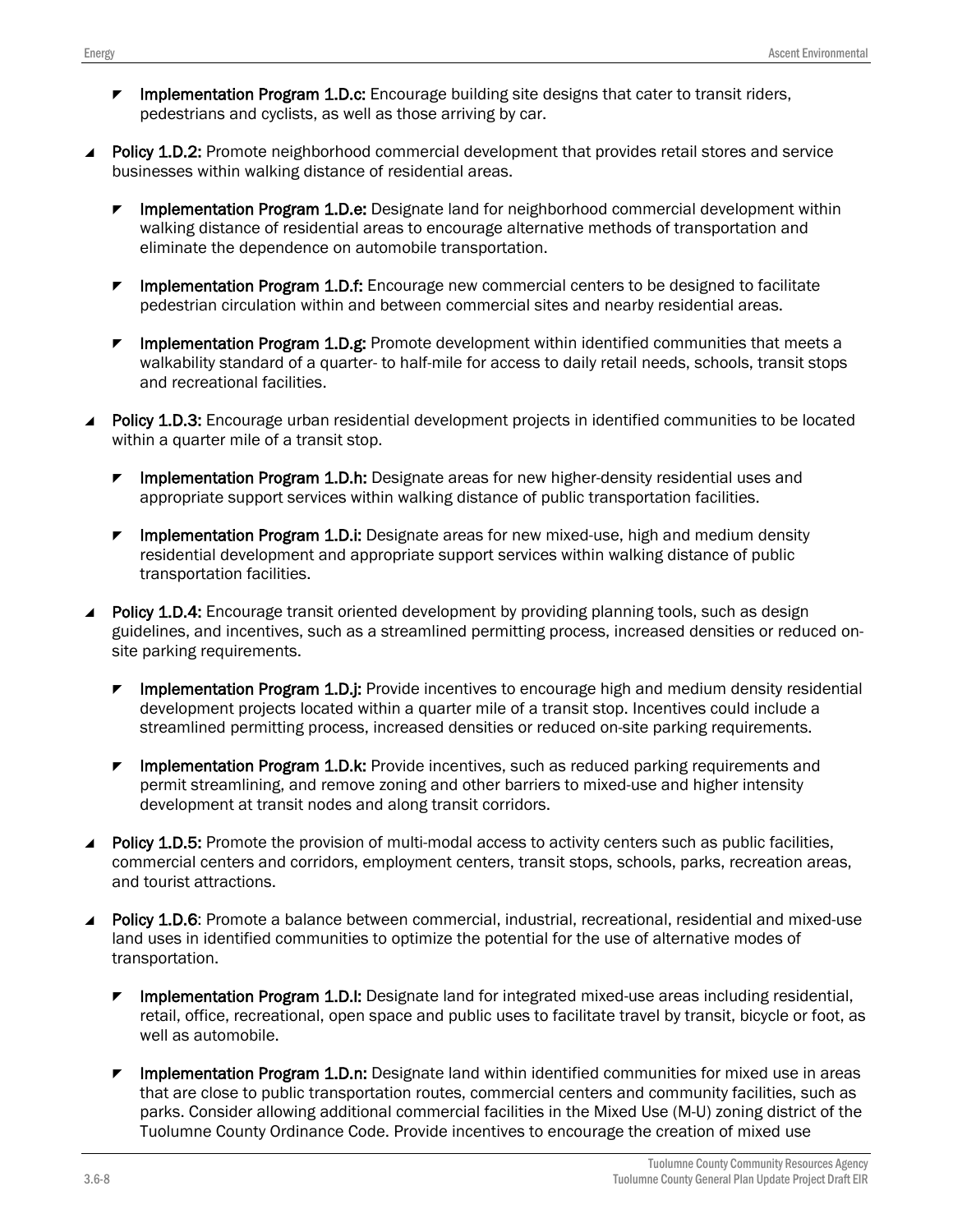development. Incentives could include a streamlined permitting process, density bonuses, or reduced parking requirements. Promote flexibility in the application of parking standards to support mixed-use and transit-oriented development.

#### Housing Element

- Policy 2.F.1: Promote land use patterns that encourage energy efficiency. Promote higher density residential development where existing public services are available.
	- Implementation Program 2.F.a: Encourage new development that includes energy efficient land use. This may include compact urban form, access to public transit, water efficient landscaping and other energy efficient measures.
- **Policy 2.F.2:** Promote green design in residential construction and rehabilitation.
	- Implementation Program 2.F.b: (1) Encourage safe sustainability practices through the collection of rainwater and the use of grey water systems in order to reduce the impact on the environment, promote water conservation and improve the longevity of septic systems. Post information on the County website concerning grey water and rainwater design and permit procedures. (2) Continue to enforce the most current California Green Building Standards Code and California Energy Code as adopted by the California Building Standards Commission.
	- **F** Implementation Program 2.F.c: Provide information to the public on the County website regarding the efficient use of energy in the home and ways to improve the energy efficiency of new construction. Topics may include energy saving techniques, xeriscaping, green retrofitting and the availability of low-interest energy loan programs.
- **Policy 2.F.3:** Investigate programs and funding sources for solar panels, green retrofitting of existing housing, weatherization and energy conservation improvements in apartments and homes and make this information available to the public.
	- **F** Implementation Program 2.F.d: Encourage the use of solar energy, green building components and accessibility features in the County's First Time Homebuyer and Owner Occupied Rehabilitation Programs. Look for additional funding sources to cover the cost of green upgrades in rental and owner-occupied housing.
	- Implementation Program 2.F.e: Evaluate the feasibility of offering incentives such as streamlined and expedited processing of development applications to property owners to encourage weatherization upgrades to existing buildings such as window retrofits, the use of solar systems and upgrades to insulation. Weatherizing and retrofitting existing buildings should be done in a manner that is compatible with the character of the building.

#### Transportation Element

- **Policy 4.B.1:** Develop a modern transportation system that incorporates alternative transportation modes into the system design.
	- Implementation Program 4.B.b: Plan for a balanced multimodal transportation network that meets the needs of all users of roads, including bicyclists, pedestrians, and transit users. Incorporate bicycle, pedestrian and transit improvements when designing roadway improvements where appropriate. Support the efforts of the TCTC to develop an Active Transportation Plan for Tuolumne County, the State Route 49 Complete Streets and State Route 49 Congested Corridor Plan.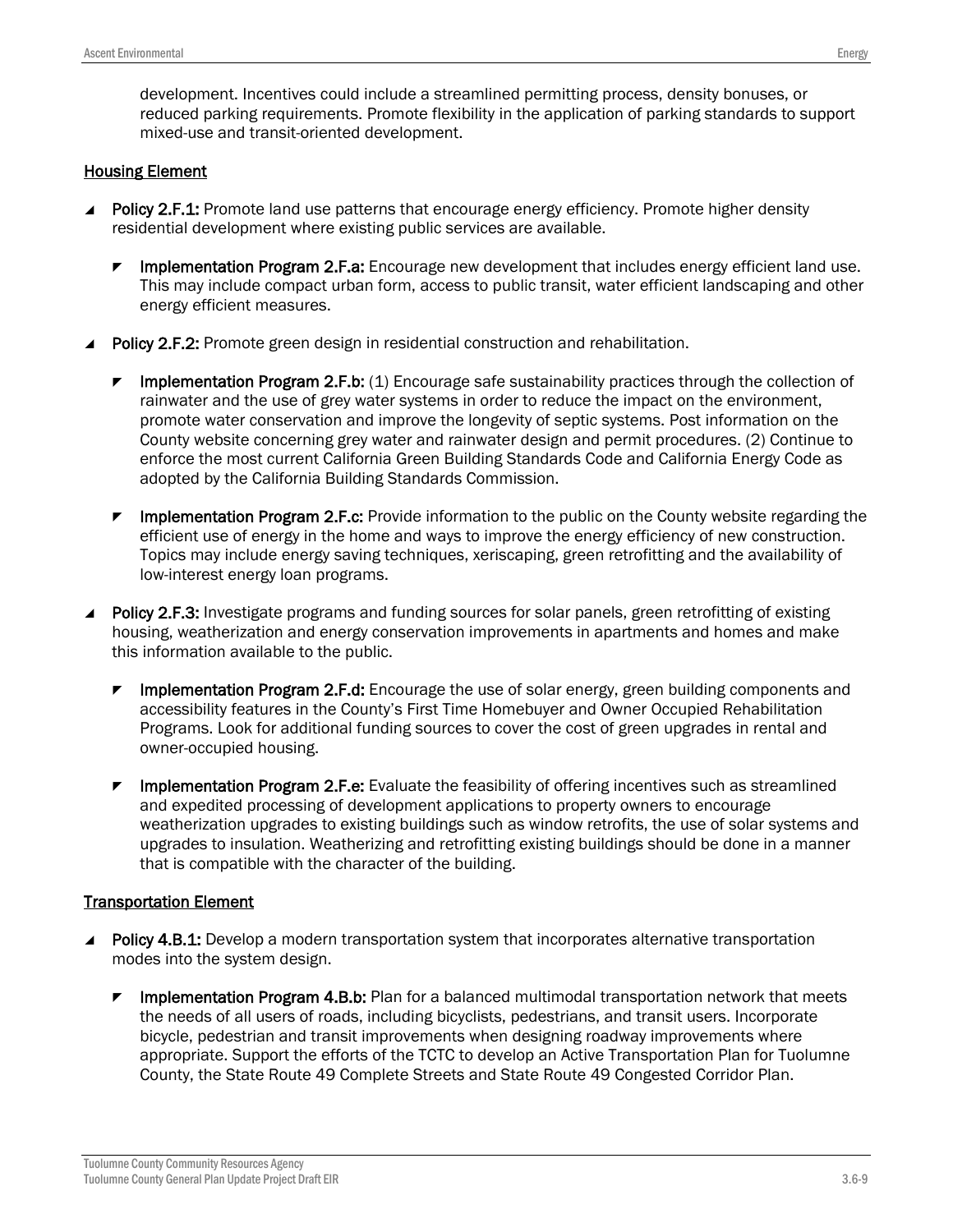- $\blacktriangleright$  Implementation Program 4.B.c: Provide multi-modal access to activity centers such as public facilities, commercial centers and corridors, employment centers, transit stops, schools, parks, recreation areas, and tourist attractions.
- $\blacktriangleright$  Implementation Program 4.B.d: Promote walking and bicycling through education and outreach programs and activities such as commute campaigns, classes that teach cycling skills, and providing route maps.
- ▲ Policy 4.B.4: Encourage the use of alternative modes of transportation by incorporating public transit, bicycle and pedestrian modes in County transportation planning and by requiring new development to provide adequate pedestrian and bikeway facilities at suitable locations.
	- Implementation Program 4.B.l: Require, where appropriate and warranted, new development to contribute to, or construct, bicycle and pedestrian facilities. New development zoned R-1, R-2, R-3, C-O, C-1, C-2, C-K and M-U occurring within a two mile radius of a school, shopping center, life enrichment facility or work concentration area and located along a major or minor collector or arterial shall be targeted for providing bicycle and pedestrian facilities within the new development. If existing conditions prohibit development from constructing warranted facilities, such developments should set aside sufficient room along the project frontage and pay in-lieu fees to construct bicycle and pedestrian facilities.
	- $\blacktriangleright$  Implementation Program 4.B.m: Where appropriate, require new development outside of identified communities to provide and stripe minimum four-foot wide shoulders within the development to accommodate pedestrians unless average lot sizes are greater than two acres.
	- $\blacktriangleright$  Implementation Program 4.B.n: Encourage a continuous and interconnected pedestrian friendly system of paths that lead to transit stops, by encouraging all new residential and commercial development to include a pedestrian circulation system that is connected to existing (and where possible, planned) transit stops.
	- $\blacktriangleright$  Implementation Program 4.B.o: Require, where appropriate, new commercial, high density residential and recreational development to provide and maintain bicycle storage facilities.
	- $\blacktriangleright$  Implementation Program 4.B.p: Provide and plan for pedestrian access routes to designated transit corridors in new development.
	- **F** Implementation Program 4.B.q: Consider an impact fee program whereby all development would contribute towards the construction of pedestrian facilities to reduce vehicle miles traveled consistent with the California Environmental Quality Act.
	- $\blacktriangleright$  Implementation Program 4.B.r: Require local roads serving new development to include, where feasible, bicycle and pedestrian infrastructure that links to existing bicycle and pedestrian facilities.
	- $\blacktriangleright$  Implementation Program 4.B.s: Require, where appropriate and warranted, dedication of right-of-way for and/or construction of bicycle and pedestrian facilities along routes identified in the priority and non-priority lists contained in the Non-Motorized Element of the County of Tuolumne Regional Transportation Plan.
- **Policy 4.B.5:** Maintain and expand, where possible and appropriate, the system of non-motorized connections that link neighborhoods to larger roadways, activity centers and nodes, businesses, community services, parks and recreational facilities, and transit stops and stations.
	- $\blacktriangleright$  Implementation Program 4.B.t: Require all new community plans to include a bicycle and pedestrian routes plan. These bicycle and pedestrian route plans should illustrate an integrated connection to the existing bicycle, roadway and pedestrian network outside of the community, either through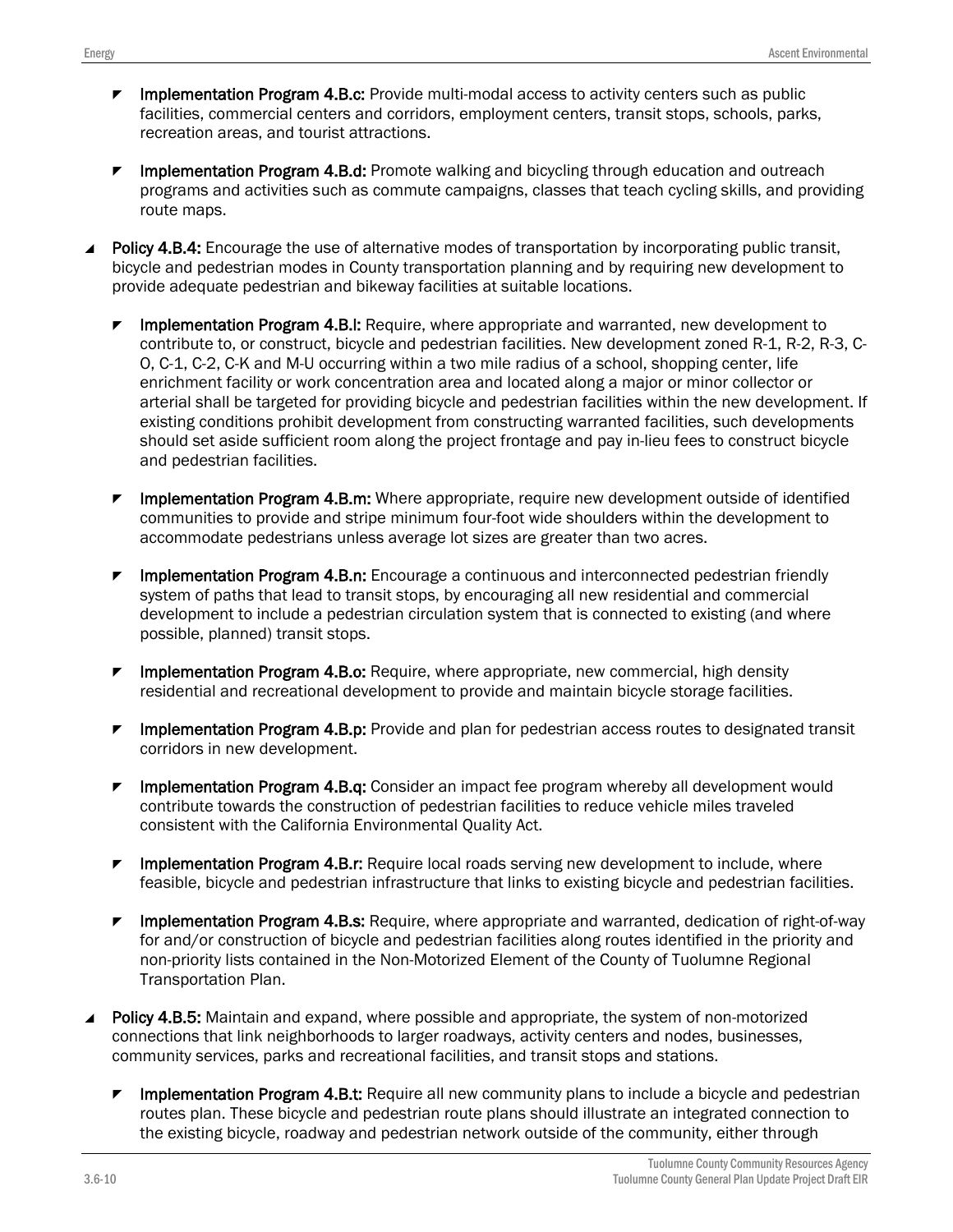connections to urban centers and workplace locations or through connections to recreation infrastructure identified in the Recreation Master Plan.

- $\blacktriangleright$  Implementation Program 4.B.u: Support private efforts to construct bicycle and pedestrian facilities between high use areas as a means to reduce vehicle miles traveled. Consider crediting the cost of such facilities towards traffic impact mitigation fees.
- **F** Implementation Program 4.B.v: New bicycle and pedestrian facilities should be designed to accommodate preferred safe routes to the school from nearby population centers.
- **F** Implementation Program 4.B.w: Encourage the construction of pedestrian facilities and Class I and Class II bicycle facilities, such as widened and striped shoulders or completely separate facilities.
- $\blacktriangleright$  Implementation Program 4.B.x: Identify routes from new bicycle and/or pedestrian facilities to link existing residential development to nearby commercial areas and community centers and facilities, such as schools, and to link existing and new identified communities to one another where feasible.
- $\blacktriangleright$  Implementation Program 4.B.y: Integrate pedestrian routes, sidewalks and bicycle lanes into continuous networks within identified communities.
- Policy 4.C.1: Support the development of all public and social service transportation systems as outlined in the Tuolumne County Transit Development Plan.
	- $\blacktriangleright$  Implementation Program 4.C.c: Promote coordination among all public and social service transportation operations to provide the highest level of efficiency and cost-effectiveness possible.
	- $\blacktriangleright$  Implementation Program 4.C.e: Require new development projects to analyze their contribution to increased use of public transit and to contribute towards improvements if significant impacts are identified.
- **Policy 4.C.5:** Support the development of medium and high-density housing, commercial and offices along transit routes.
	- **F** Implementation Program 4.C.s: Encourage the following land use designations in areas served by transit: low density residential land use designations within 34 mile of a transit corridor, medium density residential designations within 2 ¼ mile of transit corridors.
	- **F** Implementation Program 4.C.t: Coordinate transit system development with community planning and development efforts by implementing the following land use policies:
		- Encourage new facilities which may have public transit impacts to locate within  $\frac{1}{2}$  mile of high frequency service areas, with pedestrian access to current bus stops.
		- **Encourage any new large developments, such as urban density subdivisions, multi-family** housing complexes, commercial centers or business parks, to provide amenities, such as shelters and benches, for transit users.
		- **Encourage low income/senior/disabled housing projects within**  $\frac{1}{2}$  **mile from existing high** frequency service corridors.

#### Economic Development Element

Policy 6.E.5: Encourage development of alternative energy-producing facilities which conserve the County's natural resources.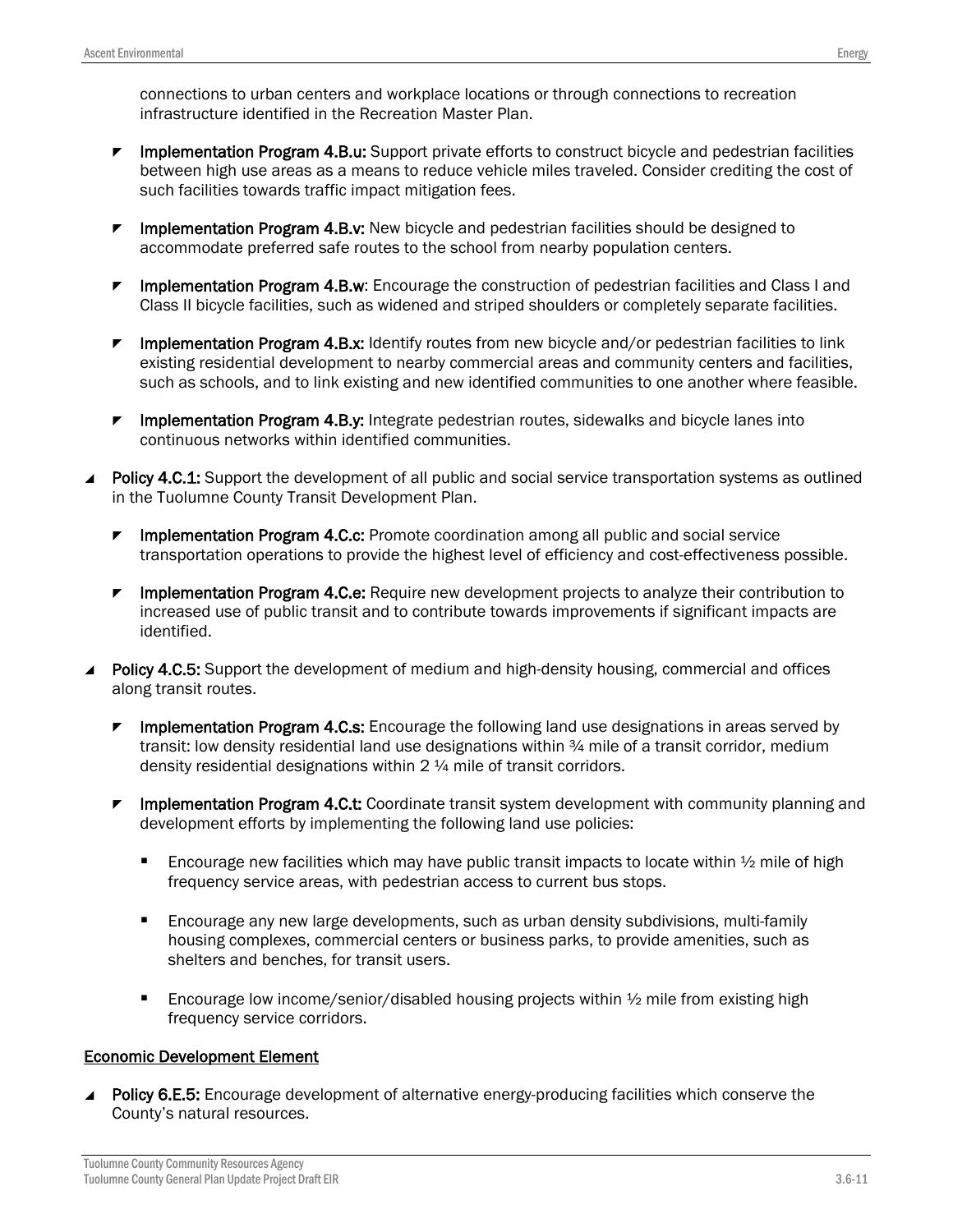- $\blacktriangleright$  Implementation Program 6.E.I: Support biomass energy facilities as an alternative to traditional forms of energy.
- **F** Implementation Program 6.E.m: Plan development so as not to preclude the future utilization of significant energy producing minerals or water resources necessary for hydroelectric facilities.
- **F** Implementation Program 6.E.n: Actively participate and be engaged in State and Federal water policy and Federal Energy Regulatory Commission relicensing of hydroelectric projects in the County.
- **F** Implementation Program 6.E.o: Encourage land uses which maximize the efficient use of energy and facilitate the use of renewable energy resources in order to reduce dependence on imported and non-renewable energy supplies.
- **F** Implementation Program 6.E.p: Expedite all permits under the County's jurisdiction which are necessary for the development of energy generating facilities using renewable resources and enterprises which are engaged in other types of energy conservation programs, such as biomass cogeneration facilities, businesses which utilize recycled products and materials, and recycling facilities.

#### Water Supply Element

- **Policy 14.B.1:** Support water districts in establishing conservation standards to reduce demand for water.
	- Implementation Program 14.B.a: Support the efforts, such as funding applications and inter-agency coordination, of water agencies and districts to prevent the depletion of water resources and promote the conservation and reuse of water.
- Policy 14.B.2: Increase water conservation efforts to maximize water use efficiency within Tuolumne County through conservation, recycling and education.
	- $\blacksquare$  Implementation Program 14.B.b: Encourage water reuse programs in new development to conserve raw or potable water supplies consistent with State Water Resources Control Board guidelines through the application review process.
	- **F** Implementation Program 14.B.c: Support the efforts of water purveyors to rehabilitate water delivery systems to reduce lost water and increase the efficient use and availability of water.
	- **F** Implementation Program 14.B.d: Encourage water reuse/recycling through the treatment and distribution of treated wastewater by working with new development to identify ways to incorporate reuse/recycling into projects.
	- Implementation Program 14.B.e: Ensure the conservation of water through the implementation of the Tuolumne County Landscaping Requirements, Chapter 15.28 of the Tuolumne County Ordinance Code, which provide for the use of xeriscape landscaping plants and materials to conserve water, the use of water conserving irrigation systems for landscaping, and the use of reclaimed or reused water for irrigation.
	- **F** Implementation Program 14.B.n: Utilize water-efficient plumbing fixtures and irrigation systems on publicly owned property.
	- Implementation Program 14.B.o: Support development of new technology to improve efficient use of water.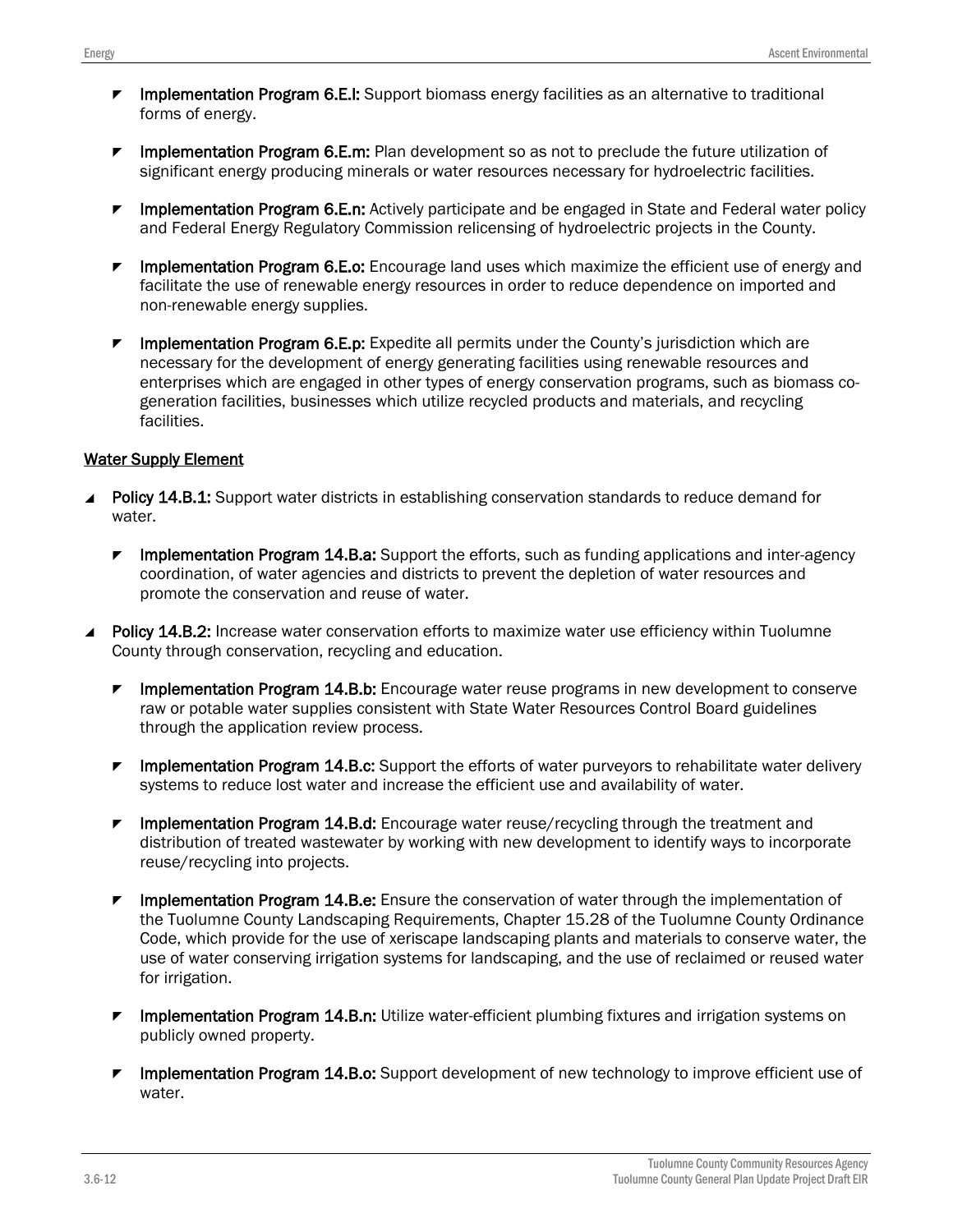Implementation Program 14.B.p: Encourage plumbing retrofits to be installed in existing buildings to reduce water use by working with water purveyors to inform their customers about the permit process to facilitate such retrofits.

#### **Air Quality Element**

- Policy 15.B.1: Create a land use pattern that will encourage people to walk, bicycle or use public transit for a significant number of their daily trips.
	- **F** Implementation Program 15.B.a: Encourage pedestrian oriented development to reduce the use of motor vehicles.
	- $\blacksquare$  Implementation Program 15.B.b: Establish an incentive program to encourage transit-oriented development, including, where appropriate, exempting such projects from traffic impact mitigation fees.
	- **F** Implementation Program 15.B.c: Support the development of high density housing, commercial and offices along high priority transit routes.
	- **F** Implementation Program 15.B.d: Work with Caltrans, transit providers, and property owners to identify park-and-ride sites with convenient access to public transit.
	- $\blacktriangleright$  Implementation Program 15.B.e: Seek funding for park-and-ride facilities and develop, or support the development of such facilities, within the identified communities, and permit park-and-ride facilities in commercial and industrial zoning districts.
	- **F** Implementation Program 15.B.f: Create additional, and improve existing, car-sharing and ridesharing programs and promote them within the region.
	- **F** Implementation Program 15.B.g: Work with Caltrans and other agencies to establish transportation demand management programs, such as park-and-ride facilities, transit incentives and telecommute centers.
- **Policy 15.B.2:** Develop a modern transportation system that incorporates alternative transportation modes into the system design.
- **Policy 15.C.1:** Require development to reduce criteria and toxic air pollutant emissions from the use of wood burning appliances, through low emission technology, and maximize the use of energy conservation and clean or renewable energy sources.

#### Climate Change Element

- Policy 18.A.1: Prepare a Climate Action Plan (CAP), or similar GHG emission reduction plan, that establishes a GHG reduction target consistent with the Senate Bill (SB) 32 goal to reduce statewide GHG emissions to 40 percent below 1990 levels by 2030. The CAP shall identify specific measures to reduce countywide emissions consistent with the established target and will also include adaptation strategies for the County to appropriately adjust to the environmental effects of climate change. Many of the measures in the CAP will overlap with and help implement goals, policies, and implementation programs identified in this General Plan.
	- $\blacktriangleright$  Implementation Program 18.A.a: Include specific GHG emissions reduction measures in the CAP. Examples include, but are not limited to, the following:
		- Incentivize energy efficiency improvements in existing buildings;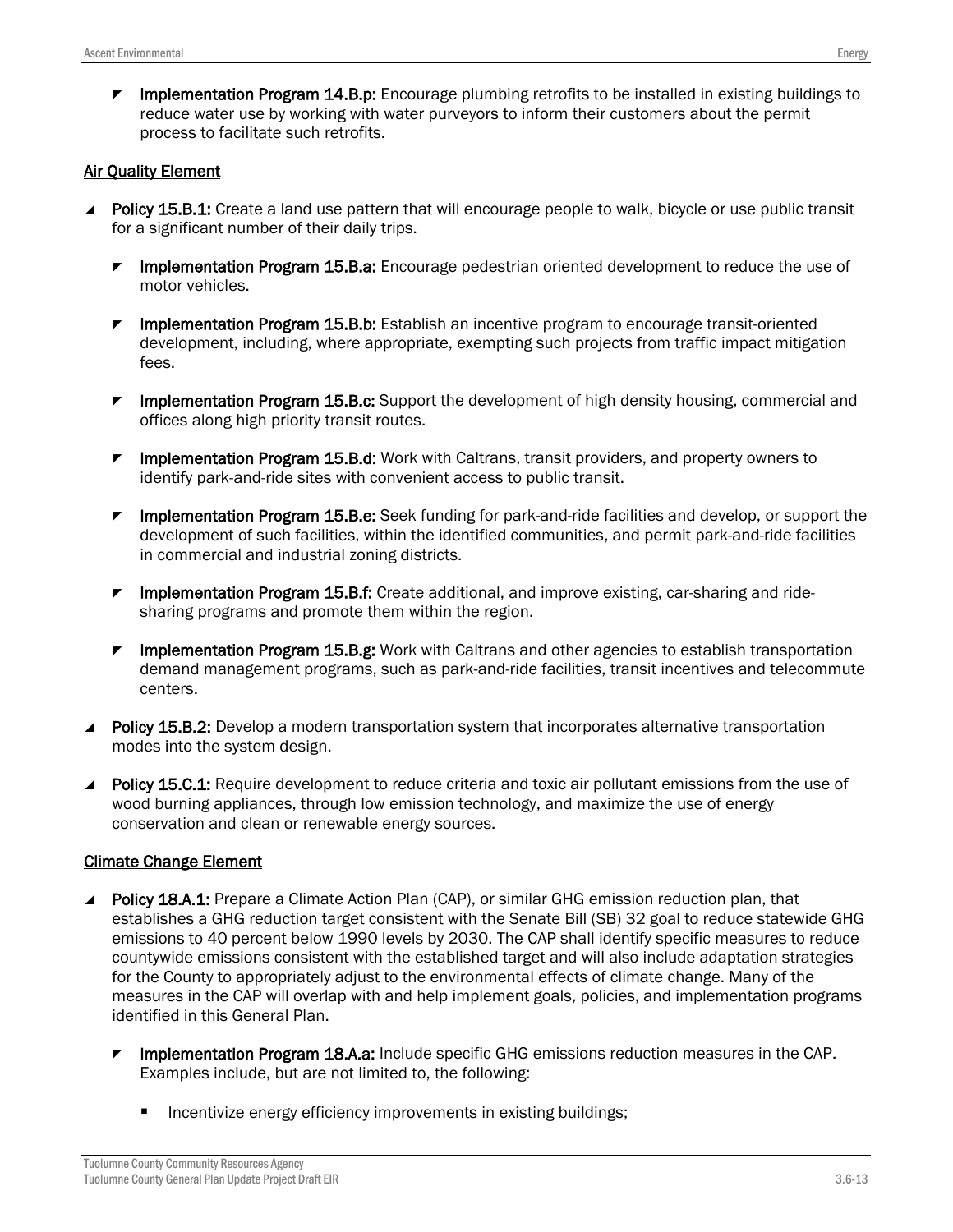- Require energy audits for major additions to or alterations of existing buildings;
- Require compliance with CALGreen Tier 1 Green Building standards and Tier 1 Building Energy Efficiency Standards for eligible alterations or additions to existing buildings;
- **E** Require compliance with CALGreen Tier 1 Green Building standards and Tier 1 standards for all new construction, and phase in Zero Net Energy (ZNE) standards for new construction;
- Require new or replacement residential water heating systems to be electrically powered and/or alternatively fueled systems;
- **Expand current renewable energy and green energy incentives and update local ordinances;**
- Develop a program to offset project GHG emissions by retrofitting existing income-qualified homes and buildings;
- Support waste-to-energy programs at landfills;
- Increase availability and accessibility of transit information;
- Support alternatives to private vehicle travel for visitors, such as shuttles;
- Increase the supply of electric vehicle charging stations;
- **Promote telecommuting at office-based businesses;**
- **Encourage expansion of composting programs;**
- **Establish a waste diversion goal that exceeds the State's 2020 75 percent target;**
- Promote alternatives to open burning of biomass;
- **Convert all stationary diesel or gas-powered irrigation pumps to electric pumps;**
- **B** Require Tier 4 equipment for all construction activity and forestry/mining operations by 2030;
- Adopt a new water conservation ordinance for commercial and residential land uses limiting outdoor watering;
- **Expedite and/or reduce permit fees associated with water conservation installations in existing** facilities;
- Require water audits for large new commercial or industrial projects and significant expansions of existing facilities;
- **E** Establish targets and enhanced programs for oak woodland and coniferous forest preservation and mandatory replanting;
- Refine protection guidelines for existing riparian lands to establish a no-net-loss goal;
- **•** Develop a program to require repurposing of usable lumber from trees removed due to land conversion to avoid wood burning;
- **Promote the sale and consumption of locally-grown foods and/or products; and**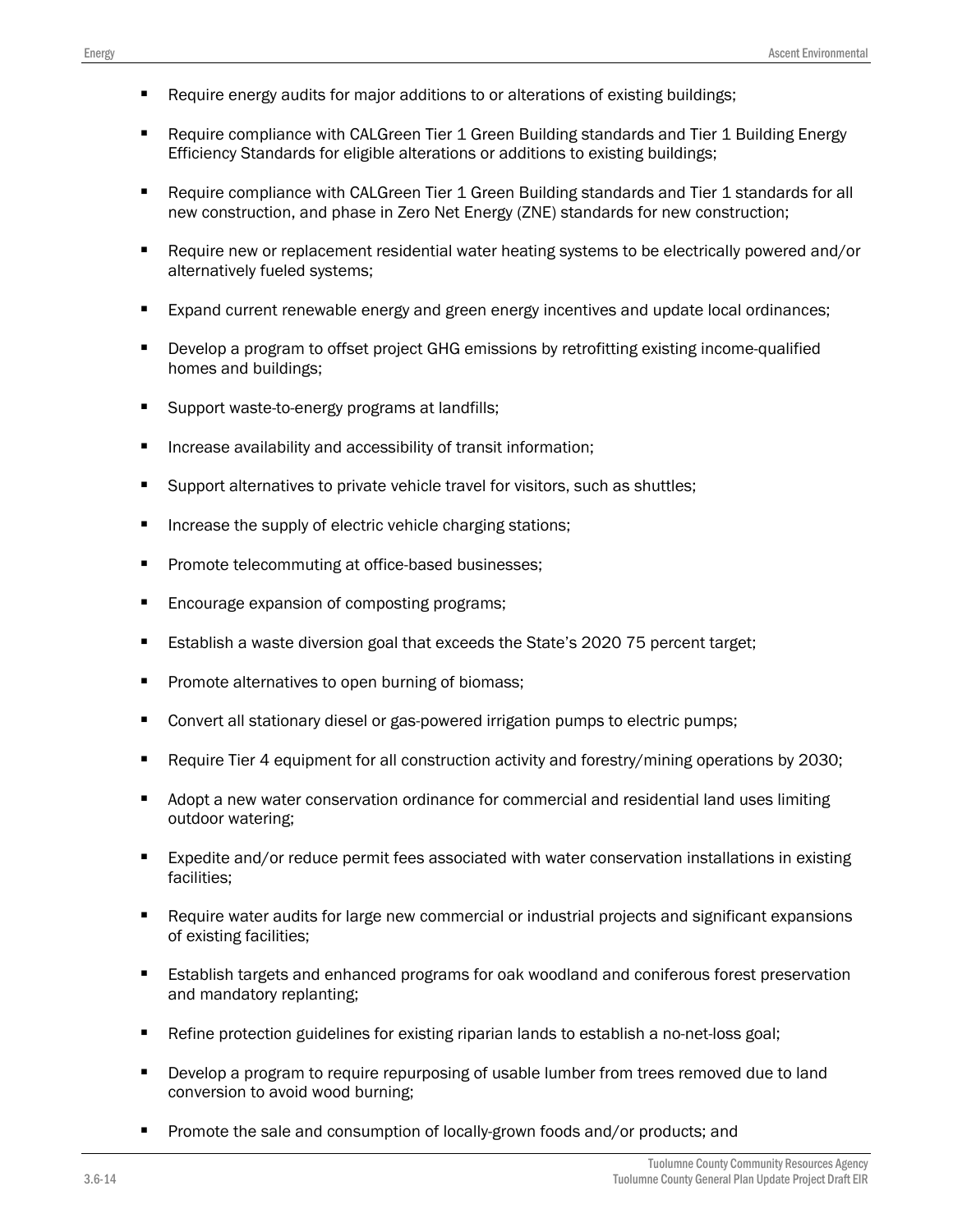- $\blacktriangleright$  Implementation Program 18.A.b: Include specific adaptation strategies in the CAP. Examples include, but are not limited to the following:
	- Identify critical infrastructure vulnerable to extreme heat events;
	- **Develop outreach programs for outdoor workers to prevent heat-related illness;**
	- Educate residents on heat-related illness prevention;
	- **Encourage installation of cool roof technologies and rooftop gardens;**
	- Explore options to incorporate cool pavement technology;
	- Improve parking lot shading and landscaping;
	- **E** Establish an Excessive Heat Emergency Response Plan;
	- **If all identify locations that are newly at risk or at higher risk for wildland fire hazard;**
	- Identify critical infrastructure vulnerable to wildland fire;
	- **Evaluate vulnerabilities of water supply systems and networks;**
	- Consider innovative options to meet future water demand;
	- **Promote use of rainwater catchment and storage systems;**
	- Collaborate with agencies to identify future water supplies and explore alternative supply sources; and
	- **Pursue grant funding for water resource planning projects.**
- Policy 18.A.3: Continue to implement the policies and strategies identified in the *2016 Final Regional Transportation Plan,* including the Rural Sustainable Strategies.
- **Policy 18.A.5:** Promote energy efficiency and alternative energy while reducing energy demand.
	- **F** Implementation Program 18.A.j: Facilitate voluntary energy efficient retrofits in existing structures by connecting home and business-owners with technical and financial assistance, such as Federal, State, and utility rebates, and tax credits, through the County's or Tuolumne County Transportation Council's website.
	- **F** Implementation Program 18.A.k: Work with PG&E and other electric utility providers to encourage local businesses and public agencies to install energy conserving technologies, such as occupancy sensors, and implement energy conserving policies, such as "lights out at night."
	- $\blacktriangleright$  Implementation Program 18.A.m: Reduce the energy demand of public facilities and conserve electricity through the following: a) retrofitting County owned or operated street, traffic signal, and other outdoor lights with energy efficient light emitting diode (LED) lamps; b) retrofitting heating and cooling systems to optimize efficiency, such as replacing HVAC systems; and c) replacing old appliances and technologies with Energy Star® products. Obtain funding for and install renewable energy technologies on public property.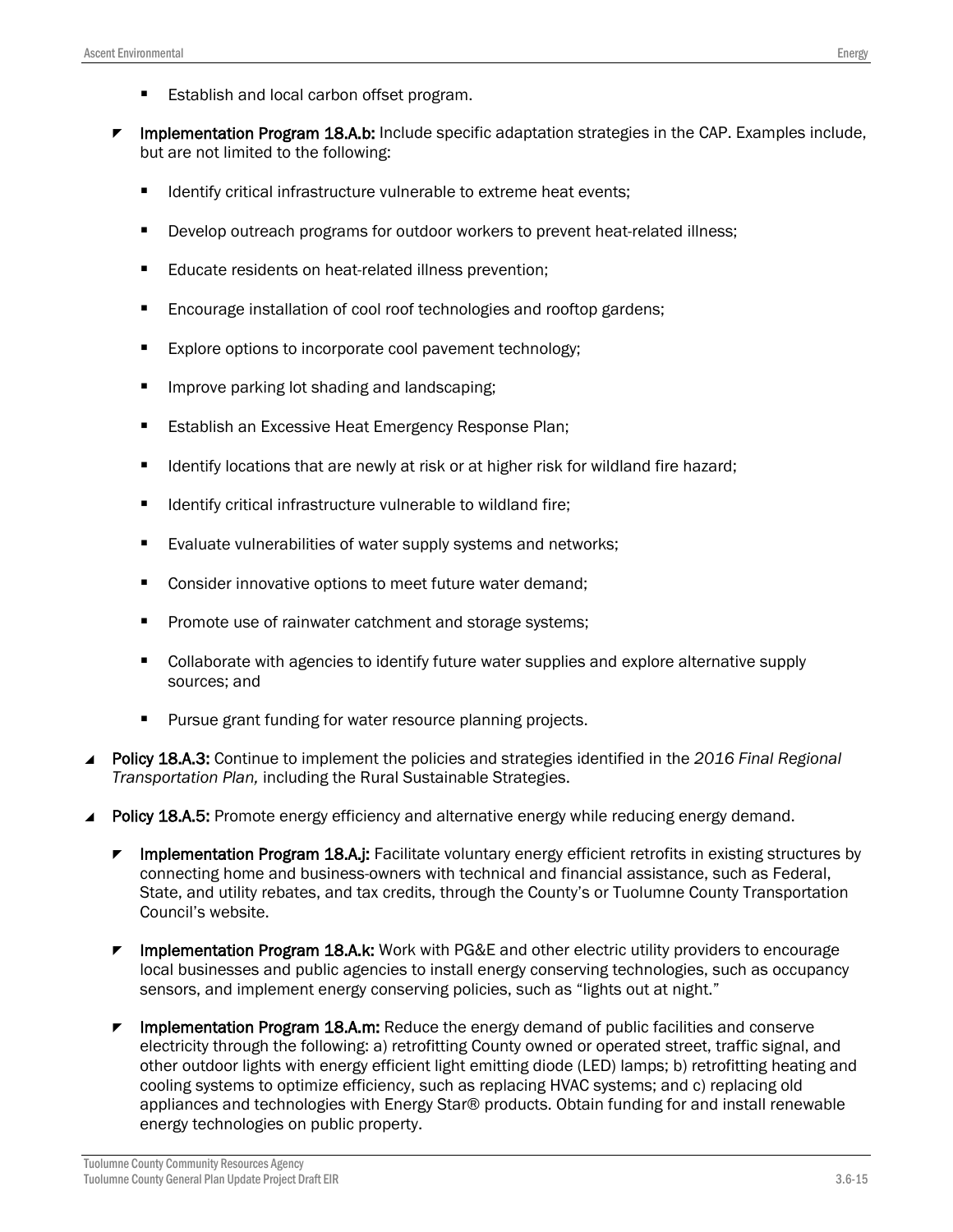- Implementation Program 18.A.n: Work with PG&E and other electric utility providers to educate residents and businesses about Smart Meters, how to monitor electricity use, and the potential benefits associated with Smart Meters.
- **F** Implementation Program 18.A.o: Work with PG&E and other electric utility providers to promote the use of financial incentives, such as Federal/State/utility rebate and, tax credits, for the voluntary installation of "cool roofs" on existing structures, such as Energy Star® roof products, that have a high solar and thermal reflectance.
- **F** Implementation Program 18.A.p: Encourage the use of electric lawnmowers and leaf blowers over those powered by gasoline.
- **F** Implementation Program 18.A.q: Encourage the incorporation of energy conservation into the design of residential and commercial buildings; such as Tier 1 and Tier 2 of the Green Building Code.
- **F** Implementation Program 18.A.r: Encourage the use of deciduous landscape trees near new development to provide shade during the hot summer months and allow solar warming during the cold winter months.
- $\blacktriangleright$  Implementation Program 18.A.s: Support the use of alternative energy vehicles by encouraging new development to install electric charging stations for passenger vehicles, in particular at high use and density areas.
- $\blacksquare$  Implementation Program 18.A.t: Support development of electric charging stations for passenger vehicles, in particular near transit stop locations and high use parking areas.
- Policy 18.A.6: Encourage the use of solar power and other innovative energy sources as alternative to more traditional forms of energy.
	- $\blacktriangleright$  Implementation Program 18.A.u: Promote Federal, State, and utility incentives, such as rebates, vouchers, and tax credits, and consider participating in a Property Assessed Clean Energy (PACE) program under AB 811 to provide property owners financing for solar photovoltaic systems.
	- **F** Implementation Program 18.A.v: Assist landowners wishing to utilize solar power and other alternatives by offering information on the requirements for their use in building codes.
	- $\blacktriangleright$  Implementation Program 18.A.w: Promote Federal, State, and utility financial incentives, such as rebates, vouchers and tax credits, to facilitate the installation of solar water heaters in homes.
- ▲ Policy 18.A.7: Encourage reduced consumption of fossil fuel energy by promoting alternative transportation methods and encouraging pedestrian oriented development to reduce the use of motor vehicles.

## PROJECT IMPACTS

This section presents a programmatic-level analysis of potential impacts associated with energy from projected development under the General Plan Update. Evaluation of environmental impacts associated with the General Plan Update considers the development that would be facilitated by the General Plan Update, in accordance with goals, policies, and implementation programs, to accommodate projected growth in the County. It should be noted that the County's population (including the City of Sonora) is projected to grow by 0.6 percent annually over the planning horizon (2040). As discussed in detail in Chapter 2, "Project Description," and the introduction to Chapter 3, this is a relatively low amount of growth.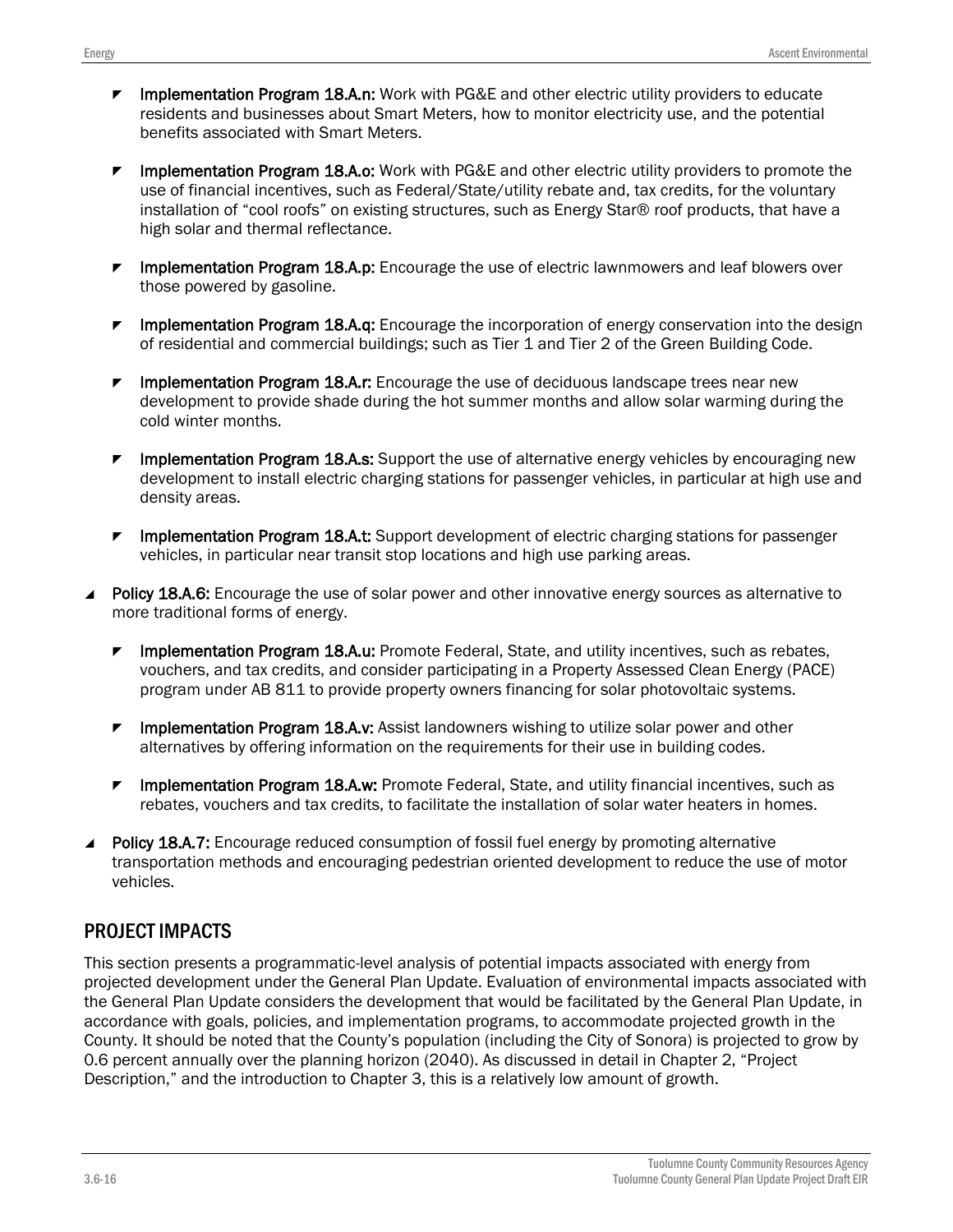# Impact 3.6-1: Wasteful, Inefficient, or Unnecessary Consumption of Energy during Construction or Operation

Projected development under the General Plan Update would increase electricity and propane consumption. Buildings developed under the General Plan Update would comply with Title 24, Part 6 of the California Building Efficiency Standards. Policies and implementation programs in the General Plan Update address transit-oriented development, improved accessibility for alternative modes of transportation, and increased transit availability that would reduce VMT. Building energy would be reduced through increased use of solar photovoltaics and energy efficiency, as required under the 2019 Title 24 Building Energy Efficiency Standards and as indicated through implementation programs under the General Plan Update. The development and implementation of a climate action plan through Policy 18.A.1 would further reduce both transportation- and building energy-related energy consumption. Construction-related energy consumption would be temporary and not require additional capacity or increase peak or base period demands for electricity or other forms of energy. Thus, energy consumption associated with projected development under the General Plan Update would not result in wasteful, inefficient, or unnecessary consumption of energy. This impact would be less than significant.

Appendix F of the State CEQA Guidelines requires the consideration of the energy implications of a project. CEQA requires mitigation measures to reduce "wasteful, inefficient, and unnecessary" energy usage (Public Resources Code Section 21100(b)(3)). Neither the law nor the State CEQA Guidelines establish criteria that define wasteful, inefficient, or unnecessary use. Compliance with the 2016 and 2019 California Building Energy Efficiency Standards and future iterations of the standards would result in energy-efficient buildings. Through the federal CAFE standards and the state's Low Carbon Fuel Standards, fuel consumption would be reduced as development occurs under the General Plan Update and becomes operational. However, compliance with building codes and vehicle/fuel standards does not adequately address all potential energy impacts during construction and operation.

#### Construction-Related Energy

Energy would be required to construct, operate, and maintain construction equipment and to produce and transport construction materials associated with the construction of the projected development under the General Plan Update. The one-time energy expenditure required to construct the physical buildings and infrastructure associated with the development would be nonrecoverable. Most energy consumption would result from operation of construction equipment and vehicle trips associated with commutes by construction workers and haul trucks supplying materials.

An estimated total of 305,135,390 gallons of gasoline and 8,814,436 gallons of diesel would be consumed for the projected construction under the General Plan Update within the 2040 planning horizon, as shown in Table 3.6-1 below. The energy needs for this construction would be temporary. Construction contractors are financially motivated to complete construction projects in an efficient manner to meet project schedules and minimize cost. Thus, it would not be typical for fuel to be consumed in a wasteful manner during construction of the projected development under the General Plan. Use of construction equipment and associated energy consumption would be typical of that associated with construction of new residential, commercial, and industrial projects in a rural setting elsewhere in California.

| <b>Table 3.6-1</b> | <b>Construction Energy Consumption over the 2040 Planning Horizon</b> |                  |  |  |  |
|--------------------|-----------------------------------------------------------------------|------------------|--|--|--|
|                    | <b>Gasoline (Gallons)</b>                                             | Diesel (Gallons) |  |  |  |
| Annual             | 14.530.257                                                            | 419.735          |  |  |  |
| Total <sup>1</sup> | 305.135.390                                                           | 8.814.436        |  |  |  |

Notes: Gasoline gallons include on-road gallons from worker trips. Diesel gallons include off-road equipment and on-road gallons from worker and vendor trips.

<sup>1.</sup> Total indicates annual construction fuel consumption for the years 2019-2040.

Source: Calculations by Ascent Environmental in 2018, see Appendix C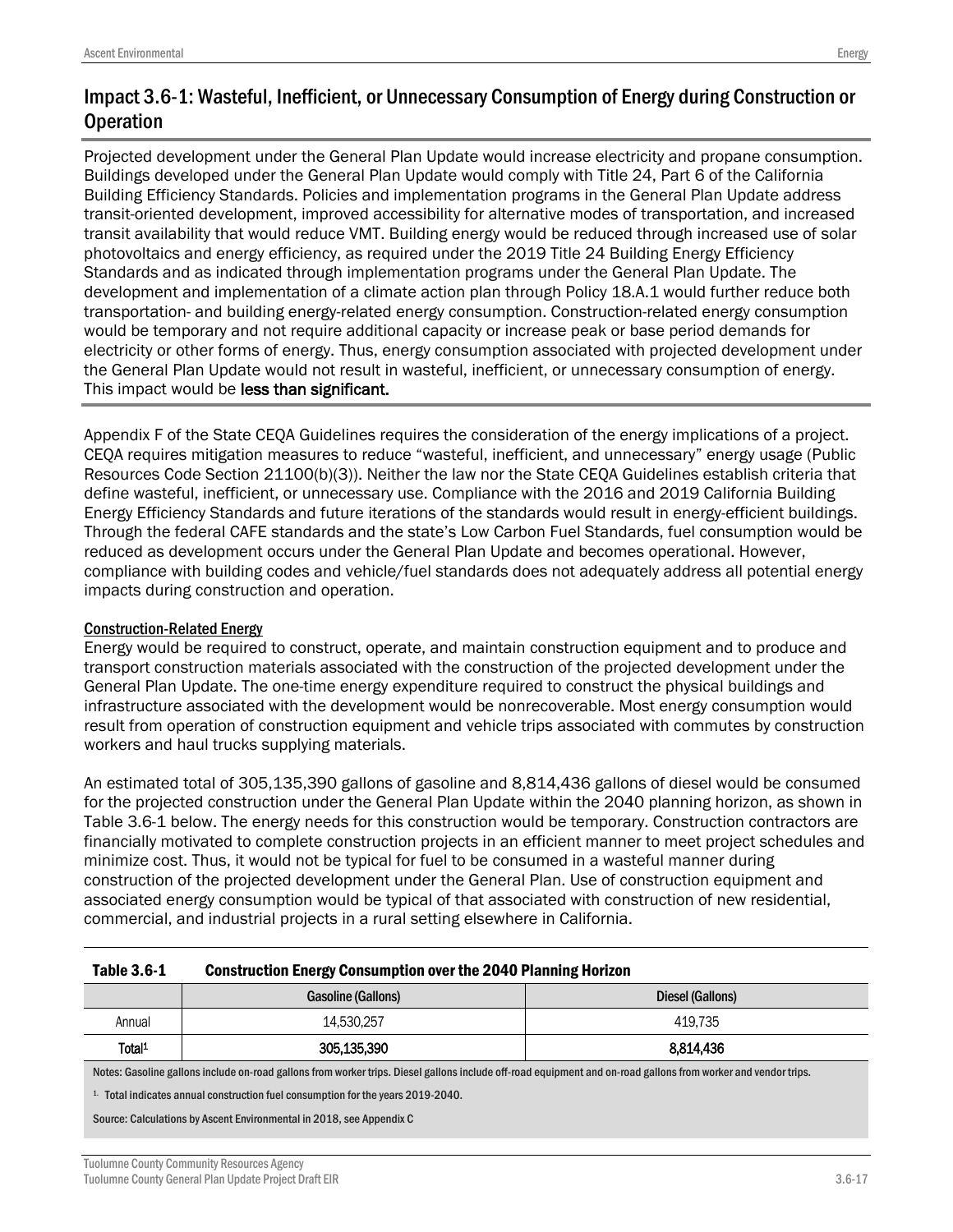#### Transportation Energy

Fuel use estimates were calculated from the combination of fuel consumption rates and fuel mix by vehicle class from CARB's EMFAC2017 model with overall VMT and mode share by vehicle class based on CalEEMod defaults for Tuolumne County. State and federal regulations regarding standards for vehicles in California are designed to reduce wasteful, unnecessary, and inefficient use of energy for transportation. Implementing the General Plan Update would reduce VMT through improved bicycle and pedestrian facilities, transit-oriented development, high density development along transit corridors, and increased transit availability.

The estimated daily VMT for the baseline conditions is 1,829,654, as reported in the 2016 Regional Transportation Plan (TCTC 2017). Additional daily VMT associated with 2040 buildout would be 323,192, an increase of approximately 18 percent over baseline, while population is anticipated to increase by 16 percent (between the baseline year, 2015, and the buildout year, 2040). Annual VMT associated with projected growth under the General Plan Update would be 117,965,080 and would consume 3,289,413 gallons of gasoline and 617,180 gallons of diesel per year (Table 3.6-2). It is important to note that the VMT estimate for the 2040 buildout of the General Plan Update includes pass-by trips for those traveling through the County and the City of Sonora for the growth in VMT between the baseline year of 2015 and the buildout year of 2040. This results in a more conservative estimate in fuel consumption.

| <b>Vehicle Category</b>                              | Gasoline (gal/year) | Diesel (gal/year) |  |  |  |  |
|------------------------------------------------------|---------------------|-------------------|--|--|--|--|
| Passenger Vehicles                                   | 2,739,186           | 32,970            |  |  |  |  |
| <b>Trucks</b>                                        | 521.965             | 527,812           |  |  |  |  |
| <b>Buses</b>                                         | 28,262              | 56,398            |  |  |  |  |
| <b>Total (All Vehicle Types)</b>                     | 3,289,413           | 617,180           |  |  |  |  |
| Notes: gal/year = gallons per year.                  |                     |                   |  |  |  |  |
| Source: Calculations by Ascent Environmental in 2018 |                     |                   |  |  |  |  |

#### Table 3.6-2 Gasoline and Diesel Consumption in 2040

The General Plan Update includes numerous policies and associated implementation programs that would reduce VMT through land use planning decisions. These policies and implementation programs could result in a decrease in energy consumption through promoting alternative modes of transit and efficiency of land use design (i.e., Policy 1.D.4 through Policy 2.F.1, Policy 15.B.1), which would potentially reduce fossil fuel– based transportation energy by encouraging residents and visitors to bike, walk, or take public transit to travel to destinations; improving bicycle and pedestrian facilities (i.e., Policy 4.B.1 through Policy 4.B.6), which also would reduce gasoline and diesel consumption by reducing the amount residents and visitors drive; seeking funding sources and coordination to improve transit accessibility and efficiency (i.e., Policy 4.C.1 through 4.C.5), which could (if successful) reduce gasoline and diesel consumption from individual autos and reduce fuel consumption from transit through more efficient routes and reduced congestion; and accommodating electric vehicles (i.e., Policy 18.A.5), which would reduce gasoline and diesel consumption while increasing electricity consumption. Electricity in the County is provided by PG&E, which is currently procuring 33 percent of its electricity through renewable resources, as described above in Section 3.6.1, "Environmental Setting." Reducing VMT would translate to a reduction in fossil-fuel consumption.

#### Building Energy

Operation of residential, commercial, and industrial buildings in the plan area would include typical use of electricity and propane for lighting, space and water heating, appliances, and landscape maintenance activities. Indirect energy use would include wastewater treatment and solid waste removal. Projected development under the General Plan Update would increase electricity and propane consumption in the region relative to existing conditions.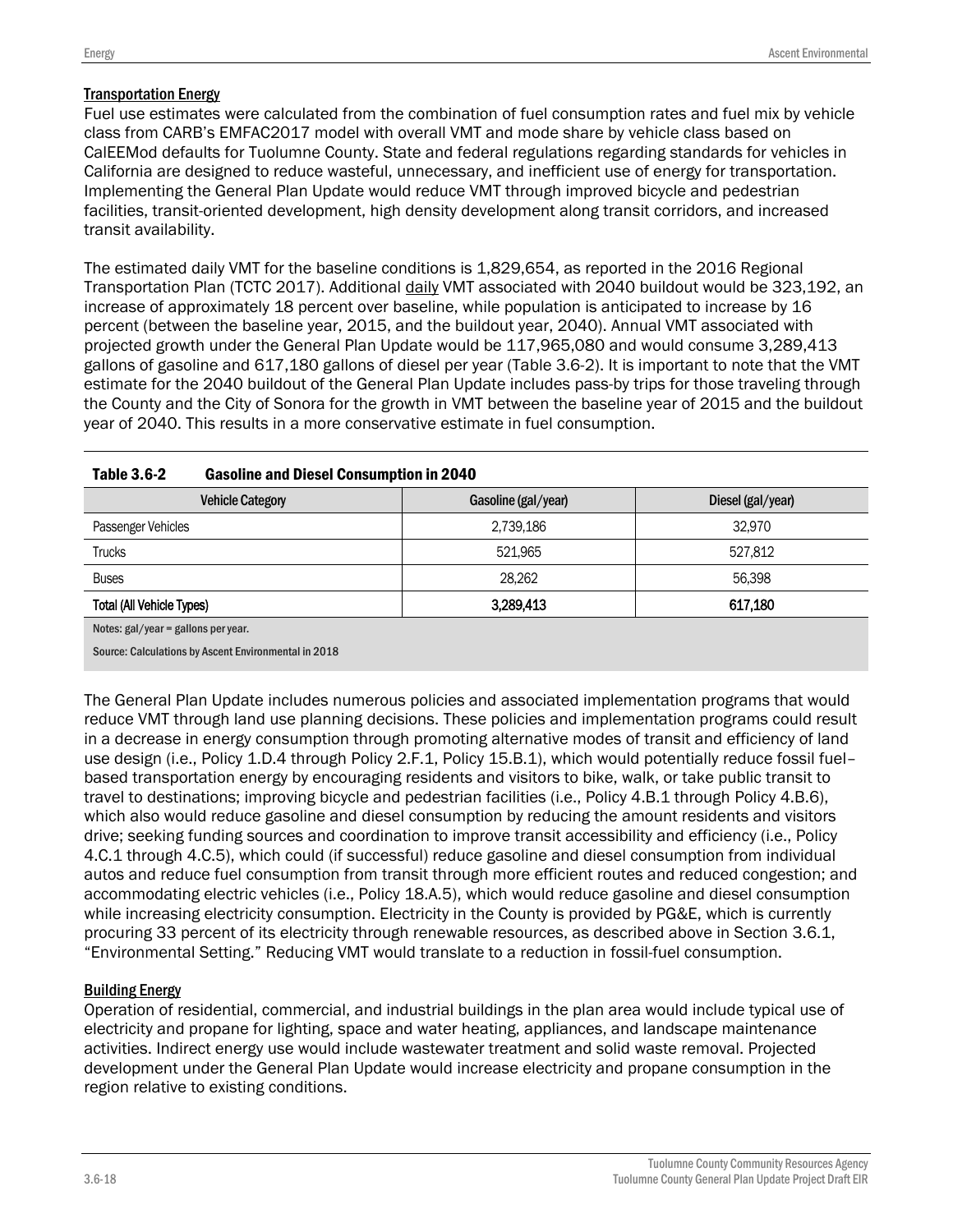Buildings constructed in the plan area would meet the California Building Efficiency Standards that are in effect at the time of construction. As future development occurs, consistent with the General Plan Update through 2040, individual buildings would be constructed to meet future California Building Energy Efficiency Standards. These standards are updated by the CEC on a triennial code cycle. The next scheduled update to the building energy codes is the 2019 Title 24 Building Energy Efficiency Standards, which will apply to projects that obtain building permits on January 1, 2020, or later. A notable requirement in the 2019 standards is that most low-rise residential construction three stories or fewer will be required to have solar photovoltaic systems, with some exemptions. Future iterations of Title 24 Part 6 standards may continue to require improved building energy efficiency standards that would apply to construction under the General Plan Update. Thus, anticipated building energy associated with the development of the land uses in the General Plan Update would likely decrease because of state requirements for improved efficiency and onsite solar generation. Table 3.6-3 below shows energy consumption associated with 2040 projected development under the General Plan Update.

| Land Use/Energy Type                                                                     | <b>Energy Consumption</b> | <b>Units</b> |  |  |  |  |  |
|------------------------------------------------------------------------------------------|---------------------------|--------------|--|--|--|--|--|
| Single Family Residential                                                                |                           |              |  |  |  |  |  |
| Electricity                                                                              | 37,950                    | MWh/year     |  |  |  |  |  |
| Propane                                                                                  | 574,696                   | GGE/year     |  |  |  |  |  |
| Fuel Wood                                                                                | 257                       | Tons/year    |  |  |  |  |  |
| <b>Heating Oil</b>                                                                       | 70,723                    | Gallons/year |  |  |  |  |  |
| Multi-Family Residential                                                                 |                           |              |  |  |  |  |  |
| Electricity                                                                              | 3,936                     |              |  |  |  |  |  |
| Propane                                                                                  | 97,788                    | GGE/year     |  |  |  |  |  |
| Industrial                                                                               |                           |              |  |  |  |  |  |
| Electricity                                                                              | 839                       | MWh/year     |  |  |  |  |  |
| Propane                                                                                  | 7,532                     | GGE/year     |  |  |  |  |  |
| Commercial                                                                               |                           |              |  |  |  |  |  |
| Electricity                                                                              | 11,151                    | MWh/year     |  |  |  |  |  |
| Propane                                                                                  | 158,018                   | GGE/year     |  |  |  |  |  |
| All Land Uses                                                                            |                           |              |  |  |  |  |  |
| Electricity                                                                              | 53,516                    | MWh/year     |  |  |  |  |  |
| Propane                                                                                  | 838,034                   | GGE/year     |  |  |  |  |  |
| Notes:                                                                                   |                           |              |  |  |  |  |  |
| $MWh/year = megawatt-hours per year$ ; $GGE/year = gasoline gallon$ equivalent per vear. |                           |              |  |  |  |  |  |

#### Table 3.6-3 Operational Energy Consumption

MWh/year = megawatt-hours per year; GGE/year = gasoline gallon equivalent per year.

Source: Calculations by Ascent Environmental in 2018

The General Plan Update includes numerous policies and implementation programs that would reduce building energy consumption and increase renewable energy usage through enforcement of Green Building Standards and public information (i.e., Policy 2.F.2), which results in reduced propane and electricity consumption; encouragement of installing renewable energy generating facilities (i.e., Policy 2.F.3; Policy 6.E.5; Policy 18.A.6), which would increase the percentage of electricity that is derived from renewable resources and thus reduce fossil fuel–based electricity; development and encouragement of water conservation (i.e., Policy 14.B.1 and 14.B.2), which reduces the electricity demand for water treatment and distribution; development of a wood-burning device replacement program (i.e., Policy 15.C.1), which would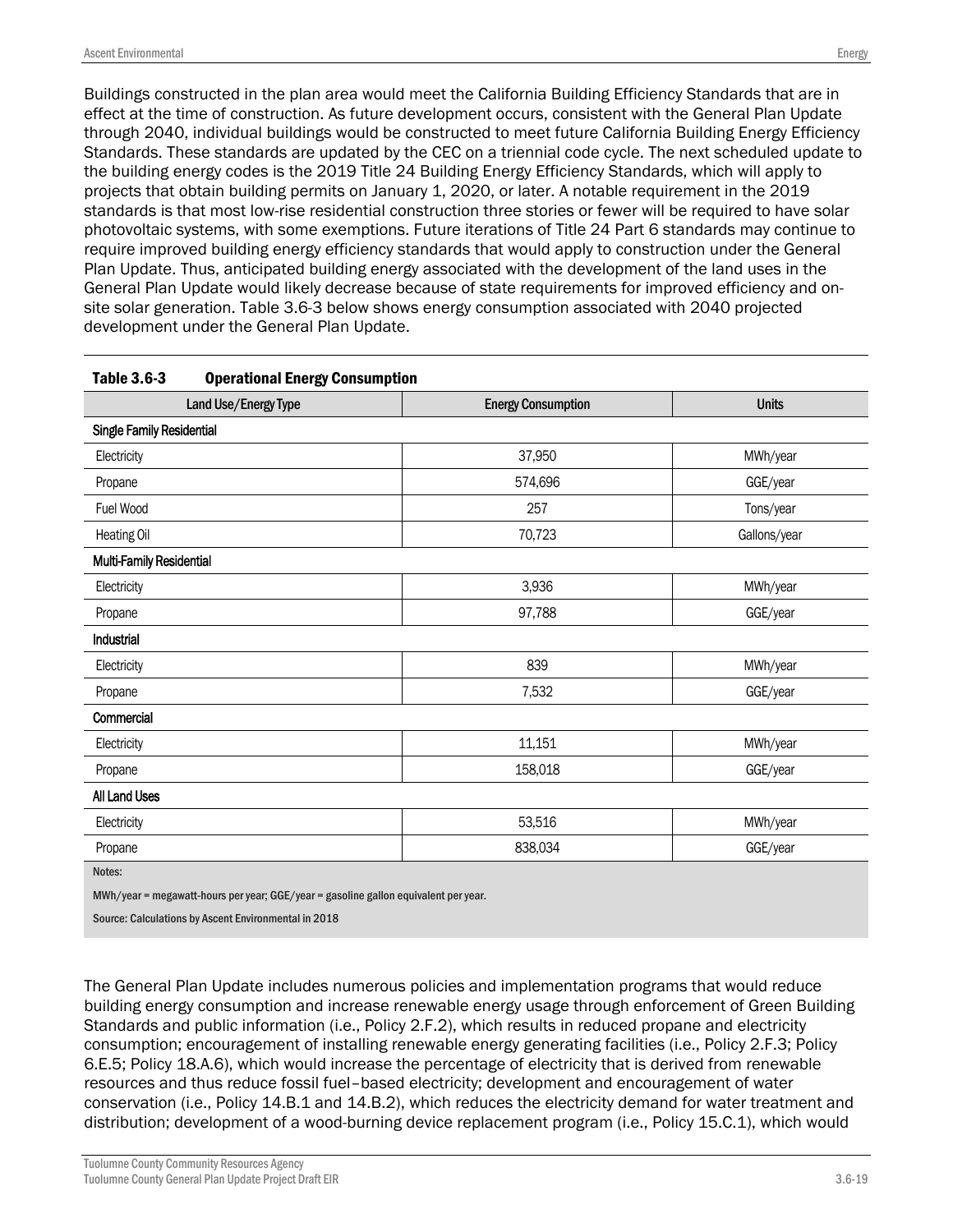reduce the amount of wood fuel needed for heating and replace that fuel with a more energy-efficient and cleaner resource such as electricity; and other energy efficiency strategies (i.e., Policy 18.A.5).

#### **Conclusion**

Projected development under the General Plan Update would result in a temporary increase in fuel consumption. However, it is anticipated that fuel would not typically be consumed in a wasteful manner during construction of individual projects under the General Plan Update, as it is in the interest of construction contractors to meet project schedules and minimize costs through efficient energy use. Through the policies and actions of the General Plan Update, transportation-related energy would be reduced through improved facilities for alternative modes of transportation and transit-oriented development. Fuel consumption associated with vehicle trips generated by projected development under the General Plan Update would not be considered inefficient, wasteful, or unnecessary in comparison to that associated with other, similar rural counties. Building energy would be reduced through improvements in energy efficiency, as expressed in Policies 2.F.3, 6.E.5, and 18.A.6. Further, Policy 18.A.1 requires the County to prepare a climate action plan that would aim to reduce GHG emissions and conserve energy. Specific measures that accompany the climate action plan have not been established, but Implementation Measures 18.A.a and 18.A.b provide example measures and adaptation strategies that would likely result in a reduction in energyrelated consumption from buildings and transportation.

The General Plan Update would not result in the wasteful, unnecessary, or inefficient use of energy and this impact would be less than significant.

#### Mitigation Measures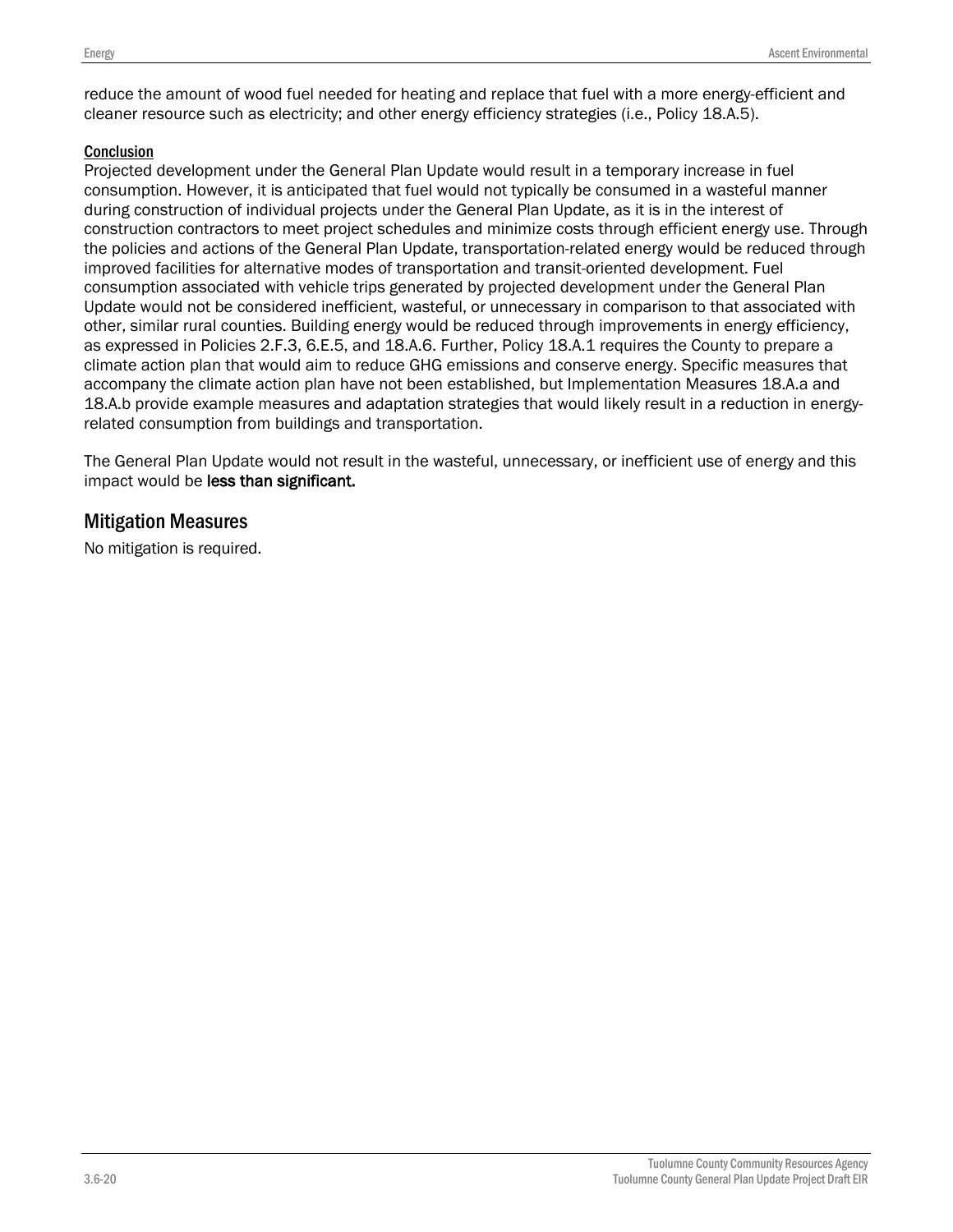# 3.7 GEOLOGY

This section describes the geologic, soils, and seismic conditions within Tuolumne County and expected impacts associated with projected development under the General Plan Update. Much of the background setting and analysis was based on information provided in the Tuolumne County Multi-Jurisdiction Hazard Mitigation Plan, which was initially adopted by the Tuolumne County Board of Supervisors on October 19, 2004, and revised in December 2017.

# 3.7.1 Environmental Setting

# PHYSIOGRAPHY

The topography of Tuolumne County displays a wide range of landforms ranging from vertical cliffs to gently undulating plains. Combined with often complex underlying geology that gives rise to a wide range of surficial soil types, native topography can provide a challenging environment for safe development (Tuolumne County 2013).

# REGIONAL GEOLOGY

Tuolumne County is located primarily within the Sierra Nevada geomorphic province, with an extremely small portion (less than 10 percent) of the western boundary within the Great Valley province. The Sierra is a tilted fault block nearly 400 miles long. Its east face is a high rugged multiple scarp, contrasting with the gentle western slope that disappears under the sediments of the Great Valley to the west. Deep river canyons are cut into the western slope. Their upper courses, especially in massive granites of the higher Sierra, have been modified by glacial activity, forming such scenic features as Yosemite Valley. The high crest in the Sierra culminates in Mt. Whitney with an elevation of 14,495 feet above sea level near the eastern scarp. The metamorphic bedrock contains gold-bearing veins in the northwest trending Mother Lode. The northern Sierra boundary is marked where bedrock disappears under the Cenozoic volcanic cover of the Cascade Range.

# **SEISMICITY**

California contains a number of significant, active faults, and is highly susceptible to earthquakes, and therefore is predisposed to earthquake hazards. California has addressed these hazards to public safety and property through identification and regulations. Zones of required investigation for possible earthquake faulting, landslides, and liquefaction are delineated and distributed to cities, counties, and state construction agencies to help identify where higher building standards may be necessary for safe development.

Seismic hazards resulting from earthquakes include ground rupture along a fault line, also called surface rupture, ground shaking, liquefaction, subsidence, and mass wasting. Each of these potential hazards is discussed below.

Tuolumne County is located approximately 12 miles east of the Foothills fault system. The Foothills fault system is a complex, braided system of individual fault segments that extends for approximately 200 miles from Mariposa in the south to Lake Almanor in the north. There are two primary fault zones within the Foothills fault system: the Melones fault zone along the east side of the system and the Bear Mountain fault zone on the west. The Melones fault zone is classified as "active" (has demonstrated displacement within the last 100,000 years). The Bear Mountain fault zone is classified as "indeterminable active" (definitive evidence has not been established locally concerning its activity within the last 100,000 years). In addition, there are four "capable" faults (i.e., faults with tectonic displacement within the last 35,000 years which could produce a quake) located within Tuolumne County: Negro Jack Point, Bowie Flat, Rawhide Flat West,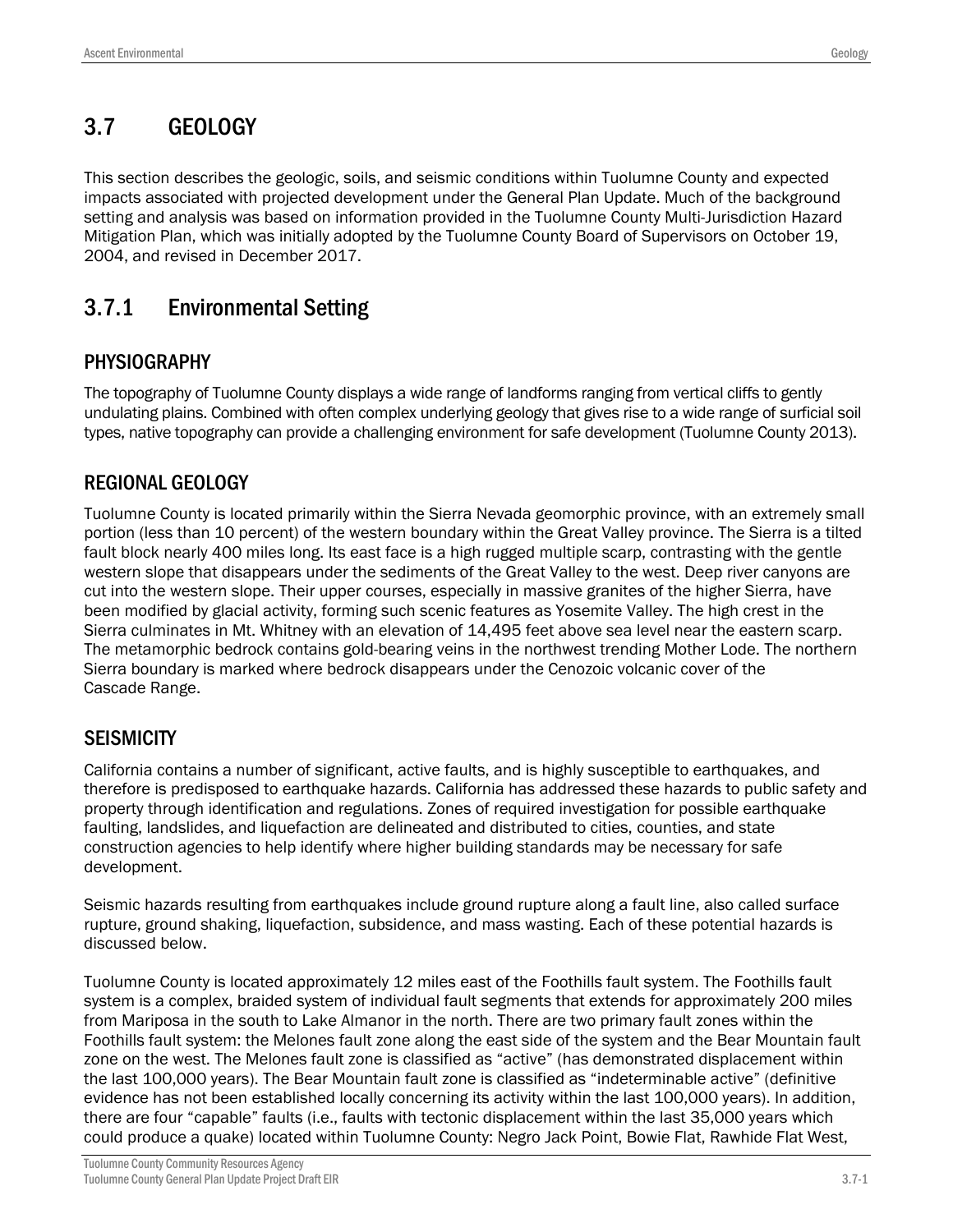and Rawhide Flat East (Tuolumne County 2018). Geologic hazards in Tuolumne County are primarily associated with potential seismic activity along the Foothills fault zone and associated ground shaking.

Historically, earthquake activity in Tuolumne County has been substantially below the California State average. The potential for ground shaking is discussed in terms of the percent probability of exceeding peak ground acceleration percent in the next 50 years. There is a roughly 28 percent probability that a 5.0 (Moderate) earthquake occurring in the County in the next 50 years. In Tuolumne County, the predicted peak acceleration for the developed portions of the County (i.e., Jamestown, Sonora) does not exceed 20 percent of gravity; for the remainder of the County, the peak ground acceleration is less than 20 percent (Tuolumne County 2018).

A total of four historical earthquake events with recorded magnitudes of 3.5 or greater (Richter Scale) occurred in or near Tuolumne County this past century. These earthquakes did not cause substantial damage due to their occurrence in mountainous and remote areas generally devoid of development or human presence. Tuolumne County's earthquake history is shown in Table 3.7-1 below.

| 1400                         |                                                                  |                                        |                                            |                |          |           |  |  |  |  |
|------------------------------|------------------------------------------------------------------|----------------------------------------|--------------------------------------------|----------------|----------|-----------|--|--|--|--|
| Date                         | Location                                                         | <b>Magnitude</b><br>(Richter<br>Scale) | <b>Richter Scale</b><br><b>Description</b> | Depth (km)     | Latitude | Longitude |  |  |  |  |
| August 9, 1983               | Southeast Tuolumne County, near<br>Tuolumne/Mariposa County line | 4                                      | Light                                      | $\mathfrak{D}$ | 37.9     | $-119.49$ |  |  |  |  |
| August 10, 1975              | Southern Mariposa County                                         | 4                                      | Light                                      | N/A            | 37.37    | $-119.99$ |  |  |  |  |
| June 10, 1965                | Eastern Mono County, near<br>Tuolumne/Mono County line           | 3.5                                    | Minor                                      | N/A            | 38.2     | $-119.5$  |  |  |  |  |
| June 25, 1933                | Eastern Mono County, near<br>Tuolumne/Mono County line           | 6.1                                    | Strong                                     | N/A            | 38.08    | $-119.33$ |  |  |  |  |
| Source: Tuolumne County 2018 |                                                                  |                                        |                                            |                |          |           |  |  |  |  |

Based on the past history of minimally damaging earthquakes and the fact that Tuolumne County is located within a seismically inactive region, the County's Multi-Hazard Mitigation Plan rates the probability of an event low. However, given the properties at risk and the cascading effects, the plan indicated that the severity of the effects generated by seismic activity could be high (Tuolumne County 2018).

# SOILS AND SOIL HAZARDS

Soil is the unconsolidated mixture of mineral grains and organic material that mantles the land surfaces of the earth. Soils can develop on unconsolidated sediments and weathered bedrock. The characteristics of a given soil type reflect the five major influences on its development: topography, climate, biological activity, parent source material, and time. Bedrock geology, along with agents of weathering such as erosion, soil chemistry, and human activity, all play a part in the soil type. The soils in Tuolumne County are generally shallow regolith veneers (i.e., a thin layer of weathered bedrock, organic accumulations, and glacial deposits) over bedrock.

#### Expansive Soils

Clays are present in some soils both as a weathering product and as native sediments. Clays have the potential for expansion and contraction when they go through wet/dry cycles. Expansive soils (also known as shrink-swell soils) are soils that contain expansive clays that can absorb significant amounts of water into their crystalline structure. The presence of clay makes the soil prone to large changes in volume in response to changes in water content. The quantity and type of expansive clay minerals affects the potential for the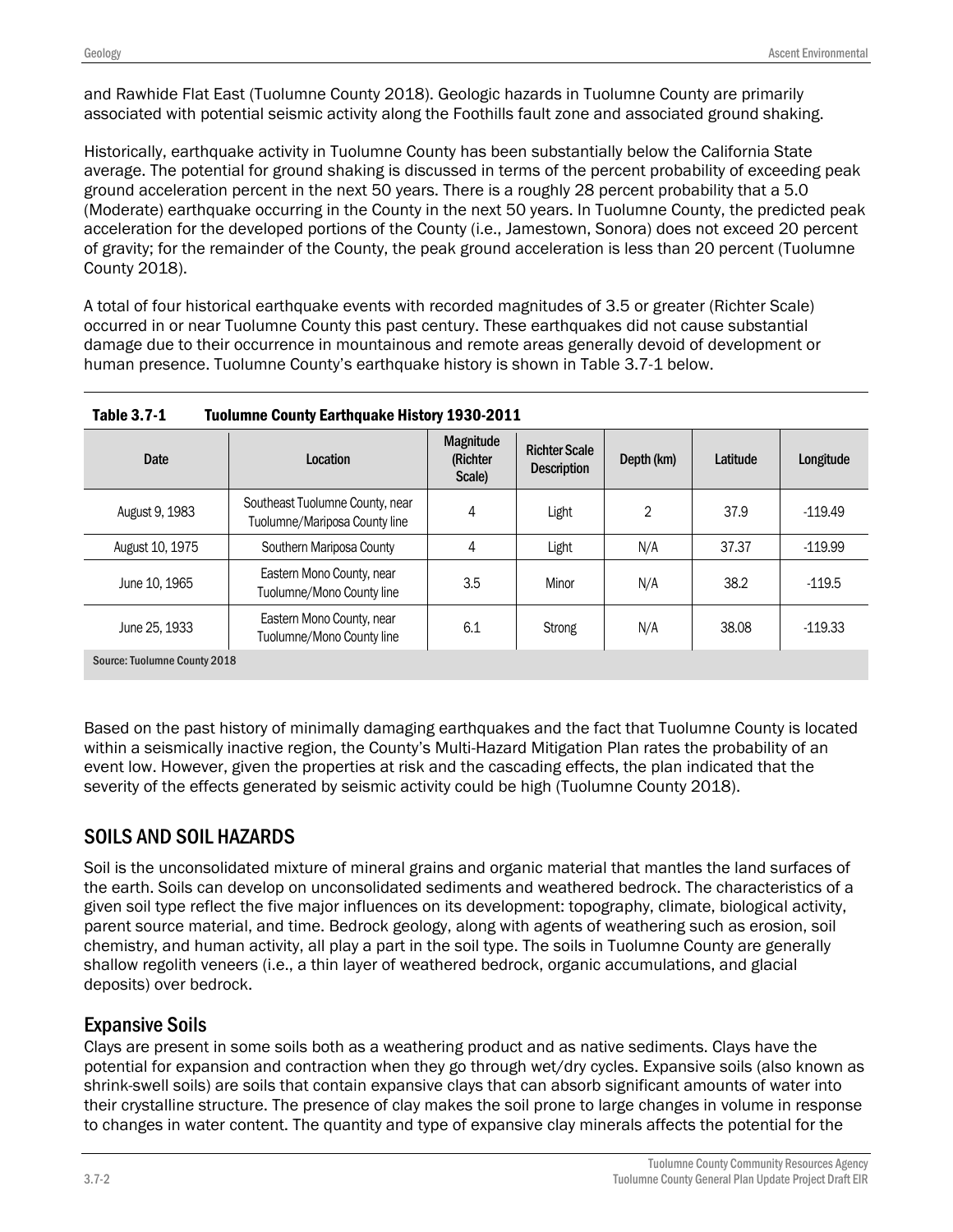soil to expand or contract. Wetting can occur naturally in a number of ways, (e.g., absorption from the air, rainfall, groundwater fluctuations, lawn watering and broken water or sewer lines). When an expansive soil becomes wet, water is absorbed, and it increases in volume, and as the soil dries it contracts and decreases in volume. This (often repeated) change in volume can produce enough force and stress on buildings and other structures to damage foundations and walls.

In hillside areas, as expansive soils expand and contract, gradual downslope creep may occur, eventually causing landslides (see below for more information on landslides and other forms of mass wasting). Clay soils also retain water and may act as lubricated slippage planes between other soil/rock strata, also producing landslides, often during earthquakes or by unusually moist conditions. The shrink-swell characteristics of soils can vary widely within short distances, depending on the relative amount and type of clay. Soils with clay content have been mapped throughout the County and may be susceptible to expansion (USDA 1964).

#### Subsidence

Land subsidence is the gradual settling or sinking of an area with very little horizontal motion. It occurs because of changes taking place underground. Subsidence can be induced by both natural and human phenomena. Natural phenomena include subsidence resulting from shifting of tectonic plates and dissolution of limestone resulting in sinkholes. Although there is carbonate rock in the vicinity of Columbia and Sonora, there has been no documented damage associated with subsidence (Tuolumne County 2018). Subsidence related to human activity includes pumping water, oil, or gas from underground reservoirs; collapse of underground mines; drainage of wetlands; and soil compaction. Sinkhole activity from abandoned mining activity has occurred, and could possible occur again, in the Jamestown and Sonora areas. However, the probability and potential severity of subsidence are considered low (Tuolumne County 2018).

#### **Liquefaction**

Liquefaction is the process by which saturated, unconsolidated soil or sand is converted into a quicksandlike suspension during an earthquake. Even well-constructed buildings may "sink" during a major earthquake if foundations are built on areas susceptible to liquefaction (alluvial soils and high-water content). Since liquefaction most likely would occur during or following an earthquake and severe earthquake risk is deemed to be low in the County, the risk and danger of liquefaction and subsidence occurring within the County is also considered to be minimal.

#### EROSION

Erosion is the process by which soil and rock at the earth's surface is gradually broken down and transported to a different location. Erosive processes include rainfall, surface runoff, glacial activity, wind abrasion, chemical dissolution, and gravity in the form of mass wasting (described below). Under normal conditions, these erosive processes, together with physical characteristics of the material being eroded, control the rate at which erosion occurs. Development activities can accelerate that rate, causing excessive erosion and a wide variety of detrimental effects on the environment including sedimentation of waterways (see Section 3.10, "Hydrology and Water Quality"), slope instability, ground instability, loss of agricultural productivity through the removal of topsoil, or even desertification.

The potential for erosion increases as a function of slope steepness. Areas within the County where slopes exceed 30 percent are generally considered to have a high potential for erosion. The majority of development in Tuolumne County is not located on such terrain. Erosion problems in developed regions of the County are generally limited to areas where grading has resulted in steep slopes where deposits of fill have not stabilized, or where slope stabilization practices have not been employed following grading activities. Rain and runoff have also produced incidents of excessive erosion on burn scars that have not yet sufficiently revegetated. However, by comparison with other areas of the state, such as the coastal mountains, erosion has proven to be a modest hazard in Tuolumne County.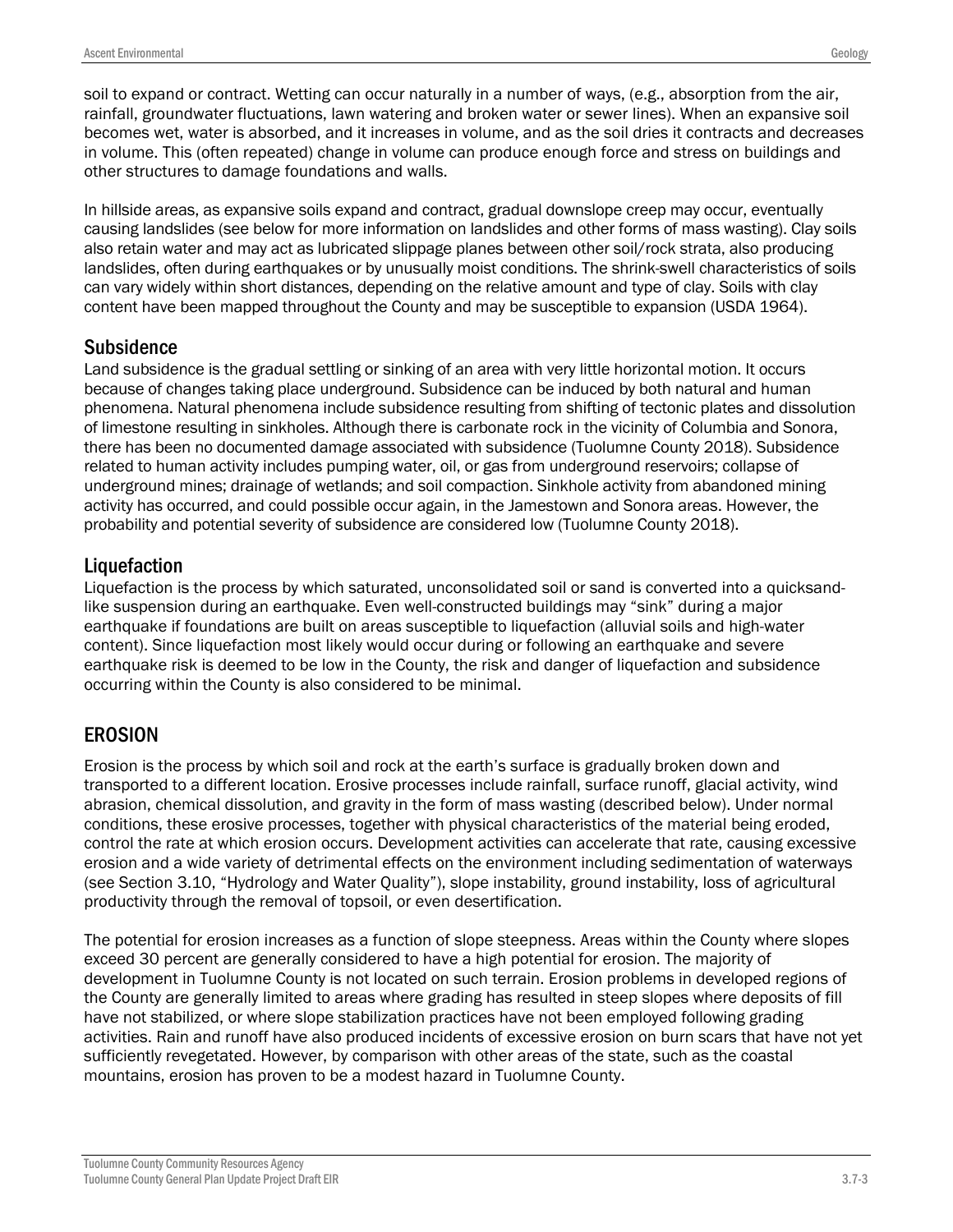#### Mass Wasting and Landslides

Mass wasting refers to the collective group of processes that characterize down slope movement of rock and unconsolidated sediment overlying bedrock. These processes include landslides, slumps, rockfalls, flows, and soil creep. Such events can occur slowly or very suddenly, depending on the mechanisms of movement, and can cause damage or destruction to structures, roads, and utilities, and may even cause injuries or result in death. Many factors contribute to the potential for mass wasting, including geologic conditions as well as the drainage, slope, and vegetation of an area. Human activities, such as mining, road construction, and changes to surface drainage areas can also affect the potential for mass wasting. Landslides and mudflows are often triggered by other natural disasters such as floods, wildfires, and earthquakes.

Within the County, there is a considerable amount of area where the topography can be considered steep to very steep. In the vast majority of this area, the underlying rock formation is very stable, and the soil found on these slopes is shallow and held in place by deep-rooted vegetation. These slopes do not typically fail unless disturbed by grading or development. However, in the western foothills, the underlying rock is serpentine, which is more prone to slope failure. These areas do not typically slide unless disturbed (i.e., roadways in the area of Don Pedro Reservoir). In addition, the steep slopes of the Table Mountain area, as they naturally erode, occasionally shed large boulders and rocks, but major landslides are not common, and there is very little development in the area. Based on these conditions, the Tuolumne County Multi-Hazard Mitigation Plan determined that there is a low probability of landslide in the County. Should landsliding occur, the severity of impacts is expected to be low because the areas most susceptible are located away from identified communities (Tuolumne County 2018).

# MINERAL RESOURCES

The California Geological Survey produces mineral land classification studies, which are required by the Surface Mining and Reclamation Act (SMARA), and identify areas with potentially important mineral resources that should be considered in local planning. The California Mineral Land Classification System represents the relationship between knowledge of mineral deposits and their economic characteristics (grade and size). Lands are classified into four main Mineral Resource Zones (MRZs): MRZ-1, areas where geologic information indicates no significant mineral deposits are present; MRZ-2, areas that contain identified mineral resources; MRZ-3, areas of undetermined mineral resource significance; and MRZ-4, areas of unknown mineral resource potential.

Tuolumne County has extensive mining history and resources. Current operating mines in Tuolumne County gather limestone and dolomite and various forms of crushed rock, gravel, and sand products. A number of properties have been classified as MRZs, including the Southern Half of the Bald Mountain/Browns Flat Gold Mining District (MRZ-2b), the Jamestown Mine (MRZ-2a, MRZ-2b, and MRZ-3a), and portions of the Rough and Ready Creek site (MRZ-2a and MRZ-2b). Various properties with precious metals, carbonate rock, and concrete-grade aggregate resources have been classified as MRZ-2a, and MRZ-2b, (California Division of Mines and Geology 1997). In addition, the California Department of Conservation, Division of Oil, Gas, and Geothermal Resources maintains records of the location and details of construction and abandonment of all oil and gas wells. Oil wells were not identified within Tuolumne County using the Division of Oil, Gas & Geothermal Resources Well Finder.

# 3.7.2 Regulatory Setting

## FEDERAL

## Earthquake Hazards Reduction Act

In October 1977, the U.S. Congress passed the Earthquake Hazards Reduction Act to reduce the risks to life and property from future earthquakes in the United States. To accomplish this, the Act established the National Earthquake Hazards Reduction Program (NEHRP). The mission of NEHRP includes improved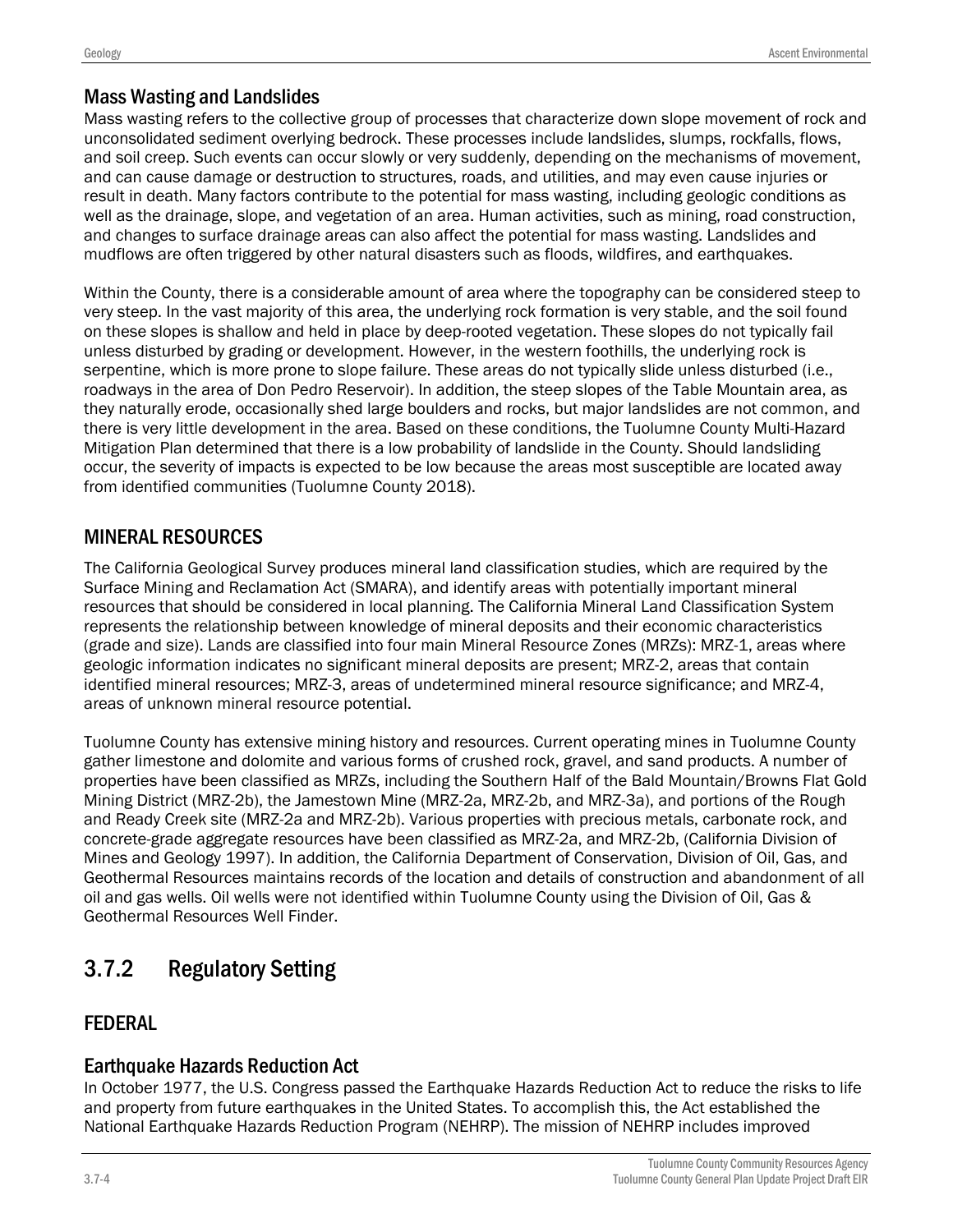understanding, characterization, and prediction of hazards and vulnerabilities; improved building codes and land use practices; risk reduction through post-earthquake investigations and education; development and improvement of design and construction techniques; improved mitigation capacity; and, accelerated application of research results. The NEHRP designates the Federal Emergency Management Agency as the lead agency of the program and assigns several planning, coordinating, and reporting responsibilities. Other NEHRP agencies include the National Institute of Standards and Technology, National Science Foundation, and U.S. Geological Survey.

# **STATE**

#### Surface Mining and Reclamation Act of 1975

SMARA (California Public Resources Code Section 2710 et seq.) provides for the classification of non-fuel mineral resources in the state to show where economically significant mineral resources occur or are likely to occur. Classification is carried out under the Mineral Land Classification Project under the direction of the State Geologist. Once lands have been classified, they may be designated by the State Mining and Geology Board as mineral-bearing areas of statewide or regional significance if they are located in areas where urban expansion or other irreversible land uses may occur that could restrict or preclude future mineral extraction. Designation is intended to prevent future land use conflicts and occurs only after consultation with lead agencies and other stakeholders.

The California Department of Conservation Division of Mines and Geology has developed guidelines for the classification and designation of mineral lands into MRZs and retains a list of publications of the SMARA Mineral Land Classification Project dealing with mineral resources in California.

## Alquist-Priolo Earthquake Fault Zoning Act

The Alquist-Priolo Earthquake Fault Zoning Act of 1972 (Public Resources Code Section 2621 et seq.) intends to reduce the risk to life and property from surface fault rupture during earthquakes by regulating construction in active fault corridors and prohibiting the location of most types of structures intended for human occupancy across the traces of active faults. The Act defines criteria for identifying active faults, giving legal support to terms such as "active" and "inactive" and establishes a process for reviewing building proposals in Earthquake Fault Zones. Under the Alquist-Priolo Act, faults are zoned and construction along or across these zones is strictly regulated if they are "sufficiently active" and "well-defined." There are no Alquist‐Priolo Earthquake Fault Zones designated in Tuolumne County.

## Seismic Hazards Mapping Act

The intention of the Seismic Hazards Mapping Act of 1990 (Public Resources Code Sections 2690–2699.6) is to reduce damage resulting from earthquakes. While the Alquist-Priolo Act addresses surface fault rupture, the Seismic Hazards Mapping Act addresses other earthquake-related hazards, including ground shaking, liquefaction, and seismically induced landslides. The act's provisions are similar in concept to those of the Alquist-Priolo Act. The state is charged with identifying and mapping areas at risk of strong ground shaking, liquefaction, landslides, and other corollary hazards, and cities and counties are required to regulate development within mapped Seismic Hazard Zones. There are no Seismic Hazard Zones identified in Tuolumne County.

## California Building Code

The California Building Code (CBC) (California Code of Regulations, Title 24, Part 2) is based on the International Building Code. The CBC has been modified from the International Building Code for California conditions with more detailed and/or more stringent regulations. Specific minimum seismic safety and structural design requirements are set forth in Chapter 16 of the CBC. The CBC identifies seismic factors that must be considered in structural design. Chapter 18 of the CBC regulates the excavation of foundations and retaining walls, while Chapter 18A regulates construction on unstable soils, such as expansive soils and areas subject to liquefaction. Appendix J of the CBC regulates grading activities, including drainage and erosion control.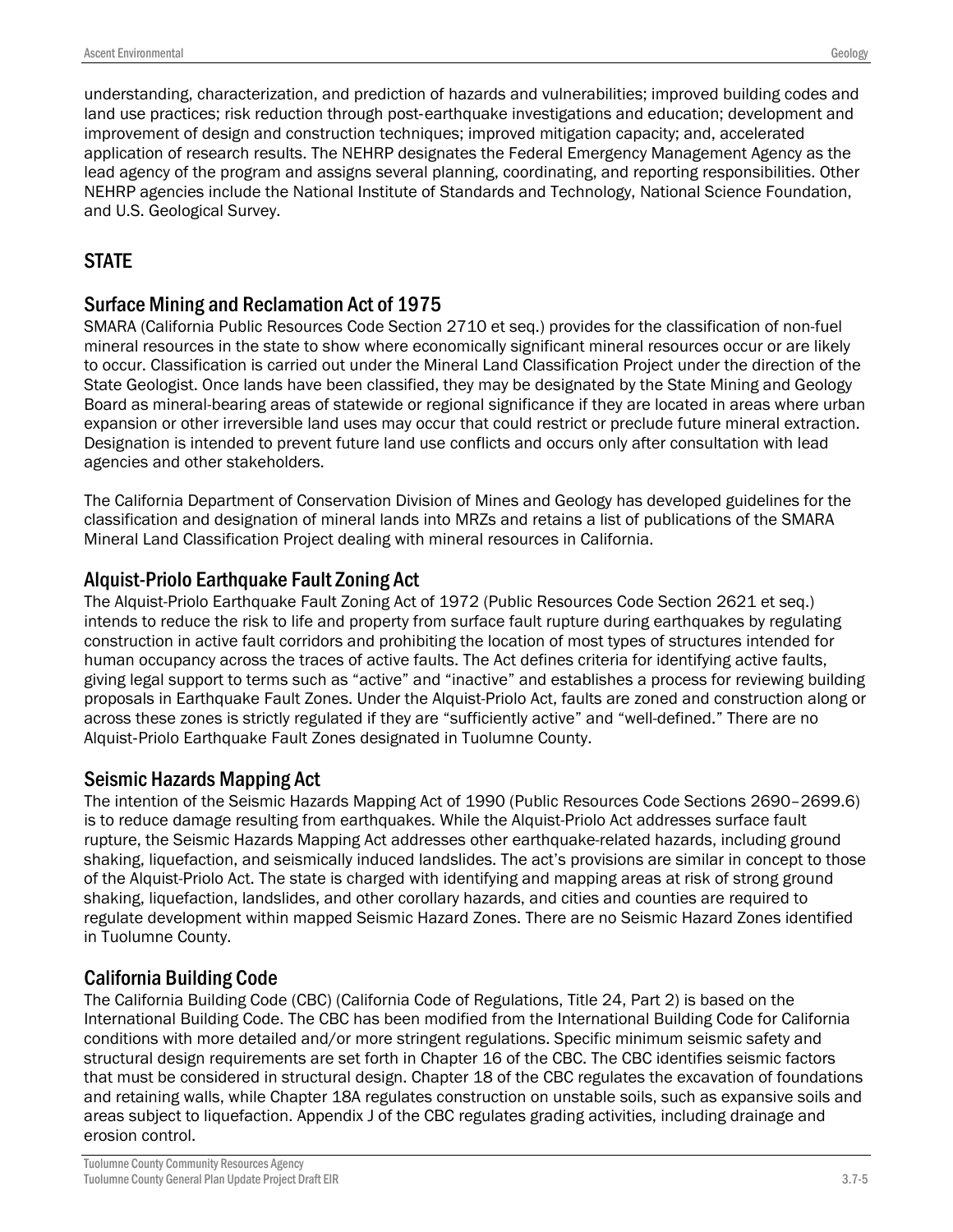The CBC contains a provision that provides for a preliminary soil report to be prepared to identify "…the presence of critically expansive soils or other soil problems which, if not corrected, would lead to structural defects" (CBC Chapter 18 Section 1803.1.1.1).

# LOCAL

## Tuolumne County Ordinance Code

The Tuolumne County Ordinance Code includes requirements pertinent to grading (Chapter 12.20) and onsite wastewater treatment systems (Chapter 13.08).

A soil engineering report is required by Section 12.20.140 that includes data regarding the nature, distribution and strength of existing soils, conclusions and recommendations for grading procedures and design criteria for corrective measures, including buttress fills, when necessary, and opinions and recommendations covering adequacy of sites to be developed by the proposed grading.

Chapter 13.08 of the Tuolumne County Ordinance Code describes requirements for septic tanks that would ensure soil conditions would adequately support such facilities. As part of the code requirements, any new disposal systems or modifications to an existing system require a permit from the County's Environmental Health Division, which would review the site and location of such systems and confirm that the installation of such a system at that location is feasible and would not result in significant impacts.

# Tuolumne County General Plan

The 1996 General Plan provides a framework for addressing issues related to geology in the County. The County's Safety Element is intended to relate County land use policies to local safety planning and contains policies for determining acceptable levels of public risk imposed by these land uses, as well as policies for mitigating the effects of natural or manmade catastrophes. As the proposed project would update the 1996 General Plan, this document will be discussed in the context of the update within the impact analysis. Specific General Plan Update policies related to geology are identified below under Section 3.7.3, "Impact Analysis."

## Tuolumne County Multi-Jurisdictional Hazard Mitigation Plan

The Tuolumne County Multi-Jurisdictional Hazard Mitigation Plan is based upon risk assessments that identified and evaluated natural and man-made hazards. The future probability of these identified hazards and their impact on each existing community is described. The risk and vulnerability assessments were used to determine mitigation goals and objectives to minimize long-term vulnerabilities to the identified hazards and are the foundation behind the development of a comprehensive range of specific attainable mitigation actions created for each jurisdiction.

An action plan was developed in 2004, updated in 2013, and updated again in 2017. This entails adopting, implementing, assigning responsibility, monitoring, and reviewing this hazard mitigation plan over time to ensure the goals and objectives are being achieved and the plan remains a relevant document.

# 3.7.3 Impact Analysis

# METHODS OF ANALYSIS

The analysis in this section is based on review of existing plans, use of online mapping tools, review of GIS and other maps, and regulatory documents and requirements. The analysis considers the location of proposed land use designation as well as existing state regulations and General Plan Update policies and implementation programs that would protect development projects and residents from geologic hazards.

The General Plan Update is a policy document that would guide development and conservation of land throughout the County. Adoption of the plan would not result in any changes to existing conditions; however,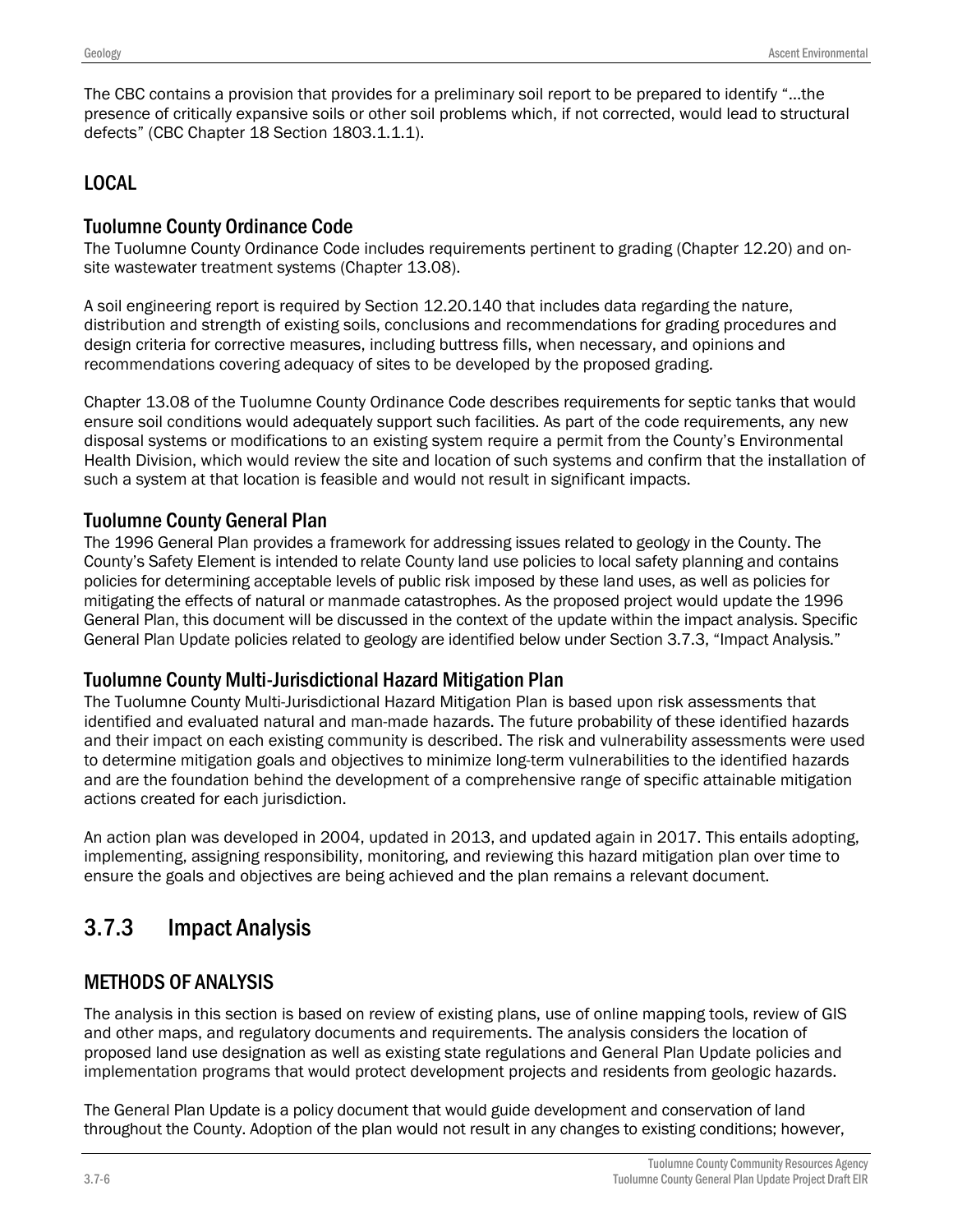the policies could allow for or encourage future activities that may result in exposure of people and structures to seismic hazards, mass wasting events, or unstable soil conditions, or produce accelerated erosion and loss of topsoil. Impacts are evaluated based on projected development under the General Plan Update.

#### THRESHOLDS OF SIGNIFICANCE

The General Plan Update would result in potentially significant impacts if projected development under the General Plan would result in any of the following conditions, which are based upon the environmental checklist in Appendix G of the CEQA Guidelines:

- expose people or structures to potential substantial adverse effects, including the risk of loss, injury, or death involving:
	- $\blacktriangleright$  rupture of a known earthquake fault, as delineated on the most recent Alquist-Priolo Earthquake Fault Zoning Map issued by the State Geologist for the area or based on other substantial evidence of a known fault;
	- $\blacktriangleright$  strong seismic ground shaking;
	- seismic-related ground failure, including liquefaction;
	- $\blacktriangleright$  landslides;
- result in substantial soil erosion or the loss of topsoil;
- be located on a geologic unit or soil that is unstable, or that would become unstable as a result of the project, and potentially result in on- or off-site landslide, lateral spreading, subsidence, liquefaction or collapse; or
- **■** be located on expansive soil, as defined in Table 18-1-A of the CBC (1994), creating substantial risks to life or property.

#### Issues Not Discussed Further

The following thresholds also appear in Appendix G. But, as explained below, no impact with respect to these issues would occur and these issues are not discussed further in this section.

- ▲ have soils incapable of adequately supporting the use of septic tanks or alternative waste water disposal systems where sewers are not available for the disposal of waste water;
- result in the loss of availability of a known mineral resource that would be of value to the region and the residents of the state; or
- result in the loss of availability of a locally-important mineral resource recovery site delineated on a local general plan, specific plan or other land use plan.

Although some new development that requires the use of septic tanks or alternative waste water disposal systems could be constructed under the General Plan Update, Chapter 13.08 of the Tuolumne County Ordinance Code describes requirements for septic tanks that would ensure soil conditions would adequately support such facilities. As part of the code requirements, any new disposal systems or modifications to an existing system require a permit from the County's Environmental Health Division, which would review the site and location of such systems and confirm that the installation of such a system at that location is feasible and would not result in significant impacts. Therefore, this issue is not further discussed.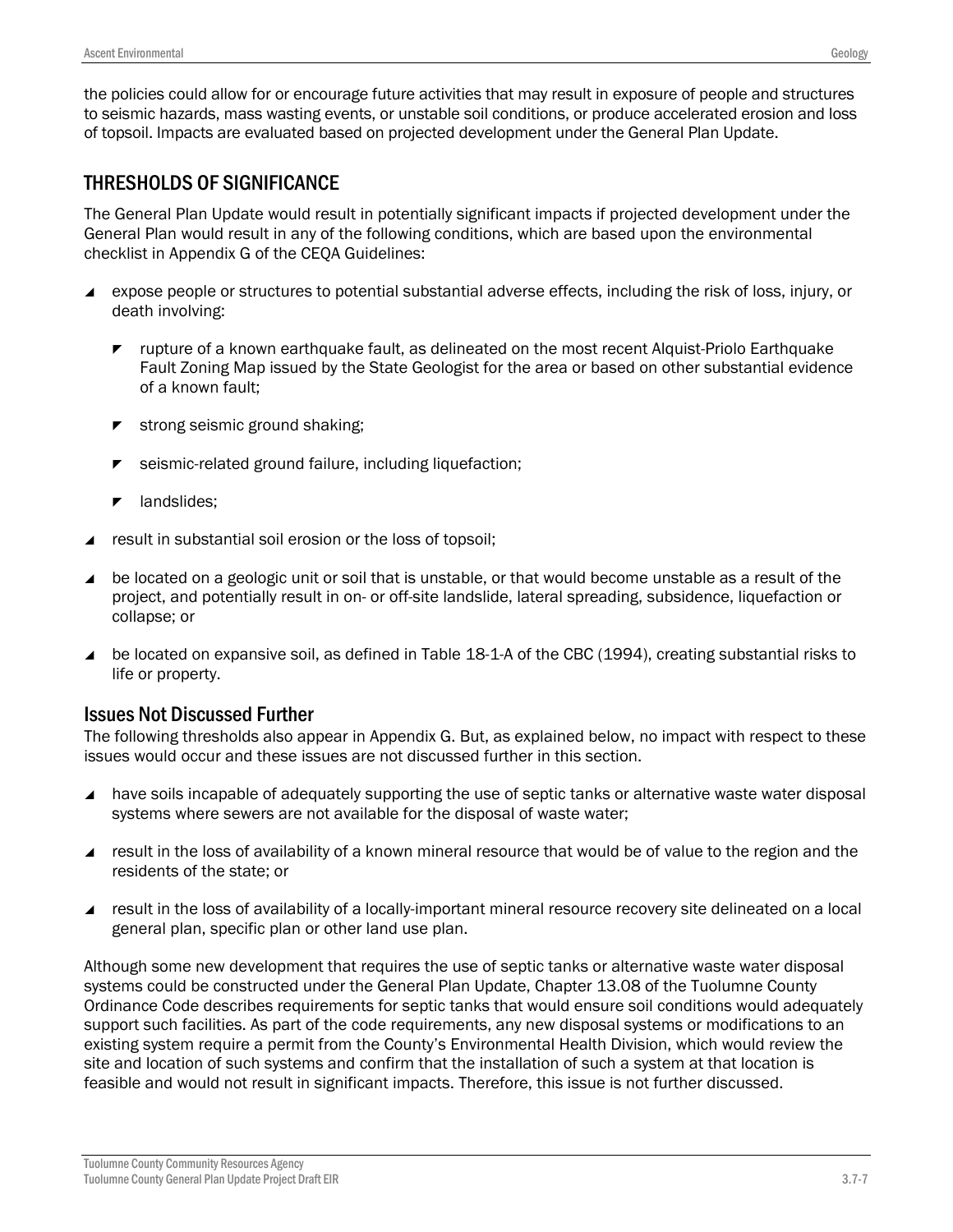The General Plan Land Use Element designates lands as Mineral Preserve (-MPZ) overlay throughout the County including those lands identified above. The existing General Plan has a Conservation and Open Space Element describing the County's policies for the conservation and development of mineral resources. The General Plan Update would not remove or replace the programs and policies that protect mineral resources in the area. The only change would be the name of the element from "Conservation and Open Space" to "Natural Resources." Therefore, projected development under the General Plan Update would not result in the direct loss of availability of known mineral resources that would be of value to the region and the residents of the state or a locally important mineral resource recovery site delineated on a local general plan, specific plan, or other land use plan. Thus, these issues are not further discussed.

#### GENERAL PLAN UPDATE POLICIES

The following policies and implementation programs from the General Plan Update are applicable to the evaluation of effects related to geology, soils, and seismicity:

#### Natural Hazards Element

- Policy 17.A.1: Increase Tuolumne County's capabilities to mitigate the effects of natural hazards.
	- Implementation Program 17.A.a: Implement the Tuolumne County Multi-Jurisdictional Hazard Mitigation Plan to protect life, safety, and property by reducing the potential for future damages and economic losses that result from geologic hazards.
- **Policy 17.A.2:** Enhance existing policies that will reduce the potential damaging effects of hazards without hindering other County goals.
	- **F** Implementation Program 17.A.b: Update the County's General Plan and Ordinance Code as new Federal and State laws regarding geologic hazards and requirements are enacted.
- Policy 17.A.3: Protect Tuolumne County's most vulnerable populations, buildings and critical facilities through the implementation of cost-effective and technically feasible mitigation projects.
	- **F** Implementation Program 17.A.c: Maximize the use of hazard mitigation grant programs to protect the most vulnerable populations and structures.
- Policy 17.A.4: Protect public health, safety and welfare by increasing the awareness of existing hazards and by fostering both individual and public responsibility in mitigating risks due to those hazards.
	- $\blacktriangleright$  Implementation Program 17.A.d: Increase the level of knowledge and awareness for Tuolumne County residents on the hazards that routinely threaten the area. Educate property owners on the affordable, individual mitigation and preparedness measures that can be taken before the next hazard event.
- Policy 17.A.5: Enhance the County's capability to conduct hazard risk assessments, demonstrate funding needs, and track mitigation activities.
- **Policy 17.A.6:** Ensure that all new construction is completed in a way most resistant to loss or damage from natural hazards.
	- Implementation Program 17.A.e: Through the development review process, ensure that projects located in or near areas that may pose public health and safety hazards are designed to minimize potential impacts on people and property.
	- Implementation Program 17.A.f: Locate vital/critical facilities where they are protected from natural hazards, such as fault zones, flooding and inundation areas.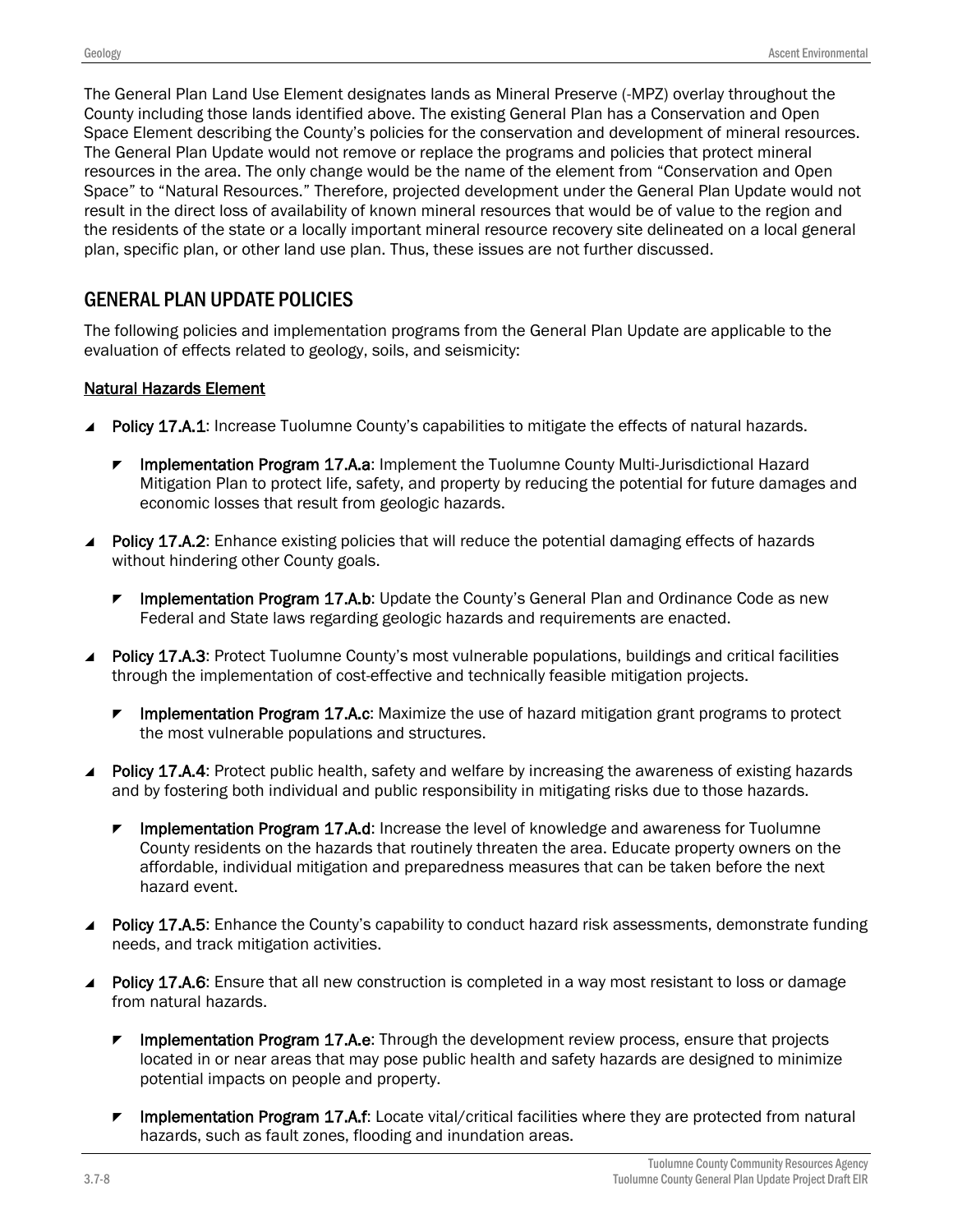- Policy 17.D.1: Direct development away from areas with known seismic and geologic hazards as required by local, state, and federal codes.
	- Implementation Program 17.D.a: Designate areas within 100 feet of capable faults as non-urban, including, but not limited to, Open Space, Agriculture or Parks and Recreation on the General Plan land use diagrams and zone these areas for open space preservation, agriculture, recreation or other non-urban uses. For lands owned by a public agency, the designation of Public is also compatible.
- **Policy 17.D.2:** Map areas determined to be potentially seismically active or otherwise subject to geologic hazardous and apply restrictions to development within the affected areas.
	- Implementation Program 17.D.b: Apply zoning and other land use controls to regulate development in known hazardous areas capable of seismic activity.
	- $\blacktriangleright$  Implementation Program 17.D.c: Require as part of the application review process when a potential hazard exists, a geologic, seismic, and/or geotechnical engineering report to be provided by the applicant.
	- **F** Implementation Program 17.D.d: Establish a program for geologic, seismic, and geotechnical engineering reports required for proposed developments to be reviewed by a technically qualified consultant under contract to the County of Tuolumne.
	- $\blacktriangleright$  Implementation Program 17.D.e: Identify the public costs which would be incurred if emergency or remedial actions became necessary in populated areas where seismic hazards exist.
	- **F** Implementation Program 17.D.f: Review contingency plans for major disasters and emergencies and update as necessary to verify that the potential for damage and destruction due to earthquakes and geologically induced dam failure with accompanying flooding continues to be addressed.
	- **F** Implementation Program 17.D.g: Use the General Plan's Geotechnical Interpretive Maps, which show the approximate boundaries of various hazard and resource zones (such as fault zones, erosive soil areas, limestone deposits, etc.) as a basis for future planning.
	- **F** Implementation Program 17.D.h: Update the Geotechnical Interpretive Maps on a periodic basis to reflect new geologic and seismologic information.
	- $\blacktriangleright$  Implementation Program 17.D.i: Increase public awareness of geoseismic hazards, their location, and their severity by making the Geotechnical Interpretive Maps readily available to the public.
- **Policy 17.D.3:** Incorporate criteria into the design for dams and other important structures possibly affected by capable fault zones that provide an acceptable level of safety.
	- Implementation Program 17.D.j: Require developers of dams and critical use and high occupancy structures within 100 feet of capable fault zones to submit plans to the County of Tuolumne demonstrating that the proposed design and construction can accommodate the expected fault offset of the design earthquake and the structure can continue to function. The capable fault zones are defined along presently identified capable faults on the Geotechnical Interpretive Maps.
	- $\blacktriangleright$  Implementation Program 17.D.k: Establish design review procedures that address safety issues for structures proposed for human occupancy which are to be located within 100 feet of a capable fault zone.
	- **F** Implementation Program 17.D.I: Apply special requirements to critical use and high occupancy structures proposed within 100 feet of capable fault zones. These requirements should: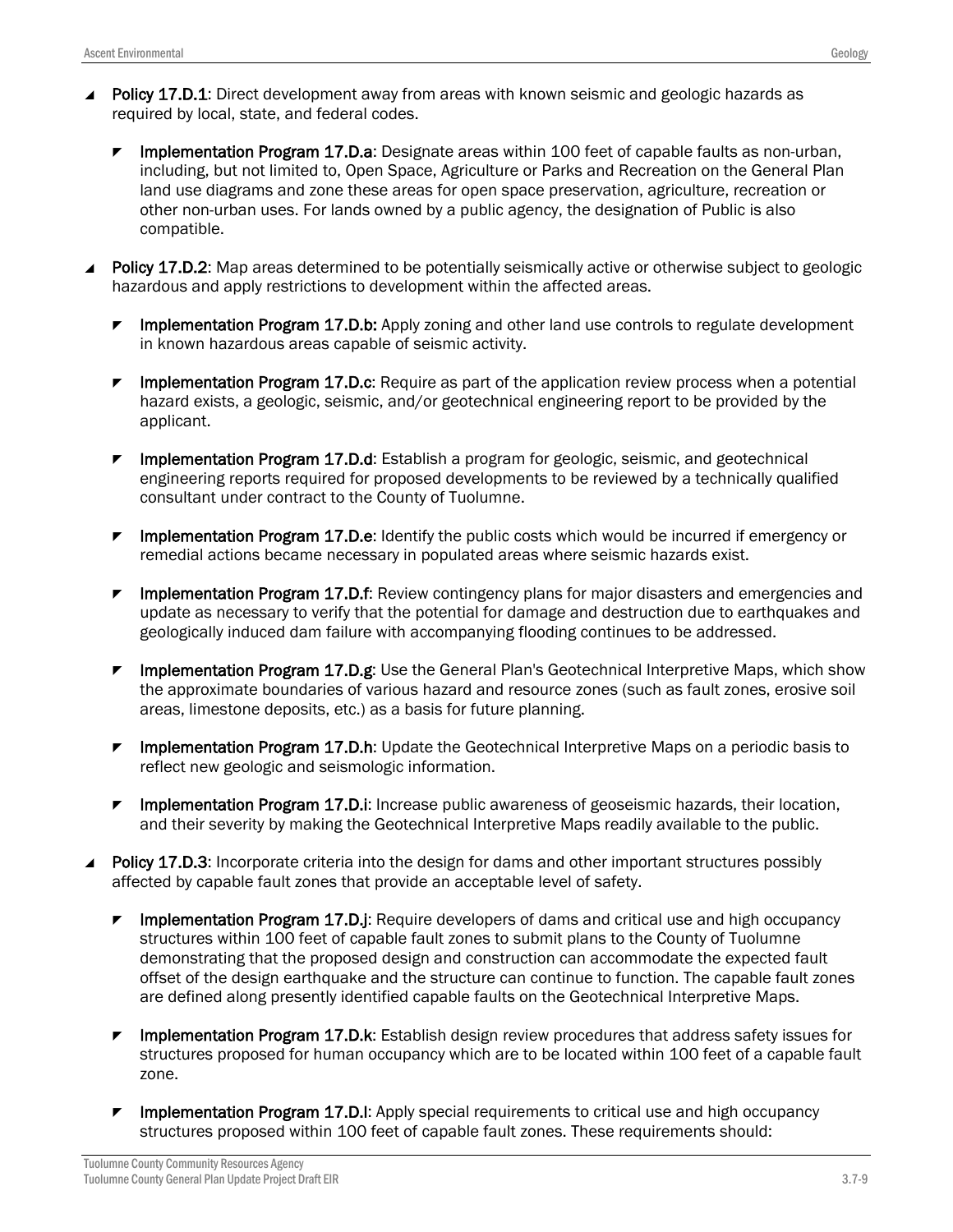- **Require special geologic and seismic studies to accurately locate all capable fault traces.**
- **E** Establish requirements for existing critical use and high occupancy structures within the capable fault zones and initiate a special building inspection program whose purpose is to locate existing critical-use and high occupancy structures within 100 feet of the capable fault zones and to evaluate the safety of such structures under expected seismic conditions.
- Require necessary training for building inspectors to evaluate the safety (under probable earthquake accelerations) of critical-use and high occupancy structures.
- **F** Implementation Program 17.D.m: Consider developing a hazardous structures mitigation program and enforcement regulations for critical use and high occupancy buildings located within 100 feet of a capable fault zone.
- **Policy 17.D.4:** Ascertain that existing or proposed structures, particularly critical-use and high occupancy structures, can withstand the ground motion of the design earthquake without catastrophic failure or loss of critical services.
	- Implementation Program 17.D.n: Review plans for existing and proposed structures to see that they are designed and built in accordance with the California Building Code standards for Seismic Category C or D.
	- **F** Implementation Program 17.D.o: Require that critical use and high occupancy structures be designed and built to retain their structural integrity when subjected to probable ground accelerations generated by the design earthquake.
	- **F** Implementation Program 17.D.p: Prior to approval of proposed critical use and high occupancy facilities, require that the plans demonstrate that the proposed building can withstand, without collapse, the probable ground acceleration generated by the design earthquake. Require development plans to show that critical facilities, such as utilities and access roads, for critical use and high occupancy structures are adequately designed and constructed to withstand the design earthquake. Also require plans to show that, in the event of the failure of these structures, potential hazards created by the loss of utilities, roads, etc. have been identified and mitigated.
	- Implementation Program 17.D.q: Periodically inspect existing critical use and high occupancy buildings within the County to identify and require correction of potential hazards in the event of a major earthquake.
	- **F** Implementation Program 17.D.r: Develop a hazardous structures mitigation program and enforcement regulations for critical use and high occupancy buildings. This shall include a database of the identified critical-use and high occupancy buildings existing in the County that do not meet modern standards for earthquake safety, and are, therefore, considered "hazardous." Descriptions of the buildings shall be included along with possible hazard mitigation measures.
- **Policy 17.D.5:** Monitor development to see that construction in landslide or unstable slope areas is accomplished safely.
	- Implementation Program 17.D.s: Require detailed engineering studies in unstable slope or landslide areas, including, but not limited to those areas delineated on the Geotechnical Interpretive Maps, prior to approval of urban development. The studies should identify the extent of instability or potential for landslides, and recommend design alterations, considerations or other features which could reduce the potential hazards to an acceptable level. The feasible recommendations from the study(s) shall be required as part of the project approval process.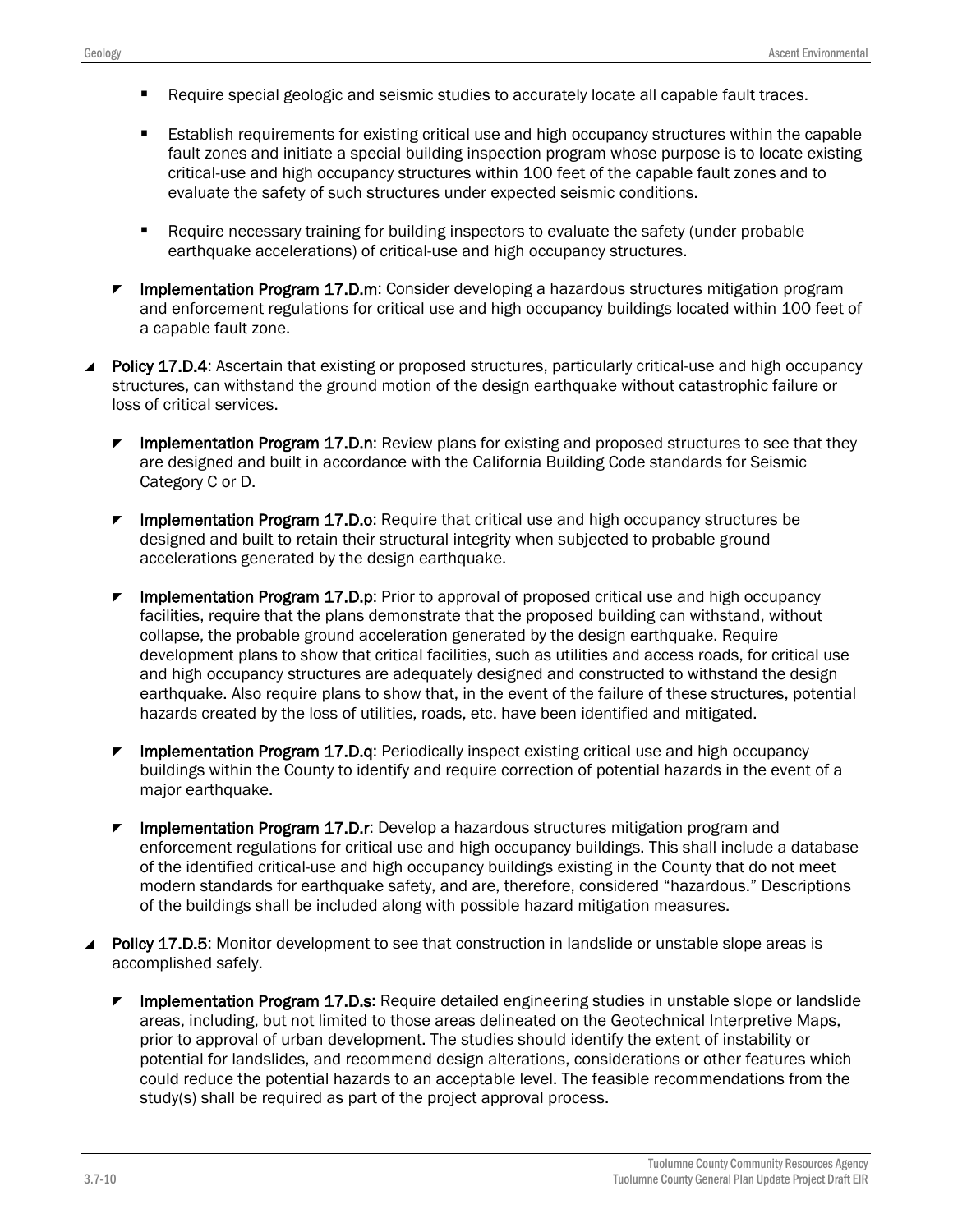- **Policy 17.D.6:** Reduce the potential for erosion and sedimentation from earthmoving and construction activities.
	- Implementation Program 17.D.t: Apply Chapter 12.20 of the Tuolumne County Ordinance Code, the Grading Ordinance, in order to protect soil stability and natural topography and to prevent soil erosion and creation of unstable slopes. Areas identified as having erosive soils, either by the Geotechnical Interpretive Maps or by other means, shall receive special consideration related to the erosive potential of grading and earthmoving activities.
	- Implementation Program 17.D.u: Apply Chapter 12.20 of the Tuolumne County Ordinance Code, the Grading Ordinance, to address the impacts of earth-disturbing development activities on any slope, whether or not it is shown as potentially unstable on the geotechnical maps.

#### PROJECT IMPACTS

This section presents a programmatic-level analysis of potential impacts associated geology from projected development under the General Plan Update. Evaluation of environmental impacts associated with the General Plan Update considers the development that would be facilitated by the General Plan Update, in accordance with goals, policies, and implementation programs, to accommodate projected growth in the County. It should be noted that the County's population is projected to grow by 0.6 percent annually over the planning horizon (2040). As discussed in detail in Chapter 2, "Project Description," and the introduction to Chapter 3, this is a relatively low amount of growth.

#### Impact 3.7-1: Exposure of People and Structures to Primary Seismic Hazards

The General Plan Update would result in development subject to future seismic events that could produce ground shaking, fault rupture, and ground failure within Tuolumne County that could damage structures and/or create adverse health and safety effects. However, with implementation of General Plan Update policies and required building codes, impacts would be less than significant.

The General Plan Update would promote a mixture of new residential, retail, entertainment, office and commercial uses near identified communities. No new development would occur on or immediately adjacent to known active fault lines, as there are none identified in Tuolumne County. Severe earthquake risk is deemed to be low in the County. Because new structures are required to be designed and built to withstand probable shaking without collapse, the biggest danger associated with a seismic event is the continued use of older structures that are not capable of withstanding earthquake forces.

Damage and injury resulting from geologic hazards can be reduced to acceptable levels through zoning and building permit review procedures and construction standards. New construction conforming to the standards of the CBC would provide adequate protection from seismic events. Dams, schools, and hospitals are more stringently regulated by state and federal agencies for protection against such hazards. New development within the County would be required by law to conform to the CBC. The planning and building division of the County ensures that all new construction complies with current codes and ordinances regarding earthquake safety (Tuolumne County 2018). Proper engineering, including compliance with the CBC, would minimize the risk to life and property. Furthermore, the General Plan Update Natural Hazards Element includes Policies 17.D.1 and 17.D.2 and Implementation Programs 17.D.a through 17.D.c intended to minimize primary hazards associated with ground shaking, fault rupture, and ground failure by identifying areas subject to these hazards or risks and directing development away from high-risk areas.

Adherence to existing regulations would ensure that projected development under the General Plan Update would be able to withstand seismic activity and be sited away from known seismically hazardous areas. The policies and implementation programs in the General Plan Update would further reduce the likelihood of impacts related to ground shaking, ground failure, and fault rupture. Impacts would be less than significant.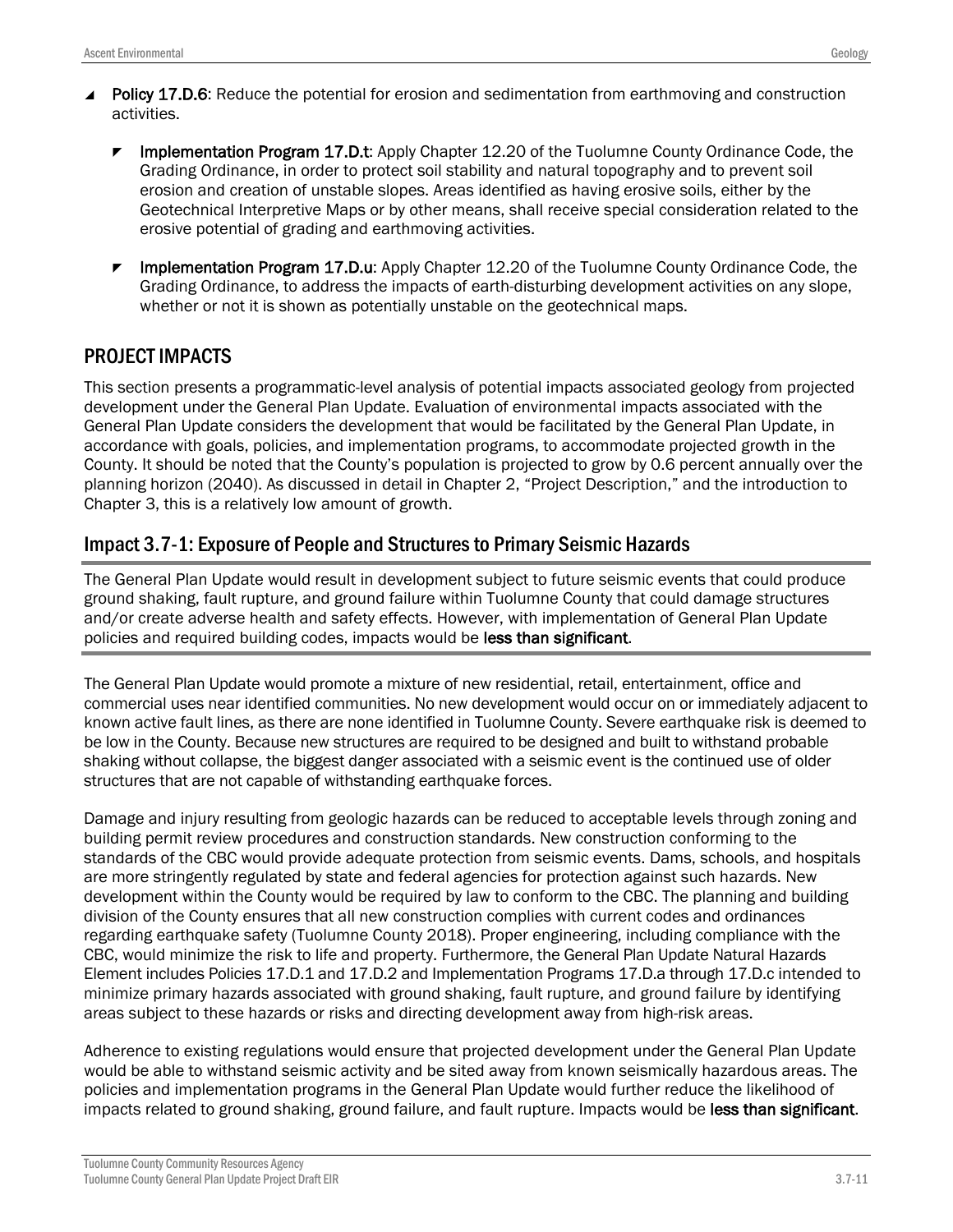# Mitigation Measures

No mitigation is required.

## Impact 3.7-2: Increase Risks Associated with Liquefaction of Soils and Land Subsidence

Future seismic events could result in liquefaction of soils in portions of the County. However, because of the nature of the soils, groundwater conditions, and low seismicity in the County, the risk and danger of liquefaction and subsidence occurring within the County is considered to be minimal. With implementation of General Plan Update policies, impacts would be less than significant.

Since liquefaction would most likely occur during or following an earthquake and severe earthquake risk is deemed to be low in the County, the risk and danger of liquefaction occurring within the County are also low. Subsidence potential is also known to be minimal throughout Tuolumne County and most likely to occur in areas where substantial underground mining activity has occurred.

Some land use development associated with implementation of the General Plan Update could be located on geologic units or soils that are unstable, or that could become unstable and result in geologic hazards. Areas with underlying materials that include undocumented fills or loose debris could be inadequate to support development. Soils that exhibit expansive properties when exposed to varying moisture content over time could result in damage to foundations, walls, or other improvements. Structures, including residential units and commercial buildings, could be damaged as a result of settlement or differential settlement where structures are underlain by materials of varying engineering characteristics. Construction of new structures in the vicinity of relatively steep slopes could also provide additional loading, causing landslides or slope failure from unstable soils or geologic units. The potential hazards of unstable soil or geologic units would be largely addressed through the integration of geotechnical information in the planning and design process to determine the local soil suitability for specific projects in accordance with standard industry practices and state requirements, such as CBC requirements and CGS Special Publication 117A for liquefaction and landslide hazards in seismic hazard zones. Corrective measures such as structural reinforcement for unstable geologic units and using engineered fill to replace unstable soils would be required for the design of individual future projects.

Furthermore, the General Plan Update Natural Hazards Element includes policies intended to minimize the risks associated with liquefaction and subsidence by identifying areas subject to seismic or geologic hazard risk or activity and directing development away from areas that are subject to those hazards. For example, Implementation Program 17.D.a requires the County to designate areas within 100 feet of capable faults for non-urban uses. The General Plan Update would require, as part of the application review process, a geologic, seismic, and/or geotechnical engineering report to be prepared for proposed development when a potential hazard exists (Implementation Program 17.D.c). These reports would ensure that development is properly engineered to protect against unstable soil or ground conditions.

Hazards associated with unstable soils or geologic units are dependent on site- specific conditions, as well as the specific nature of the individual project proposed. With adherence to grading permit and building code requirements, including seismic design criteria as required by the CBC, Special Publication 117A, and local building code requirements, all improvements and development would be designed to minimize potential risks related to unstable soils and geologic units. Existing regulatory requirements specify mandatory and relatively prescriptive actions that must occur during project development, and would effectively reduce the inherent hazard. The probability and potential severity of subsidence and liquefaction in the County is low and existing regulations adequately address the potential hazards associated with construction in areas susceptible to this activity. Adherence to General Plan Update policies and implementation programs would ensure that any liquefaction or subsidence risks would be identified. Impacts related to liquefaction and subsidence would be less than significant.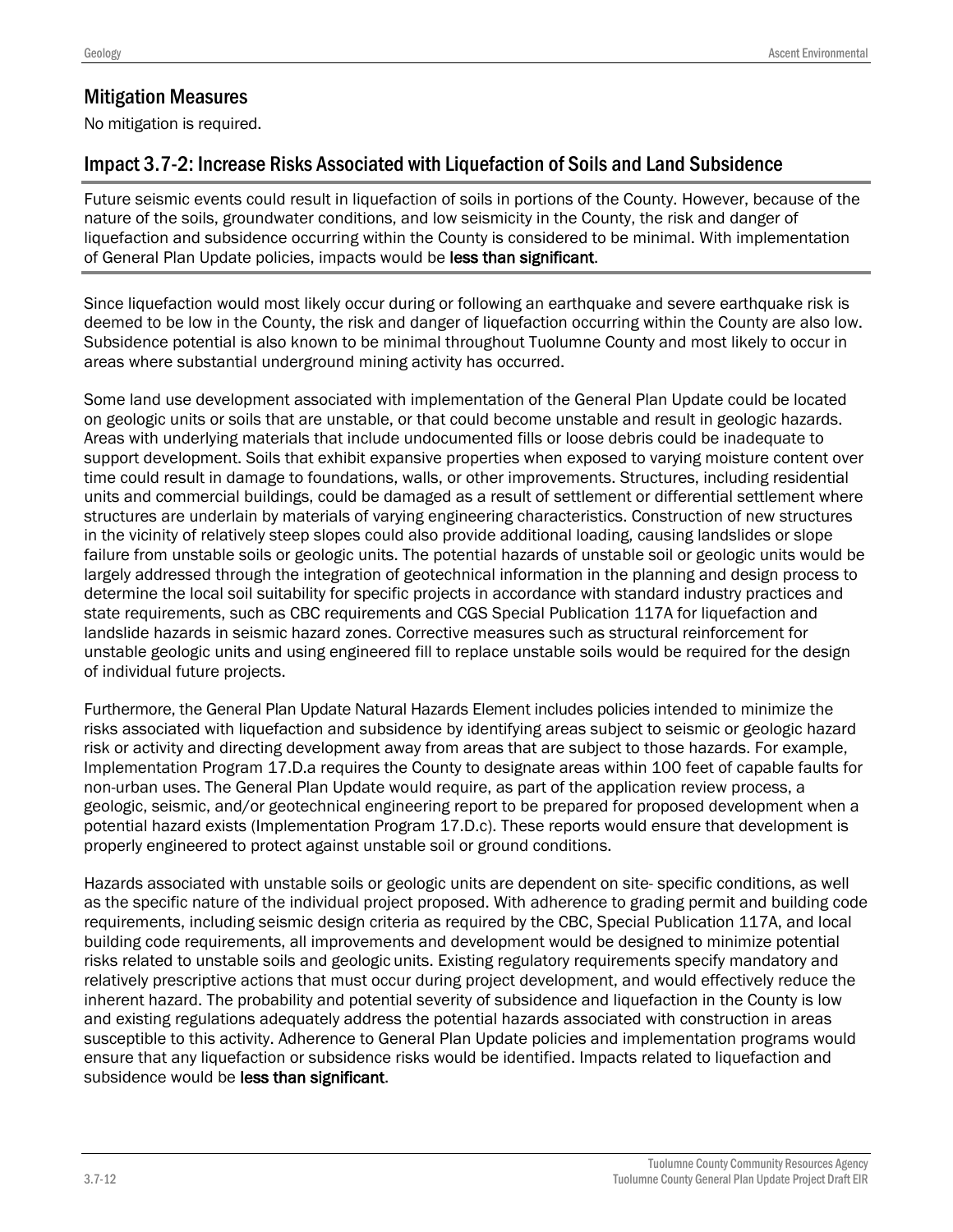# Mitigation Measures

No mitigation is required.

## Impact 3.7-3: Impacts from Mass Wasting Events

Landslides have the potential to damage and destroy structures, roadways, and other improvements, as well as deflect or block drainage channels, causing accelerated erosion and more damage. However, with implementation of General Plan Update policies, impacts would be less than significant.

Although there is a limited potential for landslides in the western portion of the County, the probability of mass wasting events is low at the County level and the effects of these events are anticipated to be minimal because there are fewer population centers in the western foothills (Tuolumne County 2018). As a result of the General Plan Update, a mixture of new residential, retail, entertainment, office, and commercial uses would be encouraged to be developed near identified communities. Development in areas with unstable slopes may increase risk of landslides, mudslides, or debris flows, which can damage buildings and infrastructure. With the County's low population density, few mass wasting events have affected communities or infrastructure, and populated areas of the County are not generally exposed to these types of hazards. The relatively low growth anticipated through the life of the General Plan (2040) is not anticipated to substantially change these conditions.

The County's building code requires that site-specific investigations be performed for development located in hillside areas. Investigations and practices typically required for hillside development include the following:

- ▲ Conduct thorough geologic/geotechnical studies by qualified geotechnical engineers and engineering geologists.
- Require both engineering geologists and geotechnical engineers during construction to confirm preliminary findings reported during initial studies.
- Require certification of the proposed building site stability in relation to the diverse effects of rain and earthquakes prior to the issuance of building permits.
- Mandate coordination between the civil engineer and the project engineering geologist and geotechnical engineer during construction grading.
- Require mitigation of on-site hazards caused by grading that may affect adjoining properties, including erosion and slope instability.

The effects of mass wasting activities are generally reduced by the standard development review process. With existing regulations, and given the low potential for landslides, projected development under the General Plan Update is not anticipated to substantially increase the potential for mass wasting events. Further, the policies included in the General Plan Update would require detailed engineering studies in unstable slope or landslide areas before approval of development (Policy 17.D.2 and Implementation Programs 17.D.b through 17.D.i). The studies would specifically identify the extent of instability or potential for landslides and recommend design alterations, considerations, or other features that could reduce the potential hazards to an acceptable level. Study recommendations would be required as part of the project approval process. Development would also be monitored to ensure that construction in landslide or unstable slope areas is accomplished safely (Policy 17.D.5 and Implementation Program 17.D.s). Therefore, projected development under the General Plan Update would not expose people or structures to undue risk from landslides or other slope failures, and impacts would be less than significant.

## Mitigation Measures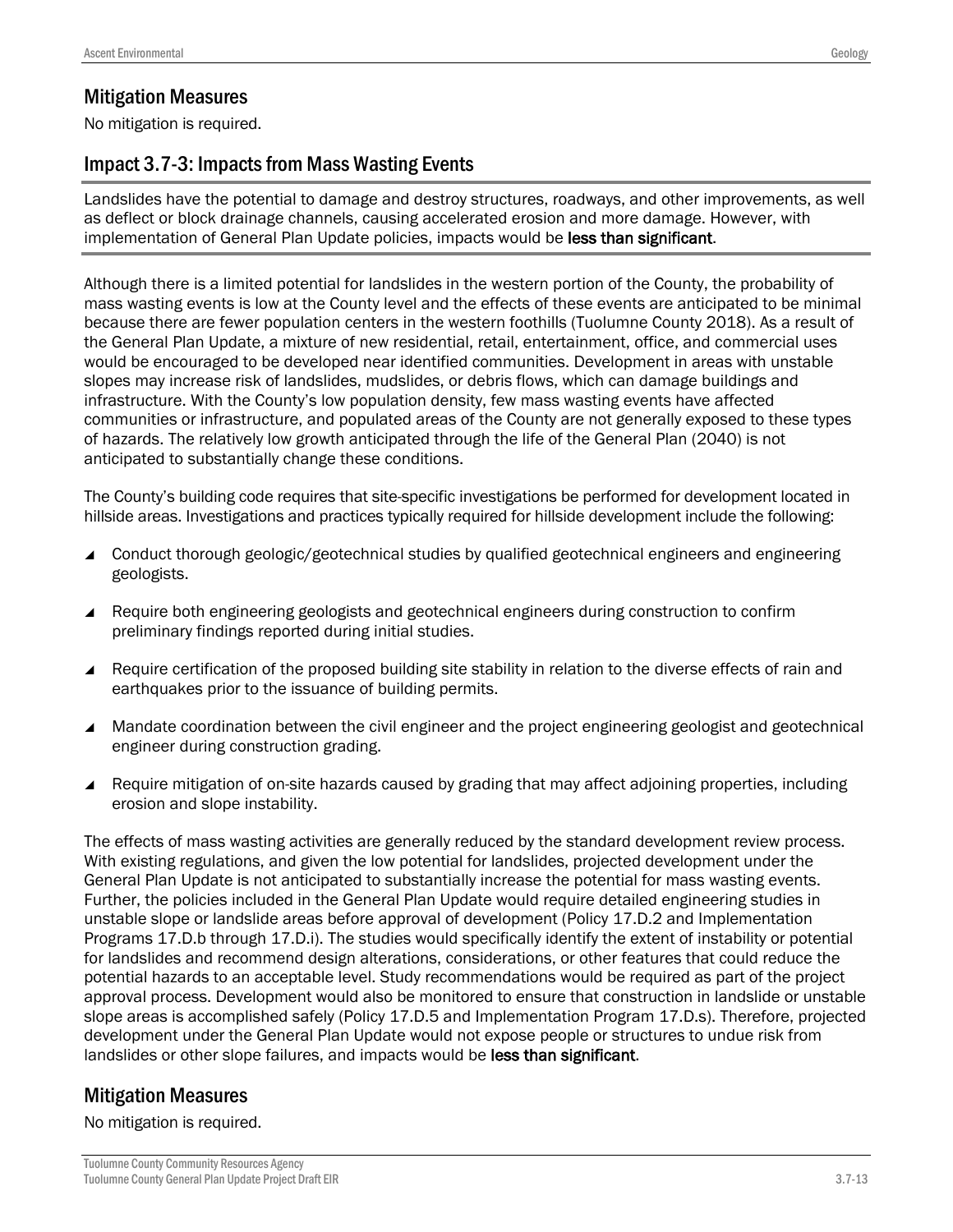# Impact 3.7-4: Risks Associated with Placement of Structures On Expansive Soils

The General Plan Update would potentially result in development on expansive soils. Expansive soil conditions could result in foundation and building distress problems and cracking of concrete slabs. However, with implementation of General Plan Update Natural Hazards Element policies and applicable provisions of the Tuolumne County Ordinance Code, impacts relating to soil expansion would be less than significant.

Soils that contain high proportions of clay are referred to as expansive soils, due to the high shrink-swell potential of clay. The shrink-swell potential is based primarily on the moisture content of the clay. Soils with a high clay content occur in the County; therefore, development under the General Plan update has the potential to occur on expansive soils. Roads and building foundations built on clay soils may be affected by changes in soil volumes over time as the soils go through wet/dry cycles.

Implementation Program 17.D.c would minimize risk associated with expansive soils because the potential for expansive soils would be identified, and recommendations provided by a qualified consultant to address any expansive soils risk before approval of new developments. In addition, new development under the General Plan Update may also be subject to a soil engineering report if required by the Community Resources Agency under Section 12.20.160 of the Tuolumne County Ordinance Code:

The soil engineering report required by Section 12.20.140 shall include data regarding the nature, distribution and strength of existing soils, conclusions and recommendations for grading procedures and design criteria for corrective measures, including buttress fills, when necessary, and opinions and recommendations covering adequacy of sites to be developed by the proposed grading. Where applicable in the opinion of the qualified professional, the report shall also include a description of the geology of the site, conclusions and recommendations regarding the effect of geologic conditions on the proposed development, and opinion in the adequacy for the use of the sites to be developed by the proposed grading, as affected by geologic factors. Recommendations included in the report and approved by the Department shall be incorporated in the grading or stockpiling plans or specifications.

For developments subject to the CBC, Section 1808.6 of the CBC requires design features for foundations of buildings and structures in areas subject to expansive soils. Section R403.1.7.2 of the California Residential Code also refers to Section 1808.6 of the CBC for foundation design requirements. Furthermore, under Section 66490 of the Subdivision Map Act, a preliminary soils report prepared by a civil engineer registered in California, and based upon adequate test borings, would be required for every subdivision for which a final map is required by such a division. If the preliminary soils report indicates the presence of critically expansive soils or other soil problems that would lead to structural defects, a soils investigation of each lot in the subdivision would be required (Tuolumne County Ordinance Code Section 16.26.020).

Typical measures to treat expansive soils involve removal, proper fill selection, and compaction. Expansion would not be a substantial constraint to development of individual sites provided that adequate soil and foundation studies are performed before construction and that recommendations in any soil engineering reports made by a qualified professional are followed.

Adherence to Sections 12.20.160 and 16.26.020 in the Tuolumne County Ordinance Code and other state regulations would adequately address the potential effects on expansive soils. Policies and implementation programs in the General Plan Update would be generally consistent with these regulations and further decrease the potential for hazards associated with expansive soils, This impact would be less than significant.

## Mitigation Measures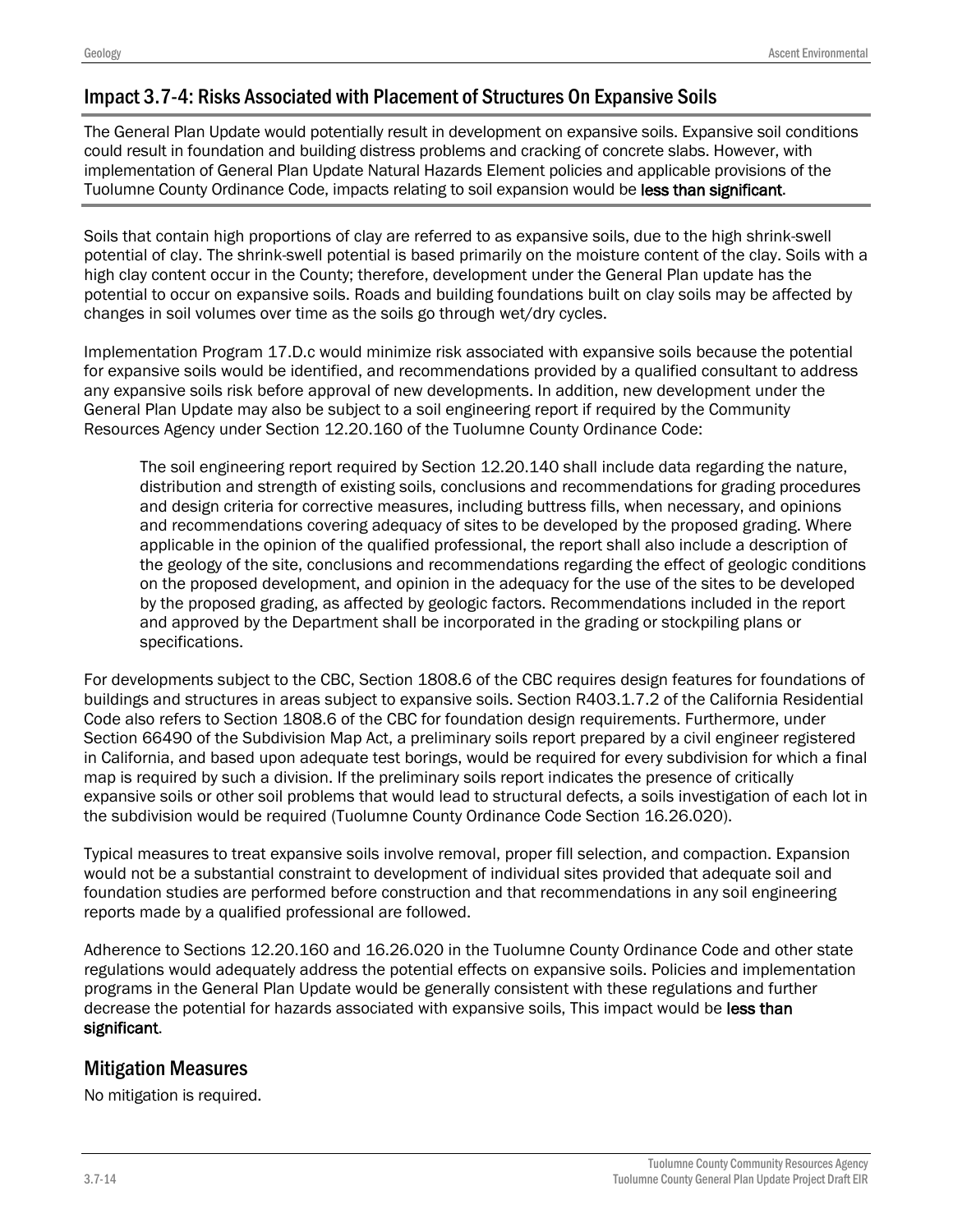## Impact 3.7-5: Risk of Erosion from New or Redevelopment

The General Plan Update would result in development that would require grading and other vegetation removal, which could increase potential for soil erosion, especially in areas with steep slopes. However, compliance with applicable policies of the General Plan Update Natural Hazards Element and applicable provisions of the Tuolumne County Ordinance Code would reduce the potential for substantial erosion. Impacts would be less than significant.

Areas in the County with slopes that exceed 30 percent are considered to have a high potential for erosion. However, there are numerous state and local regulations that limit the potential for development to substantially increase erosion. For example, the County requires erosion control permits and Chapter 12.20 of the Tuolumne County Ordinance Code includes the following sections:

- Section 12.20.150(H). An erosion control plan, showing the type and exact locations of measures to be taken, shall be supplied when determined necessary by the Department.
- 12.20.330(A). All drainage facilities shall be designed to carry waters to the nearest practicable natural drainage way approved by the Department as a safe place to deposit such waters. Erosion of ground in the area of discharge shall be prevented by installation of non-erosive down drains or other devices.
- ▲ 12.20.340. Interceptor drains shall be installed along the top of all cut slopes where the tributary drainage area above slopes towards the cut and has a drainage path greater than forty feet measured horizontally. The dimensions and slope of interceptor drains shall be approved by the Department. Interceptor drains shall be paved to protect against erosion by paving, concrete, gunite or other approved measures.
- Section 12.20.350. The faces of cut and fill slopes shall be prepared and maintained to control against erosion. This control may consist of effective planting. The protection of the slopes shall be installed as soon as practicable and before calling for final approval. If, in the opinion of the Department, the protection for the slopes is not subject to erosion due to the erosion-resistant character of the materials, such protection may be omitted.
- Section 12.20.360. When necessary, check dams, cribbing, rip rap or other devices or methods shall be employed to control erosion and provide safety.

Further, as described in Section 3.10, "Hydrology and Water Quality," the Regional Water Quality Control Board would require a project-specific storm water pollution prevention plan (SWPPP) for each project that disturbs an area 1 acre or more. The SWPPPs would include project-specific best management practices designed to control drainage and erosion. These best management practices would be required as part of each individual project permit and would mitigate potential impacts of soil erosion as a result of construction or grading.

In addition, the General Plan Update includes policies and implementation measures to further reduce erosion potential. Policy 17.D.6 requires the County to reduce the potential for erosion and sedimentation from earthmoving and construction activities. This policy would be supported by Implementation Programs 17.D.t and 17.D.u, which require implementation of County Ordinance Code 12.20 (described above) and require special consideration to be given to areas having erosive soils. Adherence to General Plan Update policies and implementation programs, as well as other state and County regulatory programs would ensure impacts related to unstable slopes and erosion are less than significant.

## Mitigation Measures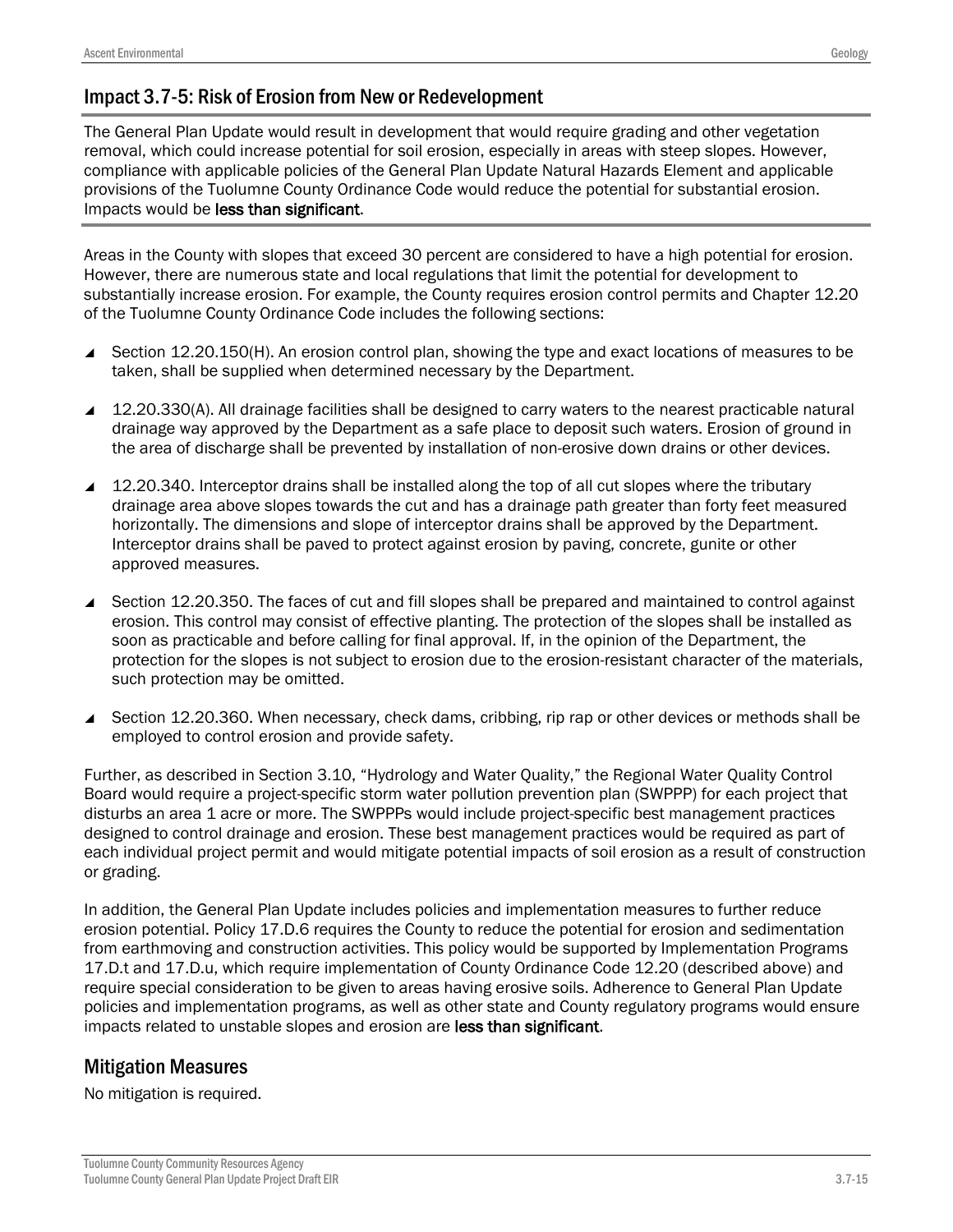This page intentionally left blank.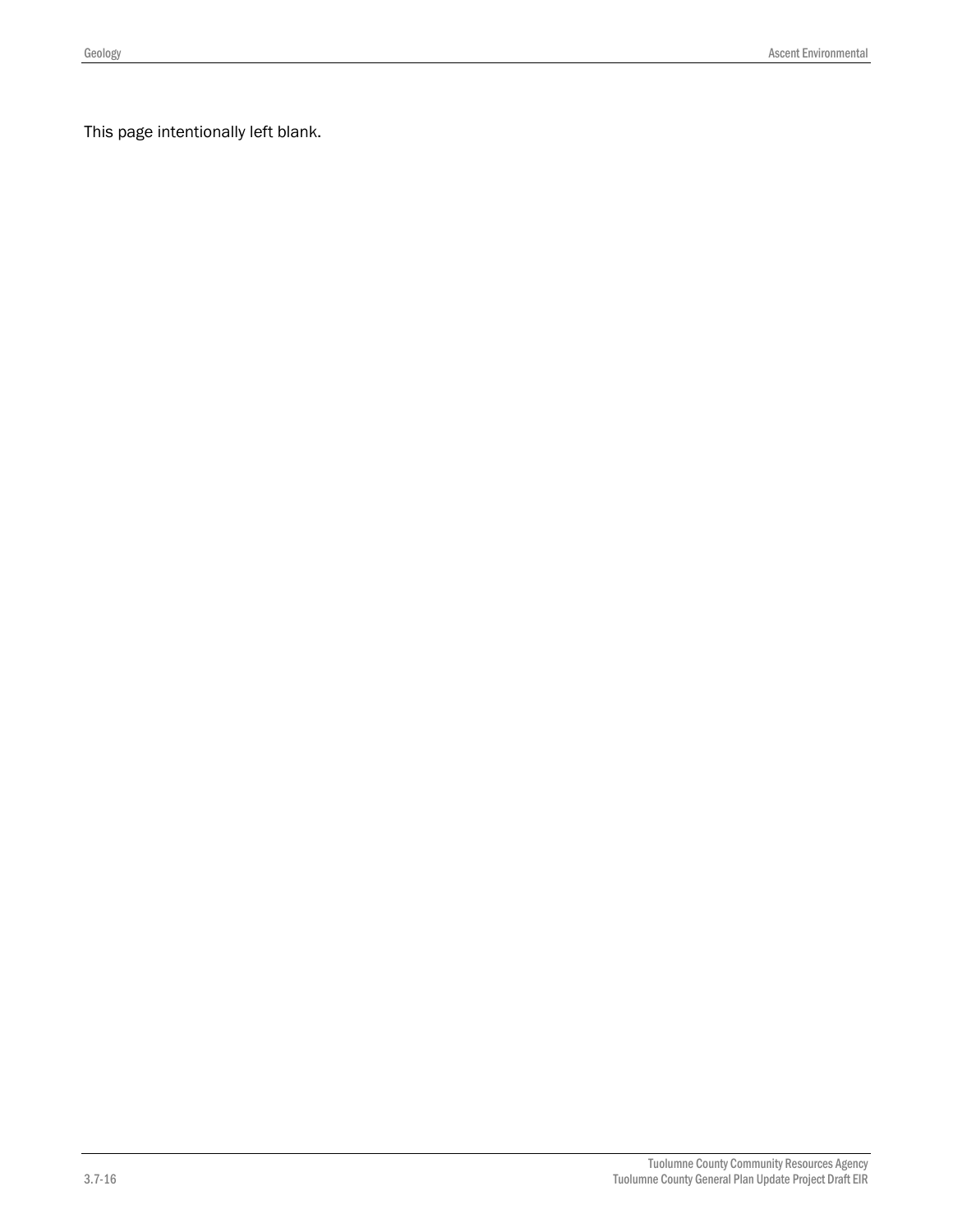# 3.8 GLOBAL CLIMATE CHANGE

This section examines the potential impacts of projected development under the General Plan Update on greenhouse gas (GHG) emissions, the potential for conflicts with GHG reduction planning efforts, and mitigation measures to reduce these impacts. The section also includes a discussion of the relevant environmental and regulatory settings pertaining to climate change and GHG emissions within the plan area. Several comment letters were received on the Draft EIR that raised concerns about global climate change, including concerns about the impact analysis and the potential for a reduction of GHG emissions. These comments are addressed below, as appropriate.

# 3.8.1 Environmental Setting

# CLIMATE CHANGE AND GREENHOUSE GASES

Certain gases in the earth's atmosphere, classified as GHGs, play a critical role in determining the earth's surface temperature. Solar radiation enters the earth's atmosphere from space. A portion of the radiation is absorbed by the earth's surface, and a smaller portion of this radiation is reflected toward space. This absorbed radiation is then emitted from the earth as low-frequency infrared radiation. The frequencies at which bodies emit radiation are proportional to temperature. The earth has a much lower temperature than the sun; therefore, the earth emits lower frequency radiation. Most solar radiation passes through GHGs; however, infrared radiation is absorbed by these gases. As a result, radiation that otherwise would have escaped back into space is instead "trapped," resulting in a warming of the atmosphere. This phenomenon, known as the greenhouse effect, is responsible for maintaining a habitable climate on earth.

Prominent GHGs contributing to the greenhouse effect are carbon dioxide (CO<sub>2</sub>), methane (CH<sub>4</sub>), nitrous oxide  $(N_2O)$ , hydrofluorocarbons (HFCs), perfluorocarbons (PFCs), and sulfur hexafluoride (SF<sub>6</sub>). Human-caused emissions of these GHGs in excess of natural ambient concentrations are found to be responsible for intensifying the greenhouse effect and leading to a trend of unnatural warming of the earth's climate, known as global climate change or global warming. It is "extremely likely" that more than half of the observed increase in global average surface temperature from 1951 to 2010 was caused by the anthropogenic increase in GHG concentrations and other anthropogenic forcing (IPCC 2014).

Climate change is a global problem. GHGs are global pollutants, unlike criteria air pollutants and toxic air contaminants, which are pollutants of regional and local concern. Whereas most pollutants with localized air quality effects have relatively short atmospheric lifetimes (about 1 day), GHGs have long atmospheric lifetimes (1,000 to several thousand years). GHGs persist in the atmosphere long enough to be dispersed around the globe. Although the lifetime of any GHG molecule is dependent on multiple variables and cannot be determined with any certainty, it is understood that more  $CO<sub>2</sub>$  is emitted into the atmosphere than is sequestered by ocean uptake, vegetation, and other forms of sequestration. Of the total annual humancaused CO<sub>2</sub> emissions, approximately 55 percent is estimated to be sequestered through ocean and land uptake every year, averaged over the last 50 years, whereas the remaining 45 percent of human-caused  $CO<sub>2</sub>$ emissions remains stored in the atmosphere (IPCC 2013).

The quantity of GHGs in the atmosphere that ultimately result in climate change is not precisely known but is enormous; no single project alone would measurably contribute to an incremental change in the global average temperature or to global or local climates or to microclimates. Thus, from the standpoint of the California Environmental Quality Act (CEQA), GHG impacts relative to global climate change are inherently cumulative.

## Carbon Dioxide

The global carbon cycle is made up of large carbon flows and reservoirs. Billions of tons of carbon in the form of CO2 are absorbed by oceans and living biomass (i.e., sinks) and are emitted to the atmosphere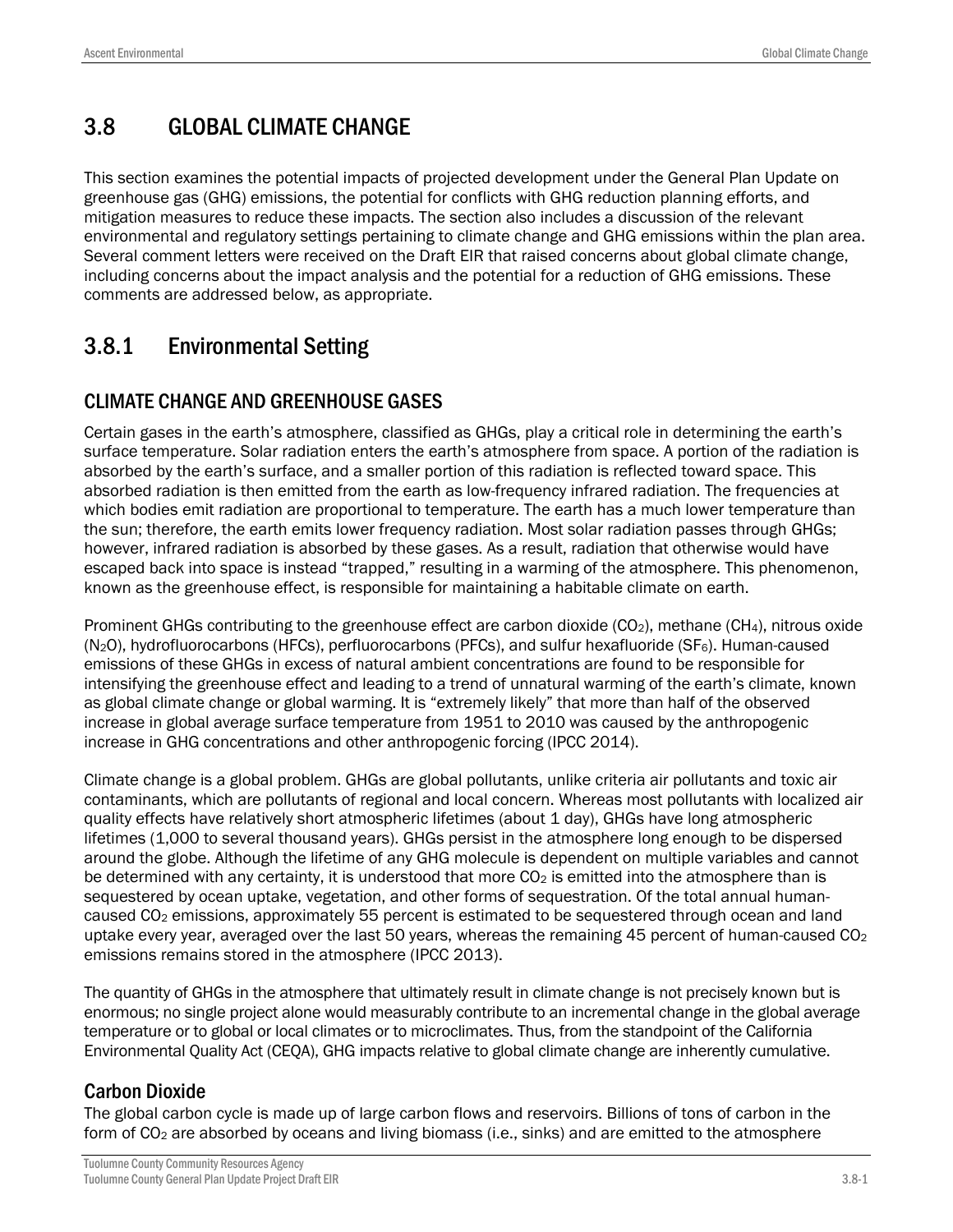annually through natural processes (i.e., sources). When in equilibrium, carbon fluxes among these various reservoirs are roughly balanced (EPA 2012). CO<sub>2</sub> was the first GHG demonstrated to be increasing in atmospheric concentration, with the first conclusive measurements being made in the last half of the 20th century. Concentrations of  $CO<sub>2</sub>$  in the atmosphere have risen approximately 40 percent since the industrial revolution. The global atmospheric concentration of CO<sub>2</sub> has increased from a pre-industrial value of about 280 parts per million (ppm) to 391 ppm in 2011 (IPCC 2007, NOAA 2010). The average annual CO<sub>2</sub> concentration growth rate was larger between 1995 and 2005 (average: 1.9 ppm per year) than it has been since the beginning of continuous direct atmospheric measurements (1960–2005 average: 1.4 ppm per year), although there is year-to-year variability in growth rates (NOAA 2010). Currently, CO<sub>2</sub> represents an estimated 82.8 percent of total GHG emissions (EIA 2012). The largest source of CO<sub>2</sub>, and of overall GHG emissions, is fossil fuel combustion.

#### Methane

 $CH<sub>4</sub>$  is an effective absorber of radiation, though its atmospheric concentration is less than that of  $CO<sub>2</sub>$  and its lifetime in the atmosphere is limited to 10 to 12 years. It has a global warming potential (GWP) approximately 21 times that of CO<sub>2</sub>. Over the last 250 years, the concentration of CH<sub>4</sub> in the atmosphere has increased by 148 percent (IPCC 2007), although emissions have declined from 1990 levels. Anthropogenic sources of CH<sub>4</sub> include enteric fermentation associated with domestic livestock, landfills, natural gas and petroleum systems, agricultural activities, coal mining, wastewater treatment, stationary and mobile combustion, and certain industrial processes (EPA 2012).

#### Nitrous Oxide

Concentrations N2O began to rise at the beginning of the industrial revolution and continue to increase at a relatively uniform growth rate (NOAA 2010).  $N_2O$  is produced by microbial processes in soil and water, including those reactions that occur in fertilizers that contain nitrogen, fossil fuel combustion, and other chemical processes. Use of these fertilizers has increased over the last century. Agricultural soil management and mobile source fossil fuel combustion are the major sources of N<sub>2</sub>O emissions. The GWP of  $N<sub>2</sub>O$  is approximately 310 times that of  $CO<sub>2</sub>$ .

#### Fluorinated Gases

Fluorinated gases, such as HFCs, PFCs, and SF<sub>6</sub>, are powerful GHGs that are emitted from a variety of industrial processes. Fluorinated gases are used as substitutes for ozone-depleting substances such as chlorofluorocarbons (CFCs), hydrochlorofluorocarbons, and halons, which have been regulated since the mid-1980s because of their ozone-destroying potential and are phased out under the Montreal Protocol (1987) and Clean Air Act Amendments of 1990. Electrical transmission and distribution systems account for most  $SF_6$ emissions, while PFC emissions result from semiconductor manufacturing and as a by-product of primary aluminum production. Fluorinated gases are typically emitted in smaller quantities than CO<sub>2</sub>, CH<sub>4</sub>, and N<sub>2</sub>O, but these compounds have much higher GWPs.  $SF_6$  is the most potent GHG the IPCC has evaluated.

## STATEWIDE GREENHOUSE GAS EMISSIONS INVENTORY

Based upon the California Air Resources Board's (CARB's) California GHG Inventory for 2000-2016, California produced 429.4 million metric tons of  $CO<sub>2</sub>$  equivalent (MMTCO<sub>2</sub>e) in 2016. The major source of GHG in California is transportation, contributing 41 percent of the state's total GHG emissions. Industrial sources are the second largest source of the state's GHG emissions (CARB 2018). California emissions are due in part to its large size and large population compared to other states. However, a factor that reduces California's per capita fuel use and GHG emissions, as compared to other states, is its relatively mild climate. Between 2015 and 2016, statewide emissions decreased by 12 MMTCO2e, which represents an overall decrease of 13 percent since peak statewide emissions levels in 2004. In addition, in 2016, California achieved reductions 2 MMTCO2e below the 1990 level and has achieved the state's 2020 reduction target of 431 million metric tons four years ahead of schedule (CARB 2018).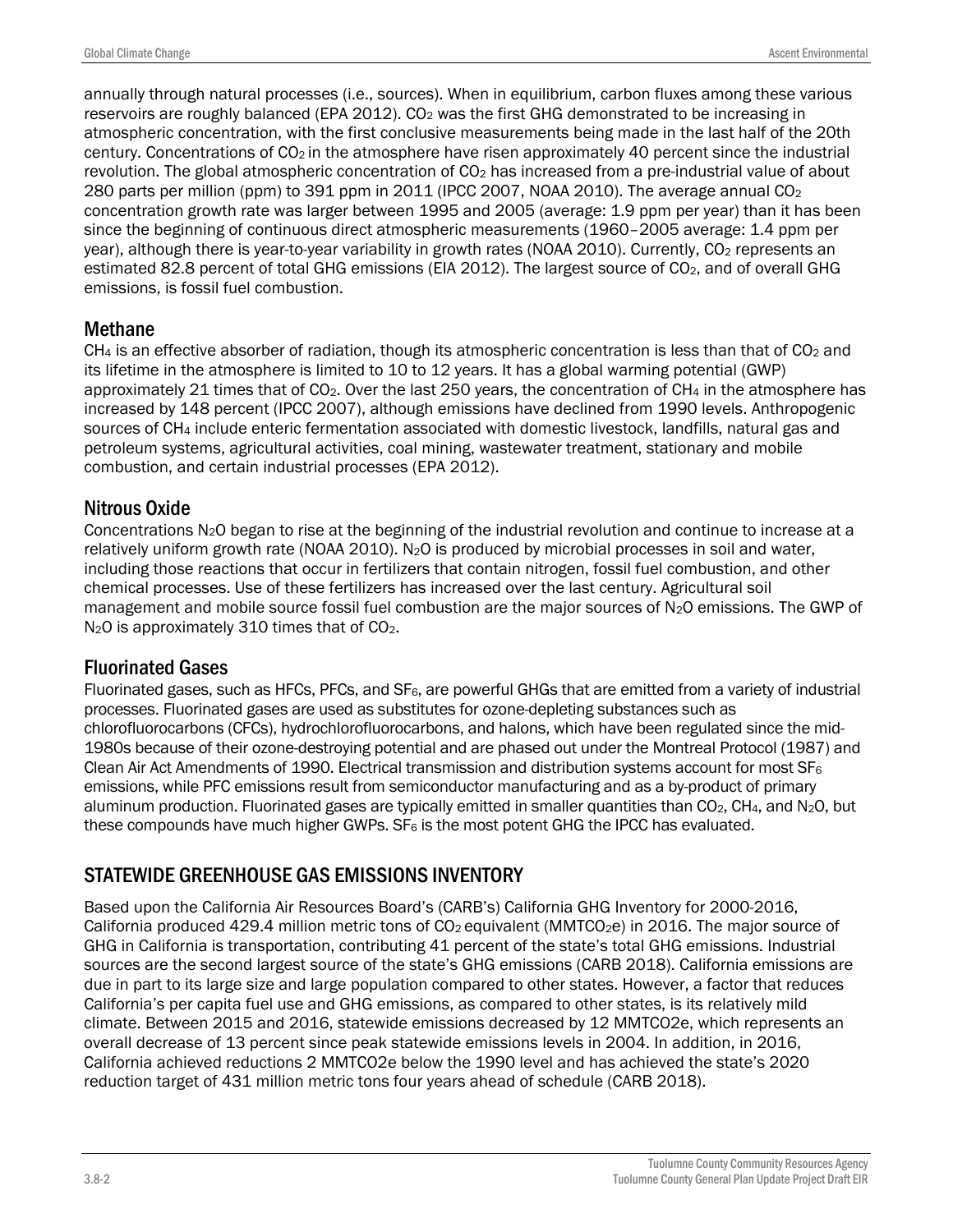# POTENTIAL EFFECTS OF CLIMATE CHANGE

According to the Intergovernmental Panel on Climate Change, which was established in 1988 by the World Meteorological Organization and the United Nations Environment Programme, global average temperature is expected to increase by 3–7 degrees Fahrenheit (°F) by the end of the century, depending on future GHG emission scenarios (IPCC 2007). According to the California Natural Resources Agency (CNRA), temperatures in California are projected to increase by 2–5°F by 2050 and by 4–9°F by 2100 (CNRA 2009).

Other environmental resources could be indirectly affected by the accumulation of GHG emissions and resulting rise in global average temperature. In the recent years, California has been marked by extreme weather and its effects. According to CNRA's report *Safeguarding California Plan: 2018 Update* (CNRA 2018), from 2012 through 2015, California experienced the driest 4-year statewide precipitation on record; the warmest years on average in 2014, 2015, and 2016; and the smallest and second smallest Sierra snowpack on record in 2015 and 2014 (CNRA 2018). In contrast, the northern Sierra Nevada experienced its wettest year on record in 2016 (CNRA 2018). The changes in precipitation exacerbate wildfires throughout California with increasing frequency, size, and devastation. As temperatures increase, the increase in precipitation falling as rain rather than snow also could lead to increased potential for floods because water that would normally be held in the snowpack of the Sierra Nevada and Cascade Range until spring would flow into the Central Valley concurrently with winter rainstorm events. This scenario would place more pressure on California's levee/flood control system (CNRA 2018). Furthermore, in the extreme scenario involving the rapid loss of the Antarctic ice sheet, sea level along the California's coastline could rise by 10 feet by 2100, which is approximately 30–40 times faster than sea level rise experienced over the last century (CNRA 2018).

Changes in temperature, precipitation patterns, extreme weather events, and sea-level rise have the potential to affect and decrease the efficiency of thermal power plants and substations, decrease the capacity of transmission lines, disrupt electrical demand, and threaten energy infrastructure with the increased risk of flooding (CNRA 2018).

The California Department of Transportation (Caltrans) owns and operates more than 51,000 miles along 265 highways, as well as three of the busiest passenger rail lines in the nation. Sea level rise, storm surge, and coastal erosion are imminent threats to highways, roads, bridge supports, airports, transit systems and rail lines near sea level and seaports. Shifting precipitation patterns, increased temperatures, wildfires, and increased frequency in extreme weather events also threaten transportation systems across the state. Temperature extremes and increased precipitation can increase the risk of road and railroad track failure, decrease transportation safety, and increase maintenance costs (CNRA 2018).

Water availability and changing temperatures, which affect the prevalence of pests, disease, and species, directly affect crop development and livestock production. Other environmental concerns include decline in water quality, groundwater security, and soil health (CNRA 2018). Vulnerabilities of water resources also include risks of degradation of watersheds, alteration of ecosystems and loss of habitat, impacts on coastal areas, and ocean acidification (CNRA 2018). The ocean absorbs approximately one-third of the CO<sub>2</sub> released into the atmosphere every year from industrial and agricultural activities, changing the chemistry of the ocean by decreasing the pH of seawater. This ocean acidification is harmful to marine organisms, especially calcifying species, such as oysters, clams, sea urchins, and corals (CNRA 2018).

## LOCAL EFFECTS OF CLIMATE CHANGE

Although there is strong scientific consensus that global climate change is occurring and is influenced by human activity, there is less certainty as to the timing, severity, and potential consequences of the climate phenomena. Scientists have identified several ways in which global climate change could alter the physical environment in California (CNRA 2009, California Department of Water Resources 2006, IPCC 2007). These include: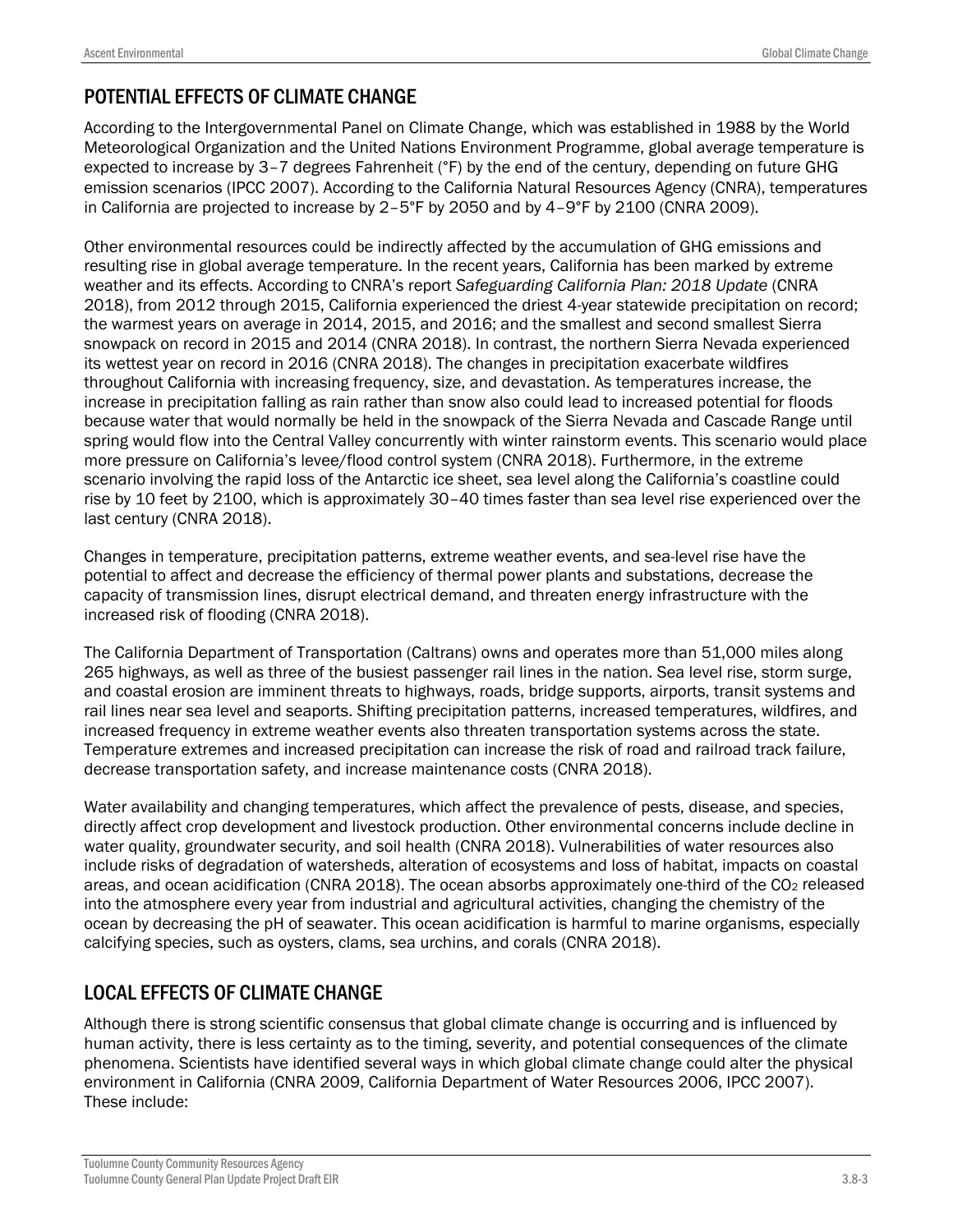- ▲ increased average temperatures;
- modifications to the timing, amount, and form (rain versus snow) of precipitation;
- $\triangle$  changes in the timing and amount of runoff;
- $\triangle$  reduced water supply;
- $\triangle$  deterioration of water quality; and
- ▲ elevated sea level.

Cal-Adapt is a planning tool developed by the California Energy Commission (CEC) to evaluate climate change impacts, consistent with emissions scenarios identified in the IPCC Fifth Assessment Report (IPCC 2014). The IPCC Fifth Assessment Report uses future emissions scenarios known as Representative Concentration Pathways (RCPs) to estimate scenarios in which varying (higher or lower) levels of GHGs would be emitted in the future. The RCP scenarios take into account various socio-economic assumptions which affect GHG emissions with higher RCP scenarios assuming higher rates of GHG emissions through the end of the century. Emissions scenarios used in the Cal-Adapt are based on two RCP scenarios, RCP 4.5 and RCP 8.5. The RCP 4.5 scenario assumes that global GHG emissions would peak around 2040 and decline between 2040 and 2100. The RCP 8.5 scenario assumes that global GHG emissions would continue to rise through 2050 and peak around 2100. According to Cal-Adapt, Tuolumne County is projected to experience a temperature increase of 4.3°F by 2050 and 6°F by 2099 under the RCP 4.5 scenario and an increase of 5.5°F by 2050 and 9.1°F by 2099 under the RCP 8.5 scenario.

Cal-Adapt also includes a Wildfire tool, which provides modeling projections for increases in the annual average area burned (10-year annual average) for regions throughout California over the next century. The tool uses a statistical model based on historical data of climate, vegetation, population density, and fire history within various regions in California to model projected increases in annual mean hectares burned by wildfire through 2099. According to the Cal-Adapt Wildfire tool, Tuolumne County is projected to experience an increase of 5,651 annual mean acres burned by wildfire by 2050 and 9,155 annual mean acres burned by wildfire by 2099 under the RCP 4.5 scenario. Under the RCP 8.5 scenario, Tuolumne County is projected to experience an increase of 8,473 annual mean acres burned by wildfire by 2050 and 21,506 annual mean acres burned by wildfire by 2099.

Further, certain factors such as sea level rise would not have a direct impact to the Tuolumne County region which is located more than approximately 80 miles inland of the Pacific Ocean. See Supplemental Discussion at the end of Section 3.8.3 for a discussion of wildfire risks in Tuolumne County.

# 3.8.2 Regulatory Setting

The following regulations address both climate change and GHG emissions.

#### FEDERAL

#### Supreme Court Ruling

The U.S. Environmental Protection Agency (EPA) is the federal agency responsible for implementing the federal Clean Air Act (CAA) and its amendments. The Supreme Court of the United States ruled on April 2, 2007, that  $CO<sub>2</sub>$  is an air pollutant as defined under the CAA, and that EPA has the authority to regulate emissions of GHGs. The ruling in this case resulted in EPA taking steps to regulate GHG emissions and lent support for state and local agencies' efforts to reduce GHG emissions.

#### Regulations for Greenhouse Gas Emissions from Passenger Cars and Trucks and Corporate Average Fuel Economy Standards

In October 2012, EPA and the National Highway Traffic Safety Administration, on behalf of the U.S. Department of Transportation, issued final rules to further reduce GHG emissions and improve corporate average fuel economy (CAFE) standards for light-duty vehicles for model years 2017 and beyond (77 Federal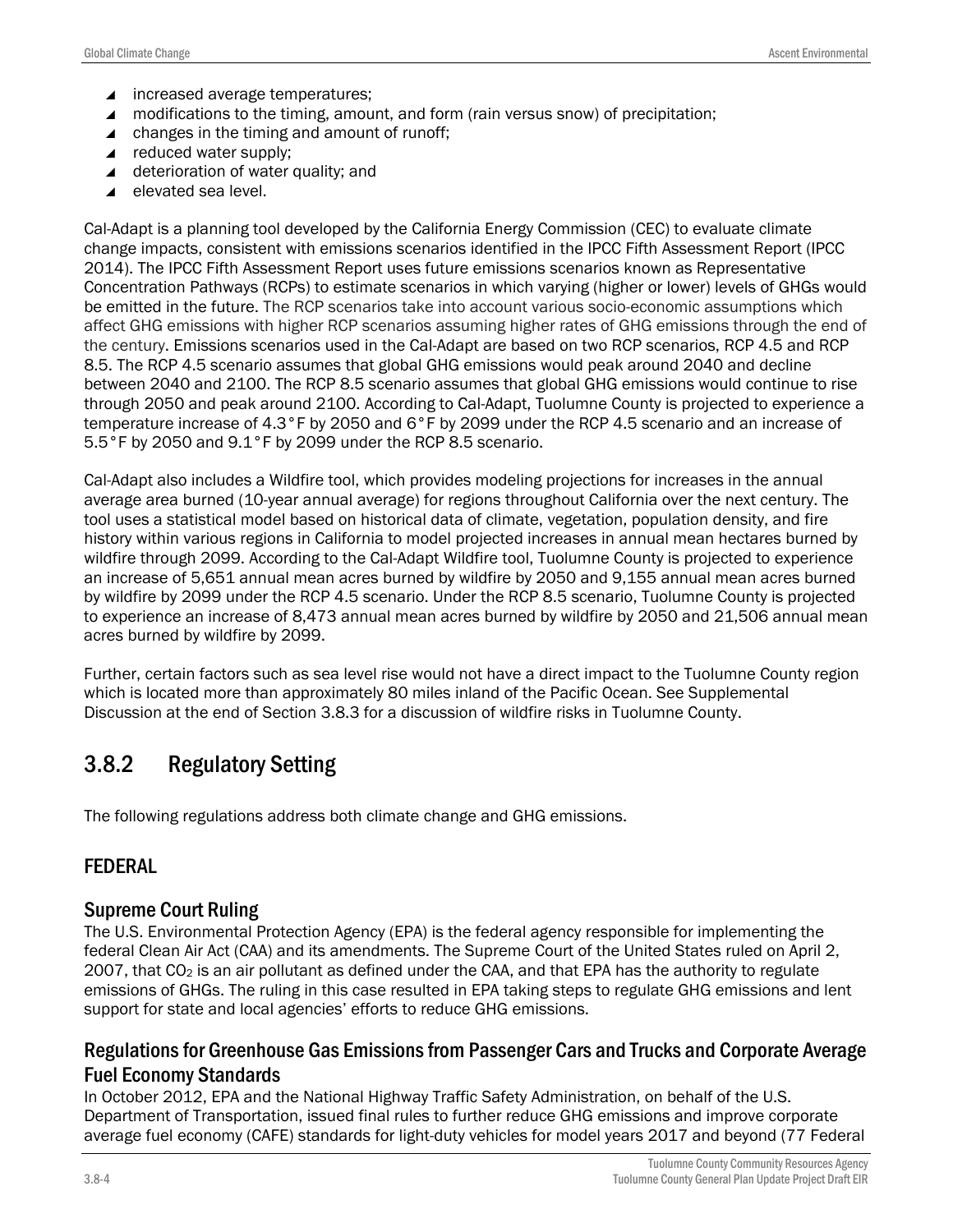Register 62624). The CAFE standards have been enacted under the Energy Policy and Conservation Act since 1978. This national program requires automobile manufacturers to build a single light-duty national fleet that meets all requirements under both federal programs and the standards of California and other states. This program would increase fuel economy to the equivalent of 54.5 miles per gallon limiting vehicle emissions to 163 grams of CO<sub>2</sub> per mile for the fleet of cars and light-duty trucks by model year 2025 (77 Federal Register 62630).

In January 2017, EPA signed a determination to maintain the current GHG emissions standards for model year 2022–2025 vehicles. However, on April 2, 2018, the new EPA Administrator and U.S. Department of Transportation Secretary announced a final determination that the current standards are not appropriate and should be revised. It is not yet known when these revisions are anticipated to occur (EPA 2018a).

#### Clean Power Plan

The Clean Power Plan was unveiled August 3, 2015. The plan aims to reduce CO<sub>2</sub> emissions from electrical power generation by 32 percent within 25 years relative to 2005 levels. On March 28, 2017, Executive Order (EO) 13783 was signed, mandating the EPA to review the plan. EPA is proposing to repeal the Clean Power Plan because of a change to the legal interpretation of section 111(d) of the CAA, on which the Clean Power Plan was based. EPA accepted public comments on the proposal until April 26, 2018 (EPA 2018b). No update has been provided by EPA.

## STATE PLANS, POLICIES, LAWS, AND REGULATIONS

Plans, policies, regulations, and laws established by state agencies are generally presented in the order they were established.

#### Executive Order S-3-05

In 2005, EO S-3-05 was signed into law and proclaims that California is vulnerable to the impacts of climate change. It declares that increased temperatures could reduce the Sierra Nevada snowpack, further exacerbate California's air quality problems, and potentially cause a rise in sea levels. To combat those concerns, the EO established total GHG emission targets for the state. Specifically, statewide emissions are to be reduced to 2000 levels by 2010, 1990 levels by 2020, and to 80 percent below 1990 levels by 2050.

This EO was the subject of a California Supreme Court decision, *Cleveland National Forest Foundation v. San Diego Association of Governments* (SANDAG) (July 13, 2017) 3 Cal.5th 497. The case addressed the adequacy of the GHG analysis in the EIR SANDAG prepared for its 2011 Regional Transportation Plan (RTP). The Supreme Court decided a singular question in its decision, ruling that SANDAG did not abuse its discretion by declining "to adopt the 2050 goal as a measure of significance in light of the fact that the Executive Order does not specify any plan or implementation measures to achieve its goal."

The Supreme Court decision reveals useful guidance for agencies charged with CEQA compliance. In addition to concluding that an EIR need not use the EO's 2050 goal for determining significance, the Court described several principles relevant to CEQA review of GHG impacts, including: (1) that the 2050 target is "grounded in sound science," in that it is "based on the scientifically supported level of emissions reduction needed to avoid significant disruption of the climate"; and (2) that "agencies … must ensure that CEQA analysis stays in step with evolving scientific knowledge and state regulatory schemes." Interestingly, even in the absence of a statutory statewide 2050 target, the Court treated "state policy" as "deeming" that the 2050 target as "necessary to stabilize the climate." The Court also ruled that "an EIR's designation of a particular adverse environmental effect as 'significant' does not excuse the EIR's failure to reasonably describe the nature and magnitude of the adverse effect."

The Court further recognized that the 40 percent reduction in 1990 GHG levels by 2030 is "widely acknowledged" as a "necessary interim target to ensure that California meets its longer-range goal of reducing greenhouse gas emissions 80 percent below 1990 levels by the year 2050." On this subject, the Court acknowledged the Legislature's 2016 enactment of Senate Bill (SB) 32 (discussed below), which put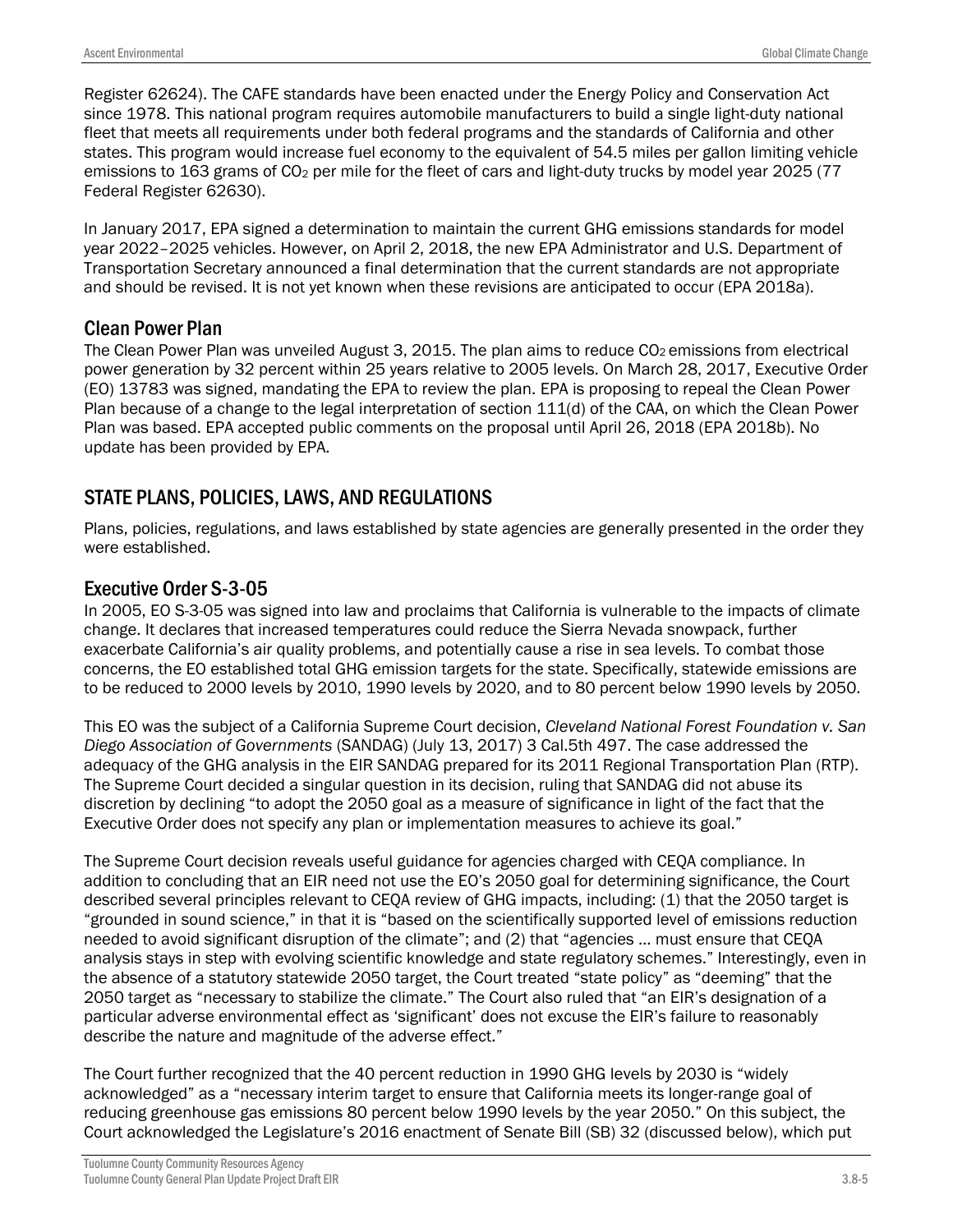the 2030 target into statute. The Court said that SB 32 "reaffirms California's commitment to being on the forefront of the dramatic greenhouse gas emission reductions needed to stabilize the global climate. The legislation directs California Air Resources Board (CARB) to craft regulations to implement its goal (Health and Safety Code, Section 38566). These regulations may further clarify the way forward for public agencies to meet the state's 2050 climate goals. This regulatory clarification, together with improved methods of analysis, may well change the manner in which CEQA analysis of long-term greenhouse gas emission impacts is conducted."

#### Assembly Bill 32, the California Global Warming Solutions Act of 2006

In September 2006, the California Global Warming Solutions Act of 2006, Assembly Bill (AB) 32, was signed into law. AB 32 establishes regulatory, reporting, and market mechanisms to achieve quantifiable reductions in GHG emissions and a cap on statewide GHG emissions. AB 32 requires that statewide GHG emissions be reduced to 1990 levels by 2020. AB 32 also requires that (a) the statewide GHG emissions limit shall remain in effect unless otherwise amended or repealed; (b) the statewide GHG emissions limit continue in existence and be used to maintain and continue reductions in emissions of GHGs beyond 2020; and (c) CARB shall make recommendations to the Governor and the Legislature on how to continue reductions of GHG emissions beyond 2020 (Health and Safety Code Section 38551.).

#### Advanced Clean Cars Program

In January 2012, CARB approved the Advanced Clean Cars program which combines the control of GHG emissions and criteria air pollutants, as well as requirements for greater numbers of zero-emission vehicles (ZEVs), into a single package of regulatory standards for vehicle model years 2017 through 2025. The new regulations strengthen the GHG standard for 2017 models and beyond. This will be achieved through existing technologies, the use of stronger and lighter materials, and more efficient drivetrains and engines. The program's ZEV regulation requires battery, fuel cell, and/or plug-in hybrid electric vehicles to account for up to 15 percent of California's new vehicle sales by 2025. The program also includes a clean fuels outlet regulation designed to support the commercialization of zero-emission hydrogen fuel cell vehicles planned by vehicle manufacturers by 2015 by requiring increased numbers of hydrogen fueling stations throughout the state. The number of stations will grow as vehicle manufacturers sell more fuel cell vehicles. By 2025, when the rules will be fully implemented, the statewide fleet of new cars and light trucks will emit 34 percent fewer GHGs and 75 percent fewer smog-forming emissions than the statewide fleet in 2016 (CARB 2016).

## Senate Bill X1-2, the California Renewable Energy Resources Act of 2011 and Senate Bill 350, the Clean Energy and Pollution Reduction Act of 2015

SB X1-2 of 2011 requires all California utilities to generate 33 percent of their electricity from renewables by 2020. SB X1-2 sets a three-stage compliance period requiring all California utilities, including independentlyowned utilities, energy service providers, and community choice aggregators, to generate 20 percent of their electricity from renewables by December 31, 2013; 25 percent by December 31, 2016; and 33 percent by December 31, 2020. SB X1-2 also requires the renewable electricity standard to be met increasingly with renewable energy that is supplied to the California grid from sources within, or directly proximate to, California. SB X1-2 mandates that renewables from these sources make up at least 50 percent of the total renewable energy for the 2011-2013 compliance period, at least 65 percent for the 2014-2016 compliance period, and at least 75 percent for 2016 and beyond. In October 2015, SB 350 was signed by Governor Brown, which requires retail sellers and publicly-owned utilities to procure 50 percent of their electricity from renewable resources by 2030.

#### Executive Order B-30-15

On April 20, 2015, EO B-30-15 was signed into law and established a California GHG reduction target of 40 percent below 1990 levels by 2030. The Governor's EO aligns California's GHG reduction targets with those of leading international governments such as the 28-nation European Union, which adopted the same target in October 2014. This 2030 target sets the next interim step in the state's continuing efforts to pursue the long-term target expressed under EO S-3-05 to reach the goal of reducing emissions 80 percent below 1990 levels by 2050. This is in line with the scientifically-established levels needed in the U.S. to limit global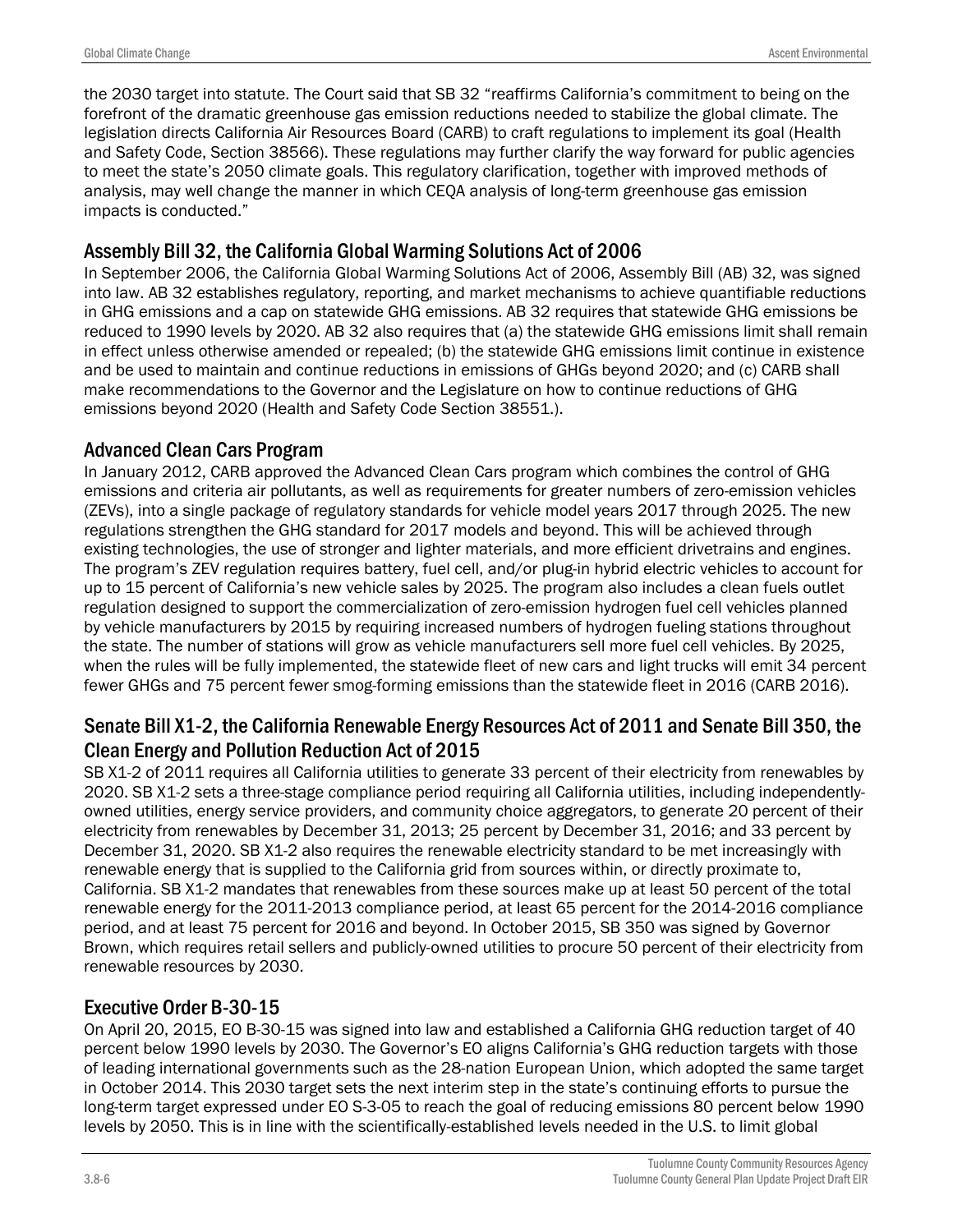warming below 2 degrees Celsius, the warming threshold at which major climate disruptions are projected, such as super droughts and rising sea levels.

# Senate Bill 32 and Assembly Bill 197 of 2016

In 2016, SB 32 and AB 197 were signed into law and serve to extend California's GHG reduction programs beyond 2020. SB 32 amended the Health and Safety Code to include Section 38566, which contains language to authorize CARB to achieve a statewide GHG emission reduction of at least 40 percent below 1990 levels by no later than December 31, 2030. SB 32 codified the targets established by EO B-30-15 for 2030, which set the next interim step in the state's continued efforts to pursue the long-term target expressed in EOs S-3-05 and B-30-15 of 80 percent below 1990 emissions levels by 2050.

# Senate Bill 375 of 2008

In September 2008, SB 375 was signed into law and aligns regional transportation planning efforts, regional GHG emission reduction targets, and land use and housing allocation. SB 375 requires metropolitan planning organizations (MPOs) to adopt a Sustainable Communities Strategy or Alternative Planning Strategy, showing prescribed land use allocation in each MPO's RTP. CARB, in consultation with the MPOs, is to provide each affected region with reduction targets for GHGs emitted by passenger cars and light trucks in their respective regions for 2020 and 2035. The Tuolumne County Transportation Council (TCTC) is the regional transportation planning agency in Tuolumne County, but because of its size is not considered an MPO. Therefore, TCTC is not subject to the vehicle miles traveled (VMT) reduction targets established in SB 375. However, TCTC, in its most recent RTP (2016), has chosen to include a Rural Sustainable Strategy chapter within the plan which provides an alternative sustainability plan that is more feasible to Tuolumne County and possibly other rural agencies for compliance with the state's long-term GHG reduction targets. TCTC's Rural Sustainable Strategy is discussed in more detail in the local regulatory setting section.

# California Building Efficiency Standards of 2016 (Title 24, Part 6)

Buildings in California are required to comply with California's Energy Efficiency Standards for Residential and Nonresidential Buildings established by CEC in Title 24, Part 6 of the California Code of Regulations. These standards were first adopted in 1978 in response to a legislative mandate to reduce California's energy consumption and are updated on an approximately 3-year cycle to allow consideration and possible incorporation of new energy efficient technologies and methods. All buildings for which an application for a building permit is submitted on or after January 1, 2017, must follow the 2016 standards (CEC 2015). Energy efficient buildings require less electricity; therefore, increased energy efficiency reduces fossil fuel consumption and decreases GHG emissions.

The 2019 Title 24 Part 6 Building Energy Efficiency Standards were adopted by CEC on May 9, 2018, and will take effect on January 1, 2020. The standards are designed to move to the state closer to its zero net energy goals for new residential development. It does so by requiring all new residences to install enough renewable energy to offset all the site electricity needs of each residential unit (California Code of Regulations, Title 24, Part 6, Section 150.1(c)14). CEC estimates that the combination of mandatory on-site renewable energy and prescriptively-required energy efficiency features will result in new residential construction that uses 53 percent less energy than the 2016 standards. Nonresidential buildings are anticipated to reduce energy consumption by 30 percent compared to the 2016 standards primarily through prescriptive requirements for high-efficacy lighting (CEC 2018). The building efficiency standards are enforced through the local plan check and building permit process. Local government agencies may adopt and enforce additional energy standards for new buildings as reasonably necessary in response to local climatologic, geologic, or topographic conditions, provided that these standards are demonstrated to be cost effective and exceed the energy performance required by Title 24 Part 6.

# Low Carbon Fuel Standard

In January 2007, EO S-01-07 established a Low Carbon Fuel Standard (LCFS). The EO calls for a statewide goal to be established to reduce the carbon intensity of California's transportation fuels by at least 10 percent by 2020, and that a LCFS for transportation fuels be established for California. The LCFS applies to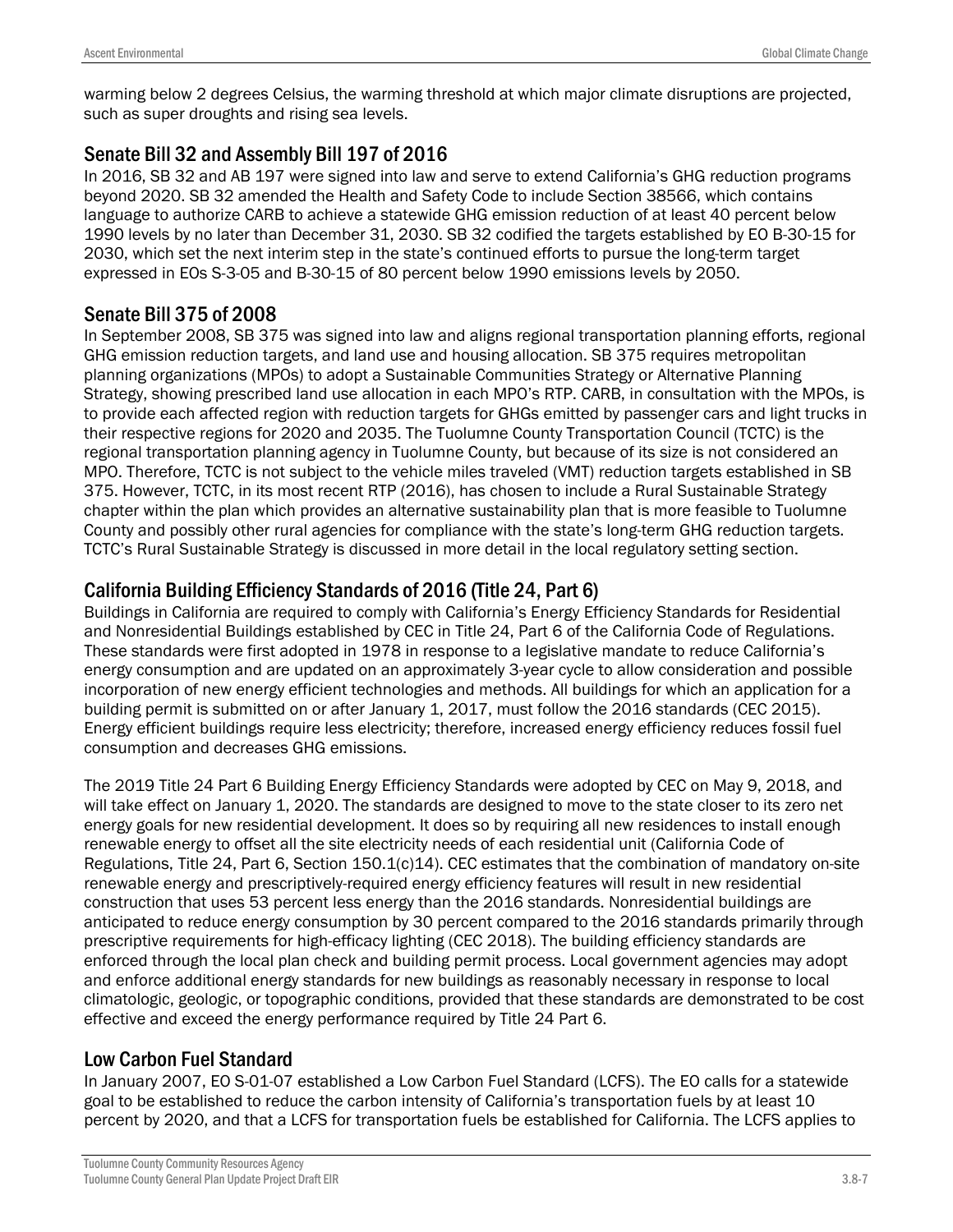all refiners, blenders, producers, or importers ("Providers") of transportation fuels in California, including fuels used by off-road construction equipment (Wade, pers. comm., 2017). The LCFS is measured on the total fuel cycle and may be met through market-based methods (e.g., Providers exceeding the performance required by an LCFS receive credits that may be applied to future obligations or traded to Providers not meeting LCFS).

In June 2007, CARB adopted the LCFS as a Discrete Early Action item under AB 32 pursuant to Health and Safety Code Section 38560.5, and in April 2009, CARB approved the new rules and carbon intensity reference values with new regulatory requirements taking effect in January 2011. The standards require Providers of transportation fuels to report on the mix of fuels they provide and demonstrate they meet the LCFS intensity standards annually. This is accomplished by ensuring that the number of "credits" earned by providing fuels with a lower carbon intensity than the established baseline (or obtained from another party) is equal to or greater than the "deficits" earned from selling higher intensity fuels.

After some disputes in the courts, CARB re-adopted the LCFS regulation in September 2015, and the LCFS went into effect on January 1, 2016.

#### Climate Change Scoping Plan

In December 2008, CARB adopted its first version of its *Climate Change Scoping Plan*, which contained the main strategies California will implement to achieve the mandate of AB 32 to reduce statewide GHG emissions to 1990 levels by 2020. It has updated the plan since, and most recently adopted the *California's 2017 Climate Change Scoping Plan* (2017 Scoping Plan) (CARB 2017). The 2017 Scoping Plan indicates that California is on track to achieve the 2020 statewide GHG target mandated by AB 32 (CARB 2017:9). It also lays out the framework for achieving the mandate of SB 32 of 2016 to reduce statewide GHG emissions to at least 40 percent below 1990 levels by the end of 2030 (CARB 2017). The 2017 Scoping Plan identifies the GHG reductions needed by each emissions sector.

The 2017 Scoping Plan also identifies how GHGs associated with proposed projects could be evaluated under CEQA (CARB 2017:101–102). Specifically, it states that achieving "no net increase" in GHG emissions is an appropriate overall objective of projects evaluated under CEQA if conformity with an applicable local GHG reduction plan cannot be demonstrated. CARB recognizes that it may not be appropriate or feasible for every development project to mitigate its GHG emissions to zero and that an increase in GHG emissions due to a project may not necessarily imply a substantial contribution to the cumulatively significant environmental impact of climate change.

## Senate Bill 743 of 2013

SB 743 changes the way that public agencies evaluate the transportation impacts of projects under CEQA, from delay to VMT. One of the main impetuses of the bill was to align transportation and climate change goals. To that end, the Governor's Office of Planning and Research (OPR) was tasked with developing potential metrics to measure transportation impacts and replace the use of delay and level of service.

In November 2017, OPR released its proposed changes to the CEQA Guidelines, including the addition of Section 15064.3 that would implement SB 743 (OPR 2017a:77–90a). In support of these changes, OPR also published its *Technical Advisory on Evaluating Transportation Impacts in CEQA*, which recommends that the transportation impact of a project be based on whether it would generate a level of VMT per capita (or VMT per employee) that is 15 percent lower than existing development in the region (OPR 2017b:12–13). OPR's technical advisory explains that this criterion is consistent with Public Resources Code Section 21099, which states that the criteria for determining significance must "promote the reduction in greenhouse gas emissions" (OPR 2017b:18). It is also consistent with the statewide per capita VMT reduction target developed by Caltrans in its Strategic Management Plan, which calls for a 15 percent reduction in per capita VMT, compared to 2010 levels, by 2020 (Caltrans 2015:11).

At the time of writing this EIR document, CNRA not yet adopted OPR's proposed addition of Section 15064.3 to the CEQA Guidelines, and the guidelines would not take effect until 2020 if adopted as written.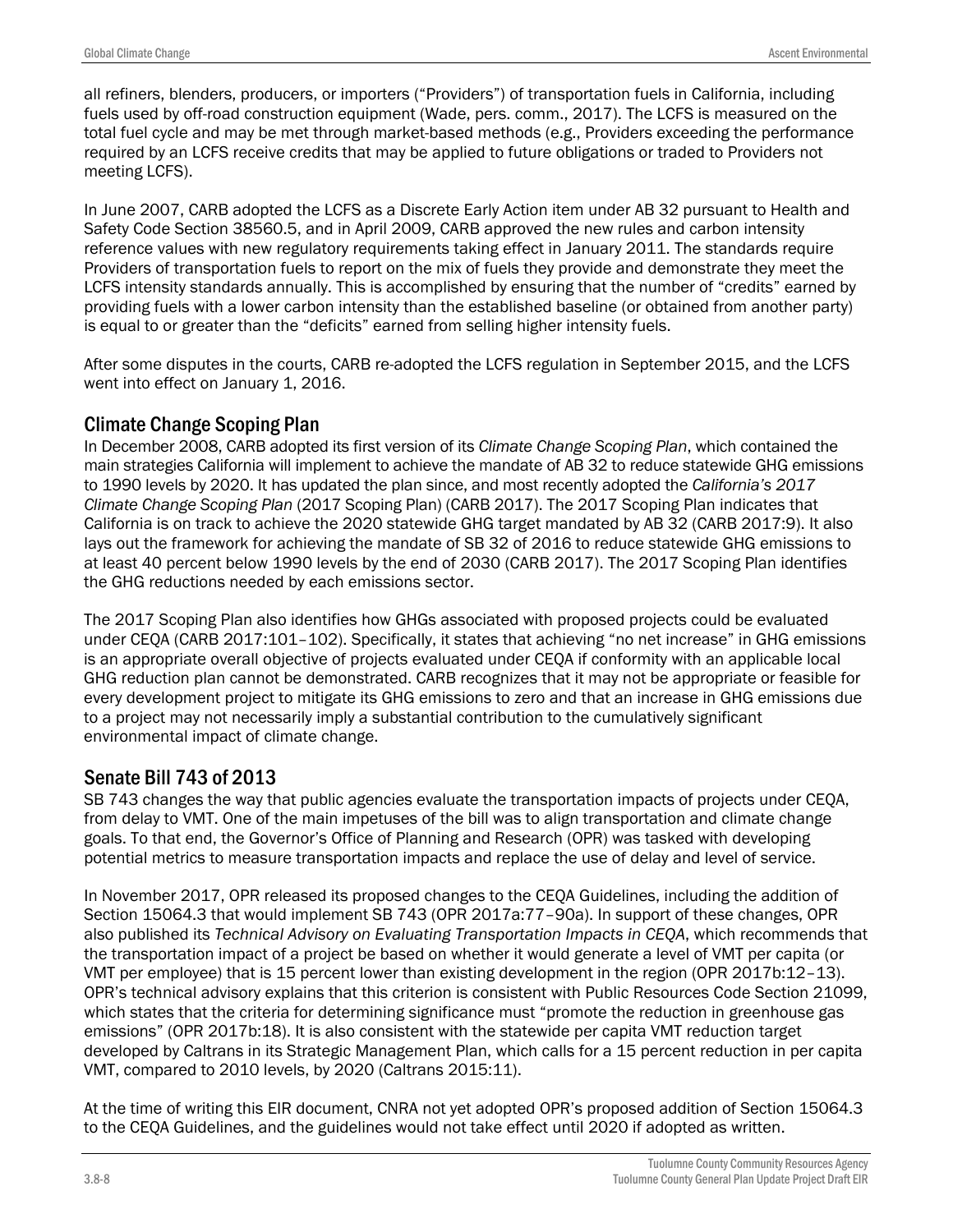## Executive Order B-48-18: Zero-Emission Vehicles

In January 2018, EO B-48-18 was signed, requiring all state entities to work with the private sector to have at least 5 million ZEVs on the road by 2030, as well as install 200 hydrogen fueling stations and 250,000 electric vehicle charging stations by 2025. It specifies that 10,000 of the electric vehicle charging stations should be direct current fast chargers. This order also requires all state entities to continue to partner with local and regional governments to streamline the installation of ZEV infrastructure. The Governor's Office of Business and Economic Development is required to publish a *Plug-in Charging Station Design Guidebook* and update the *2015 Hydrogen Station Permitting Guidebook* (Eckerle and Jones 2015) to aid in these efforts. All state entities are required to participate in the updating the *2016 Zero-Emissions Vehicle Action Plan* (Governor's Interagency Working Group on Zero-Emission Vehicles 2016) to help expand private investment in ZEV infrastructure with a focus on serving low-income and disadvantaged communities. Additionally, all state entities are to support and recommend policies and actions to expand ZEV infrastructure at residential land uses, through the LCFS Program, and recommend how to ensure affordability and accessibility for all drivers.

## LOCAL

As required by state law, the Natural Resources Agency amended the CEQA Guidelines in 2010 to address GHG emissions. The adopted CEQA Guidelines provide general regulatory guidance on the analysis and mitigation of GHG emissions in CEQA documents but contain no suggested thresholds of significance for GHG emissions. Instead, they give lead agencies the discretion to set quantitative or qualitative thresholds for the assessment and mitigation of GHGs and climate change impacts. The general approach to developing a threshold of significance for GHG emissions is to identify the emissions level for which a project would not be expected to substantially conflict with existing California legislation, adopted for the purpose of reducing statewide GHG emissions sufficiently to move the state towards climate stabilization. If a project would generate GHG emissions above the threshold level, its contribution to cumulative impacts would be considered significant.

#### Tuolumne County General Plan

The 1996 General Plan provides a policy framework for guiding development in the County. As the proposed project would update the 1996 General Plan, this document will be discussed in the context of the update within the impact analysis. The General Plan Update, specifically the Climate Change Element, discusses how GHG emissions and climate adaptation will be addressed in the plan area. The policies and implementation programs in the Climate Change Element provide details on how GHG emissions would be reduced through the implementation of the General Plan Update and provide specific strategies to prepare and adapt to the impacts of climate change. The Transportation Element and the Air Quality Element also include policies and implementation programs which would reduce GHG emissions and are included below. Specific General Plan Update policies and implementation programs are identified in Section 3.8.3, "Impact Analysis," below.

#### Tuolumne County Regional Blueprint Greenhouse Gas Study

In 2012, TCTC conducted a regional blueprint planning effort which presented the results of a countywide (including incorporated and unincorporated areas) GHG emissions inventory, which evaluated existing (2010) GHG emissions, and projected (2020, 2030, and 2040) emissions for three growth scenarios, including the scenario used to develop the General Plan Update. It also identified policies and measures Tuolumne County and land use project applicants can implement to reduce GHG emissions consistent with AB 32 and prepare for the potential impacts of climate change. In 2010, Tuolumne County emitted approximately 782,846 metric tons of  $CO<sub>2</sub>$  equivalent GHG emissions (MTCO<sub>2</sub>e) as a result of activities and operations that took place within the transportation, residential (energy consumption), non-residential (energy consumption), off-road vehicles and equipment, agriculture and forestry, wastewater, and solid waste sectors. This equates to 9.8 MTCO<sub>2</sub>e per resident and employee in Tuolumne County's service population (service population is defined as the total County resident population + people employed in the County).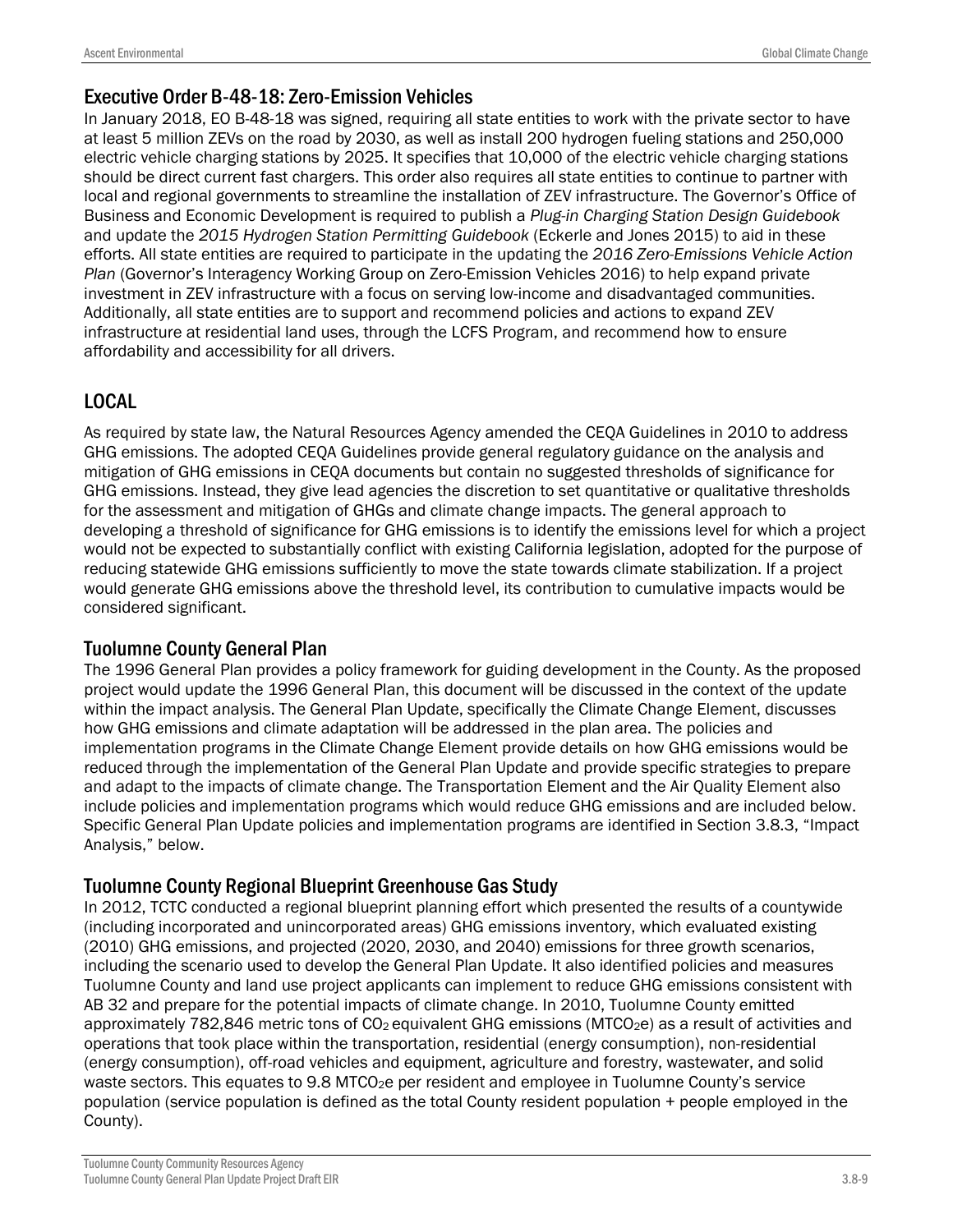The study identified a countywide target to reduce Tuolumne County's GHG emissions 15 percent below 2010 levels by 2020 (equivalent to 665,419 MTCO<sub>2</sub>e) and policies that can be implemented to meet the target. The policies are organized into six categories: 1) Energy, 2) Transportation, 3) Resource Conservation, 4) Off-Road Vehicles and Equipment, 5) New Development, and 6) Adaptation. The study also identified a project-level threshold of 4.6 MTCO2e per service population per year that can be applied evenly to future land development applications countywide to ensure that new development reduces its share of emissions consistent with AB 32 and the countywide reduction target (TCTC 2012). The Tuolumne County Regional Blueprint Greenhouse Gas Study and associated project-level thresholds were adopted by the County Board of Supervisors in January 2012.

#### Tuolumne County Multi-Jurisdictional Hazard Mitigation Plan

Tuolumne County's Multi-Jurisdictional Hazard Mitigation Plan was mostly recently updated in 2018 and serves as the County's primary planning document for assessing potential hazards as well as establishing goals and objectives to mitigate the impact of hazards in the County and increase disaster preparedness. The plan includes goals, objectives, and mitigation actions for each type of hazard within the County. The following goals, objectives, and mitigation actions included in the plan would help to address the specific climate change impacts anticipated to affect the County over the coming century, as discussed in the Environmental Settings section.

GOAL 5: Minimize the level of damage and losses to people, existing and future critical facilities and infrastructure due to wildland fires.

Objective 5.1: Continue the comprehensive approach to reducing the level of damage and losses due to wildland fires through vegetation management, code enforcement, GIS mapping, and planning processes.

Mitigation Action 5.1A: Prevent wildfires through collaborative code enforcement efforts by working with Engine Company Captains and Fire Prevention staff to increase the education and enforcement of PRC 4291, defensible space rules.

Mitigation Action 5.1B: In order to assist fire prevention efforts and to better manage large fires when they occur, continue to improve GIS mapping and tracking efforts by gathering and maintaining relevant GIS data layers and imagery and utilizing the best available mapping applications and software.

Mitigation Action 5.1C: Continue to work with the Hwy 108 Fire Safe Council and SWIFT to initiate fuel thinning and chipping projects in high priority areas. Collaborate with property owners and regulatory agencies in order to utilize prescribed fire on private and state-owned lands in the county.

Mitigation Action 5.1D: Work with the Hwy 108 Fire Safe Council and SWIFT to update as needed the Community Wildfire Protection Plans for the County so that they will continue to:

- $\blacktriangle$  Assess the fire hazard in the County
- ▲ Prioritize treatment areas
- ▲ Enhance collaboration amongst all fire agencies and stakeholders
- ▲ Streamline environmental review processes

Mitigation Action 5.1E: Improve water supply and storage for firefighting use at the Curtis Creek Campus.

Mitigation Action 5.1F: Develop a wildfire evacuation plan which includes sheltering in place, at both the Curtis Creek and Sullivan Creek campuses and Columbia Union Elementary and Belleview Elementary.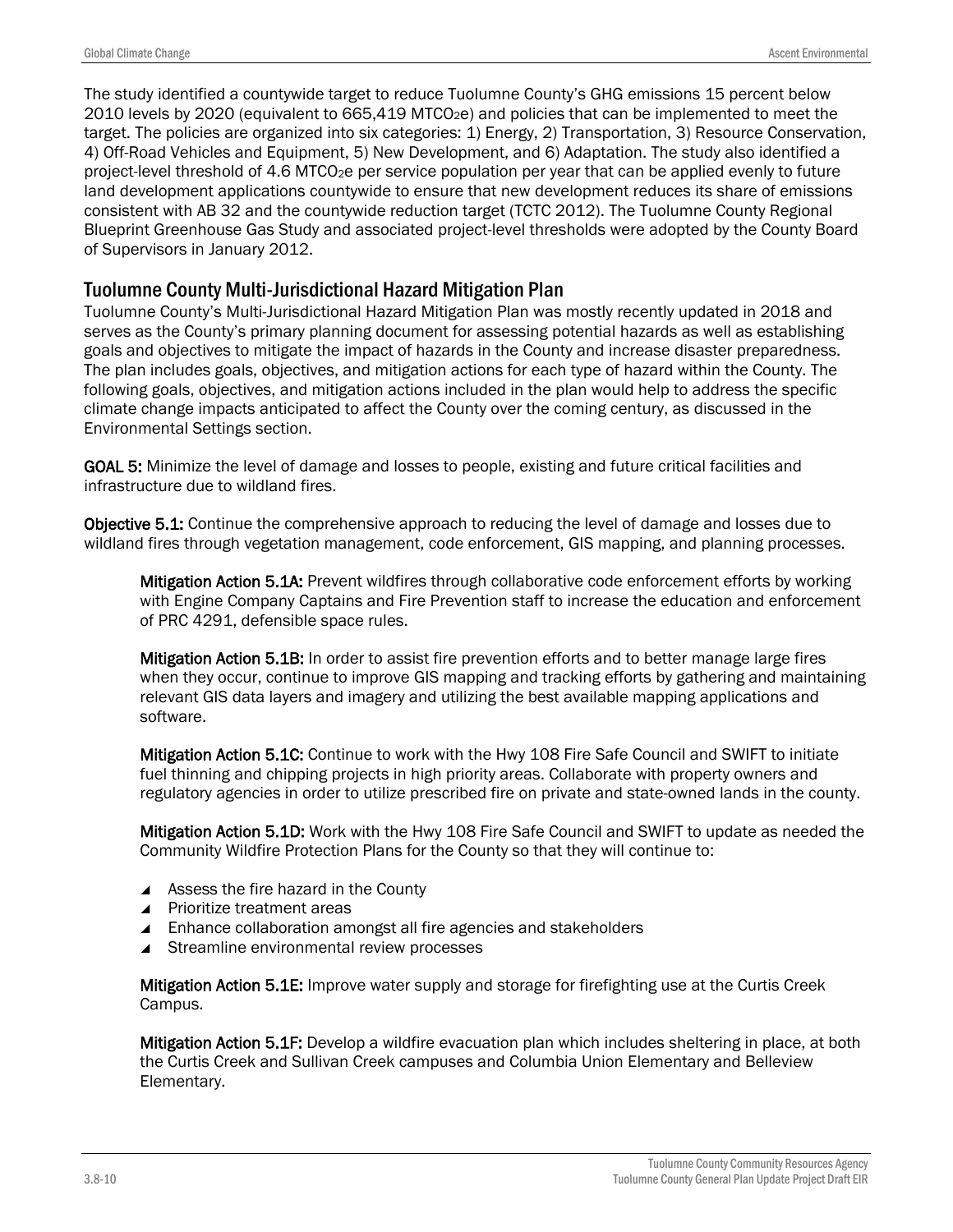Mitigation Action 5.1G: Work with the Tuolumne Utilities District to improve fire flow, system reliability and redundancy, and increased water supply in their responsibility areas.

**Mitigation Action 5.1H:** Protect water conveyance system by reducing fuels adjacent to wooden flumes.

Objective 5.2: Enhance collaboration amongst all fire agencies and stakeholders.

Mitigation Action 5.2A: Encourage participation of all Fire Agencies in the monthly Fire Chief Association meetings and support, when possible, efforts by the Association to improve fire protection and preventions efforts in the County.

Mitigation Action 5.2B: Encourage participation in cooperative automatic and mutual aid agreements between Districts, the County and the City of Sonora

#### Tuolumne County Transportation Council Regional Transportation Plan

In 2016, TCTC adopted its most recent RTP, which serves as the County's transportation policy, action, and financial planning document. TCTC is the regional transportation planning agency in Tuolumne County, which is not considered an MPO and, therefore, not subject to the VMT reduction targets set for MPOs in SB 375. However, TCTC has chosen to include a Rural Sustainable Strategy chapter which sets GHG reduction goals for the County consistent with SB 375, AB 32, and EO B-30-15. The chapter provides an alternative sustainability plan that is feasible for Tuolumne County to remain consistent with the statewide GHG reduction goals. It includes the following policies, which specifically address GHG reductions:

GOAL 1: Ensure the balance of environmental, economic, and social equity metrics in making transportation decisions.

Objective: Implement the Rural Sustainable Strategies.

- Policy 1: Utilize the Rural Sustainable Project Level Performance Assessment tool for funding transportation projects.
- Policy 2: Facilitate and identify new funding opportunities through TCTC's List of Rural Sustainable **Strategies**
- **Policy 3:** Support and prioritize the Greenhouse Gas Emission Reduction Policies.

GOAL 2: Integrate land use and transportation decisions by prioritizing infrastructure investments within the Defined Community Boundaries that strikes a balance between development, available infrastructure, conserves natural resources, and provides for a high quality of life.

Objective: Increase funding towards transportation projects that support the land uses within the Defined Community Boundaries (Regional Blueprint Greenhouse Gas Study).

- **Policy 1:** Support land use and transportation decisions which encourage growth in the Defined Community Boundaries and avoid rural sprawl (RTP Evaluation & Analysis Plan & Regional Blueprint Greenhouse Gas Study).
- **Policy 2:** Provide a variety of transportation choices by adopting policies that promote more alternative modes of transportation.
- **Policy 3:** Ensure new developments are providing their fair share towards transportation impacts.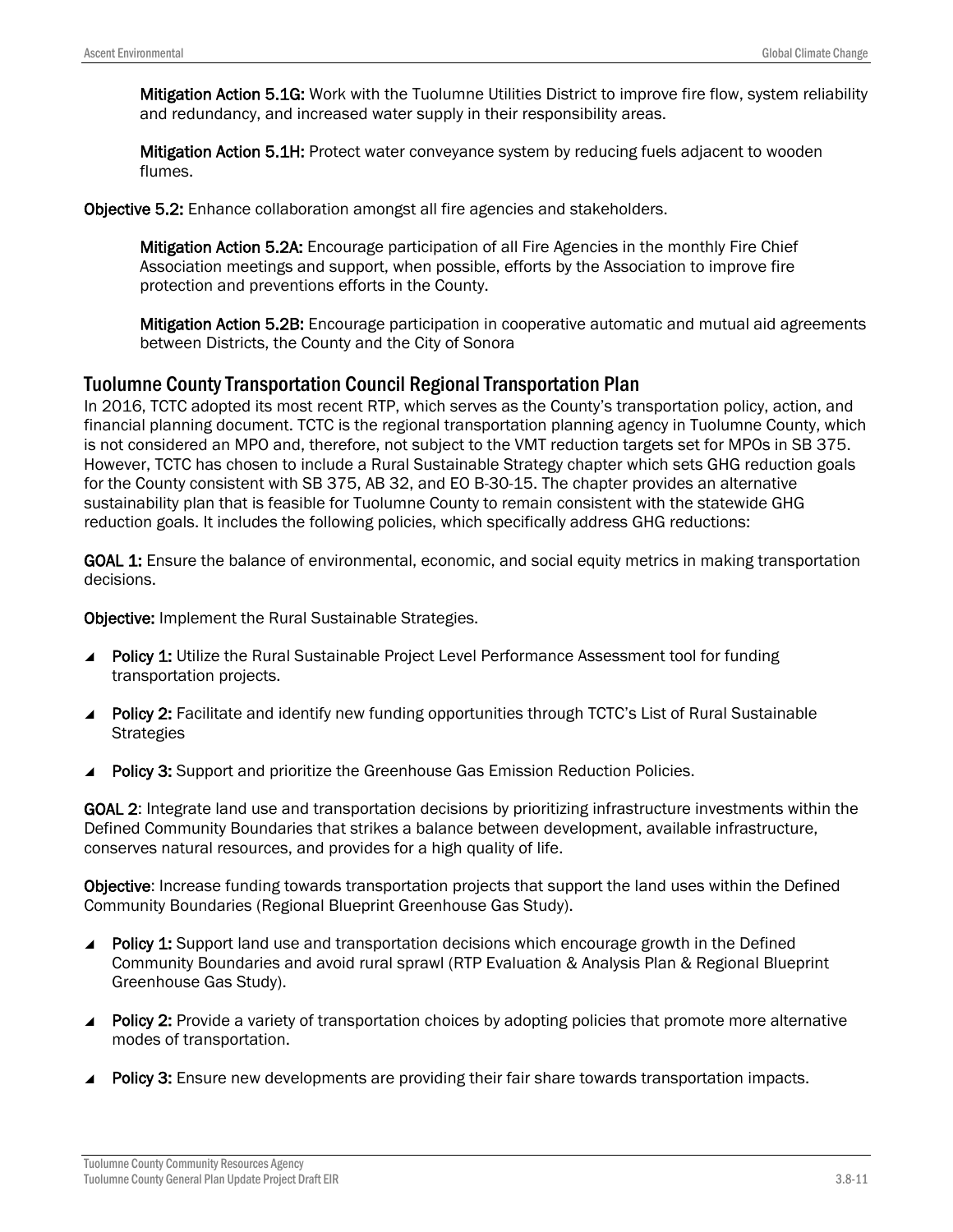GOAL 3: Practice environmental stewardship by protecting air quality, natural resources, and historical and cultural assets.

Objective: Identify and mitigate potential environmental impacts from the transportation system.

- **Policy 1:** Improve air quality in the region by coordinating transportation infrastructure with air quality planning.
- Policy 2: Reduce air quality emissions and greenhouse gas emissions from the transportation sector (Regional Blueprint Greenhouse Gas Study).
- **Policy 3:** Reduce vehicle miles traveled (VMT's) by increasing the use of alternative modes of transportation.
- **Policy 4:** Identify potential climate change impacts affecting the transportation system and find reasonable solutions.
- Policy 5: Identify and implement Context Sensitive Solutions in the Defined Community Boundaries.
- **Policy 6:** Support the planning and construction of plug-in electric vehicle charging stations.

# 3.8.3 Impact Analysis

#### METHODS OF ANALYSIS

#### Construction Emissions

Construction-related emissions of GHGs were calculated using the California Emissions Estimator Model (CalEEMod) Version 2016.3.2 computer program (CAPCOA 2017). Modeling was based on available information (e.g., land uses, acreage, number of units); reasonable assumptions based on typical construction activities; and default values in CalEEMod that are based on the project's location and land use type. Construction emissions modeling used CalEEMod default assumptions regarding the number and types of heavy duty construction equipment used for the development of various land uses. Construction-related GHG emissions estimates assumed that projected development under the General Plan Update would occur at a constant annual rate through the General Plan Update horizon year of 2040. This annual emissions total was then multiplied by the number of years in the planning horizon of the General Plan Update (21 years) to generate a total construction emissions estimate for development of all the land uses through 2040. For further details regarding modeling inputs and assumptions refer to Appendix C.

#### Operational Emissions

CalEEMod was used to estimate operation-related emissions of GHG for the following sources: area sources (e.g., landscaping-related), energy use (i.e., electricity, propane, heating oil), water use, and solid waste. Indirect emissions associated with electricity use were estimated using GHG emissions factors from PG&E which is the electricity utility for Tuolumne County. GHG emissions associated with space heating were modeled for future heating oil using data on current conditions from the Tuolumne County Regional Blueprint Greenhouse Gas Study (Tuolumne County 2012:2-3). Propane use was based on default natural gas demand in CalEEMod. GHG emissions associated with the use of fireplaces were also estimated from existing data included in the Tuolumne County Regional Blueprint Greenhouse Gas Study (Tuolumne County 2012:2-3).

Mobile-source emissions were estimated using General Plan Update annual VMT estimates included in the General Plan Update's traffic study and vehicle emissions factors specific to Tuolumne County for the year 2040, generated with CARB's EMFAC 2017 emission software. The project-generated annual VMT estimates were generated from the TCTC Travel Demand Model and were included in the project traffic study (Wood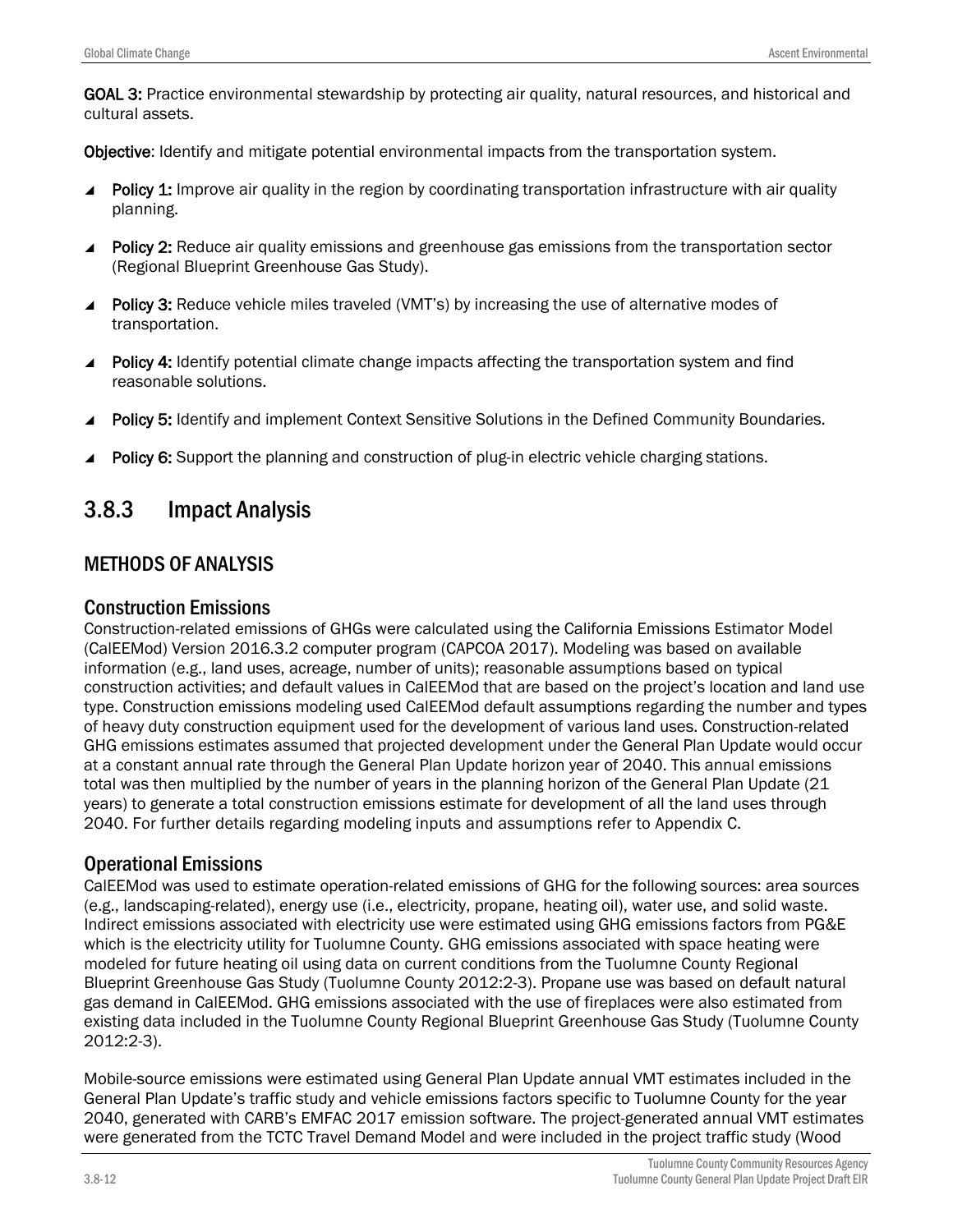Rodgers 2016). VMT estimates were generated for the baseline (2015) and target year (2040), based on the projected development under the General Plan Update. (See Appendix D for the complete traffic study.)

#### THRESHOLDS OF SIGNIFICANCE

Global climate change is inherently a cumulative issue, as the GHG emissions of individual projects cannot be shown to have any material effect on global climate. Thus, the impact of the projected development under the General Plan Update to climate change is addressed only as a cumulative impact.

CEQA Guidelines Section 15064 and relevant portions of Appendix G recommend that a lead agency consider a project's consistency with relevant, adopted plans, and discuss any inconsistencies with applicable regional plans, including plans to reduce GHG emissions. In Appendix G of the State CEQA Guidelines, two questions are provided to help assess if the project would result in a potentially significant impact on climate change. These questions ask whether the project would:

- **Example 3** generate GHG emissions, either directly or indirectly, that may have a significant impact on the environment, or
- ▲ conflict with any applicable plan, policy or regulation of an agency adopted for the purpose of reducing the emissions of GHGs?

In November 2017, CARB released California's 2017 Scoping Plan which serves as the planning document that demonstrates how the state will reach the goals set forth in SB 32 of reducing statewide GHG emissions to 40 percent below 1990 levels by 2030 and the longer-term state emissions reduction goal of 80 percent below 1990 levels by 2050 set forth by EO S-3-05. Chapter 5, "Achieving Success," of the 2017 Scoping Plan recommends several approaches for local plan-level projects to show consistency with state targets. As an overall goal, "CARB recommends statewide targets of no more than six metric tons  $CO<sub>2</sub>e$  per capita by 2030 and no more than two metric tons CO<sub>2</sub>e per capita by 2050" (CARB 2017:99). However, because not all emissions sectors reductions can be achieved by jurisdictions at the local level, CARB includes the following recommendations for demonstrating how local jurisdictions can demonstrate consistency with statewide targets. The following language in the 2017 Scoping Plan is related to local plan-level CEQA analyses (CARB 2017:100):

CARB advises that local governments also develop community-wide GHG emissions reduction goals necessary to reach 2030 and 2050 climate goals. Emissions inventories and reduction goals should be expressed in mass emissions, per capita emissions, and service population emissions. To do this, local governments can start by developing a community-wide GHG emissions target consistent with the accepted protocols as outlined in OPR's General Plan Guidelines Chapter 8: Climate Change. They can then calculate GHG emissions thresholds by applying the percent reductions necessary to reach 2030 and 2050 climate goals (i.e., 40 percent and 80 percent, respectively) to their community-wide GHG emissions target. Since the statewide per capita targets are based on the statewide GHG emissions inventory that includes all emissions sectors in the state, it is appropriate for local jurisdictions to derive evidence-based local per capita goals based on local emissions sectors and population projections that are consistent with the framework used to develop the statewide per capita targets. The resulting GHG emissions trajectory should show a downward trend consistent with the statewide objectives. The recommendation for a community-wide goal expands upon the reduction of 15 percent from "current" (2005-2008) levels by 2020 as recommended in the 2008 Scoping Plan.

As discussed above, the statewide per capita targets account for all emissions sectors in the state's GHG emissions inventory, statewide population forecasts recently prepared for 2030 and 2050, and all statewide reductions necessary to achieve the 2030 statewide target under SB 32 in all sectors. The per capita targets reported in the Scoping Plan are framed as targets that must be met on a statewide basis; however, this does not mean that the statewide per capita targets must be applied uniformly to every local jurisdiction.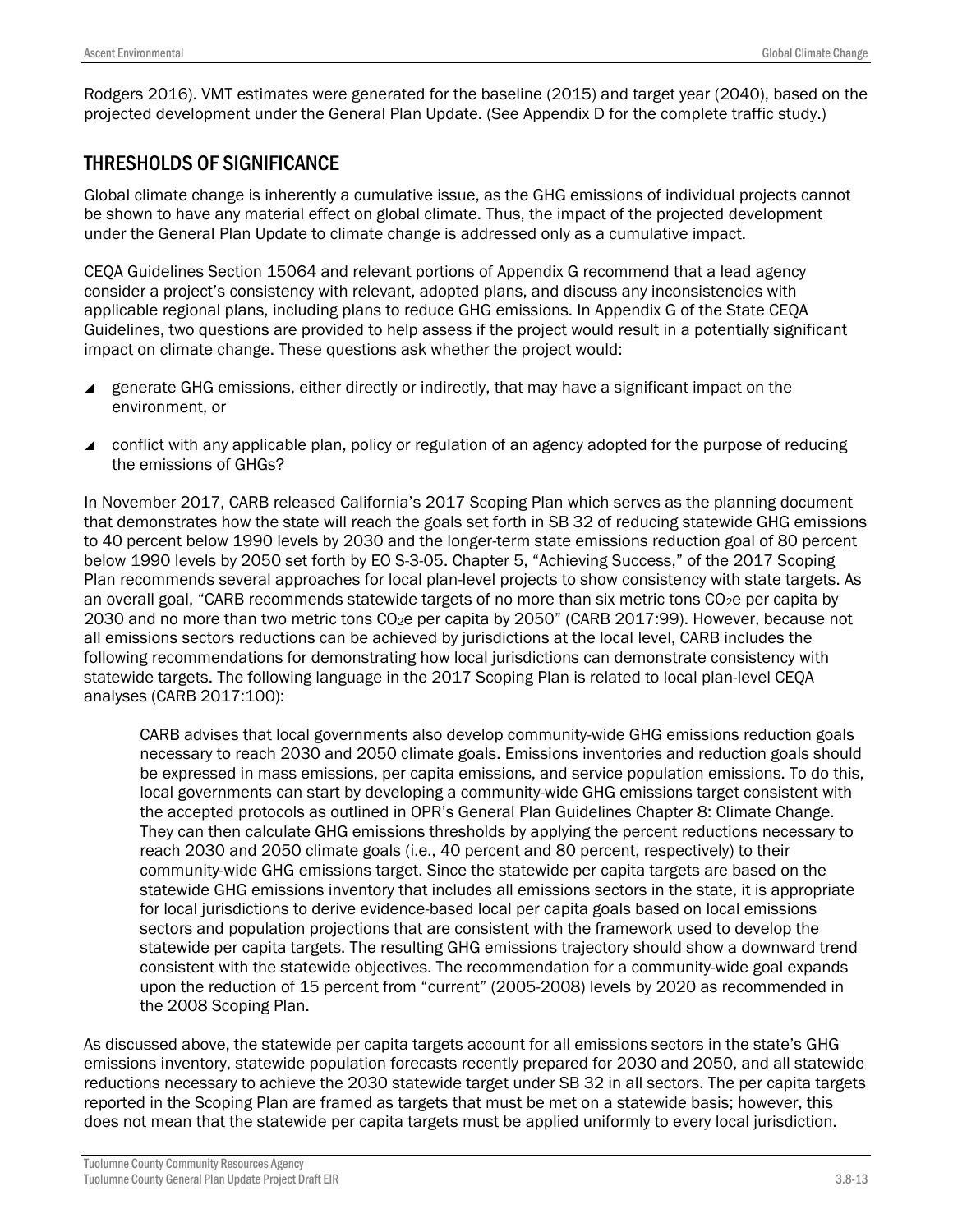Nevertheless, for this analysis, it has been determined that all emissions sectors included in the 2017 Scoping Plan would be applicable to the General Plan Update. For this analysis, a service population emissions threshold for Tuolumne County has been developed for the planned General Plan horizon year 2040. This threshold is used to analyze whether the General Plan Update would result in a substantial increase in GHG emissions or conflict with local or state plans adopted for the purpose of reducing GHG emissions.

The following discussion summarizes the methodology and equations used to establish a service population GHG efficiency threshold for Tuolumne County for 2040. The 2017 Scoping Plan includes a statewide mass emission target for 2030 and 2050. These statewide mass emission projections for 2030 and 2050 were interpolated to determine a statewide emissions goal for 2040. Using data from the California Department of Finance and Employment Development Department, statewide population and employment forecasts for the year 2040 were used to derive a statewide GHG service population threshold for the year 2040. This statewide emissions goal for 2040 is then divided by the 2040 statewide service population to derive a statewide service population GHG emissions threshold for 2040. Based on this equation, a statewide service population threshold of 3.1 MTCO<sub>2</sub>e for the year 2040 was derived. Therefore, based on the anticipated emissions reduction projected in the 2017 Scoping Plan to meet statewide targets, a plan or project that results in no more than 3.1 MTCO<sub>2</sub>e per service population by 2040 would not result in a substantial increase in GHGs or conflict with local or state plans adopted for the purpose of reducing GHG emissions. Project-generated mass emissions were divided by the projected 2040 Tuolumne County service population to compare to the project-specific emissions limit. County population increase is presented in the Project Description (Table 2-4) and employment estimates were provided by Tuolumne County from Caltrans's California County-Level Economic Forecast 2017-2050 (Caltrans 2017). See Appendix C for calculations.

This target setting approach is consistent with the California Supreme Court decision in *Center for Biological Diversity v. California Department of Fish and Wildlife and Newhall Land and Farming* (2015) 62 Cal.4th 204, which determined that the approach of assessing a project's consistency with statewide emission reduction goals must include a "reasoned explanation based on substantial evidence" that links the project's emission to the statewide Scoping Plan reduction goals. If the analysis demonstrates that the General Plan Update is consistent with the GHG reduction targets set in SB 32 and demonstrates progress towards the goals in EO S-3-05, the General Plan Update would not result in a substantial increase in GHGs or conflict with local or state plans adopted for the purpose of reducing GHG emissions.

## GENERAL PLAN UPDATE POLICIES

The following goals, policies and implementation programs from the General Plan Update are specifically relevant to climate change and GHG emissions:

#### Transportation Element

- **Policy 4.B.1:** Develop a modern transportation system that incorporates alternative transportation modes into the system design.
- Policy 4.B.2: Expand and improve pedestrian sidewalks and facilities focusing on safety, connectivity, and accessibility.
- Policy 4.B.3: Expand and improve the bikeways within Tuolumne County, focusing on safety, connectivity, and accessibility.
- Policy 4.B.4: Encourage the use of alternative modes of transportation by incorporating public transit, bicycle and pedestrian modes in County transportation planning and by requiring new development to provide adequate pedestrian and bikeway facilities at suitable locations.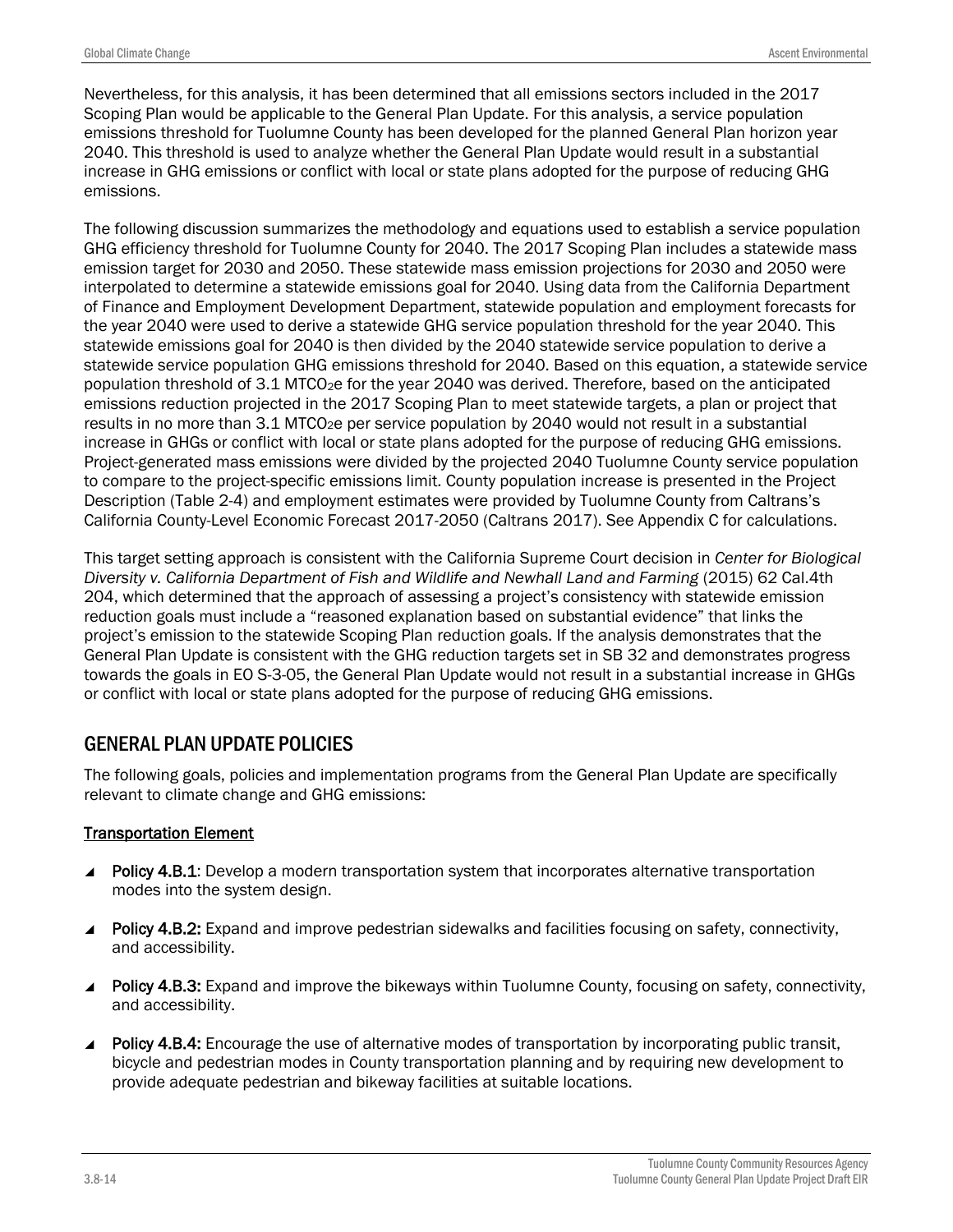- **Policy 4.B.5:** Maintain and expand, where possible and appropriate, the system of non-motorized connections that link neighborhoods to larger roadways, activity centers and nodes, businesses, community services, parks and recreational facilities, and transit stops and stations.
- ▲ Policy 4.B.6: Actively investigate and seek alternative funding sources for bicycle and pedestrian facilities.

### Public Safety Element

- Policy 9.G.1: Maintain County fire protection regulations that are consistent with Section 4290 or the equivalent of the California Public Resources Code and other applicable fire protection regulations.
	- **F** Implementation Program 9.G.a: Utilize the following documents as reference in formulating County standards and ordinances for fire protection measures:
		- **Tuolumne County Multi-Jurisdictional Hazard Mitigation Plan**
		- California Public Resources Code, Section 4290
		- **Tuolumne County Community Wildfire Protection Plan**
		- CAL FIRE Strategic Fire Plan for the Tuolumne/Calaveras Unit
		- California Fire Code Current Edition
		- California Building Code Current Edition
		- **Insurance Services Office Publication "Guide for the Determination of Fire Flow"**
		- Insurance Services Office Standards
		- **Strategic Fire and Resource Protection Planning**
		- National Fire Protection Association (NFPA) fire and building safety standards adopted by the County
		- CAL FIRE Fire Hazard Severity Zone Map
		- Highway 108 Strategic Plan
	- **F** Implementation Program 9.G.b: Consult with the Tuolumne County Fire Department (TCFD) and CAL FIRE in revising Titles 11, 15, and 16 of the Tuolumne County Ordinance Code in order to determine if the proposed revisions are consistent with Section 4290 of the California Public Resources Code and other applicable fire protection regulations. Such revisions shall be consistent with fire protection regulations in effect at the time of consideration by the Board of Supervisors.
- Policy 9.G.2: Require new residential development to have adequate fire protection, which may include design and maintenance features that contribute to the protection of the County from the losses associated with wildland fire. Periodically update the County's fire protection standards to reflect new information and technology concerning fire prevention in wildland areas.
	- Implementation Program 9.G.c: Revise the County's development standards as necessary to reflect contemporary fire prevention and protection practices and measures and to determine that needed fire protection infrastructure, including road networks and water systems, are installed and maintained.
- **Policy 9.G.3:** Determine the impact proposed development will have on the provision of fire protection services and maintain the established level of service as outlined in the current *Tuolumne County Fire Department Service Level Stabilization Plan*.
	- Implementation Program 9.G.d: Require that a public water system, having adequate fire flow, is available prior to development of land for which a zone change to an urban zoning district is approved. Public water need not be available on-site at the time of zoning, however, financial and other assurances must be provided to the County which will allow such improvements to be installed in a timely manner.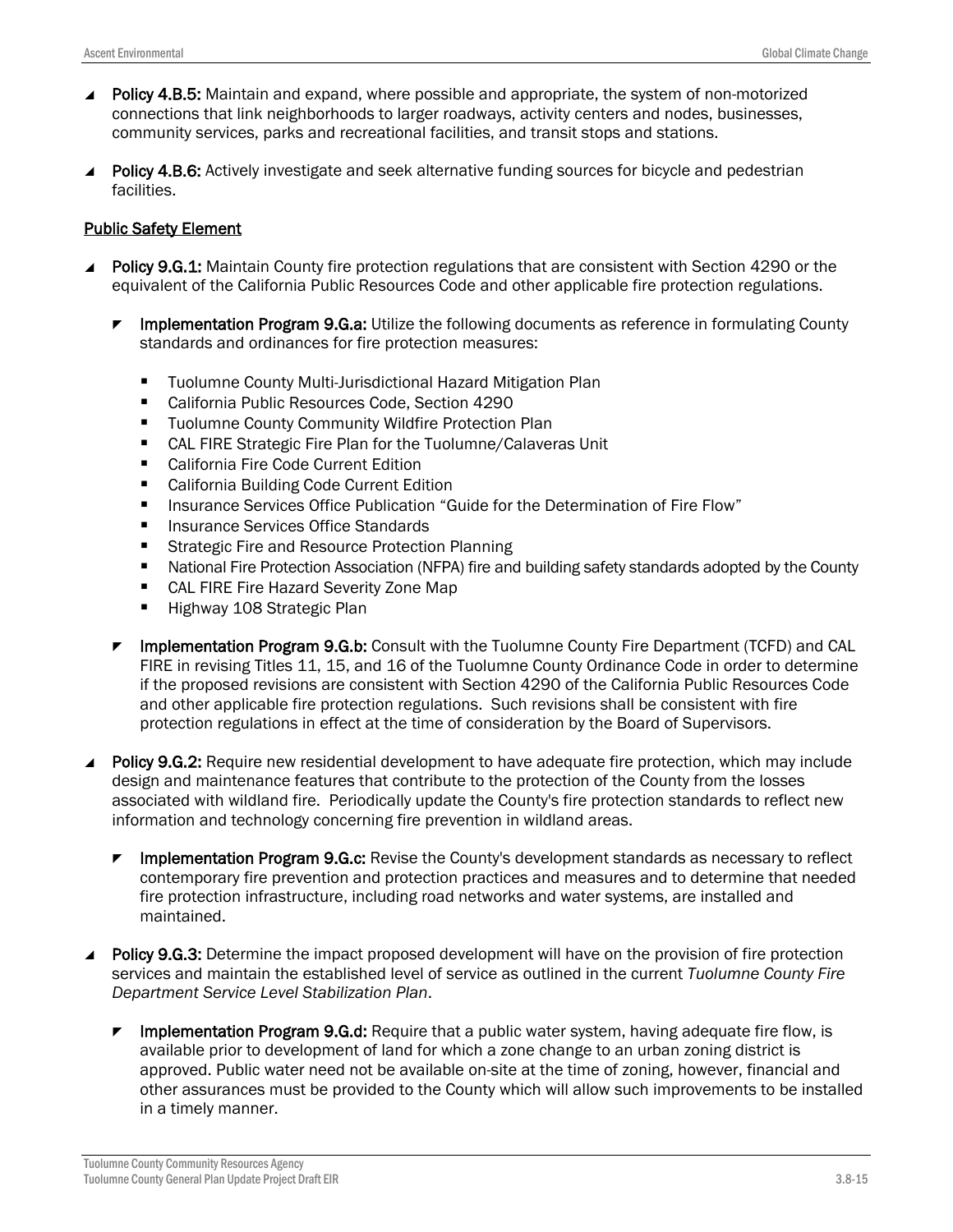- **Policy 9.G.4:** Require that residential development provide for defensible space around structures.
	- $\blacktriangleright$  Implementation Program 9.G.e: Revise and enforce County fire protection regulations that require residential development to provide defensible space for structural fire protection consistent with Section 4290 of the California Public Resources Code and Section 15.20.060 of the Tuolumne County Ordinance Code.
	- **F** Implementation Program 9.G.f: Investigate incentive programs between insurance providers, fire protection agencies, and property owners, whereby financial incentives can be obtained by property owners who implement fire prevention and protection measures through homeowner's insurance reductions or other programs. Such research can be accomplished through contact with legislative offices and the Office of the State Fire Marshal, and review of grant availability lists and fire service technical journals.
	- **F** Implementation Program 9.G.g: Encourage insurance companies to determine fire insurance rates based upon evaluation of individual parcels rather than using the CAL FIRE Forest and Resource Assessment Program "Fire Hazard Severity Zone Map," which was not developed for this use.
- Policy 9.G.5: Require that street and structural identification are provided to assist in emergency response.
	- $\blacktriangleright$  Implementation Program 9.G.h: Revise and enforce County fire protection regulations to require new development to provide street signing and structural identification necessary to allow prompt response during emergency situations pursuant to Sections 15.20.045 and 12.12.080 of the Tuolumne County Ordinance Code. Strive to maintain street signs on County-maintained roads. Assist residents and communities to replace street signs where necessary on roads that are not County-maintained.
- Policy 9.H.1: Establish or redirect existing revenue sources to provide a stable, adequate level of funding for the Tuolumne County Fire Department.
	- **F** Implementation Program 9.H.a: Review the County Services Impact Mitigation Fees on a regular basis to evaluate the adequacy of the fire protection component.
	- **F** Implementation Program 9.H.b: Investigate and pursue all available and appropriate options for funding of fire protection facilities, equipment and services.
	- Policy 9.H.2: Enforce the provisions found in Title 15 of the Tuolumne County Ordinance Code and the California Fire Code for built-in fire suppression equipment in all new development in order to improve fire safety and offset the need for increased fire department staffing and equipment.

### Air Quality Element

- **Policy 15.B.1:** Create a land use pattern that will encourage people to walk, bicycle or use public transit for a significant number of their daily trips.
	- **F** Implementation Program 15.B.a: Encourage pedestrian oriented development to reduce the use of motor vehicles.
	- **F** Implementation Program 15.B.b: Establish an incentive program to encourage transit-oriented development, including, where appropriate, exempting such projects from traffic impact mitigation fees.
	- **F** Implementation Program 15.B.c Support the development of high density housing, commercial and offices along high priority transit routes.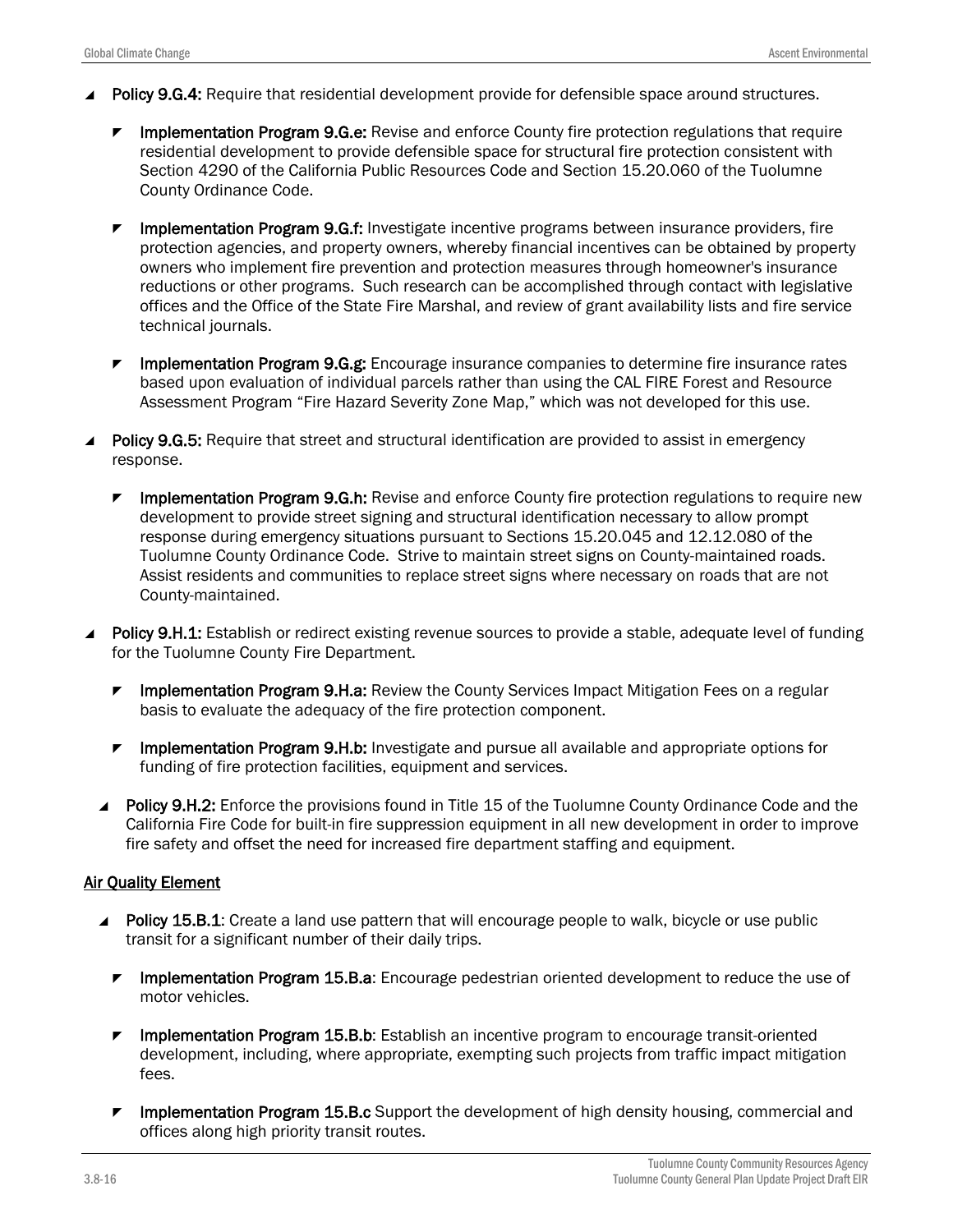- Implementation Program 15.B.d: Work with Caltrans, transit providers, and property owners to identify park-and-ride sites with convenient access to public transit.
- **F** Implementation Program 15.B.e Seek funding for park-and-ride facilities and develop, or support the development of such facilities, within the identified communities, and permit park-and-ride facilities in commercial and industrial zoning districts.
- **F** Implementation Program 15.B.f: Create additional, and improve existing, car-sharing and ridesharing programs and promote them within the region.
- **F** Implementation Program 15.B.g: Work with Caltrans and other agencies to establish transportation demand management programs, such as park-and-ride facilities, transit incentives and telecommute centers.
- **Policy 15.B.2:** Develop a modern transportation system that incorporates alternative transportation modes into the system design.

### Natural Hazards Element

- Policy 17.E.1: Reduce the exposure to risk from wildland fire to an acceptable level by only allowing development in high or very high fire hazard areas if it can be made safe by planning, construction, or other fire safety measures.
	- **F** Implementation Program 17.E.a: Utilize the CAL FIRE Forest and Resource Assessment Program "Fire Hazard Severity Zone Map," including revisions thereto, as a basis for determining the significance of fire hazards when reviewing development applications.
	- **F** Implementation Program 17.E.b: Recognize that new development, including urban or clustered development, is acceptable in moderate, high and very high fire hazard zones, provided that project design meets California Building and Fire Codes including Wildland-Urban Interface Building Codes. Such developments may be required to provide and maintain additional off-site fire defense improvements.
- **Policy 17.E.2:** Require the maintenance of defensible space setbacks in areas proposed for development if wildland fire hazards exist on adjacent properties.
- **Policy 17.E.3:** Require new development to have adequate fire protection and to include, where necessary, design and maintenance features that contribute to the protection of the County from the losses associated with wildland fire.
	- Implementation Program 17.E.c: Require new development to mitigate wildland fire hazards in such a manner that it minimizes the chance of wildland fire originating outside the development from entering the development and minimizes the chance of fire originating within the development escaping to adjoining property and adjacent wildland.
	- $\blacktriangleright$  Implementation Program 17.E.d: Require developers to incorporate fire protection improvements into project designs where determined necessary by the Tuolumne County Fire Department and require maintenance of these improvements. Fuelbreaks, green belts, long-term comprehensive fuel management programs, access to developed water sources, strategic helispots (with water supply), and perimeter road systems can all serve to reduce the fire hazard on project sites as well as adjacent property.
	- **F** Implementation Program 17.E.e: Require new development in areas subject to wildland fire to provide safe ingress and egress in accordance with Chapter 11.12 of the Tuolumne County Ordinance Code. Encourage new development that complies with Chapter 11.12 to provide multiple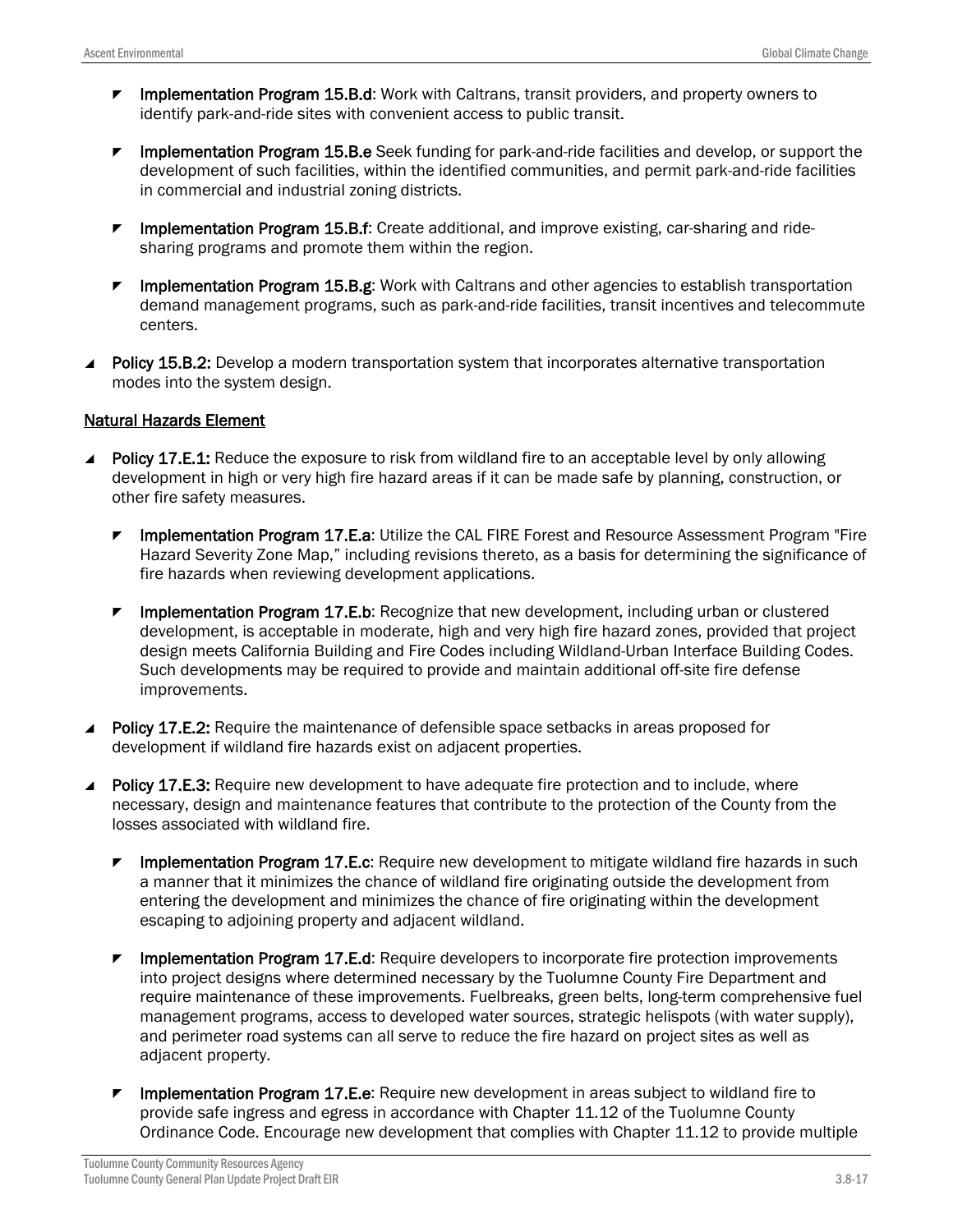access routes, especially in very high fire hazard severity zones or where one access route is susceptible to closure by landslide, loss of a bridge or other cause.

- **F** Implementation Program 17.E.f: Support the efforts of the Tuolumne County Fire Department to prevent loss of life, property and resources. Refer land development applications which would permit structures in areas subject to wildland fire to the Tuolumne County Fire Department/CAL FIRE for review and identification of measures necessary to mitigate the fire hazard.
- **F** Implementation Program 17.E.g: Consult the U.S. Forest Service, National Park Service and other federal land management agencies regarding applications for development on privately owned lands located adjacent to or within these agencies' boundaries to obtain comments regarding the impact of the project on the wildland fire protection mission of that agency.
- **F** Implementation Program 17.E.h: Revise and enforce County fire protection regulations such that new development in areas subject to wildland fire provides for clearing adjacent to access roads in order to reduce radiant heat received by vehicles on the roadway and thereby facilitate safe evacuation of residents and response by emergency vehicles in the event of wildland fire.
- $\blacktriangleright$  Implementation Program 17.E.i: Periodically update the County's fire protection standards to reflect new information and technology concerning fire prevention in wildland areas.
- $\blacktriangleright$  Implementation Program 17.E.j: Locate new essential public facilities including, but not limited to, hospitals, health care facilities, emergency shelters, emergency operations centers and emergency communications facilities, outside very high fire hazard severity zones if feasible. If essential public facilities must be located in high or very high fire hazard severity zones, incorporate design, construction or other measures to minimize damage in the event of a wildland fire.
- Policy 17.E.4: Promote public awareness of wildland fire hazards present within the County, as well as proper fire prevention and protection practices.
	- $\blacktriangleright$  Implementation Program 17.E.k: Actively seek funding to develop fire prevention public awareness and education programs.
	- $\blacktriangleright$  Implementation Program 17.E.I: Educate residents in forested areas about wildfire hazards and the steps to avoid excessive risk.
- Policy 17.E.5: Maintain firefighting assets within the County at necessary levels.
	- **F** Implementation Program 17.E.m: Support the operation of a fully-staffed CAL FIRE Columbia Air Attack Base at the Columbia Airport.
	- $\blacktriangleright$  Implementation Program 17.E.n: Continue to make County airports available to facilitate fire suppression aircraft operations.
- Policy 17.E.6: Encourage rapid post-fire assessment and rehabilitation of burned lands to limit soil erosion, protect water quality, minimize flooding and restore damaged landscapes.
	- $\blacktriangleright$  Implementation Program 17.E.o: Support the efforts of fire protection organizations and property owners to develop burn area recovery plans that include rapid post-fire assessment and implementation actions that encourage salvage of burned trees and reforestation activities, create resilient and sustainable landscapes and restore functioning ecosystems.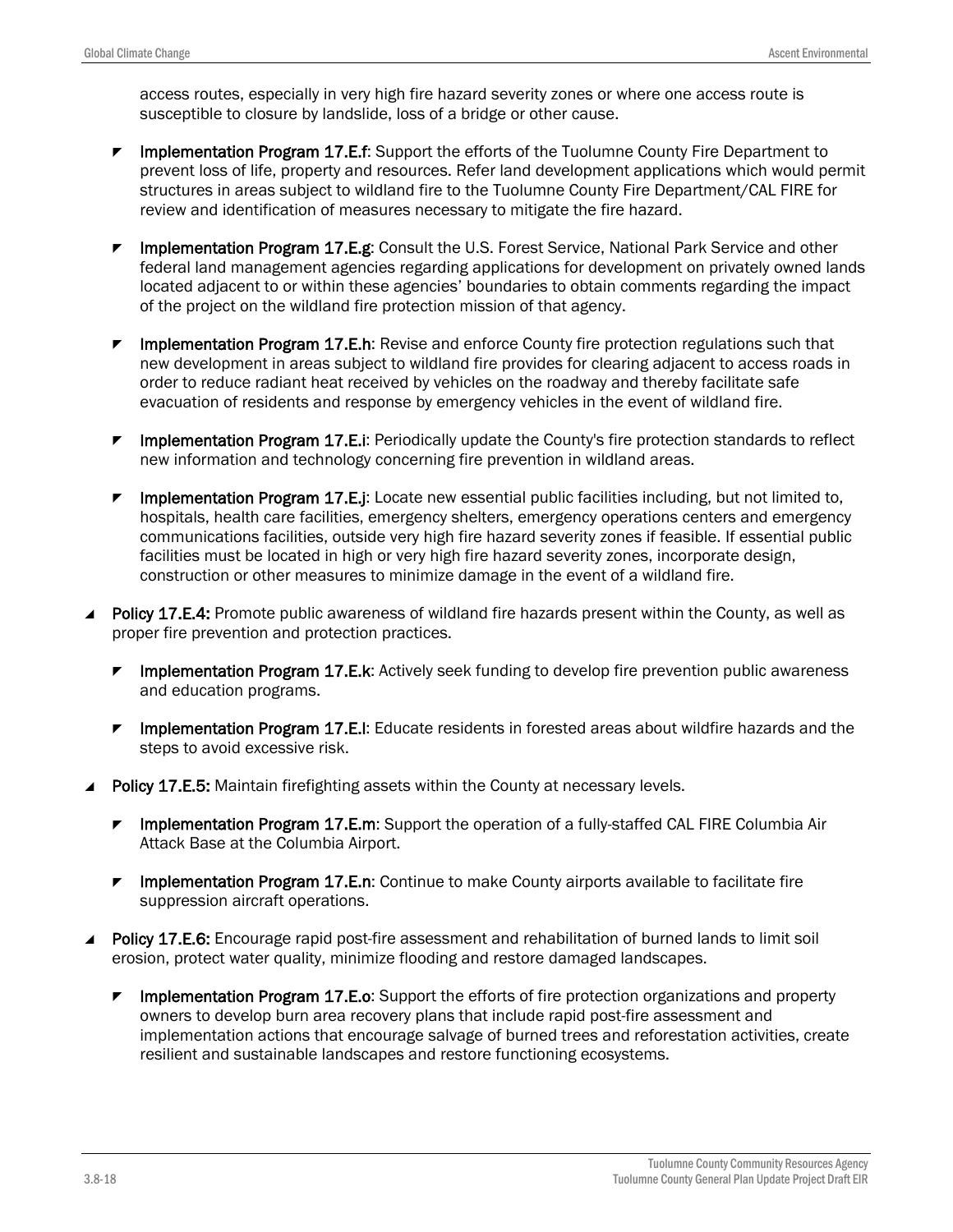- **Policy 17.E.7:** Protect natural resources from the effects of wildland fire.
	- $\blacktriangleright$  Implementation Program 17.E.p: In the event of major wildland fires that exceed the capability of local fire protection resources to control, implement the Wildland Fire Plan contained in the *Emergency Services Plan for Tuolumne County.*
	- Implementation Program 17.E.q: Coordinate revisions of the *Tuolumne County Community Wildfire Protection Plan* and individual community wildfire protection plans with the current version of the CAL FIRE *Strategic Fire Plan for the Tuolumne/Calaveras* Unit to include projects to reduce the wildland fire in the County.
	- Implementation Program 17.E.r: Utilize the *Tuolumne County Community Wildfire Protection Plan*, the *Highway 108 Strategic Plan*, the CAL FIRE *Strategic Fire Plan for the Tuolumne/Calaveras Unit* and other adopted fire prevention, protection and response plans to identify the maximum acceptable wildfire size and acceptable initial attack success rate for protection of wildland areas and provide the resources necessary to achieve these standards.
- Policy 17.E.8: Require property owners to maintain wildlands in a fire resistant manner consistent with Section 4291 of the Public Resources Code. Assist fire protection agencies in their efforts to enforce Section 4291.
	- **F** Implementation Program 17.E.s: Maintain the County's policies concerning development in the Tuolumne County Ordinance Code in the wildland urban interface area to further reduce the risk of life and property loss from future wildfires.
	- $\blacktriangleright$  Implementation Program 17.E.t: Require property owners to remove trees killed by drought, disease, insects and other pests to utilize the timber value and reduce the wildland fire hazard consistent with Section 4291 of the Public Resources Code unless a tree is determined to have significant wildlife habitat value by a qualified biologist.
- Policy 17.E.9: Consider effects on cultural resources, wildlife habitat and special status species when developing wildfire prevention, protection and recovery plans.
	- $\blacktriangleright$  Implementation Program 17.E.u: Evaluate the effects on wildlife habitat and special status species when developing wildfire prevention, protection and recovery plans. Incorporate measures to mitigate potentially significant impacts into adopted plans.
	- **F** Implementation Program 17.E.v: Incorporate the habitat needs of native wildlife species into wildfire prevention, protection and recovery plans. Utilize plant species native to the area when designing revegetation plans.
	- $\blacktriangleright$  Implementation Program 17.E.w: Evaluate the effects on cultural resources when developing wildfire prevention, protection and recovery plans. Incorporate measures to mitigate potentially significant impacts into adopted plans.
- Policy 17.E.10: Identify assets that require protection from wildland fire and prioritize their protection needs.
	- Implementation Program 17.E.x: When updating the *Tuolumne County Community Wildlfire Protection Plan* or updating or preparing other community wildfire protection plans, include the following:
		- 1. A prioritization of physical assets that require protection from wildland fire; and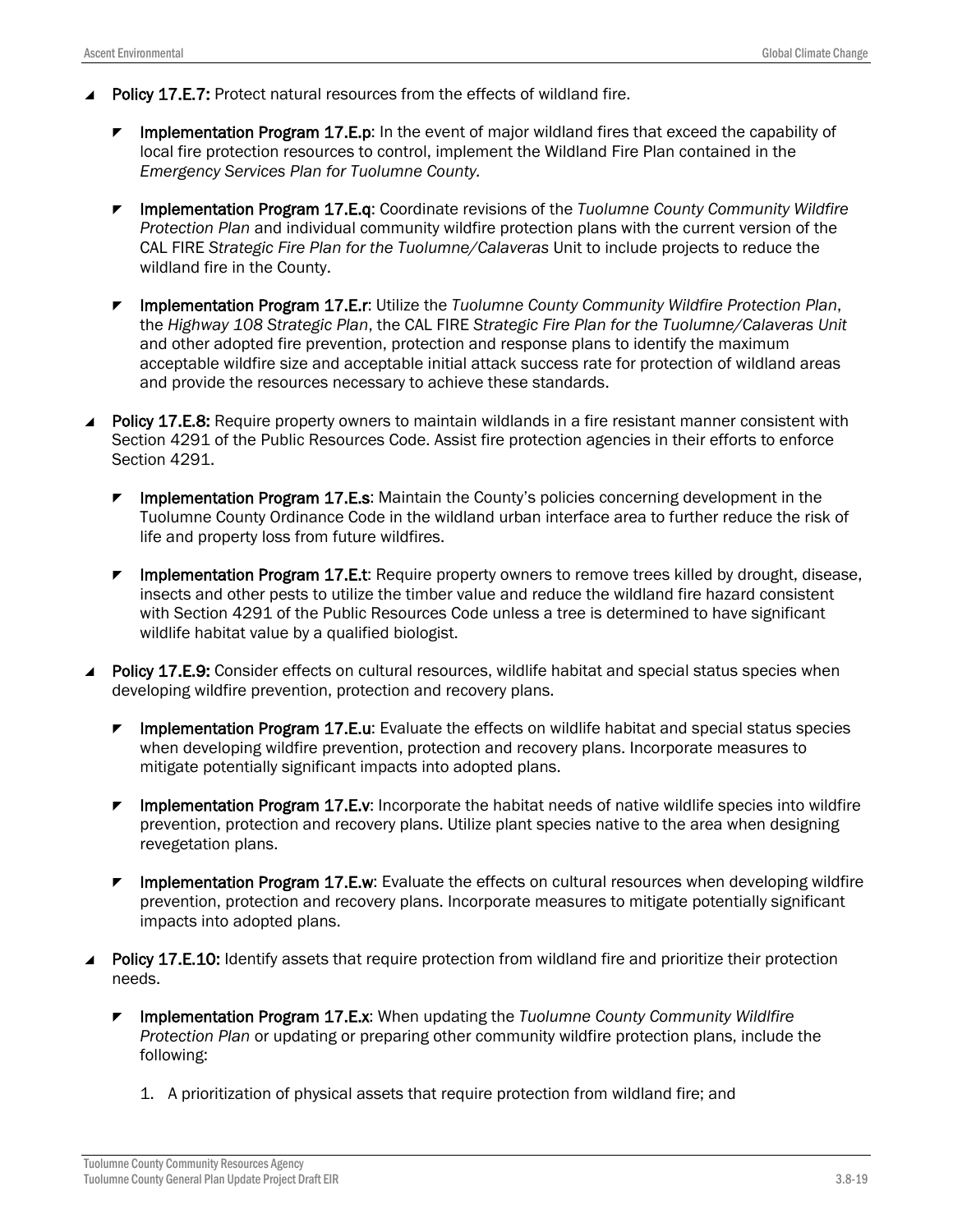- 2. Fire defense strategies that provide fire protection without dependence on air attack and could serve as safety zones for the public or emergency support personnel.
- **Policy 17.E.11:** Encourage resolution of conflicts between wildland fire protection and habitat conservation for wildlife.
	- Implementation Program 17.E.y: Coordinate with CAL FIRE, the Tuolumne County Fire Department and the California Department of Fish and Wildlife to identify acceptable levels of wildland fuel reduction in areas conserved for biological resources to mitigate impacts of development.
- Policy 17.E.12: Acknowledge that wildland areas provide natural resource values to the citizens of the County, visitors and other persons throughout the state, including watershed resources, timber resources, visual resources, carbon sequestration, wildlife habitat and special status species habitat.

### Climate Change Element

- Policy 18.A.1: Prepare a Climate Action Plan (CAP), or similar GHG emission reduction plan, that establishes a GHG reduction target consistent with the Senate Bill (SB) 32 goal to reduce statewide GHG emissions to 40 percent below 1990 levels by 2030. The CAP shall identify specific measures to reduce countywide emissions consistent with the established target and will also include adaptation strategies for the County to appropriately adjust to the environmental effects of climate change. Many of the measures in the CAP will overlap with and help implement goals, policies, and implementation programs identified in this General Plan.
	- Implementation Program 18.A.a: Include specific GHG emissions reduction measures in the CAP. Examples include, but are not limited to, the following:
		- **Incentivize energy efficiency improvements in existing buildings;**
		- Require energy audits for major additions to or alterations of existing buildings;
		- Require compliance with CALGreen Tier 1 Green Building standards and Tier 1 Building Energy Efficiency Standards for eligible alterations or additions to existing buildings;
		- Require compliance with CALGreen Tier 1 Green Building standards and Tier 1 standards for all new construction, and phase in Zero Net Energy (ZNE) standards for new construction;
		- Require new or replacement residential water heating systems to be electrically powered and/or alternatively fueled systems;
		- **Expand current renewable energy and green energy incentives and update local ordinances;**
		- Develop a program to offset project GHG emissions by retrofitting existing income-qualified homes and buildings;
		- Support waste-to-energy programs at landfills;
		- **IF Increase availability and accessibility of transit information;**
		- Support alternatives to private vehicle travel for visitors, such as shuttles;
		- Increase the supply of electric vehicle charging stations;
		- **Promote telecommuting at office-based businesses;**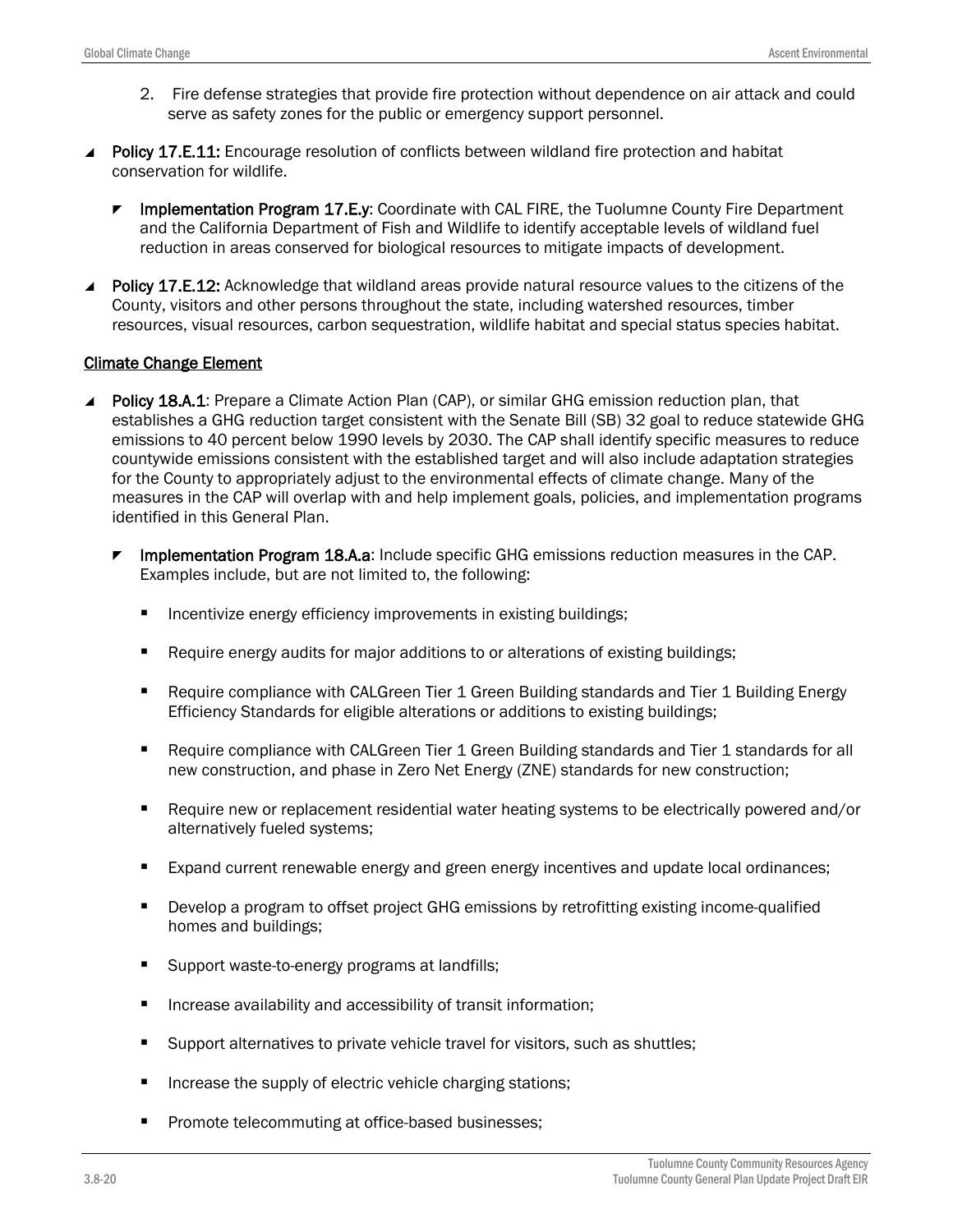- Encourage expansion of composting programs;
- **Establish a waste diversion goal that exceeds the State's 2020 75 percent target;**
- **Promote alternatives to open burning of biomass;**
- **Convert all stationary diesel or gas-powered irrigation pumps to electric pumps;**
- **Require Tier 4 equipment for all construction activity and forestry/mining operations by 2030;**
- Adopt a new water conservation ordinance for commercial and residential land uses limiting outdoor watering;
- Expedite and/or reduce permit fees associated with water conservation installations in existing facilities;
- **EXECUTE:** Require water audits for large new commercial or industrial projects and significant expansions of existing facilities;
- **E** Establish targets and enhanced programs for oak woodland and coniferous forest preservation and mandatory replanting;
- Refine protection guidelines for existing riparian lands to establish a no-net-loss goal;
- **Develop a program to require repurposing of usable lumber from trees removed due to land** conversion to avoid wood burning;
- **Promote the sale and consumption of locally-grown foods and/or products; and**
- **Establish and local carbon offset program.**
- Implementation Program 18.A.b: Include specific adaptation strategies in the CAP. Examples include, but are not limited to the following:
	- Identify critical infrastructure vulnerable to extreme heat events;
	- **Develop outreach programs for outdoor workers to prevent heat-related illness;**
	- Educate residents on heat-related illness prevention;
	- Encourage installation of cool roof technologies and rooftop gardens;
	- Explore options to incorporate cool pavement technology;
	- Improve parking lot shading and landscaping;
	- **E** Establish an Excessive Heat Emergency Response Plan;
	- **If all identify locations that are newly at risk or at higher risk for wildland fire hazard;**
	- Identify critical infrastructure vulnerable to wildland fire;
	- **Evaluate vulnerabilities of water supply systems and networks;**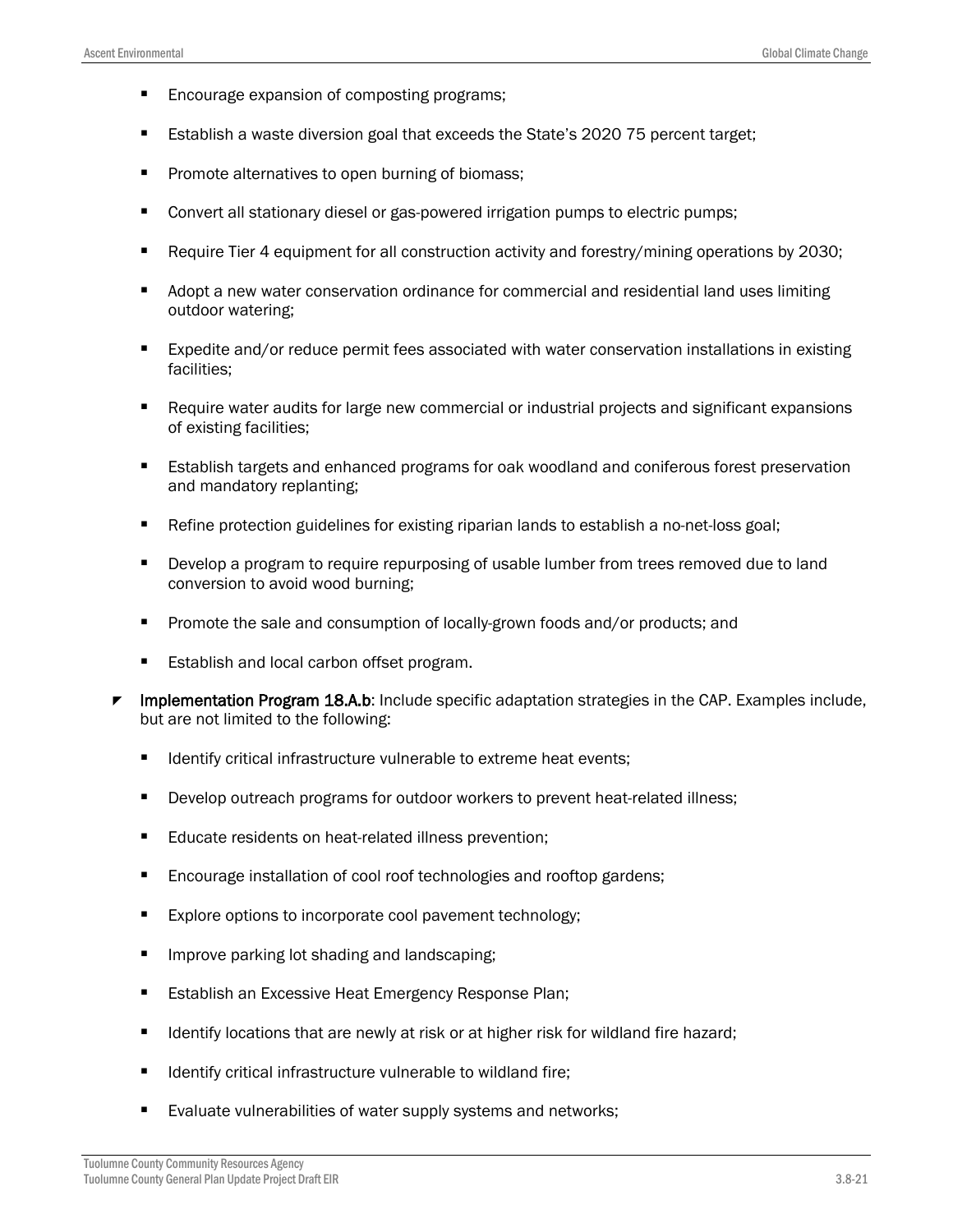- Consider innovative options to meet future water demand;
- **Promote use of rainwater catchment and storage systems;**
- **Collaborate with agencies to identify future water supplies and explore alternative supply** sources; and
- **Pursue grant funding for water resource planning projects.**
- $\blacktriangleright$  Implementation Program 18.A.c: Consider preparing a CAP that meets the criteria for CEOA Guidelines section 15183.5, which provides for tiering and streamlining opportunities.
- **F** Implementation Program 18.A.d: Adopt and begin implementing the CAP prior to 2020.
- ▲ Policy 18.A.2: Continue to implement, prior to adoption of the CAP, the Tuolumne County Regional Blueprint Greenhouse Gas Study (January 2012) (including any updates) to reduce GHG emissions to 1990 levels by 2020 pursuant to Assembly Bill 32. The 2012 Greenhouse Gas Study will be considered superseded by the CAP once it is adopted.
- Policy 18.A.3: Continue to implement the policies and strategies identified in the 2016 Final Regional Transportation Plan, including the Rural Sustainable Strategies.
- **Policy 18.A.4:** Recognize that climate change may affect air quality and water quality creating health and safety hazards.
	- **F** Implementation Program 18.A.e: Adopt local policies and programs and seek funding and support efforts by local, regional, State and Federal agencies and others to develop policies and manage programs that allow the County to adapt to extreme climate change effects, such as prolonged drought and flooding.
	- $\blacktriangleright$  Implementation Program 18.A.f: Prepare for potential climate change effects on water resources, such as prolonged drought and flooding, by working with water agencies to implement measures to reduce water consumption, expand water storage capacity, protect water quality, and explore and promote more diverse sources of water.
	- **F** Implementation Program 18.A.g: Prepare for potential climate change effects on water resources by working to implement measures to reduce water consumption, expand emergency water storage capacity, protect water quality, and explore and promote more diverse sources of water.
	- **F** Implementation Program 18.A.h: Participate in inter-agency and/or inter-jurisdictional meetings and planning activities to identify and periodically reassess regional climate change vulnerabilities.
	- Implementation Program 18.A.i: Collaborate with community-based organization partners, such as health care providers, mental health providers and public health advocates, to disseminate climate change health impact information, promote good health, and public preparedness and emergency response.
- **Policy 18.A.5:** Promote energy efficiency and alternative energy while reducing energy demand.
	- **Implementation Program 18.A.j:** Facilitate voluntary energy efficient retrofits in existing structures by connecting home and business-owners with technical and financial assistance, such as Federal, State, and utility rebates, and tax credits, through the County's or Tuolumne County Transportation Council's website.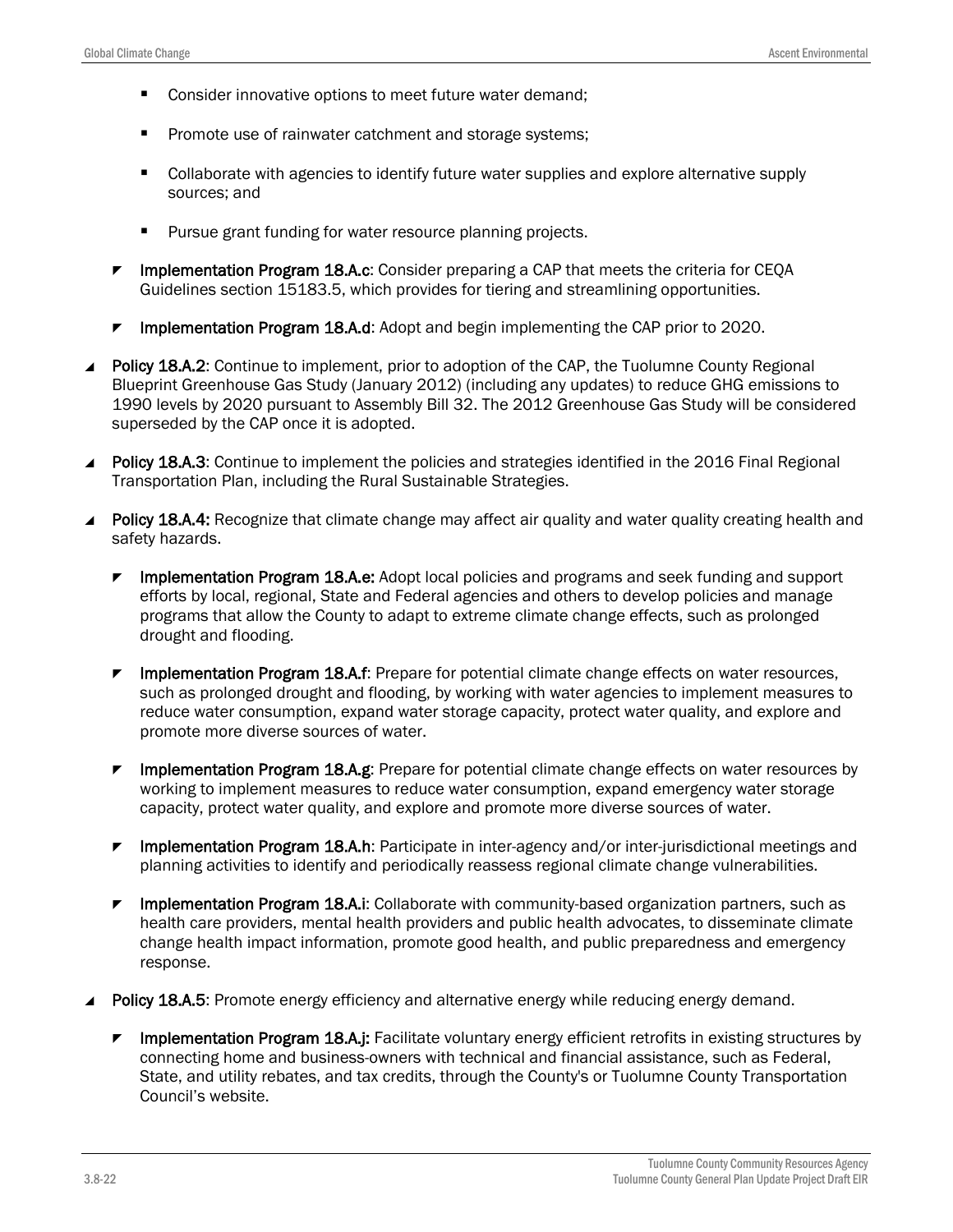- Implementation Program 18.A.k: Work with Pacific Gas and Electric Company and other electric utility providers to promote voluntary upgrades to energy-efficient technology and products through campaigns targeted at residents and local businesses, ENERGY STAR® appliance change-out programs, and incentives, such as give-a-ways or Federal/State/utility rebates.
- $\blacktriangleright$  Implementation Program 18.A.I: Work with Pacific Gas and Electric Company and other electric utility providers to encourage local businesses and public agencies to install energy conserving technologies, such as occupancy sensors, and implement energy conserving policies, such as "lights out at night."
- $\blacktriangleright$  Implementation Program 18.A.m: Reduce the energy demand of public facilities and conserve electricity through the following: a) retrofitting County owned or operated street, traffic signal, and other outdoor lights with energy efficient light emitting diode (LED) lamps; b) retrofitting heating and cooling systems to optimize efficiency, such as replacing HVAC systems; and c) replacing old appliances and technologies with ENERGY STAR® products. Obtain funding for and install renewable energy technologies on public property.
- $\blacktriangleright$  Implementation Program 18.A.n: Work with Pacific Gas and Electric Company and other electric utility providers to educate residents and businesses about Smart Meters, how to monitor electricity use, and the potential benefits associated with Smart Meters.
- $\blacktriangleright$  Implementation Program 18.A.o: Work with Pacific Gas and Electric Company and other electric utility providers to promote the use of financial incentives, such as Federal/State/utility rebate and, tax credits, for the voluntary installation of "cool roofs" on existing structures, such as ENERGY STAR® roof products, that have a high solar and thermal reflectance.
- **F** Implementation Program 18.A.p: Encourage the use of electric lawnmowers and leaf blowers over those powered by gasoline.
- **F** Implementation Program 18.A.q: Encourage the incorporation of energy conservation into the design of residential and commercial buildings; such as Tier 1 and Tier 2 of the Green Building Code.
- **F** Implementation Program 18.A.r: Encourage the use of deciduous landscape trees near new development to provide shade during the hot summer months and allow solar warming during the cold winter months.
- **F** Implementation Program 18.A.s: Support the use of alternative energy vehicles by encouraging new development to install electric charging stations for passenger vehicles, in particular at high use and density areas.
- **F** Implementation Program 18.A.t: Support development of electric charging stations for passenger vehicles, in particular near transit stop locations and high use parking areas.
- Policy 18.A.6: Encourage the use of solar power and other innovative energy sources as alternatives to more traditional forms of energy.
	- $\blacktriangleright$  Implementation Program 18.A.u: Promote Federal, State, and utility incentives, such as rebates, vouchers, and tax credits, and consider participating in a Property Assessed Clean Energy (PACE) program under AB 811 to provide property owners financing for solar photovoltaic systems.

Implementation Program 18.A.v: Assist landowners wishing to utilize solar power and other alternatives by offering information on the requirements for their use in building codes.

Implementation Program 18.A.w: Promote Federal, State, and utility financial incentives, such as rebates, vouchers and tax credits, to facilitate the installation of solar water heaters in homes.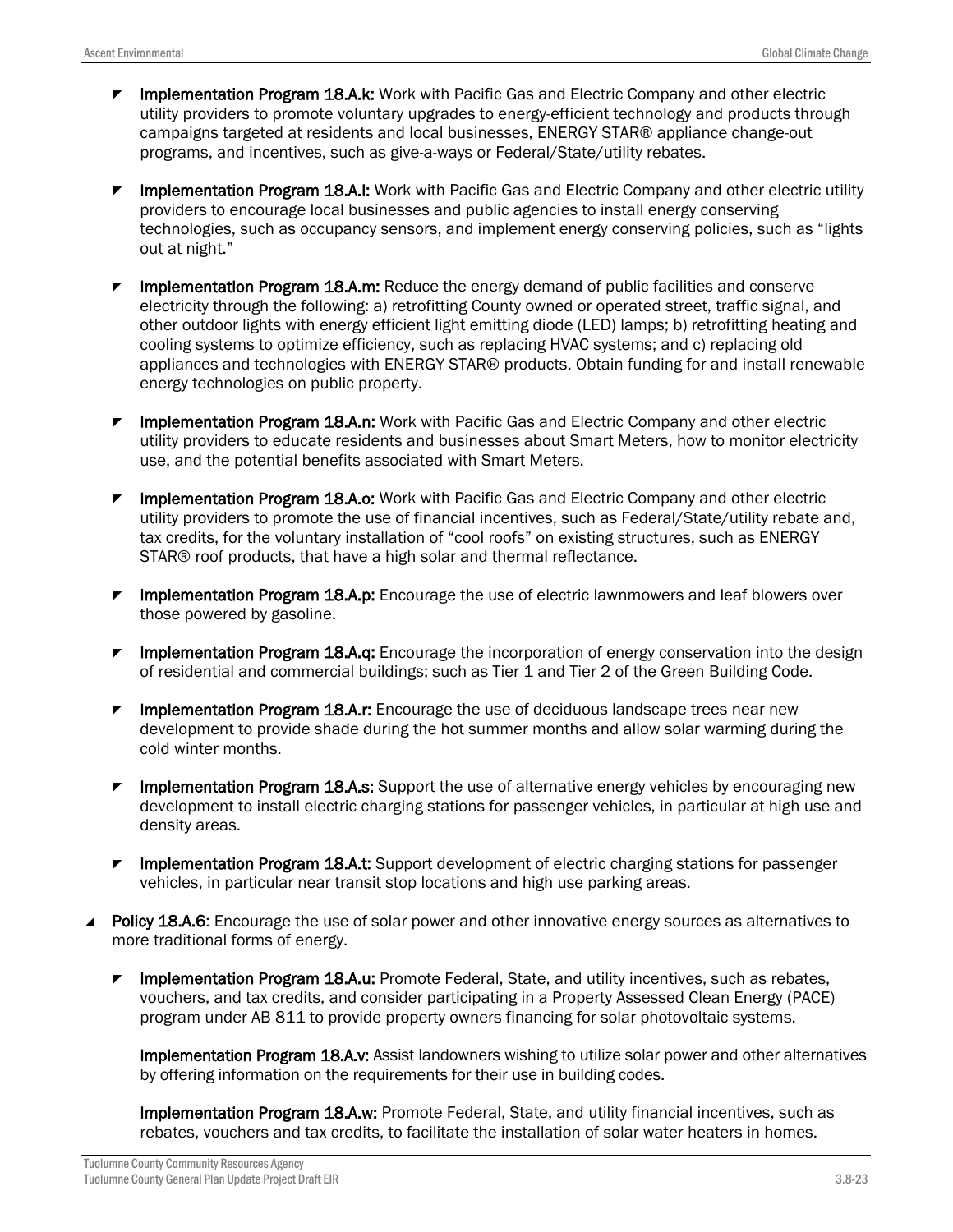**Policy 18.A.7:** Encourage reduced consumption of fossil fuel energy by promoting alternative transportation methods and encouraging pedestrian oriented development to reduce the use of motor vehicles. See the Transportation Element and the Community Development and Design Element for a detailed listing of policies and implementation programs.

# PROJECT IMPACTS

This section presents a programmatic-level analysis of potential impacts associated with global climate change from development facilitated by implementation of the proposed General Plan Update. Evaluation of environmental impacts associated with the General Plan Update considers the development that would be facilitated by the General Plan Update, in accordance with goals, policies, and implementation programs, to accommodate projected growth in the County. It should be noted that the County's population is projected to grow by 0.6 percent annually over the planning horizon (2040). As discussed in detail in Chapter 2, "Project Description," and the introduction to Chapter 3, this is a relatively low amount of growth.

Global climate change is inherently a cumulative issue, as the GHG emissions of individual projects cannot be shown to have any material effect on global climate. Thus, the impact of the projected development under the General Plan Update to climate change is addressed only as a cumulative impact.

## Impact 3.8-1: Generation of GHG Emissions, either Directly or Indirectly

Projected development under the General Plan Update would include construction and operational activities associated with the development of new land uses, both resulting in the generation of GHG emissions. Projected development under the General Plan Update would result in annual GHG emissions of 5.2 MTCO<sub>2</sub>e per service population in Tuolumne County by 2040 and would remain above the 2040 statewide target of 3.1 MTCO<sub>2</sub>e per service population established for this analysis. As a result, the General Plan Update would result in a considerable increase in GHG emissions and would conflict with the state's 2017 Scoping Plan which was adopted for the purpose of reducing GHG emissions. The General Plan Update includes a number of goals, policies, and implementation programs which would reduce GHG emissions associated new land uses. Policy 18.A.1 in the Climate Change chapter requires the development of a CAP with a target of reducing GHG emissions consistent with statewide targets. However, it is unknown whether the CAP would be fully implemented and, in turn, reduce countywide emissions consistent with state targets. Therefore, this impact would be significant.

Projected development under the General Plan Update would result in the development of various new land uses in the County, resulting in an overall net increase in population, housing units, and commercial and industrial square footage. Table 2-6 in the Project Description of this EIR provides a full list of the land use increases that would occur as a result of the General Plan Update. Construction and operational emissions are shown below.

### Construction Emissions

Development consistent with the General Plan Update would result in associated construction activities. The development of these land uses would generate GHG emissions from the use of heavy-duty construction equipment, haul truck trips to and from projects being developed, and construction worker commute trips. GHG emissions associated with construction activity would vary depending on the type and size of land uses being developed. Construction-related GHG emissions would be temporary and intermittent in nature for any given project but when considered for the projected development under the General Plan Update, construction emissions could be cumulatively considerable. Table 3.8-1 provides a summary of the total construction-related emissions that would occur as a result of new land uses.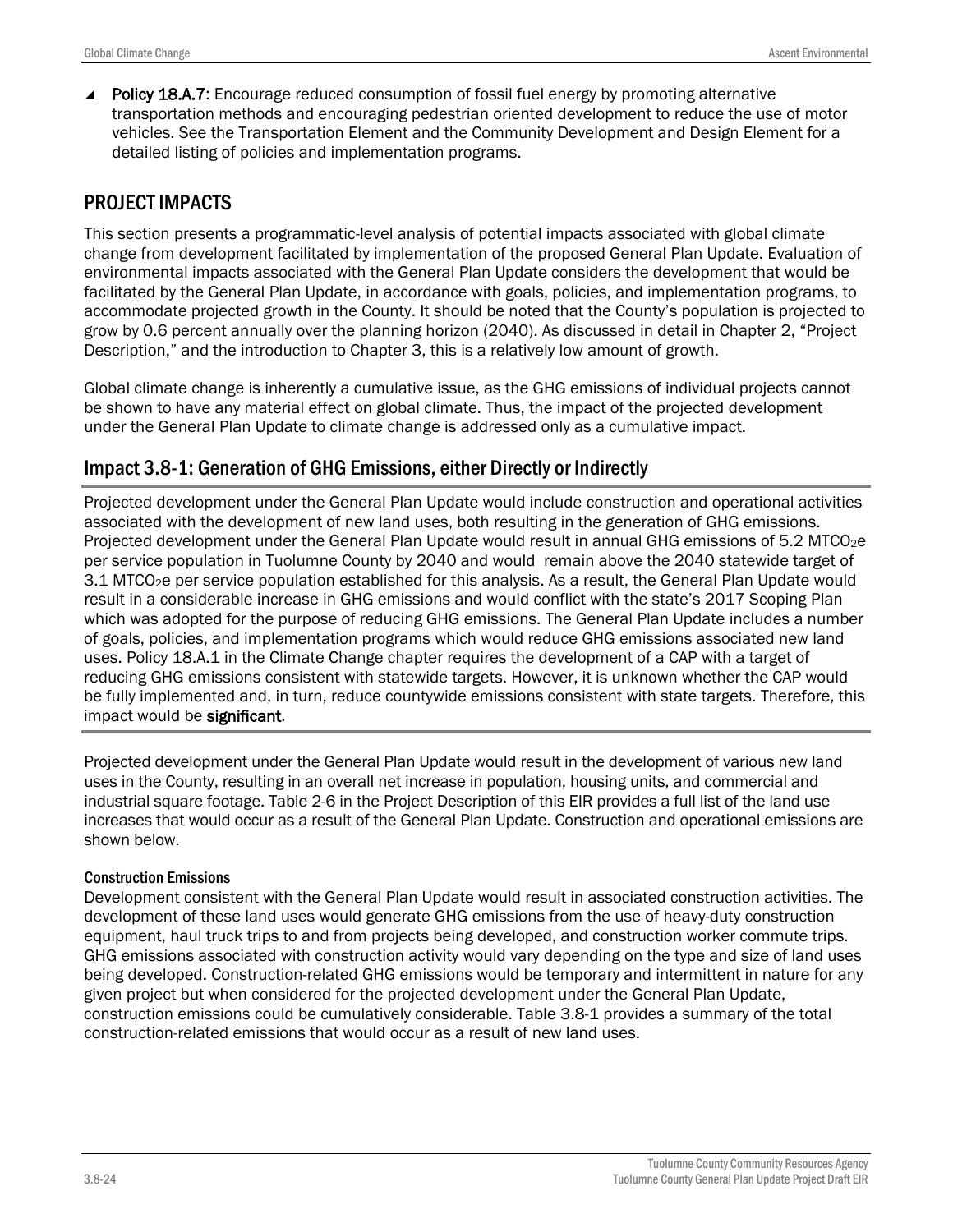| 1able 3.8-1<br>Construction Related GHG Emissions Through 2040   |                     |
|------------------------------------------------------------------|---------------------|
| Scenario                                                         | MTCO <sub>2</sub> e |
| <b>Total Construction Emissions</b>                              | 19.255              |
| Annual Construction Emissions 2019-2040                          | 917                 |
| Note: $MTCO2e$ = metric tons carbon dioxide equivalent per year. |                     |
| Source: Modeling performed by Ascent Environmental in 2018       |                     |

#### Table 3.8-1 Construction Related GHG Emissions Through 2040

#### Operational Emissions

Projected development under the General Plan Update would include residential, commercial and industrial uses, as well as other development. Activity associated with the operation of these land uses would result in project-generated vehicle trips (i.e., project-generated VMT); area-source emissions from operation of landscape maintenance equipment; energy-source emissions from the consumption of electricity and natural gas; water-source emissions from water use and the conveyance and treatment of wastewater; and waste-source emissions from the transport and disposal of solid waste. GHG emissions associated with each land use would vary based on the activities that would occur and by the size and type of each land use. Table 3.8-2 provides a summary of the total operational GHG emissions at the 2040 horizon year of the General Plan Update.

| <b>Table 3.8-2</b><br><b>Operational Greenhouse Gas Emissions at Planning Horizon Year 2040</b> |                                           |                          |
|-------------------------------------------------------------------------------------------------|-------------------------------------------|--------------------------|
|                                                                                                 | Category                                  | MTCO <sub>2</sub> e/year |
|                                                                                                 | Area                                      | 3,835                    |
|                                                                                                 | <b>Energy Use</b>                         | 11,956                   |
|                                                                                                 | Mobile-Source                             | 35,116                   |
|                                                                                                 | Waste Generation                          | 2,337                    |
|                                                                                                 | Water-Related                             | 1,316                    |
|                                                                                                 | <b>Total Annual Operational Emissions</b> | 54,561                   |
|                                                                                                 | <b>Amortized Construction Emissions</b>   | 917                      |
|                                                                                                 | <b>Total Annual Project Emissions</b>     | 55,478                   |
| Notes: Totals may not add due to rounding.                                                      |                                           |                          |

 $CO<sub>2</sub>e =$  carbon dioxide equivalent; MT = metric tons.

See Appendix C for detailed input parameters and modeling results.

Source: Modeling performed by Ascent Environmental in 2018

As discussed above and shown in Table 3.8-1 and Table 3.8-2, projected development under the General Plan Update would result in construction and operational GHG emissions totaling 55.478 MTCO<sub>2</sub>e/year. As shown in Table 3.8-3, based on population projections included in Table 2-4 in Chapter 2, "Project Description," an increase of 8,906 new residents by 2040 is projected under the General Plan Update. Based on information provided by Tuolumne County staff, the General Plan Update would result in 1,735 jobs by 2040, resulting in a service population (residents plus employment) for the General Plan Update of 10,641. Based on estimated annual GHG emissions resulting from projected development under the General Plan Update, this would result in annual emissions of 5.2 MTCO<sub>2</sub>e per service population in Tuolumne County by 2040, above the 3.1 MTCO<sub>2</sub>e per service population target calculated as the threshold of significance for this Recirculated Draft EIR.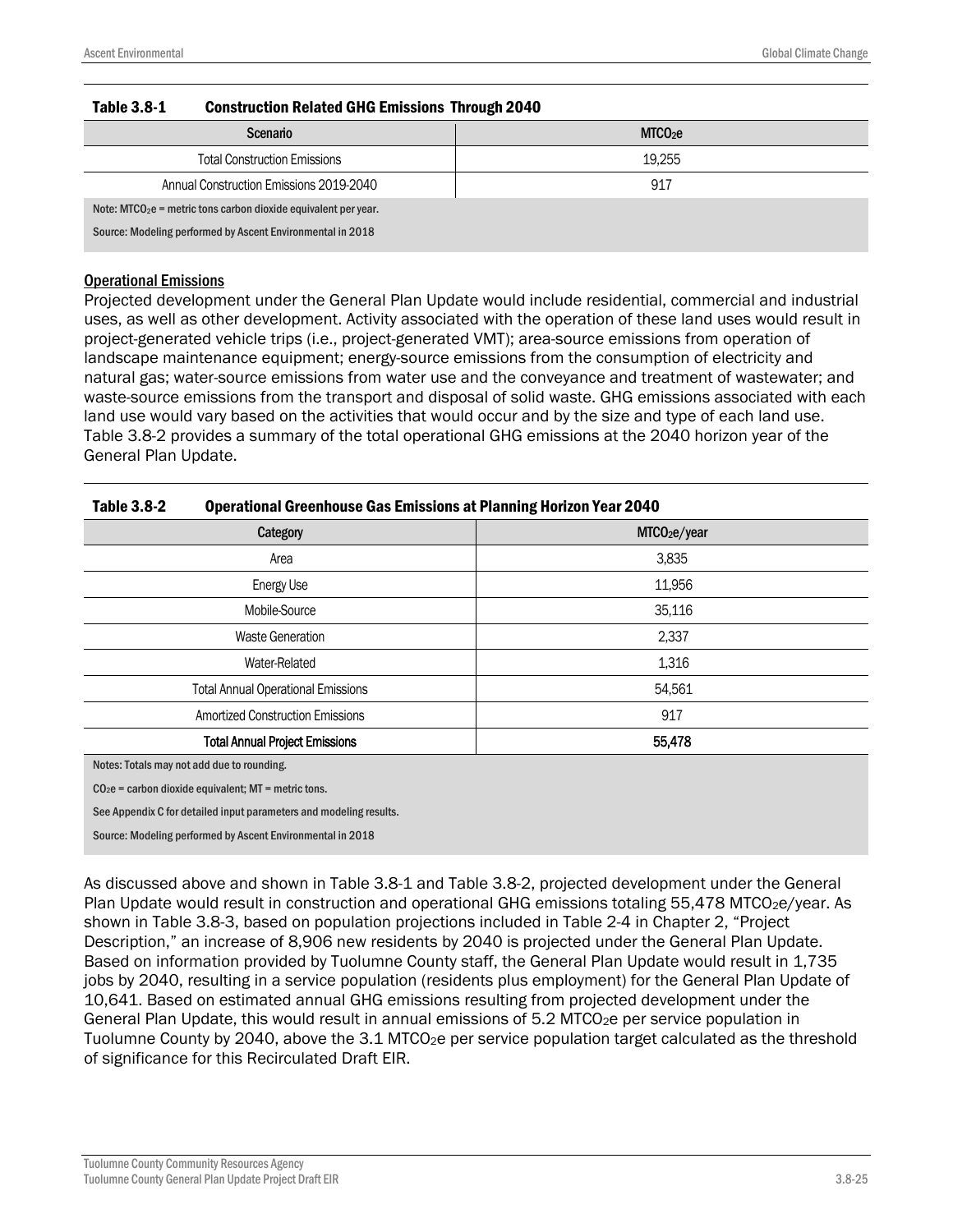| <b>General Plan Update - GHG per Service Population (2040)</b><br><b>Table 3.8-3</b> |                                                                                                                    |        |
|--------------------------------------------------------------------------------------|--------------------------------------------------------------------------------------------------------------------|--------|
|                                                                                      | Category                                                                                                           |        |
|                                                                                      | Net Increase in County Population by 2040 (Residents)                                                              | 8,906  |
|                                                                                      | Net Increase in County Employment by 2040 (Employees)                                                              | 1.735  |
|                                                                                      | Total Service Population by 2040 (Residents + Employees)                                                           | 10.641 |
| Total Annual Project GHG Emissions (MTCO2e/year)                                     |                                                                                                                    | 55.478 |
| GHG Emissions per Service Population (MTCO2e/year)                                   |                                                                                                                    | 5.2    |
| Statewide Service Population Threshold for 2040 (MTCO2e/year)                        |                                                                                                                    | 3.1    |
|                                                                                      | Notes: Totals may not add due to rounding: /vear = per year: $CO2e$ = carbon dioxide equivalent: MT = metric tons. |        |

Notes: Totals may not add due to rounding; /year = per year; CO $_2$ e = carbon dioxide equivalent; MT = metric tons.

See Appendix C for detailed input parameters and modeling results.

Source: Modeling performed by Ascent Environmental in 2018

Therefore, the General Plan Update would result in a substantial increase in GHG emissions and its GHG emissions trajectory would exceed what is needed to attain the statewide targets established in SB 32 and EO S-3-05. Although, the General Plan Update is estimated to result in an in increase GHG emissions, the General Plan Update also includes a number of policies that would reduce GHG emissions from the various emissions sources as the County continues to grow. The following discussions include the policies which would reduce the GHG emissions from each emissions source.

#### Mobile Source Emissions

As shown above, mobile source emissions are the largest emissions source associated with projected development under the General Plan Update and would emit an estimated 35,116 MTCO<sub>2</sub>e/year. Mobile source emissions are associated with vehicle trips from new residents in the County, as well as trips to and from new non-residential land uses projected to be developed under the General Plan Update. As highlighted in the Methods of Analysis section, the General Plan Update includes policies that would specifically reduce mobile source GHG emissions. In the Transportation Element, Policy 4.B.1 through Policy 4.B.6 and associated implementation programs are focused on reducing VMT in the County and the promotion of alternative modes of transportation, such as biking and walking, through the incorporation of bicycle and pedestrian facilities into new development projects. Strategies from these policies include the development of bikeways throughout the County, requirements for pedestrian and other facilities in new development projects, and the promotion of new pedestrian and bicycle facility connections between identified communities in the County.

In the Air Quality Element, Policy 15.B.1 and Policy 15.B.2 focus on the promotion of new land uses that would reduce traffic congestion and VMT associated with future development. This includes prioritizing future development in identified communities in an effort to increase residential densities and encourage trips made by walking and biking. In the Climate Change Element, Policy 18.A.3 directs the continued implementation of the 2016 RTP, while Policy 18.A.7 calls for the reduction of fossil fuel use within the County's transportation system by promoting pedestrian-oriented development. The combination of these policies would serve to address transportation emissions as the County continues to grow during the planning horizon of the General Plan Update.

In addition to the policies included in the General Plan Update which would reduce transportation-related GHG emissions, current state regulations that address transportation-related GHG emissions, including AB 1403 (Clean Car Standards) and CARB's Advance Clear Car Program will also help to reduce transportationrelated GHG emissions in the County. Based on information included in the traffic study conducted for this Recirculated Draft EIR (Woods Rodgers 2016), daily VMT in the County in 2015 was 1,829,654, resulting in annual emissions of 324,264 MTCO<sub>2</sub>e. The projected daily VMT in the County for 2040, as shown in the traffic study and which incorporates projected development under the General Plan Update, would be 2,152,846, but would result in annual emissions of only 233,917 MTCO<sub>2</sub>e, a reduction of 90,293 MTCO<sub>2</sub>e.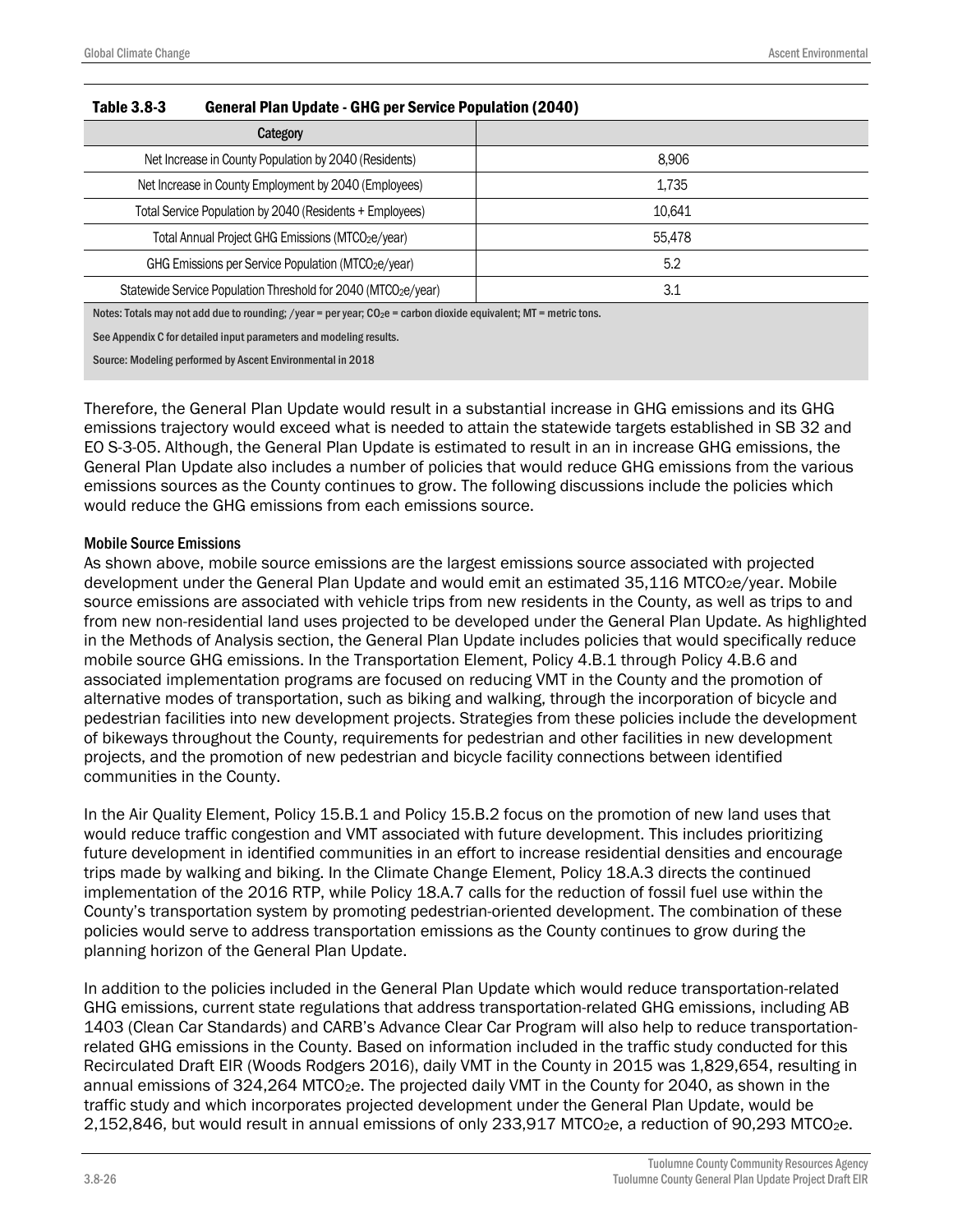Although the projected daily VMT in the County would increase over baseline conditions by 2040, the annual emissions associated with this VMT would decrease due to the implementation of the aforementioned state regulations.

### Energy Use Emissions Policies

Projected development under the General Plan Update would result in GHG emissions associated with energy use, including indirect emissions from the consumption of electricity as well as the combustion of propane and heating oil. As shown in Table 3.8-2, projected development under the General Plan Update would generate 11,956 MTCO<sub>2</sub>e/year related to energy use. However, in the Climate Change Element, Policy 18.A.3, Policy 18.A.5, and their associated implementation programs specifically address GHG emissions associated with energy consumption. These policies focus specifically on energy efficiency improvements and the use of renewable energy resources for existing and future land uses in the County.

### County Climate Action Plan

The Climate Change Element includes policies to ensure the County remains consistent with the statewide GHG reduction targets. Goal 18.A is to "Reduce Greenhouse Gas (GHG) emissions from community activities and County government facilities and operations within the County to support the state's efforts under Assembly Bill 32 and other state and federal mandates to mitigate the County's GHG emissions impacts." Included under Goal 18.A, Policy 18.A.1 states that the County will:

Prepare a Climate Action Plan (CAP), or similar GHG emission reduction plan, that establishes a GHG reduction target consistent with the Senate Bill (SB) 32 goal to reduce statewide GHG emissions to 40 percent below 1990 levels by 2030. The CAP shall identify specific measures to reduce countywide emissions consistent with the established target and will also include adaptation strategies for the County to appropriately adjust to the environmental effects of climate change.

The implementation programs under Policy 18.A.1 also provide a list of potential measures that would be included in the CAP and ensure the County endeavors to reduce countywide emissions consistent with the established statewide targets. Although a CAP or similar GHG reduction plan has not been developed yet, once adopted, the CAP will implement goals, policies, and implementation programs (identified through the CAP development process) that would put the County on track to meeting established GHG reduction targets. Additionally, in 2012, the County adopted the Tuolumne County Regional Blueprint Greenhouse Gas Study, which includes various GHG mitigation policies which are discussed in Section 3.8.2, "Regulatory Setting." The information and suggested strategies included the Tuolumne County Regional Blueprint Greenhouse Gas Study would also help to inform the policies included in the County's forthcoming CAP or similar GHG reduction plan.

### **Conclusion**

As discussed above and highlighted in the Methods of Analysis section, the General Plan Update includes a number of policies which would reduce GHG emissions associated with transportation activity and energy use as a result of new land uses. However, it is unknown whether the policies would reduce GHG emissions to the degree needed to achieve the statewide 3.1 MTCO<sub>2</sub>e service population threshold by 2040. Therefore, projected development under the General Plan Update could result in an increase in GHG emissions and could conflict with state's 2017 Scoping Plan, which was adopted for the purpose of reducing GHG emissions.

Implementation of the General Plan Update and associated policies may result in some GHG reductions, although it is unknown whether these policies would achieve reductions consistent with statewide targets. Policy 18.A.1 of the General Plan Update requires the preparation of a CAP, or similar GHG reduction plan. As specified in the Policy 18.A.1, the CAP would include a set of measures, which when fully implemented, would ensure that countywide emissions would be reduced consistent with the SB 32 goals to reduce statewide GHG emissions to 40 percent below 1990 levels by 2030. If achieved, this would demonstrate efforts towards achieving the statewide reduction target for 2050. However, as of writing this document, a CAP or similar GHG reduction plan has not been adopted by the County and cannot therefore be relied upon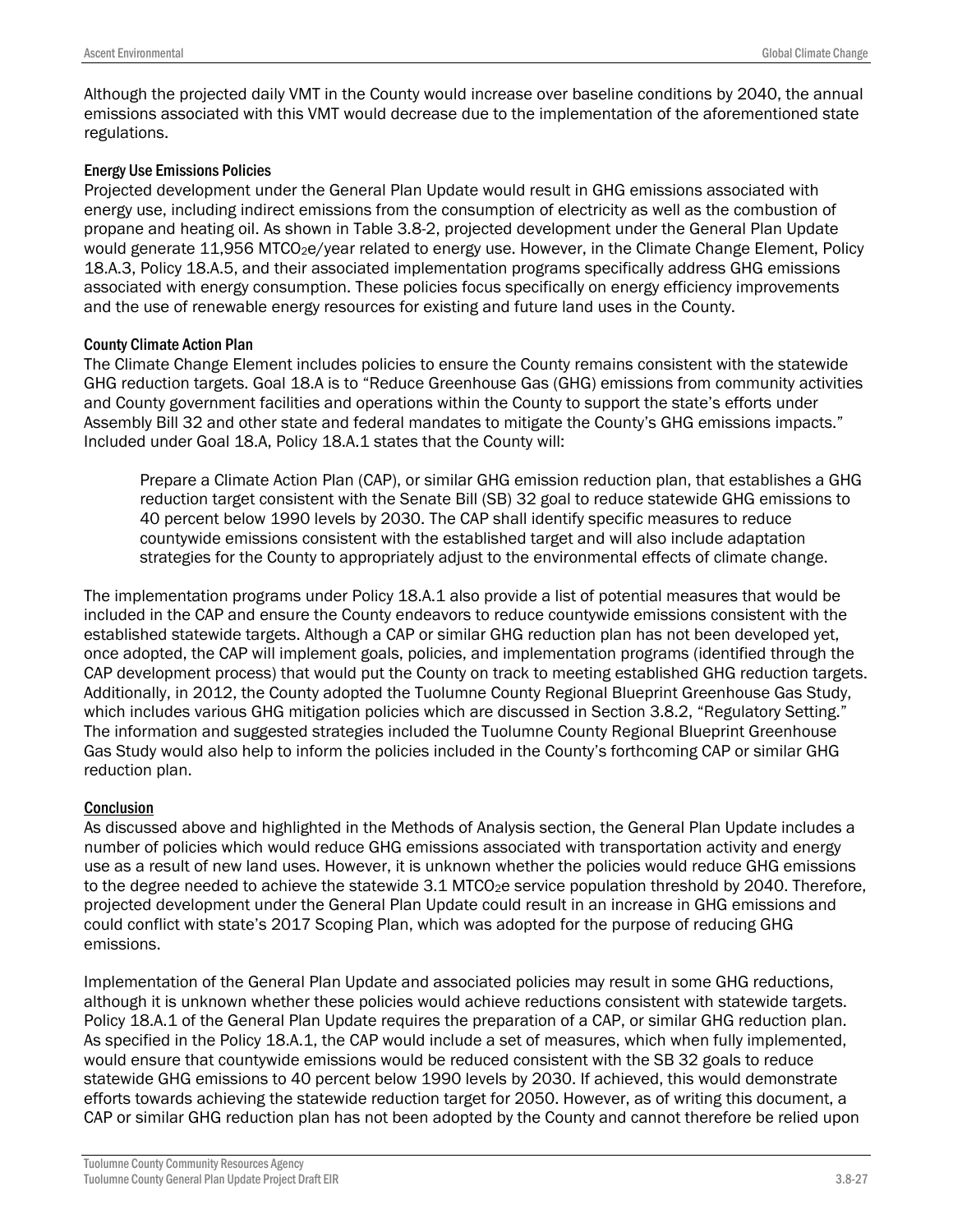to attain the 2040 GHG targets. Projected development under the General Plan Update would result in a substantial increase in GHG emissions. This impact would be significant.

### Mitigation Measures

Mitigation Measure 3.8-1 adds additional measures to these implementation programs for the County to consider including in its CAP.

## Mitigation Measure 3.8-1: Revise Implementation Program 18.A.a

The County will revise Implementation Program 18.A.a as follows to include the following GHG emissions reduction measures in the list of potential measures to include in the CAP.

- Implementation Program 18.A.a: Include specific GHG emissions reduction measures in the CAP. Examples include:
	- $\blacktriangleright$  Foster land use intensity near, along with connectivity to, retail and employment centers and services to reduce vehicle miles travelled and increase the efficiency of delivery services through adoption and implementation of smart growth principles and policies;
	- $\blacksquare$  Improve the local jobs/housing balance to reduce vehicle miles travelled;
	- $\blacktriangleright$  Incentivize energy efficiency improvements in existing buildings;
	- $\blacktriangleright$  Require energy audits for major additions to or alterations of existing buildings;
	- Require compliance with CALGreen Tier 1 Green Building standards and Tier 1 Building Energy Efficiency Standards for eligible alterations or additions to existing buildings;
	- Require compliance with CALGreen Tier  $1$  Green Building standards and Tier  $1$  standards for all new construction, and phase in Zero Net Energy (ZNE) standards for new construction;
	- $\blacktriangleright$  Require new or replacement residential water heating systems to be electrically powered and/or alternatively fueled systems;
	- Expand current renewable energy and green energy incentives and update local ordinances;
	- **P** Develop a program to offset project GHG emissions by retrofitting existing income-qualified homes and buildings;
	- $\blacktriangleright$  Support waste-to-energy programs at landfills;
	- Increase availability and accessibility of transit information;
	- Support alternatives to private vehicle travel for visitors, such as shuttles;
	- $\blacktriangleright$  Increase the supply of electric vehicle charging stations;
	- $\blacktriangleright$  Promote telecommuting at office-based businesses;
	- $\blacktriangleright$  Encourage expansion of composting programs;
	- $\blacktriangleright$  Establish a waste diversion goal that exceeds the State's 2020 75 percent target;
	- Identify potential sites for renewable energy facilities and transmission lines;
	- Promote recycling to reduce waste and energy consumption;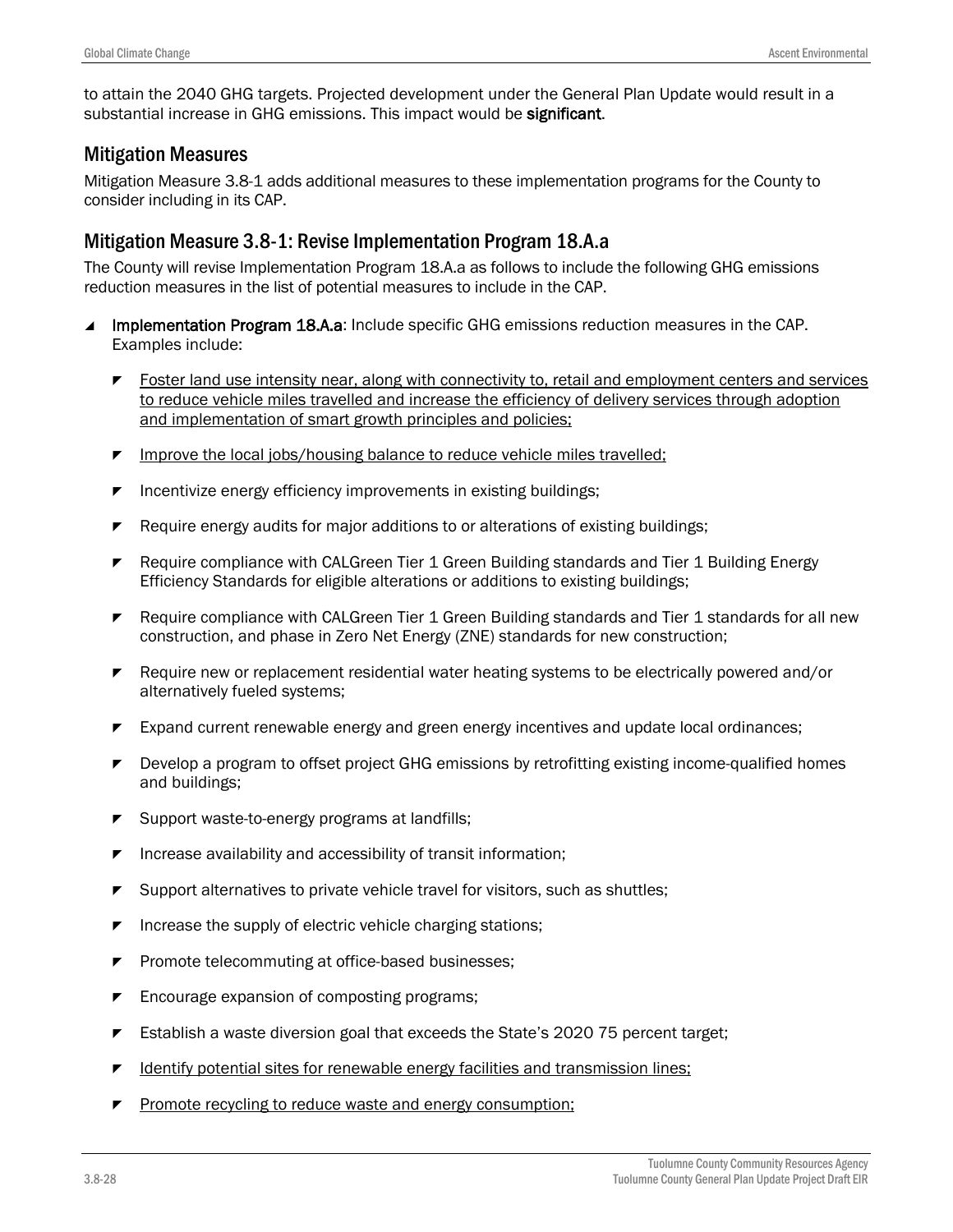- $\blacktriangleright$  Identify appropriate sites for waste recovery facilities to minimize escape of GHGs;
- **Convert all stationary diesel or gas-powered irrigation pumps to electric pumps;**
- **P** Require Tier 4 equipment for all construction activity and forestry/mining operations by 2030;
- Adopt a new water conservation ordinance for commercial and residential land uses limiting outdoor watering;
- $\blacktriangleright$  Expedite and/or reduce permit fees associated with water conservation installations in existing facilities;
- $\blacktriangleright$  Require water audits for large new commercial or industrial projects and significant expansions of existing facilities;
- ▼ Conserve natural lands for carbon sequestration;
- **Establish targets and enhanced programs for oak woodland and coniferous forest preservation and** mandatory replanting;
- $\blacktriangleright$  Refine protection guidelines for existing riparian lands to establish a no-net-loss goal;
- **P** Develop a program to require repurposing of usable lumber from trees removed due to land conversion to avoid wood burning;
- $\blacktriangleright$  Promote the sale and consumption of locally-grown foods and/or products;
- $\blacktriangleright$  Establish and local carbon offset program;
- $\blacktriangleright$  Identify lands suitable for wind power generation;
- **Promote alternatives to open burning of biomass, including exploring the feasibility of the** development of a biomass power plant in the County;
- Provide economic incentives and creative financing for renewable energy projects;
- Pursue incentives, grants, and creative financing for projects that improve energy efficiency;
- $\blacktriangleright$  Prepare and implement a comprehensive plan to improve energy efficiency of municipal facilities;
- $\blacktriangleright$  Develop a program to promote forest health and enhance the carbon sequestration potential of forests in the County.
- $\triangleright$  Establish a coordinated, creative public outreach campaign, including publicizing the importance of reducing GHG emissions and steps community members can take to reduce their individual impacts;
- $\blacktriangleright$  Install renewable energy systems at municipal facilities including solar photovoltaic systems on municipal roofs and solar water heating;
- **Ensure that County staff receive appropriate training and support to implement objectives and** policies to reduce GHG emissions included in the County CAP;
- Evaluate the feasibility and effectiveness of using Community Choice Aggregation as a model for providing renewable energy to meet the community's electricity needs, including potential partnerships with other jurisdictions;
- Identify and remove or otherwise address barriers to renewable energy production including revisions to the County's building and development codes, design guidelines, and zoning ordinances;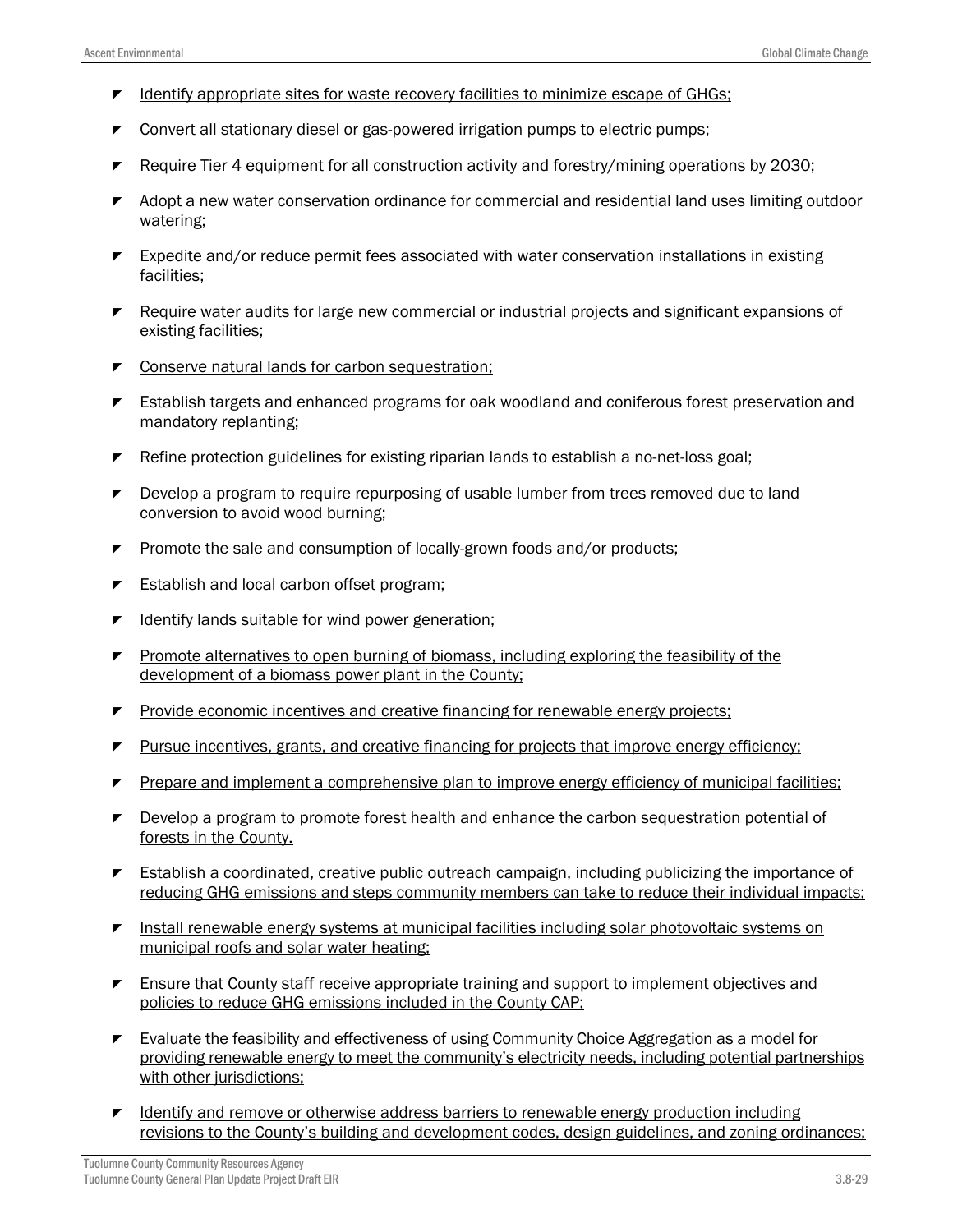- Provide information, marketing, training and technical assistance regarding green building practices and renewable energy systems;
- Identify and remove regulatory or procedural barriers to implementing green building practices within the County, such as updating codes, guidelines, and zoning, and ensure that all plan review and building inspection staff are trained in green building materials, practices, and techniques; and
- **Establish menus and check-lists for developers and contractors to ensure water-efficient infrastructure** and technology are used in new construction, including low-flow toilets and shower heads, moisturesensing irrigation, and other such advances.

### Significance after Mitigation

Because the County is rural with varied topography, and because 77 percent of the total land in the County is under the jurisdiction of a state or federal agency, certain types of GHG reduction measures, such as those tailored to high-density urban areas, are not appropriate or feasible in Tuolumne County.

The GHG reduction measures included in Mitigation Measure 3.8-1 are appropriately suited to the rural characteristics of the County and would more effectively achieve GHG reductions. The General Plan Update is the culmination of many years of planning and discussion during which the County carefully weighed competing interests in the County to create a proposed set of policies and programs that meet the County's particular objectives.

As discussed above, the General Plan Update includes a number of policies that would help to reduce GHG emissions associated with projected development under the General Plan Update. These include policies which would reduce GHG emissions from the two largest emissions sources, energy use and mobile source emissions. Additionally, Policy 18.A.1 of the General Plan Update requires the preparation of a CAP or similar GHG reduction plan that sets targets in line with those mandated by the state. The implementation of a County CAP would serve to further reduce emissions associated with the General Plan Update and serve as the best tool for reducing GHG emissions in the County. Mitigation Measure 3.8-1 includes a more extensive list of GHG reduction measures which are appropriate for the characteristics of the County and would serve to further reduce GHG emissions as part of the County's CAP. However, as mentioned above, as of writing this Recirculated Draft EIR, a CAP has not been adopted or implemented and estimated GHG emissions associated with the General Plan Update would result in a substantial increase in GHG emissions and, therefore could potentially conflict with state's 2017 Scoping Plan. For these reasons, this impact would be significant and unavoidable.

# Impact 3.8-2: Conflict with Any Applicable Plan, Policy, or Regulation for Reducing the Emission of GHGs

Projected development under the General Plan Update would result in GHG emissions associated with temporary construction activity and long-term operational activity. The General Plan Update includes a series of policies which would reduce GHG emissions. These policies have been shown to be consistent the GHG reduction goals in the 2016 RTP and would not conflict with this plan. However, CARB's 2017 Scoping Plan states that plan-level projects should demonstrate reductions in GHG emissions levels consistent with statewide targets. The General Plan Update does include policies that would help to reduce overall GHG emissions in the County to support achievement of the statewide GHG reduction targets. However, it is unknown at this time what level of GHG reductions these General Plan policies would achieve. Projected development under the General Plan would result in annual GHG emissions of 5.2 MTCO<sub>2</sub>e per service population in Tuolumne County by 2040 and would remain above the 2040 statewide threshold of 3.1 MTCO2e per service population which demonstrates how plan-level projects would remain consistent with the statewide reduction targets. Therefore, implementation of the General Plan Update would potentially conflict with an applicable plan, policy or regulation of an agency adopted for the purpose of reducing the emissions of GHGs, specifically the 2017 Scoping Plan. This impact would be significant.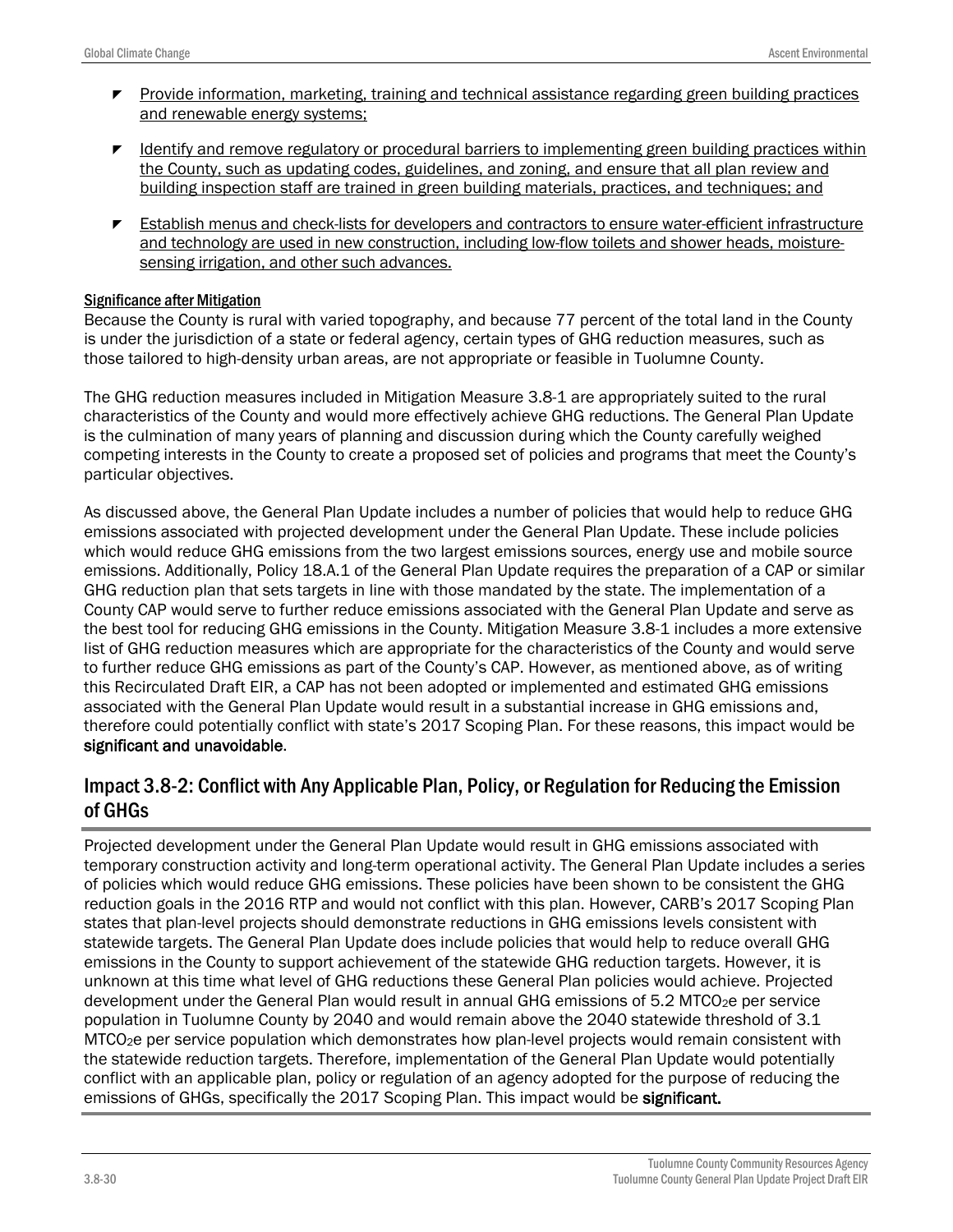This impact discusses the consistency of the General Plan Update with available GHG-reduction plans. The analysis qualitatively compares the policies of the adopted local and statewide plans to the policies of the General Plan Update.

### Tuolumne County Regional Blueprint Greenhouse Gas Study

In 2012, Tuolumne County prepared the *Tuolumne County Regional Blueprint Greenhouse Gas Study* which includes a countywide GHG inventory for the year 2010. In 2010, Tuolumne County, including the incorporated City of Sonora, generated 782,846 MTCO<sub>2</sub>e. The emissions inventory included emissions in activity sectors including transportation, residential (energy consumption), non-residential (energy consumption), off-road vehicles and equipment, agriculture and forestry, wastewater, and solid waste sectors. The study also included suggested GHG reduction strategies which the County could implement to reduce GHG emissions to achieve the targets established in AB 32. Although these strategies provide guidance on how the County can achieve GHG reductions consistent with AB 32 and the County has adopted the document, the Blueprint GHG Study was not adopted with the specific intent of reducing GHG emissions and does not require specific measures. Rather, it "identifies policies and measures Tuolumne County and land use project applicants can implement to reduce GHG emissions consistent with AB 32 and prepare for the potential impacts of climate change" (Tuolumne County 2012:2-3). However, the strategies and information included in the study did inform the goals, objectives, and policies included in the 2016 RTP, which is discussed in more detail below.

### Tuolumne County Transportation Council 2016 Regional Transportation Plan

In 2016, TCTC adopted its most recent RTP which includes the Rural Sustainable Strategy chapter intended to reduce transportation-related GHG emissions in the County. The goals, objectives and policies in this RTP focus primarily on reducing VMT in the County through various strategies. Goal 1 and its associated objective and policies focus on implementing the list of Rural Sustainable Strategies within the 2016 RTP, which include supporting active transportation modes, the design and development of streets for all roadway users, improvements in traffic operations to relieve traffic congestion, promoting the use of public transit, and supporting planning for the use of ZEVs. Goal 2 and its associated objective and policies focus on prioritizing transportation infrastructure investments within the identified communities in the County so as to encourage the use of active transportation modes within these communities. Goal 2 also encourages prioritizing new development within the identified communities to avoid rural sprawl and reduce increases in VMT in the future. Goal 3 and its associated objective and policies focus on protecting air quality and reducing transportation related GHG emissions in the County through reductions in VMT, countywide.

Consistent with the goal, objectives, and strategies in the 2016 RTP, Goal 4B and its associated policies in the Transportation Element focuses on the promotion of active transportation modes through the development of pedestrian and bicycle facilities in the County, particularly as part of new development projects. Policy 15.B.1 and Policy 15.B.2 in the Air Quality Element focus on incorporating active transportation facilities into the County's transportation system, as well as prioritizing development within identified communities to encourage trips made by biking and walking. Policy 15.B.2 also promotes other strategies to reduce GHG emissions including the use of public transit and rideshare and car-share programs. Finally, Policy 18.A.3 in the Climate Change Element specifically directs the continued implementation of the 2016 RTP, including the Rural Sustainable Strategies, as means to reduce transportation-related GHG emissions. As shown, many of the policies in the General Plan Update demonstrate a consistency with the goals, objectives, and policies in the 2016 RTP. The policies in General Plan Update support overall implementation of the 2016 RTP and further support the RTP's goals of reducing transportation related GHG emissions in the County.

### CARB 2017 Scoping Plan

The 2017 Scoping Plan recommends that plan-level projects demonstrate GHG reductions consistent with the targets set forth in SB 32 and result in a GHG emissions trajectory that shows a downward trend consistent with the statewide 2050 reduction target. The 2017 Scoping Plan also suggests that local jurisdictions can demonstrate consistency with the statewide GHG reduction targets through per capita or per service population efficiency thresholds for plan-level projects. As shown in Table 3.8-3 and discussed in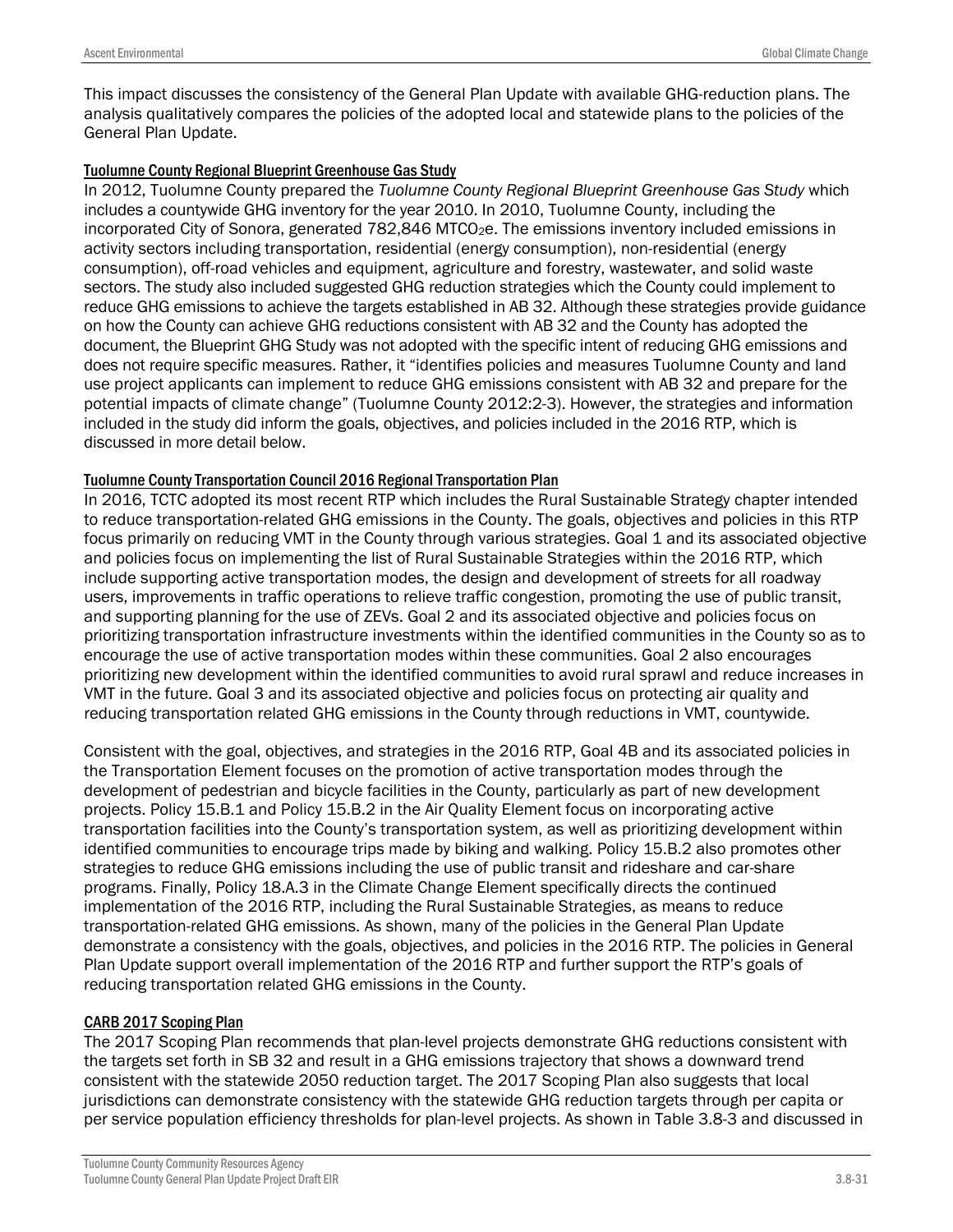Impact 3.8-1, projected development under the General Plan Update would result in annual GHG emissions of 5.2 MTCO2e per service population in Tuolumne County by 2040. Based on emissions reduction projections in the 2017 Scoping Plan, plan-level projects would have to be at or below the service population threshold of 3.1 MTCO<sub>2</sub>e by 2040 to demonstrate consistency with the statewide GHG reduction targets. Therefore, the projected development under General Plan Update would generate GHG emissions per service population above the statewide threshold of 3.1 MTCO<sub>2</sub>e and would conflict with state's 2017 Scoping Plan.

Nonetheless, as discussed under Impact 3.8-1, the General Plan Update also includes various policies which address GHG emissions in the County. Specifically, the Air Quality, Transportation, and Climate Change Elements include policies which address GHG emissions primarily from the transportation and energy sector. More specifically, Policy 18.A.1 of the General Plan Update requires the preparation of a CAP, or similar GHG reduction plan, which would be developed to ensure that countywide emissions would be reduced consistent statewide GHG emissions reduction targets. The implementation of Policy 18.A.1 and the subsequent implementation of the County's CAP would help the County demonstrate GHG reductions consistent with the statewide targets. However, considering that the CAP, as proposed in the General Plan Update, has not yet been developed and cannot be shown to demonstrate that the County would reduce GHG emission consistent with the statewide targets, projected development under the General Plan Update would result in GHG emissions inconsistent with statewide reduction targets and potentially conflict with an applicable plan, policy, or regulation of an agency adopted for the purpose of reducing the emissions of GHGs.

### **Summary**

As discussed above, the General Plan Update includes policies in the Transportation, Air Quality, and Climate Change Elements that specifically address transportation-related GHG emissions in the County. These policies are shown to be consistent with similar policies included in the 2016 RTP for the purpose of reducing transportation-related GHG emissions. As a result, the General Plan Update would not conflict with the GHG reduction goals in the in the 2016 RTP. The General Plan Update also includes policies that address overall GHG emissions in the County to support achievement of the statewide GHG reduction targets. However, it is unknown at this time what level of GHG reductions these General Plan Update policies would achieve. Based on available information, projected development under the General Plan Update would result in annual GHG emissions of 5.2 MTCO<sub>2</sub>e per service population in Tuolumne County by 2040 and would remain above the 2040 statewide threshold of 3.1 MTCO<sub>2</sub>e per service population/year, which would demonstrate how plan-level projects would remain consistent with the statewide reduction targets. Therefore, this impact would be significant.

### Mitigation Measures

No mitigation is available.

### Significance after Mitigation

Policy 18.A.1 of the General Plan Update requires the preparation of a CAP, or similar GHG reduction plan. The implementation of a County CAP, as part of the General Plan Update, that includes GHG reduction goals consistent with the statewide targets would ensure the County's General Plan would not conflict an applicable plan, policy, or regulation of an agency adopted for the purpose of reducing the emissions of GHGs. Beyond the implementation of a CAP consistent with statewide reduction targets, there are no available mitigation measures for this impact. The County should ensure that Policy 18.A.1 of the General Plan Update is implemented to achieve this goal. However, at the time of writing this Draft EIR, a CAP has not yet been adopted or implemented and estimated GHG emissions levels associated with General Plan Update would conflict with an applicable plan, policy, or regulation of an agency adopted for the purpose of reducing the emissions of GHGs, specifically the 2017 Scoping Plan. For these reasons and because no mitigation is available, this impact would be significant and unavoidable.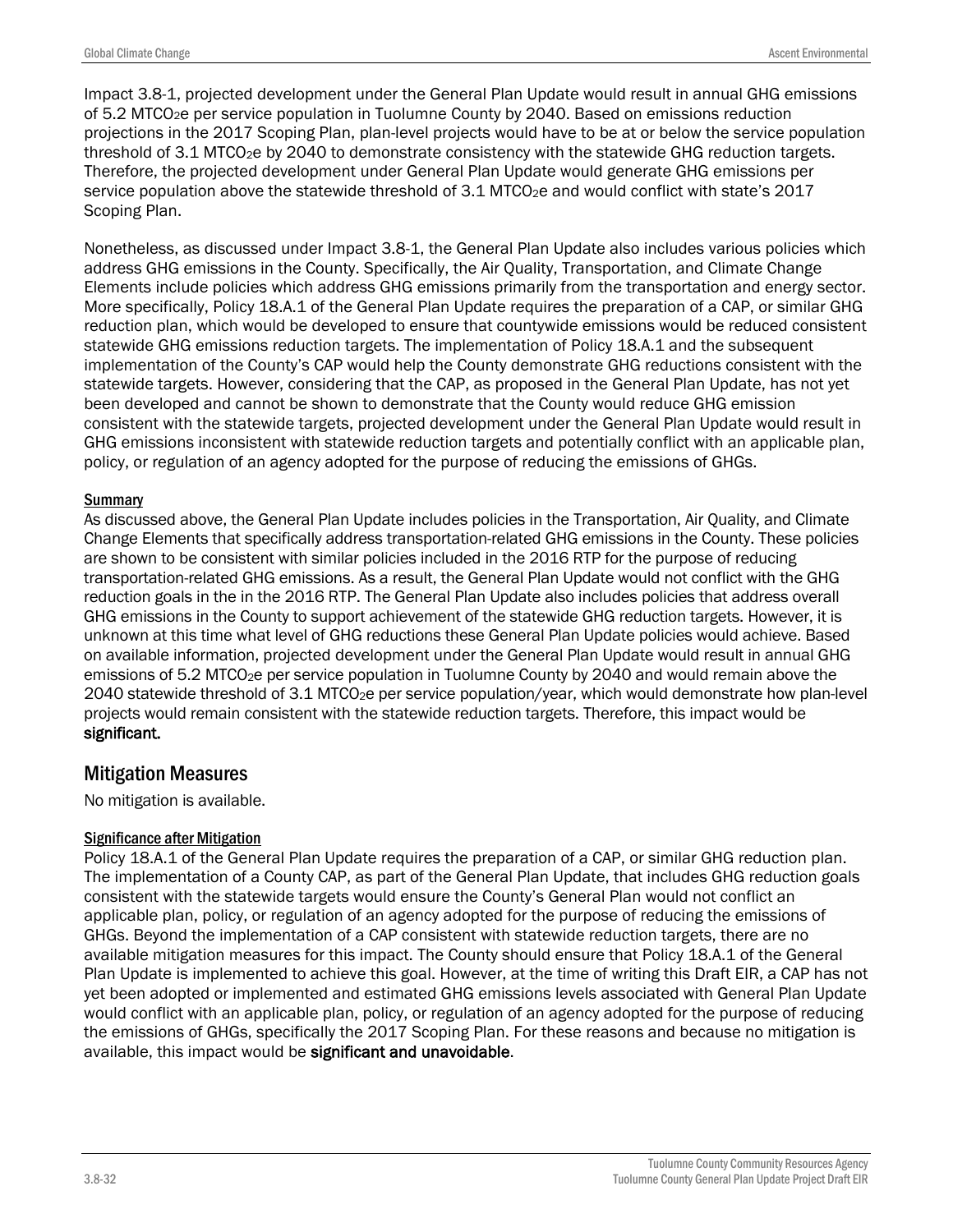# Supplemental Discussion: Impacts of Climate Change On the Project (for informational purposes only/ analysis not required by CEQA)

Climate change is expected to result in a variety of effects that would influence conditions in the County. These effects include increased temperatures, increased wildfire risk, and changes to timing and intensity of precipitation, resulting in increased stormwater runoff. However, numerous state and County programs and policies are in place to protect the County against, and respond to, wildland fire such that growth under the General Plan Update would not substantially change any climate change impacts on the County.

The discussion below is presented for informational purposes only. Under *California Building Industry Association v. Bay Area Air Quality Management District* (2015) 62 Cal.4th 369, CEQA generally does not require agencies to analyze the impact of existing environmental conditions on a project's future users or residents except where the project risks exacerbating those existing environmental hazards or conditions. By presenting this discussion, the County is not asserting that this is a potentially significant environmental impact. The County has also not adopted a significance threshold that is related to this impact.

Human-induced increases in GHG concentrations in the atmosphere have led to increased global average temperatures (climate change) through the intensification of the greenhouse effect, and associated changes in local, regional, and global average climatic conditions.

Although there is strong scientific consensus that global climate change is occurring and is influenced by human activity, there is less certainty as to the timing, severity, and potential consequences of the climate phenomena. Scientists have identified several ways in which global climate change could alter the physical environment in California (CNRA 2012, California Department of Water Resources 2006, IPCC 2007). These include:

- ▲ increased average temperatures;
- modifications to the timing, amount, and form (rain versus snow) of precipitation;
- $\triangle$  changes in the timing and amount of runoff;
- ▲ reduced water supply;
- $\triangle$  deterioration of water quality; and
- elevated sea level.

These changes may translate into a variety of issues and concerns that may affect the plan area, including but not limited to:

- increased frequency and intensity of wildfire as a result of changing precipitation patterns and temperatures;
- increased stormwater runoff associated with changes to precipitation patterns; and
- ▲ increased risk of flooding associated with changes to precipitation patterns.

Of the above-mentioned effects, increases in wildfire severity are of most concern in Tuolumne County, with the greatest potential to result in impacts to existing or new development, and is therefore the focus of this analysis. For additional discussion of wildfire hazards, refer to Impact 3.9-2 in Section 3.9, "Hazards and Hazardous Materials."

According to Cal-Adapt, Tuolumne County is projected to experience a temperature increase of 4.3°F by 2050 and 6°F by 2099 under the RCP 4.5 scenario and an increase of 5.5°F by 2050 and 9.1°F by 2099 under the RCP 8.5 scenario. According to the Cal-Adapt Wildfire tool, Tuolumne County is projected to experience an increase of 5,651 annual mean acres burned by wildfire by 2050 and 9,155 annual mean acres burned by wildfire by 2099 under the RCP 4.5 scenario. Under the RCP 8.5 scenario, Tuolumne County is projected to experience an increase of 8,473 annual mean acres burned by wildfire by 2050 and 21,506 annual mean acres burned by wildfire by 2099.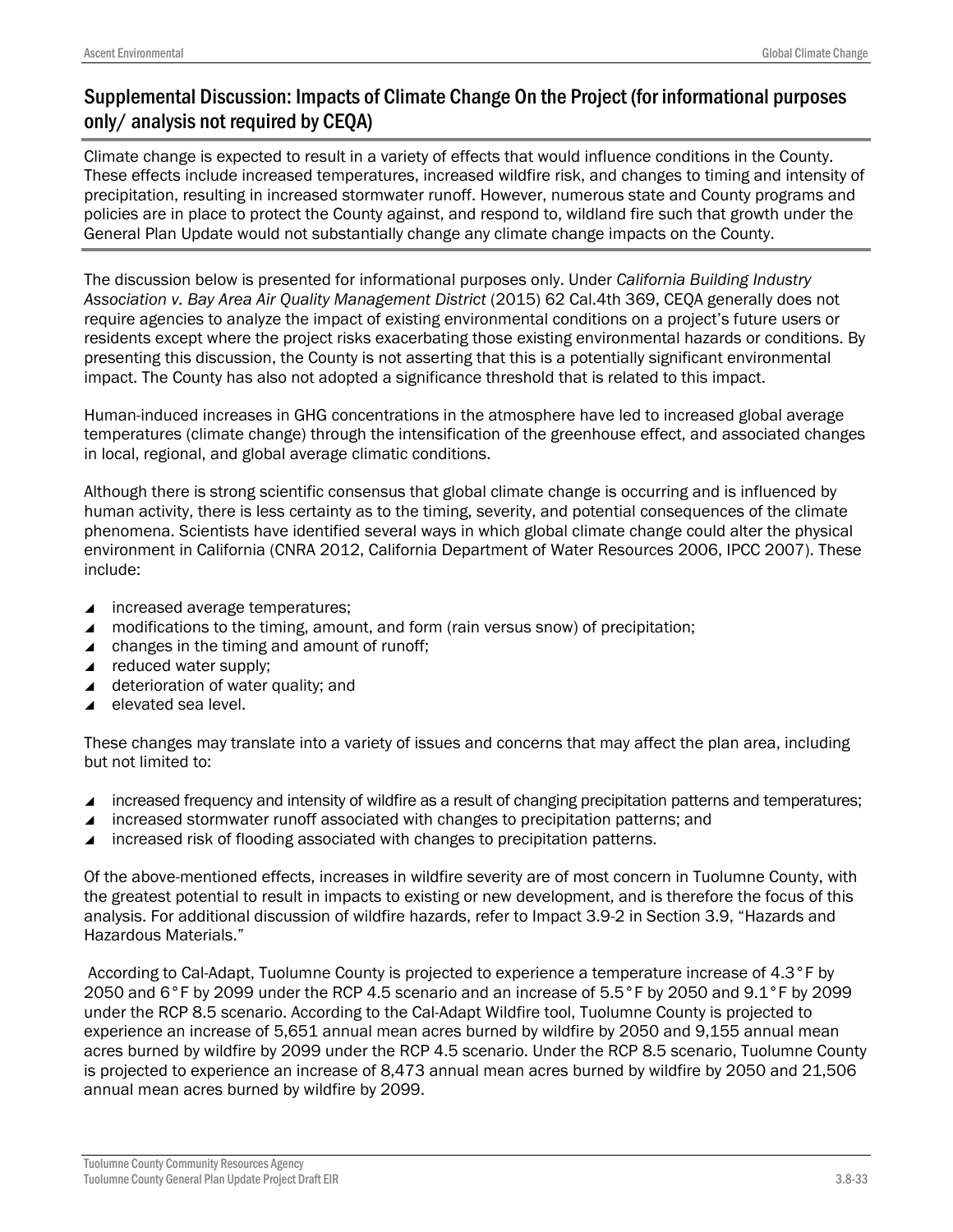In 2004, the Tuolumne County Community Wildfire Protection Plan was prepared to identify risks to citizens and firefighters, assess wildland areas, identify key policy issues and develop recommendations for changes/additions to public policy, and establish the fiscal policy to monitor wildland fire protection in the County. In addition, the Tuolumne-Calaveras Unit Pre-Fire Management Plan was prepared in 2005. These plans identify high-risk areas and set pre-fire management priorities to prevent and manage fires in high fire prone areas. Policy 17.E.7 would ensure that updates and revisions to these plans are coordinated with the appropriate agencies (i.e., California Department of Forestry and Fire Protection [CAL FIRE]) and to continue to use these plans to manage fire risk.

The Tuolumne County Multi-Jurisdictional Hazard Mitigation Plan also includes policies and mitigation actions specific to addressing wildfires and serving to assess and reduce the impact of wildfires in the County. Mitigation Action 5.1F requires the County to develop a wildfire evacuation plan to include sheltering in place, at both the Curtis Creek and Sullivan Creek campuses and Columbia Union Elementary and Belleview Elementary. Mitigation Action 5.1B encourages improvements to GIS mapping and tracking efforts by gathering and maintaining relevant GIS data layers and imagery to better assess wildfire risk. Objective 5.2 and the associated mitigation actions encourages collaboration between all fire agencies and stakeholders in the County to improve resiliency to wildfires in the County.

In addition to preparing and maintaining fire prevention plans, the General Plan Update has numerous policies in place to combat fire risk by recognizing the importance of good site planning, requiring new development to incorporate fire mitigation features, establish funding requirements and promoting education about fire prevention, and continued coordination with fire protection agencies. Policy 17.E.1 and its associated implementation programs only allow development in high or very high fire hazard areas if safe planning and fire measures are implemented such as requiring that project design meets California Building and Fire Codes including Wildland-Urban Interface Building Codes, as well as providing additional off-site fire defense improvements. Further, Implementation Program 17.E.j requires that public facilities (e.g., hospitals, emergency shelters, health care facilities) be located outside very high fire hazard zones or they must incorporate design, construction or other measures to minimize damage in the event of a wildland fire.

In addition to good site planning, numerous policies require new development to incorporate appropriate design features to reduce fire risk. Policy 17.E.3 and its implementation programs require development to incorporate fuel breaks, green belts, long-term comprehensive fuel management programs, access to developed water sources, and safe access including multiple access routes. Further, the implementation of these measures would be reviewed and approved by the Tuolumne County Fire Department to ensure they would mitigate wildland fire hazards in such a manner that minimizes the chance of wildland fire originating outside the development from entering the development and minimizes the chance of fire originating within the development escaping to adjoining property and adjacent wildland. Implementation Programs 17.E.h and 17.E.I also require that the County update its fire protection regulations on a regular basis to keep them up to current requirements and recommendations from relevant agencies (e.g., CAL FIRE. U.S. Forest Service). In addition, Policy 17.E.8 requires property owners to maintain wildlands in a fire-resistant manner, assisting fire protection agencies in their efforts to enforce fires. Implementation Program 17.E.t requires property owners to remove trees killed by drought, disease, insects and other pests to utilize the timber value and reduce the wildland fire hazard. Policy 17.E.4 ensures that funding sources would be sought to develop fire prevention awareness and educational programs. Tuolumne County was recently awarded a federal disaster relief grant to plan and build two resilience centers. The centers would provide education seminars, emergency response services, and potentially provide space for emergency personnel and citizens to use during emergencies.

Finally, numerous policies are in place that would require the continued coordination between the County fire protection agencies. Policy 17.E.6 promotes the continued support from the County to develop burn area recovery plans that include rapid post-fire assessment and implementation actions that encourage salvage of burned trees and reforestation activities, create resilient and sustainable landscapes, and restore functioning ecosystems. In addition, Policy 17.E.5 requires the County to maintain firefighting assets within the County at necessary levels by supporting the CAL FIRE and making County airports available.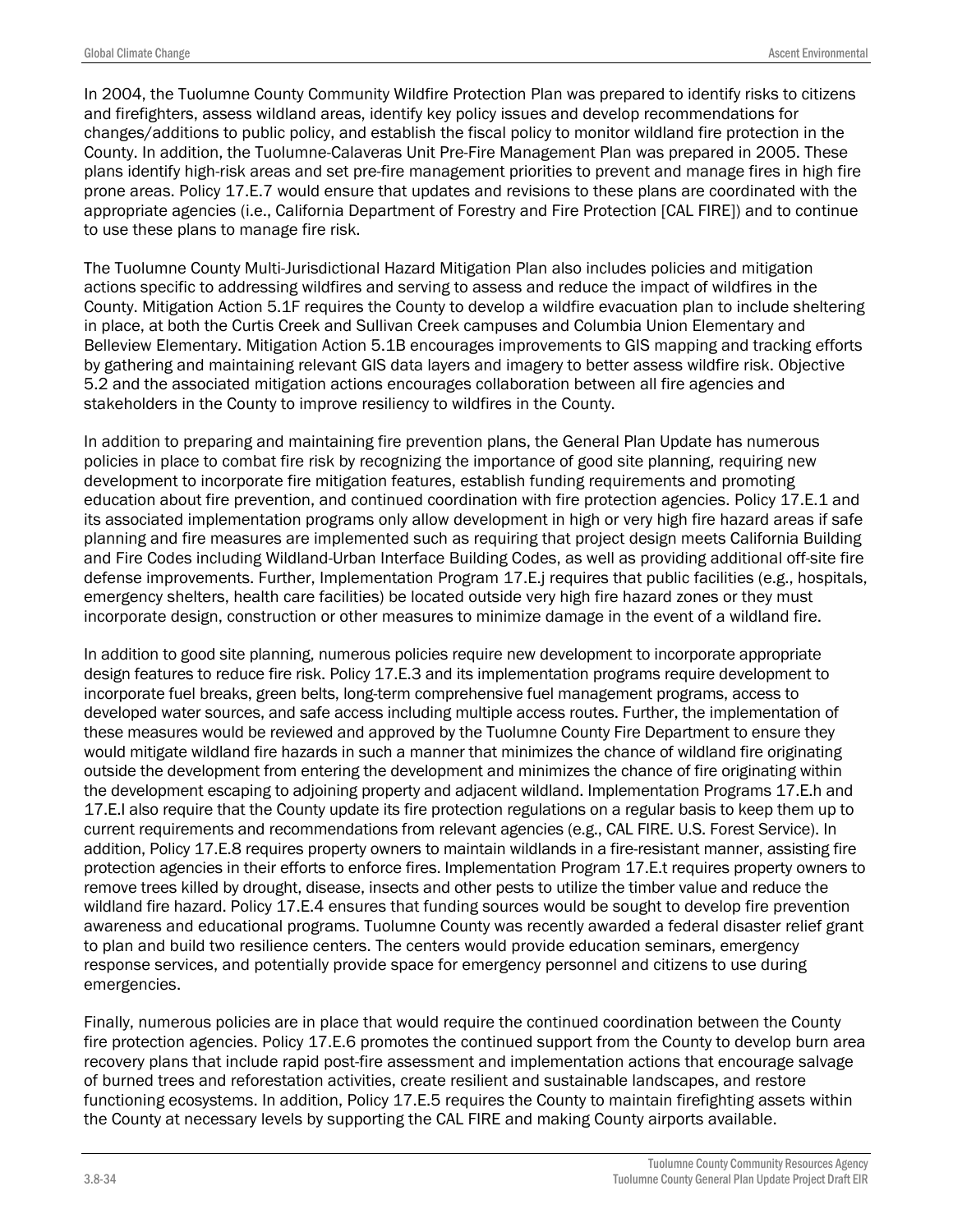The Safety Element also includes several policies to decrease the risk of impact of wildfires on new development. California Public Resources Code Section 4290 requires local jurisdictions in California to adopt General Plan Safety elements that meet Section 4290 standards or, in lieu of this regiment, local jurisdictions must adopt local fire safe ordinances addressing issues including emergency access, signing and building numbering, private water supply reserves for emergency fire use, and vegetation modification. The County currently has local fire safe ordinances in place in Titles 11, 15, and 16 of the Tuolumne County Ordinance Code. The California Board of Forestry and Fire Protection certified the County's fire safe ordinances in 2016. Policy 9.G.1 and its implementation programs requires the County to maintain these fire protection regulations and ensure they are consistent with California Public Resources Code Section 4290. Policy 9.G.2 requires new residential development to have adequate fire protection and requires the County to periodically update the County's fire protection standards to reflect new information and technology concerning fire prevention in wildland areas. Policy 9.G.3 requires the County to assess the impacts new development would have on the provision of fire protection services and use the *Tuolumne County Fire Department Service Level Stabilization Plan* to ensure that the established level of service in the plan is met. Policy 9.G.4 and its implementation programs require that new residential development in the County include defensible space around structures. Policy 9.G.5 and its implementation program require that street and structural identification are provided to assist in emergency response. Policy 9.H.1 directs the County to establish or redirect existing revenue sources to the Tuolumne County Fire Department to ensure a stable, adequate level of funding. Policy 9.H.2 requires all new development to include built-in fire suppression equipment pursuant to the provisions found in Title 15 of the Tuolumne County Ordinance Code and the California Fire Code.

Considering the number of policies included in the General Plan Update, the County's local fire safe ordinances in lieu of Section 4290, the policies included in Tuolumne County Multi-Jurisdictional Hazard Mitigation Plan, and the extensive pre-fire planning that Tuolumne County has and continues to participate in, adequate policies and programs are in place that would ensure the County has the ability to prepare for fire events and respond adequately when they do occur. In addition, the proposed land use pattern of the General Plan Update is focused on development in the identified communities. These factors, in combination with the numerous requirements in place to reduce fire risk at new development, indicate that Tuolumne County would be prepared, even as fire hazards become more intense or severe.

In conclusion, the proposed General Plan Update will not exacerbate existing environmental hazards or conditions.